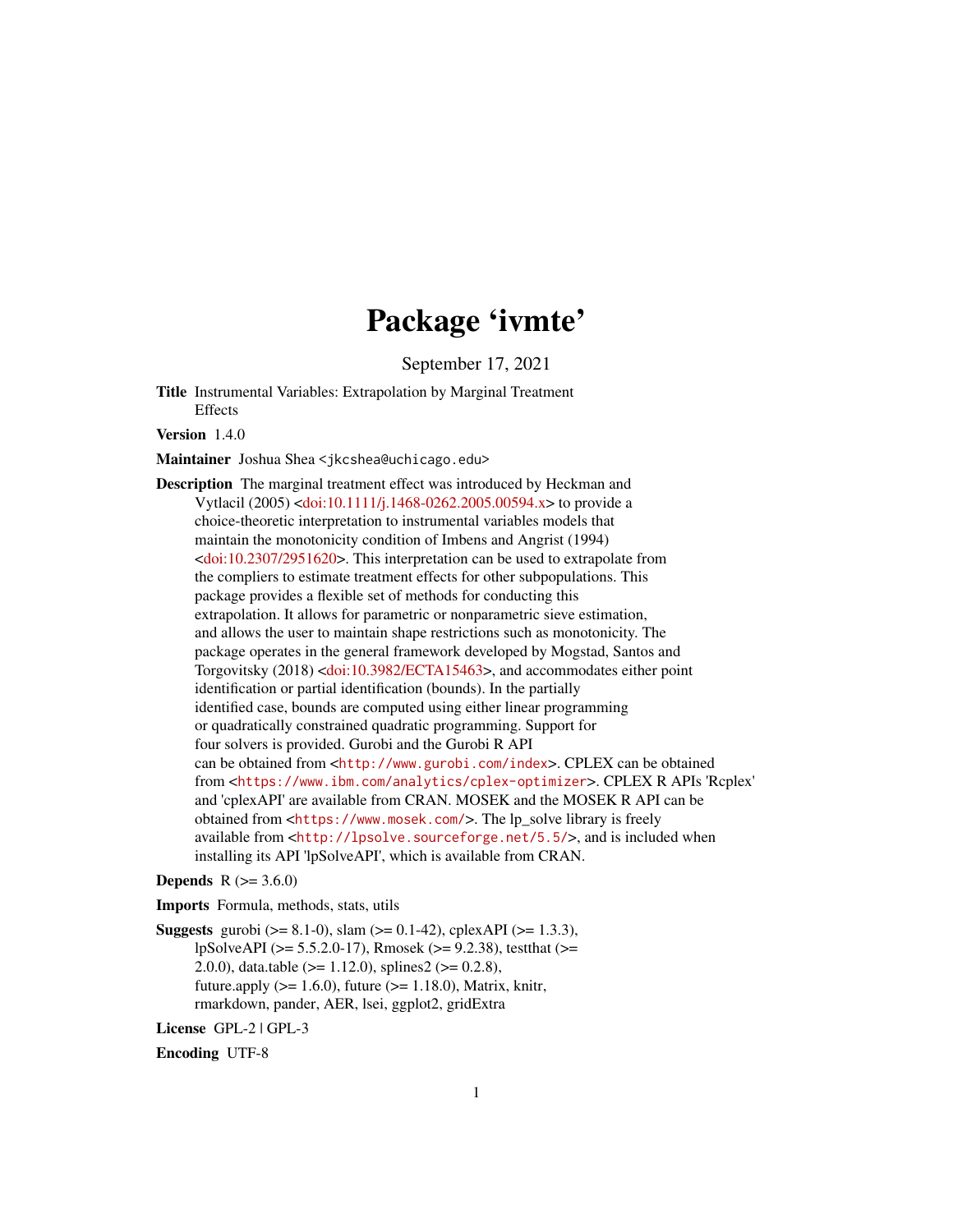LazyData true RoxygenNote 7.1.1 VignetteBuilder knitr NeedsCompilation no Author Alexander Torgovitsky [aut], Joshua Shea [aut, cre] **Repository CRAN** Date/Publication 2021-09-17 12:20:07 UTC

# R topics documented:

|                 | 5  |
|-----------------|----|
|                 | 5  |
|                 | 6  |
|                 | 6  |
|                 | 13 |
|                 | 16 |
|                 | 17 |
| hХ              | 18 |
| checkU_         | 18 |
|                 | 19 |
|                 | 19 |
|                 | 20 |
|                 | 20 |
|                 | 21 |
|                 | 23 |
|                 | 24 |
|                 | 25 |
| funEval         | 25 |
|                 | 26 |
|                 | 26 |
|                 | 28 |
|                 | 29 |
|                 | 29 |
|                 | 30 |
|                 | 30 |
|                 | 31 |
|                 | 32 |
| gendist6e       | 32 |
|                 | 33 |
|                 | 33 |
| gendistMosquito | 34 |
|                 | 34 |
|                 | 35 |
|                 | 35 |
|                 | 37 |

 $\overline{2}$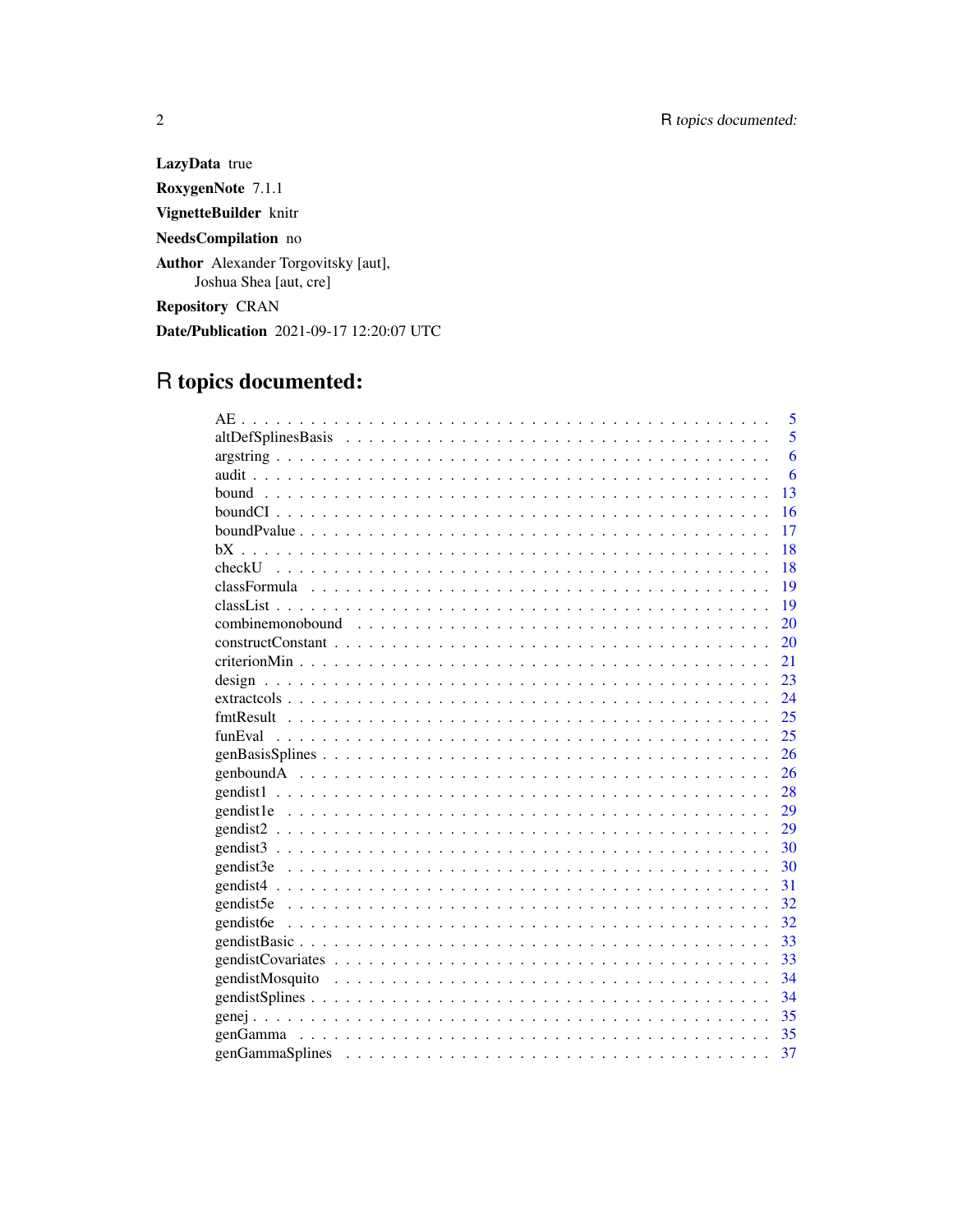|           | 38 |
|-----------|----|
|           | 39 |
| gengrid   | 39 |
|           | 40 |
|           | 42 |
|           | 44 |
|           | 47 |
|           | 49 |
|           | 50 |
|           | 51 |
|           | 53 |
|           | 54 |
|           | 55 |
| ivmte     | 56 |
|           | 64 |
|           | 71 |
|           | 72 |
|           | 72 |
|           | 75 |
|           | 76 |
|           | 77 |
|           | 78 |
|           | 78 |
|           | 79 |
|           | 79 |
|           | 80 |
|           | 80 |
|           | 81 |
|           | 81 |
|           | 82 |
|           | 82 |
|           | 84 |
|           | 84 |
|           | 85 |
|           | 86 |
|           | 86 |
|           | 87 |
|           | 87 |
|           | 88 |
|           | 88 |
|           | 89 |
|           | 89 |
| polyparse | 90 |
|           | 91 |
|           | 92 |
|           | 92 |
|           | 93 |
|           | 94 |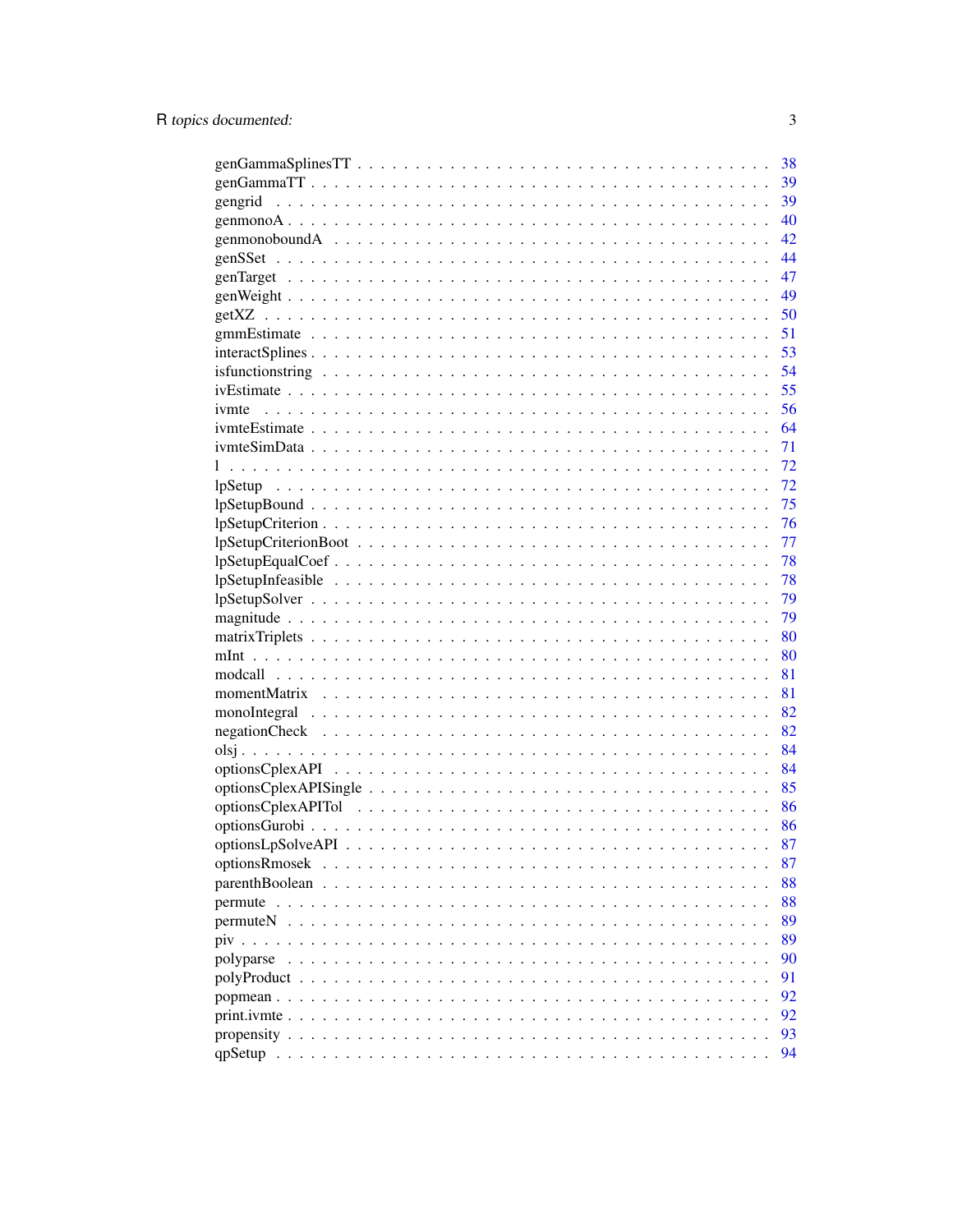| 94    |
|-------|
| 95    |
| 96    |
| 96    |
| 97    |
| 98    |
| 98    |
|       |
|       |
|       |
|       |
|       |
|       |
|       |
|       |
|       |
|       |
|       |
|       |
|       |
|       |
|       |
|       |
|       |
|       |
|       |
|       |
|       |
|       |
|       |
|       |
|       |
| watt1 |
|       |
|       |
|       |
|       |
|       |
|       |

**Index**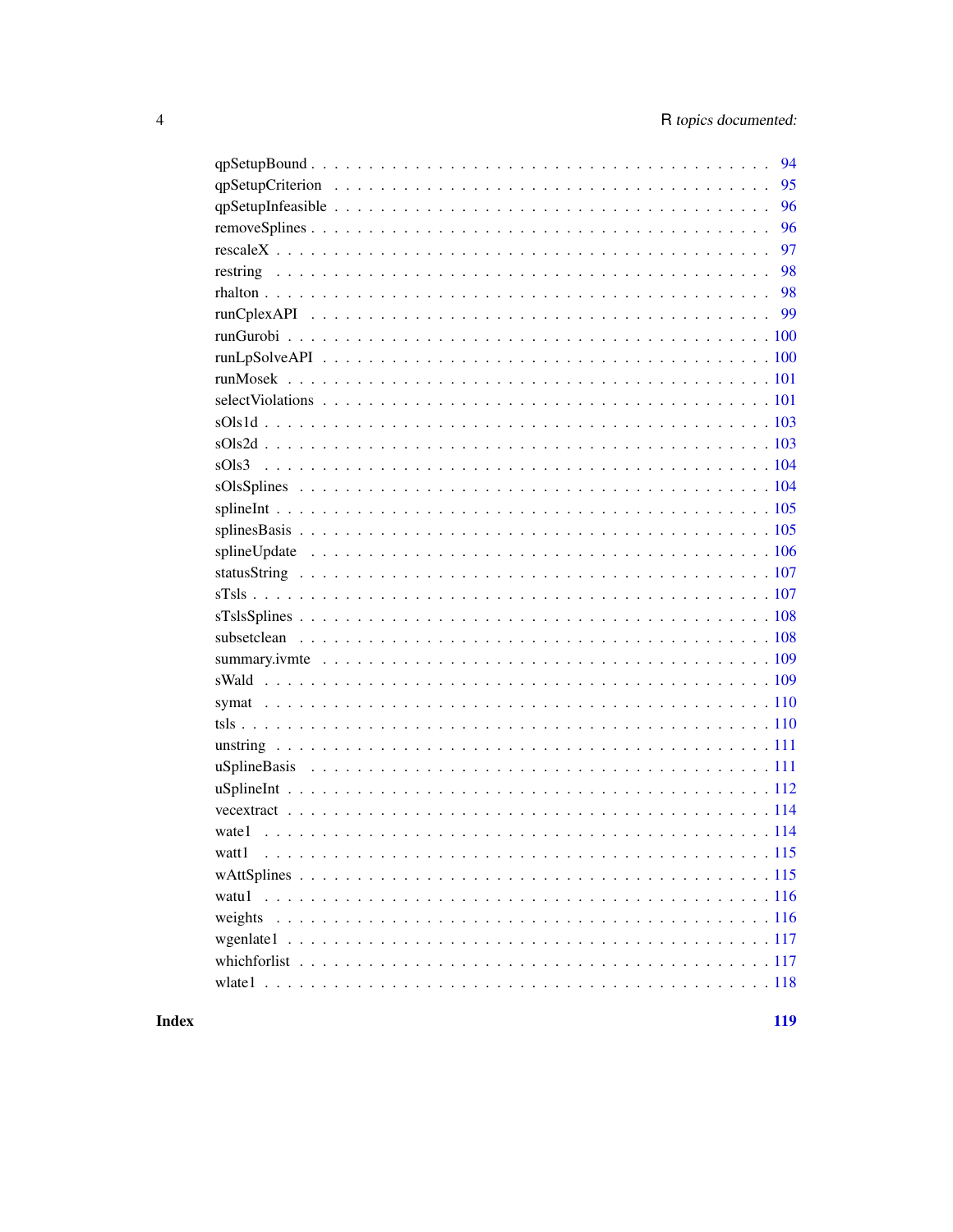Angrist Evans Data

#### Usage

AE

# Format

A data frame with 209,133 rows and 8 columns.

worked indicator for whether worked in the previous year

hours weekly hours worked in the previous year

morekids indicator for having more than two children vs. exactly two children.

samesex indicator for the first two children having the same sex (male-male or female-female)

yob the year the woman was born

black indicator that mother is Black

hisp indicator that mother is Hispanic

other indicator that mother is neither Black nor Hispanic

#### Source

Derived from Angrist and Evans (1998, The American Economic Review).

altDefSplinesBasis *(Alternative) Defining single splines basis functions, with interactions*

#### Description

This function returns a numerically integrable function corresponding to a single splines basis function. It was not implemented because it was slower than using the function from the splines2 package.

#### Usage

```
altDefSplinesBasis(splineslist, j, l, v = 1)
```
<span id="page-4-0"></span>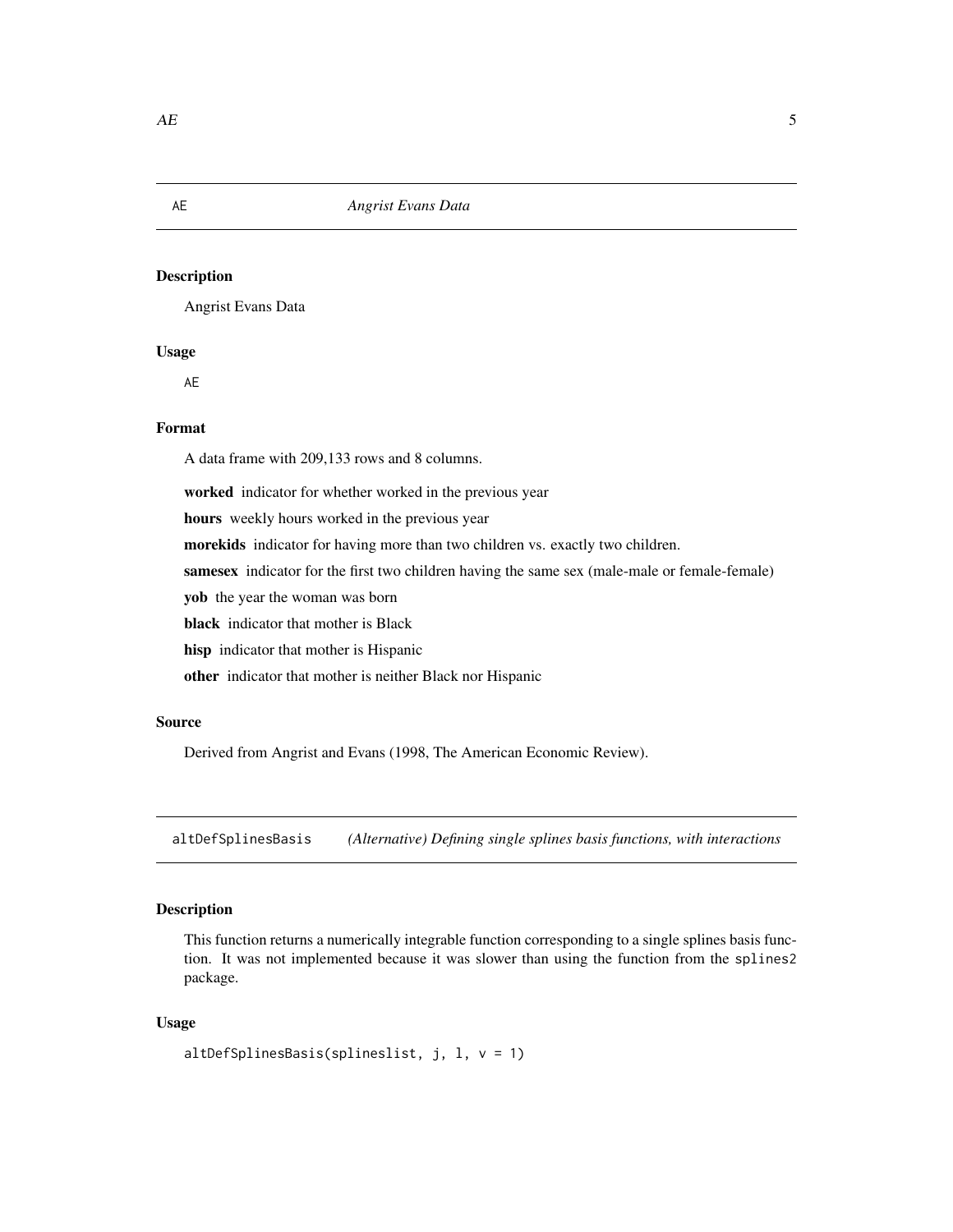#### <span id="page-5-0"></span>Arguments

| splineslist  | a list of splines commands and names of variables that interact with the splines. |
|--------------|-----------------------------------------------------------------------------------|
|              | This is generated using the command removes plines.                               |
| j            | the index for the spline for which to generate the basis functions.               |
| $\mathbf{1}$ | the index for the basis.                                                          |
| v            | a constant that multiplies the spline basis.                                      |

#### Value

a vectorized function corresponding to a single splines basis function that can be numerically integrated.

argstring *Auxiliary function: extract arguments from function in string form*

#### **Description**

Auxiliary function to extract arguments from a function that is in string form.

#### Usage

argstring(string)

#### Arguments

string the function in string form.

# Value

string of arguments.

audit *Audit procedure*

# **Description**

This is the wrapper for running the entire audit procedure. This function sets up the LP/QCQP problem of minimizing criterion. for the set of IV-like estimands, while satisfying boundedness and monotonicity constraints declared by the user. Rather than enforce that boundedness and monotonicity hold across the entire support of covariates and unobservables, this procedure enforces the conditions over a grid of points. This grid corresponds to the set of values the covariates can take, and a set of values of the unobservable term. The size of this grid is specified by the user in the function arguments. The procedure first estimates the bounds while imposing the shape constraints for an initial subset of points in the grid. The procedure then goes on to check ('audit') whether the constraints are satisfied over the entire grid. Any point where either the boundedness or monotonicity constraints are violated are incorporated into the initial grid, and the process is repeated until the audit no longer finds any violations, or until some maximum number of iterations is reached.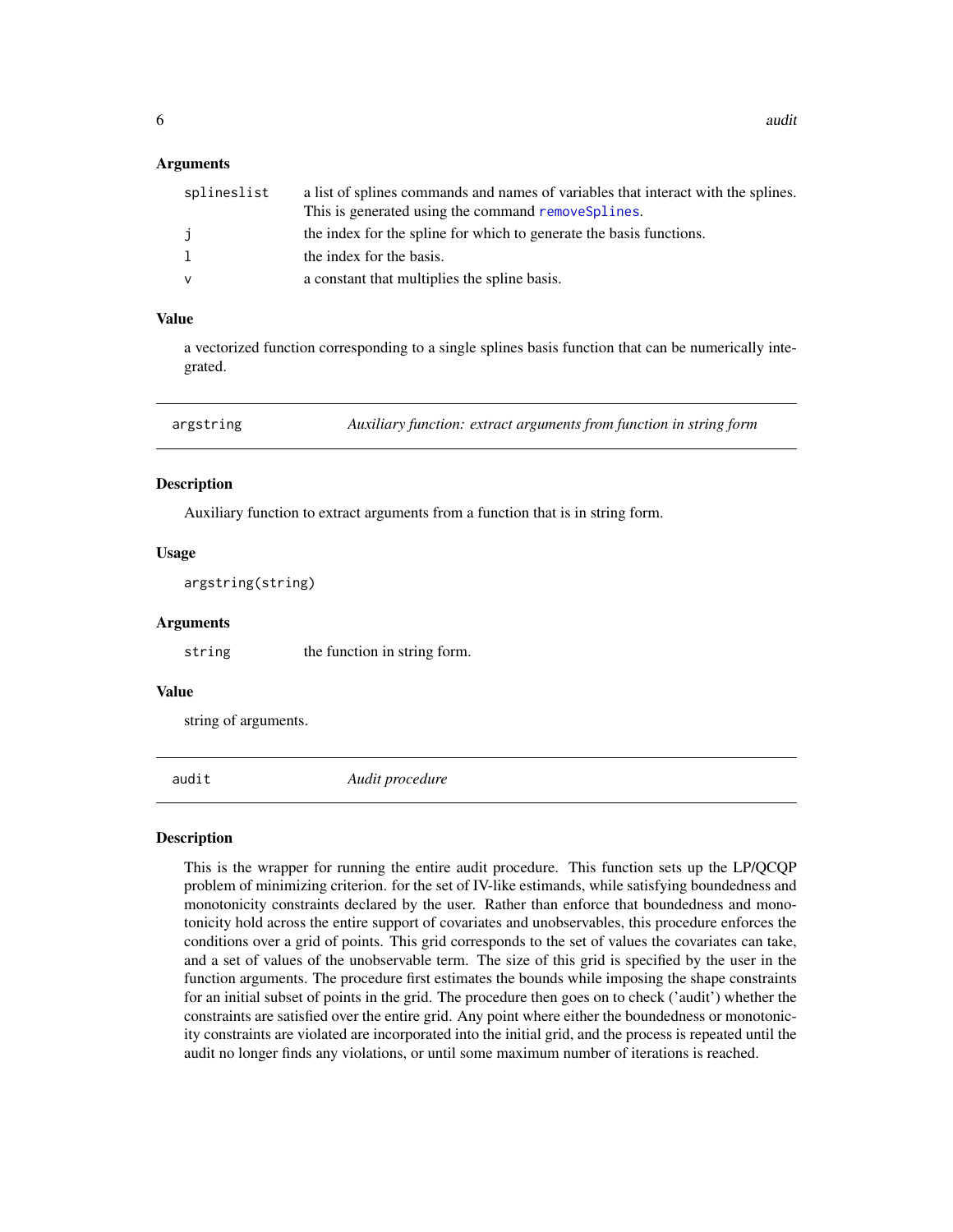audit

Usage

```
audit(
  data,
  uname,
 m0,
  m1,
  pm0,
 pm1,
  splinesobj,
  vars_mtr,
  terms_mtr0,
  terms_mtr1,
  vars_data,
  initgrid.nu = 20,
  initgrid.nx = 20,
  audit.nx = 2500,
  audit.nu = 25,
  audit.add = 100,
  audit.max = 25,
  audit.tol,
  audit.grid = NULL,
 m1.ub,
 m0.ub,
 m1.lb,
 m0.lb,
 mte.ub,
 mte.lb,
 m1.ub.default = FALSE,m0.ub.default = FALSE,
  mte.ub.default = FALSE,
 m1.lb.default = FALSE,
 m0.1b.default = FALSE,
 mte.lb.default = FALSE,
 m0.dec = FALSE,
 m0.inc = FALSE,
 m1.dec = FALSE,
 m1.inc = FALSE,mte.dec = FALSE,
 mte.inc = FALSE,equal.coef0,
  equal.coef1,
  sset,
  gstar0,
  gstar1,
  orig.sset = NULL,
  orig.criterion = NULL,
  criterion.tol = 1e-04,
  solver,
```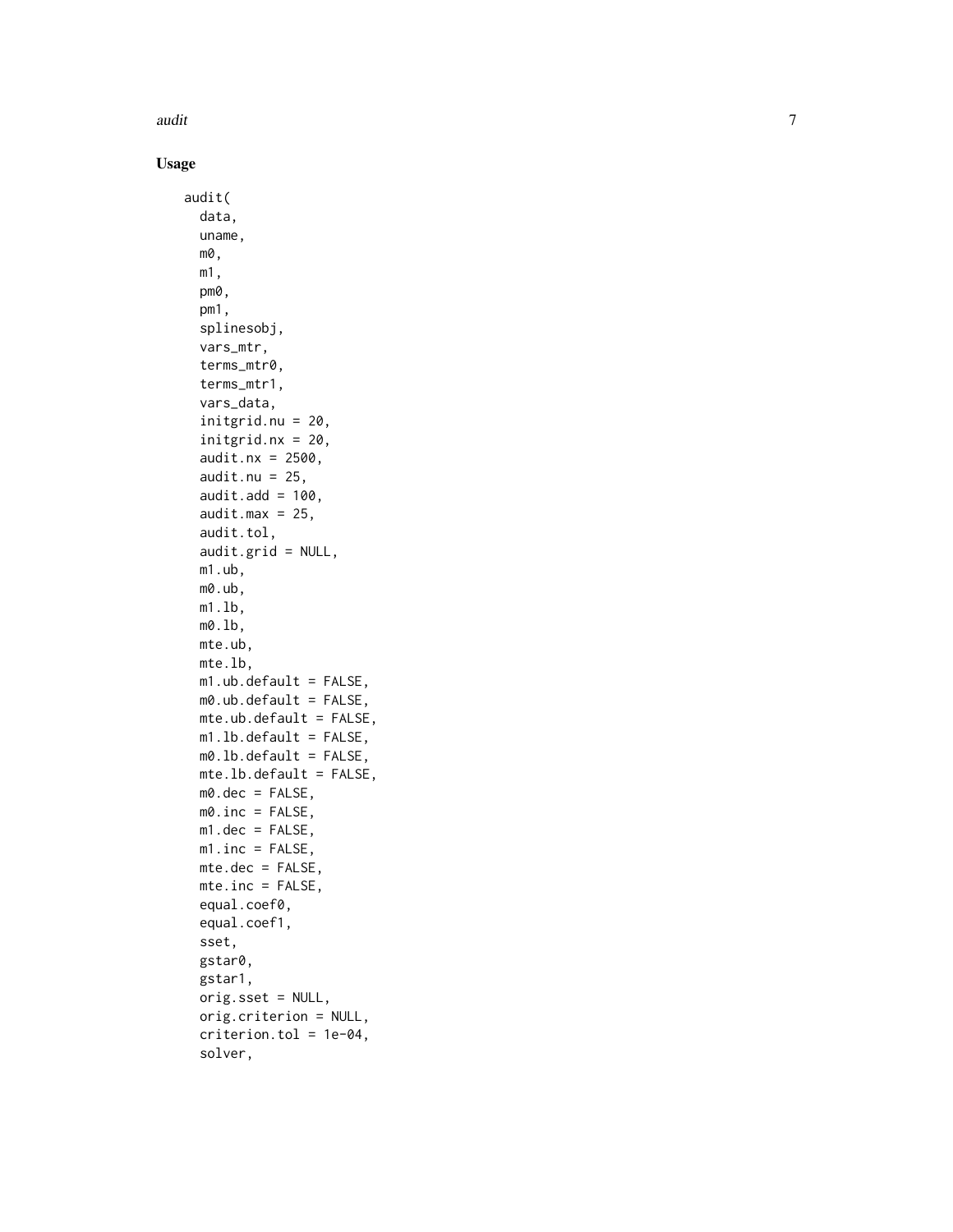```
solver.options,
 solver.presolve,
 solver.options.criterion,
 solver.options.bounds,
 rescale = TRUE,smallreturnlist = FALSE,
 noisy = TRUE,
 debug = FALSE
\mathcal{L}
```
# Arguments

| data        | data. frame or data. table used to estimate the treatment effects.                                                                                                                                                                                                                                                                                                                                          |
|-------------|-------------------------------------------------------------------------------------------------------------------------------------------------------------------------------------------------------------------------------------------------------------------------------------------------------------------------------------------------------------------------------------------------------------|
| uname       | variable name for the unobservable used in declaring the MTRs. The name can<br>be provided with or without quotation marks.                                                                                                                                                                                                                                                                                 |
| m0          | one-sided formula for the marginal treatment response function for the control<br>group. Splines may also be incorporated using the expression uSpline, e.g.<br>$uSplitne(degree = 2, knots = c(0.4, 0.8), intercept = TRUE).$ The $intercept$<br>argument may be omitted, and is set to TRUE by default.                                                                                                   |
| m1          | one-sided formula for the marginal treatment response function for the treated<br>group. See m0 for details.                                                                                                                                                                                                                                                                                                |
| pm0         | A list of the monomials in the MTR for the control group.                                                                                                                                                                                                                                                                                                                                                   |
| pm1         | A list of the monomials in the MTR for the treated group.                                                                                                                                                                                                                                                                                                                                                   |
| splinesobj  | list of spline components in the MTRs for treated and control groups. Spline<br>terms are extracted using removeSplines. This object is supposed to be a dic-<br>tionary of splines, containing the original calls of each spline in the MTRs, their<br>specifications, and the index used for naming each basis spline.                                                                                    |
| vars_mtr    | character, vector of variables entering into m0 and m1.                                                                                                                                                                                                                                                                                                                                                     |
| terms_mtr0  | character, vector of terms entering into m0.                                                                                                                                                                                                                                                                                                                                                                |
| terms_mtr1  | character, vector of terms entering into m1.                                                                                                                                                                                                                                                                                                                                                                |
| vars_data   | character, vector of variables that can be found in the data.                                                                                                                                                                                                                                                                                                                                               |
| initgrid.nu | integer determining the number of points in the open interval $(0, 1)$ drawn from a<br>Halton sequence. The end points 0 and 1 are additionally included. These points<br>are always a subset of the points defining the audit grid (see audit.nu). These<br>points are used to form the initial constraint grid for imposing shape restrictions<br>on the u components of the MTRs.                        |
| initgrid.nx | integer determining the number of points of the covariates used to form the<br>initial constraint grid for imposing shape restrictions on the MTRs.                                                                                                                                                                                                                                                         |
| audit.nx    | integer determining the number of points on the covariates space to audit in each<br>iteration of the audit procedure.                                                                                                                                                                                                                                                                                      |
| audit.nu    | integer determining the number of points in the open interval $(0, 1)$ drawn from<br>a Halton sequence. The end points 0 and 1 are additionally included. These<br>points are used to audit whether the shape restrictions on the u components of<br>the MTRs are satisfied. The initial grid used to impose the shape constraints in<br>the LP/QCQP problem are constructed from a subset of these points. |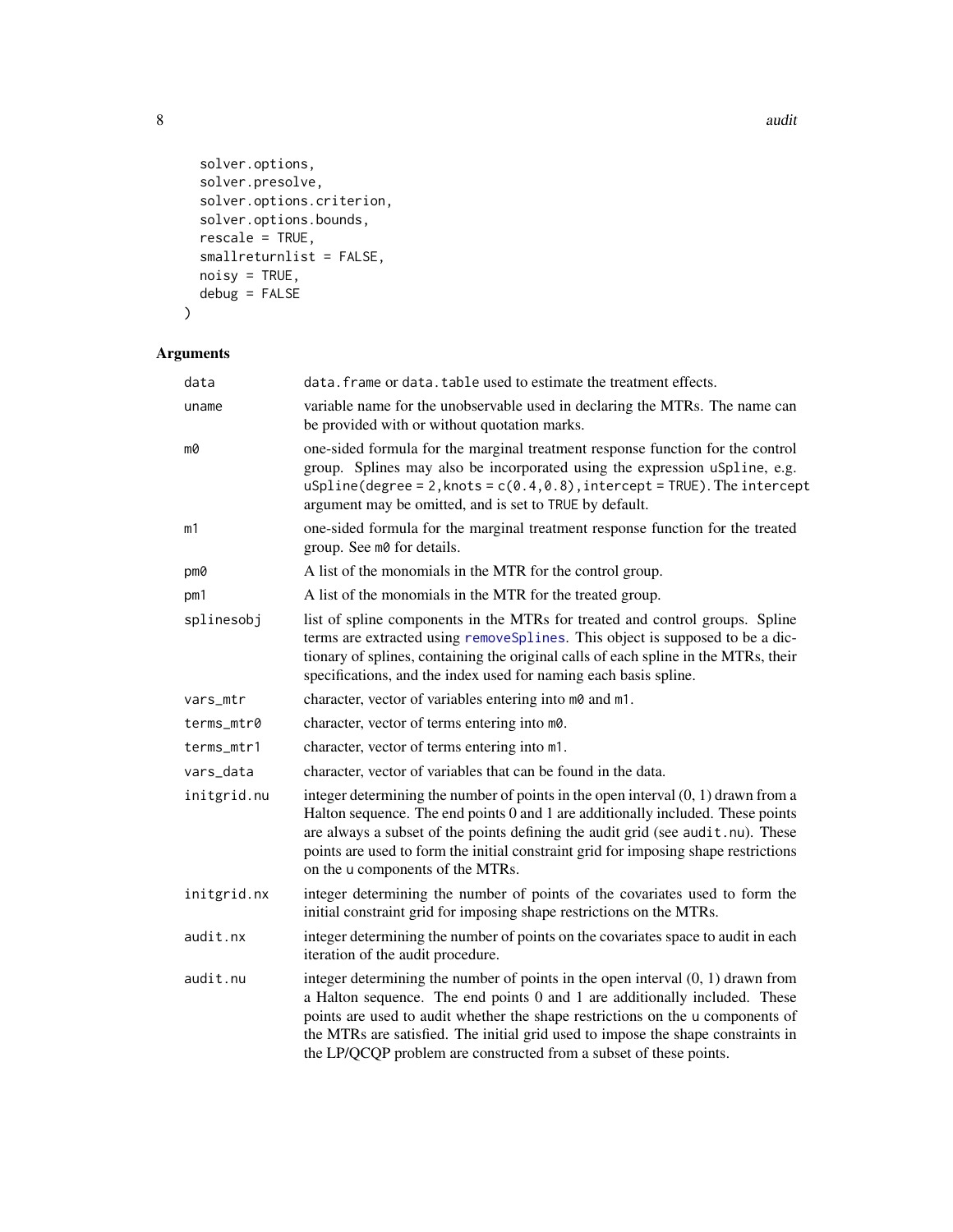| audit.add      | maximum number of points to add to the initial constraint grid for imposing<br>each kind of shape constraint. For example, if there are 5 different kinds of<br>shape constraints, there can be at most audit. add $\star$ 5 additional points added<br>to the constraint grid.                                                                                                                                                                    |
|----------------|----------------------------------------------------------------------------------------------------------------------------------------------------------------------------------------------------------------------------------------------------------------------------------------------------------------------------------------------------------------------------------------------------------------------------------------------------|
| audit.max      | maximum number of iterations in the audit procedure.                                                                                                                                                                                                                                                                                                                                                                                               |
| audit.tol      | feasibility tolerance when performing the audit. By default to set to be 1e-<br>06, which is equal to the default feasibility tolerances of Gurobi (solver =<br>"gurobi"), CPLEX (solver = "cplexapi"), and Rmosek (solver = "rmosek").<br>This parameter should only be changed if the feasibility tolerance of the solver<br>is changed, or if numerical issues result in discrepancies between the solver's<br>feasibility check and the audit. |
| audit.grid     | list, contains the A matrix used in the audit for the original sample, as well as the<br>RHS vector used in the audit from the original sample.                                                                                                                                                                                                                                                                                                    |
| m1.ub          | numeric value for upper bound on MTR for the treated group. By default, this<br>will be set to the largest value of the observed outcome in the estimation sample.                                                                                                                                                                                                                                                                                 |
| m0.ub          | numeric value for upper bound on MTR for the control group. By default, this<br>will be set to the largest value of the observed outcome in the estimation sample.                                                                                                                                                                                                                                                                                 |
| m1.lb          | numeric value for lower bound on MTR for the treated group. By default, this<br>will be set to the smallest value of the observed outcome in the estimation sam-<br>ple.                                                                                                                                                                                                                                                                           |
| m0.lb          | numeric value for lower bound on MTR for the control group. By default, this<br>will be set to the smallest value of the observed outcome in the estimation sam-<br>ple.                                                                                                                                                                                                                                                                           |
| mte.ub         | numeric value for upper bound on treatment effect parameter of interest.                                                                                                                                                                                                                                                                                                                                                                           |
| mte.lb         | numeric value for lower bound on treatment effect parameter of interest.                                                                                                                                                                                                                                                                                                                                                                           |
| m1.ub.default  | boolean, default set to FALSE. Indicator for whether the value assigned was by<br>the user, or set by default.                                                                                                                                                                                                                                                                                                                                     |
| m0.ub.default  | boolean, default set to FALSE. Indicator for whether the value assigned was by<br>the user, or set by default.                                                                                                                                                                                                                                                                                                                                     |
|                | mte.ub.default boolean, default set to FALSE. Indicator for whether the value assigned was by<br>the user, or set by default.                                                                                                                                                                                                                                                                                                                      |
| m1.lb.default  | boolean, default set to FALSE. Indicator for whether the value assigned was by<br>the user, or set by default.                                                                                                                                                                                                                                                                                                                                     |
| m0.1b.default  | boolean, default set to FALSE. Indicator for whether the value assigned was by<br>the user, or set by default.                                                                                                                                                                                                                                                                                                                                     |
| mte.lb.default | boolean, default set to FALSE. Indicator for whether the value assigned was by<br>the user, or set by default.                                                                                                                                                                                                                                                                                                                                     |
| m0.dec         | logical, set to FALSE by default. Set equal to TRUE if the MTR for the control<br>group should be weakly monotone decreasing.                                                                                                                                                                                                                                                                                                                      |
| m0.inc         | logical, set to FALSE by default. Set equal to TRUE if the MTR for the control<br>group should be weakly monotone increasing.                                                                                                                                                                                                                                                                                                                      |
| m1.dec         | logical, set to FALSE by default. Set equal to TRUE if the MTR for the treated<br>group should be weakly monotone decreasing.                                                                                                                                                                                                                                                                                                                      |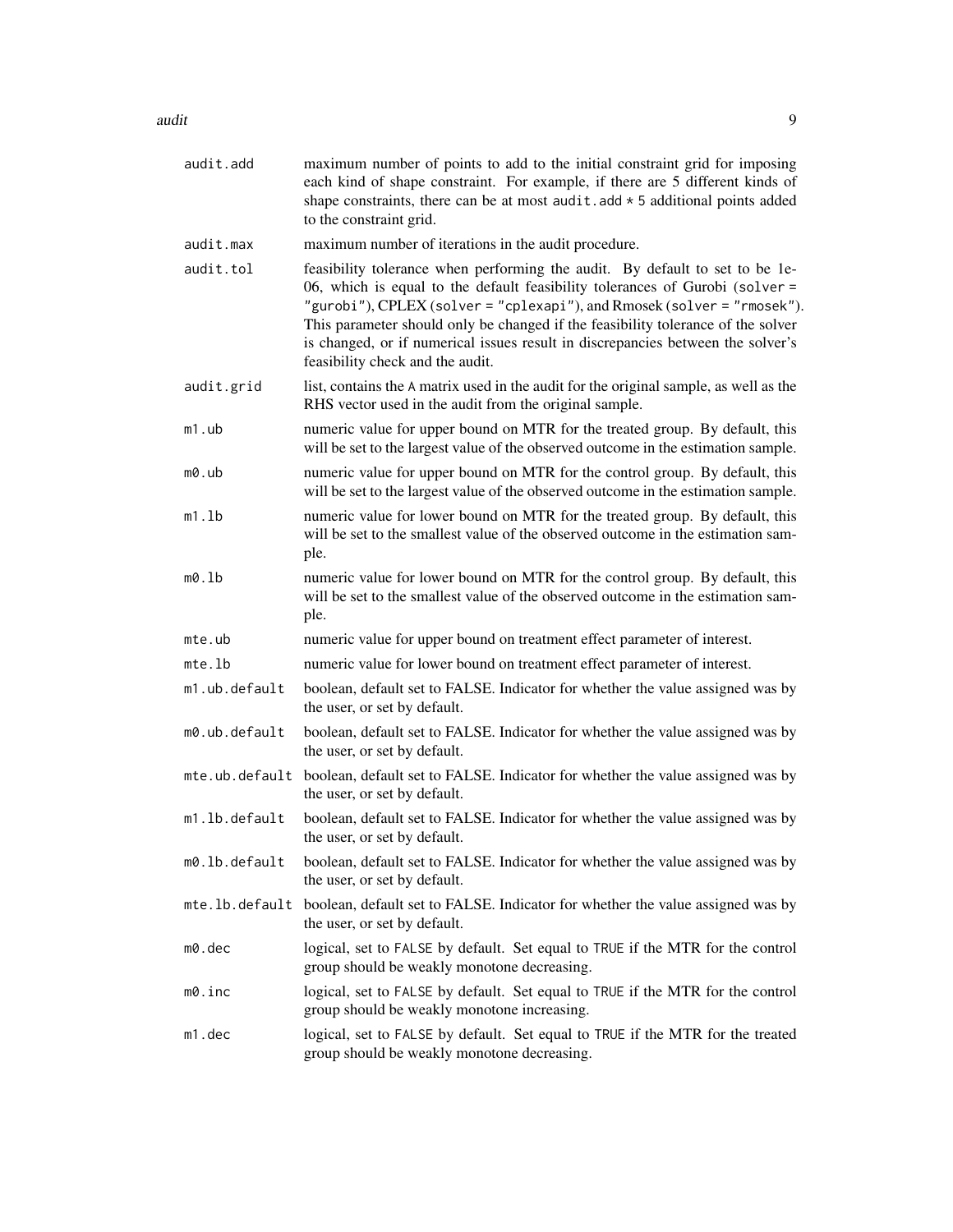| m1.inc                   | logical, set to FALSE by default. Set equal to TRUE if the MTR for the treated<br>group should be weakly monotone increasing.                                                                                                                                                                                                                                                                                                                                                                                                                                                                                                                                                                                                                                                                                        |
|--------------------------|----------------------------------------------------------------------------------------------------------------------------------------------------------------------------------------------------------------------------------------------------------------------------------------------------------------------------------------------------------------------------------------------------------------------------------------------------------------------------------------------------------------------------------------------------------------------------------------------------------------------------------------------------------------------------------------------------------------------------------------------------------------------------------------------------------------------|
| mte.dec                  | logical, set to FALSE by default. Set equal to TRUE if the MTE should be weakly<br>monotone decreasing.                                                                                                                                                                                                                                                                                                                                                                                                                                                                                                                                                                                                                                                                                                              |
| mte.inc                  | logical, set to FALSE by default. Set equal to TRUE if the MTE should be weakly<br>monotone increasing.                                                                                                                                                                                                                                                                                                                                                                                                                                                                                                                                                                                                                                                                                                              |
| equal.coef0              | character, a vector containing all the terms in m0 that should have the same co-<br>efficients in m1. The order of the variables must match those of equal.coef1,<br>which contains all the corresponding terms in m1. The reason the terms are<br>entered separately for m0 and m1 is because the spline terms may be named dif-<br>ferently across treatment and control groups.                                                                                                                                                                                                                                                                                                                                                                                                                                   |
| equal.coef1              | character, a vector containing all the terms in m1 that should have the same co-<br>efficients in m0. See the description for equal . coef0 for more details.                                                                                                                                                                                                                                                                                                                                                                                                                                                                                                                                                                                                                                                        |
| sset                     | a list containing the point estimates and gamma moments for each IV-like spec-<br>ification.                                                                                                                                                                                                                                                                                                                                                                                                                                                                                                                                                                                                                                                                                                                         |
| gstar0                   | set of expectations for each terms of the MTR for the control group, correspond-<br>ing to the target parameter.                                                                                                                                                                                                                                                                                                                                                                                                                                                                                                                                                                                                                                                                                                     |
| gstar1                   | set of expectations for each terms of the MTR for the control group, correspond-<br>ing to the target parameter.                                                                                                                                                                                                                                                                                                                                                                                                                                                                                                                                                                                                                                                                                                     |
| orig.sset                | list, only used for bootstraps. The list contains the gamma moments for each<br>element in the S-set, as well as the IV-like coefficients.                                                                                                                                                                                                                                                                                                                                                                                                                                                                                                                                                                                                                                                                           |
|                          | orig.criterion numeric, only used for bootstraps. The scalar corresponds to the minimum ob-<br>servational equivalence criterion from the original sample.                                                                                                                                                                                                                                                                                                                                                                                                                                                                                                                                                                                                                                                           |
| criterion.tol            | tolerance for the criterion function, and is set to 1e-4 by default. The criterion<br>measures how well the IV-like moments/conditional means are matched using<br>the 11-norm. Statistical noise may prohibit the theoretical LP/QCQP problem<br>from being feasible. That is, there may not exist a set of MTR coefficients that<br>are able to match all the specified moments. The function thus first estimates<br>the minimum criterion, which is reported in the output under the name 'mini-<br>mum criterion', with a criterion of 0 meaning that all moments were able to be<br>matched. The function then relaxes the constraints by tolerating a criterion up<br>to minimum criterion $\star$ (1 + criterion.tol). Set criterion.tol to a value<br>greater than 0 to allow for more conservative bounds. |
| solver                   | character, name of the programming package in R used to obtain the bounds on<br>the treatment effect. The function supports 'gurobi', 'cplexapi', rmosek,<br>'1psolveapi'. The name of the solver should be provided with quotation<br>marks.                                                                                                                                                                                                                                                                                                                                                                                                                                                                                                                                                                        |
|                          | solver options list, each item of the list should correspond to an option specific to the solver<br>selected.                                                                                                                                                                                                                                                                                                                                                                                                                                                                                                                                                                                                                                                                                                        |
| solver.presolve          |                                                                                                                                                                                                                                                                                                                                                                                                                                                                                                                                                                                                                                                                                                                                                                                                                      |
|                          | boolean, default set to TRUE. Set this parameter to FALSE if presolve should be<br>turned off for the LP/QCQP problems.                                                                                                                                                                                                                                                                                                                                                                                                                                                                                                                                                                                                                                                                                              |
| solver.options.criterion |                                                                                                                                                                                                                                                                                                                                                                                                                                                                                                                                                                                                                                                                                                                                                                                                                      |
|                          | list, each item of the list should correspond to an option specific to the solver<br>selected. These options are specific for finding the minimum criterion.                                                                                                                                                                                                                                                                                                                                                                                                                                                                                                                                                                                                                                                         |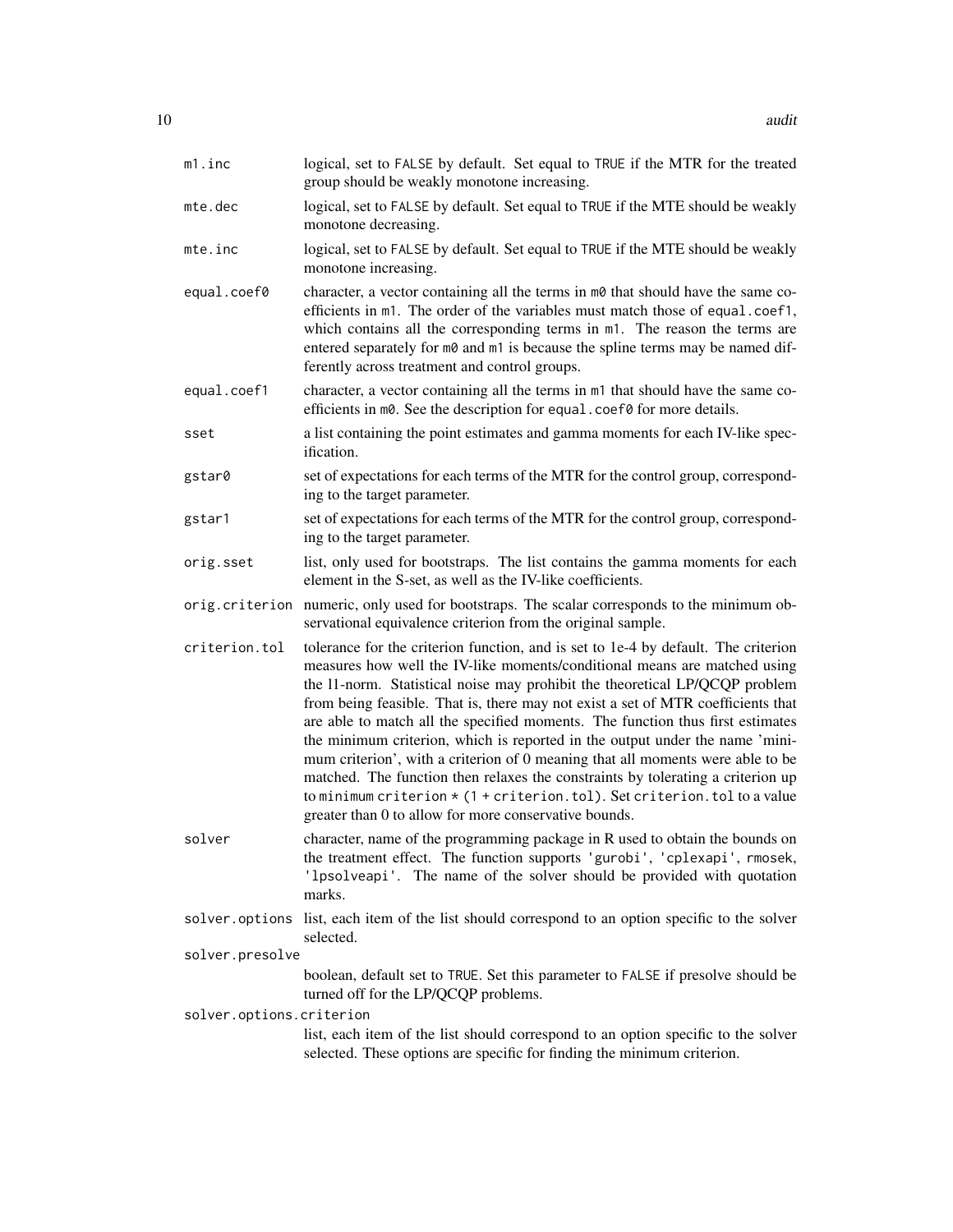| solver.options.bounds |                                                                                                                                                                                                                                                                  |
|-----------------------|------------------------------------------------------------------------------------------------------------------------------------------------------------------------------------------------------------------------------------------------------------------|
|                       | list, each item of the list should correspond to an option specific to the solver<br>selected. These options are specific for finding the bounds.                                                                                                                |
| rescale               | boolean, set to TRUE if the MTR components should be rescaled to improve<br>stability in the LP/QCQP optimization.                                                                                                                                               |
| smallreturnlist       |                                                                                                                                                                                                                                                                  |
|                       | boolean, default set to FALSE. Set to TRUE to exclude large intermediary compo-<br>nents (i.e. propensity score model, LP/QCQP model, bootstrap iterations) from<br>being included in the return list.                                                           |
| noisy                 | boolean, default set to TRUE. If TRUE, then messages are provided throughout<br>the estimation procedure. Set to FALSE to suppress all messages, e.g. when<br>performing the bootstrap.                                                                          |
| debug                 | boolean, indicates whether or not the function should provide output when ob-<br>taining bounds. The option is only applied when solver = 'gurobi' or solver<br>= 'rmosek'. The output provided is the same as what the Gurobi API would<br>send to the console. |

# Value

a list. Included in the list are estimates of the treatment effect bounds; the minimum violation of observational equivalence of the set of IV-like estimands; the list of matrices and vectors defining the LP/QCQP problem; the points used to generate the audit grid, and the points where the shape constraints were violated.

# Examples

```
dtm <- ivmte:::gendistMosquito()
```

```
## Declare empty list to be updated (in the event multiple IV like
## specifications are provided
sSet <- list()
```

```
## Declare MTR formulas
formula0 = \sim 1 + uformula1 = ~1 + u
```

```
## Construct object that separates out non-spline components of MTR
## formulas from the spline components. The MTR functions are
## obtained from this object by the function 'genSSet'
splinesList = list(removeSplines(formula0), removeSplines(formula1))
## If splines are interacted with other variables, the
## 'interactSplines' should be used.
## splinesList <- interactSplines(splinesobj = splinesList,
## m0 = formula0,
## m1 = formula1,
\# data = data,
## uname = 'u')
```
## Construct MTR polynomials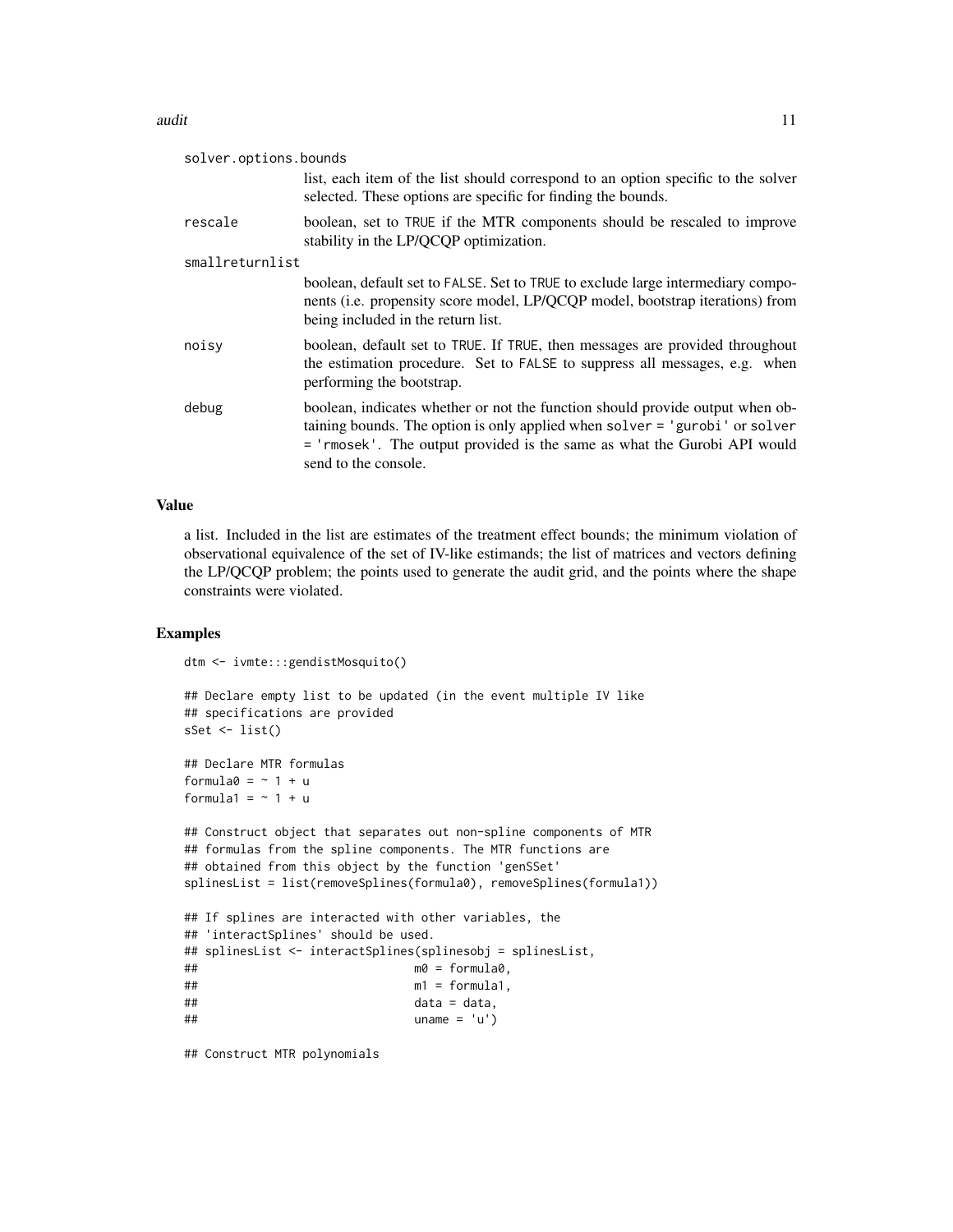```
polynomials0 <- polyparse(formula = formula0,
                 data = dtm,uname = u,
                 as.function = FALSE)
polynomials1 <- polyparse(formula = formula1,
                 data = dtm,uname = u,
                 as.function = FALSE)
## Generate propensity score model
propensityObj <- propensity(formula = d \sim z,
                            data = dtm,link = "linear")
## Generate IV estimates
ivEstimates <- ivEstimate(formula = ey ~ d | z,
                          data = dtm,components = l(intexcept, d),
                          treat = d,
                          list = FALSE)
## Generate target gamma moments
targetGamma <- genTarget(treat = "d",
                        m0 = -1 + u,
                        m1 = -1 + u,target = "atu",
                         data = dtm,splinesobj = splinesList,
                        pmodobj = propensityObj,
                        pm0 = polynomials0,
                        pm1 = polynomials1)
## Construct S-set, which contains the coefficients and weights
## corresponding to various IV-like estimands
sSet <- genSSet(data = dtm,
               sset = sSet,
                sest = ivEstimates,
                splinesobj = splinesList,
                pmodobj = propensityObj$phat,
                pm0 = polynomials0,
                pm1 = polynomials1,
                ncomponents = 2,
                scount = 1,
                yvar = "ey",dvar = "d",means = TRUE)
## Perform audit procedure and return bounds
audit(data = dtm,uname = u,
     m0 = formula0,
     m1 = formula1,
```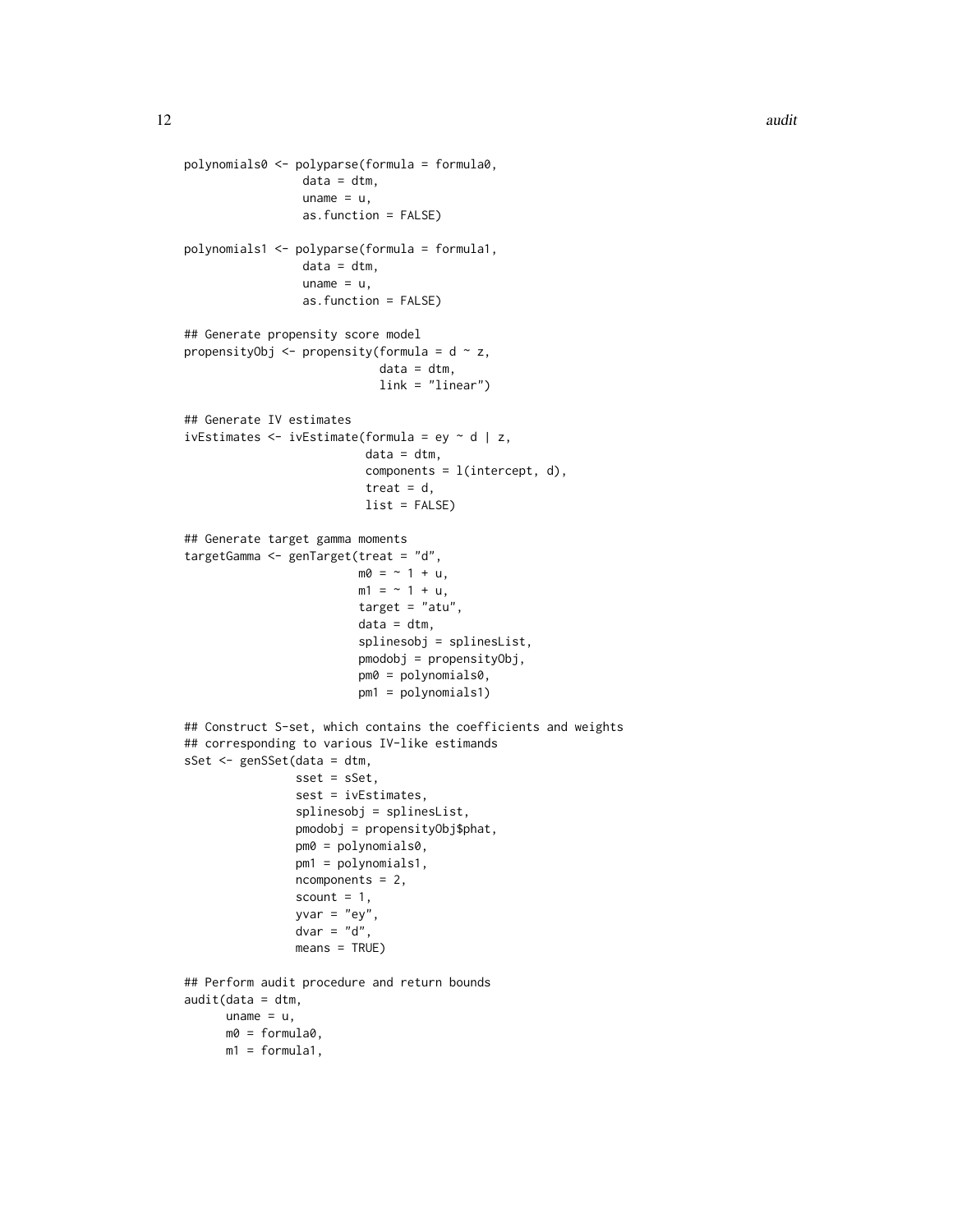#### <span id="page-12-0"></span>bound the contract of the contract of the contract of the contract of the contract of the contract of the contract of the contract of the contract of the contract of the contract of the contract of the contract of the cont

```
pm0 = polynomials0,
pm1 = polynomials1,
splinesobj = splinesList,
vars_data = colnames(dtm),
vars\_mtr = "u",terms_mtr0 = "u",terms_mtr1 = "u",sset = sSet$sset,
gstar0 = targetGamma$gstar0,
gstar1 = targetGamma$gstar1,
m0.inc = TRUE,
m1.dec = TRUE,
m0.1b = 0.2,
m1.ub = 0.8,
audit.max = 5,
solver = "lpSolveAPI")
```
bound *Obtaining TE bounds*

# Description

This function estimates the bounds on the target treatment effect. The LP model must be passed as an environment variable, under the entry \$model. See [lpSetup](#page-71-1).

# Usage

```
bound(
  env,
  sset,
  solver,
  solver.options,
  noisy = FALSE,
  smallreturnlist = FALSE,
  rescale = FALSE,
  debug = FALSE
)
```
#### Arguments

| env    | environment containing the matrices defining the LP problem.                                                                                                                                                                                    |
|--------|-------------------------------------------------------------------------------------------------------------------------------------------------------------------------------------------------------------------------------------------------|
| sset   | a list containing the point estimates and gamma components associated with<br>each element in the S-set. This object is only used to determine the names of<br>terms. If it is no submitted, then no names are provided to the solution vector. |
| solver | string, name of the package used to solve the LP problem.                                                                                                                                                                                       |
|        | solver, options list, each item of the list should correspond to an option specific to the LP solver<br>selected.                                                                                                                               |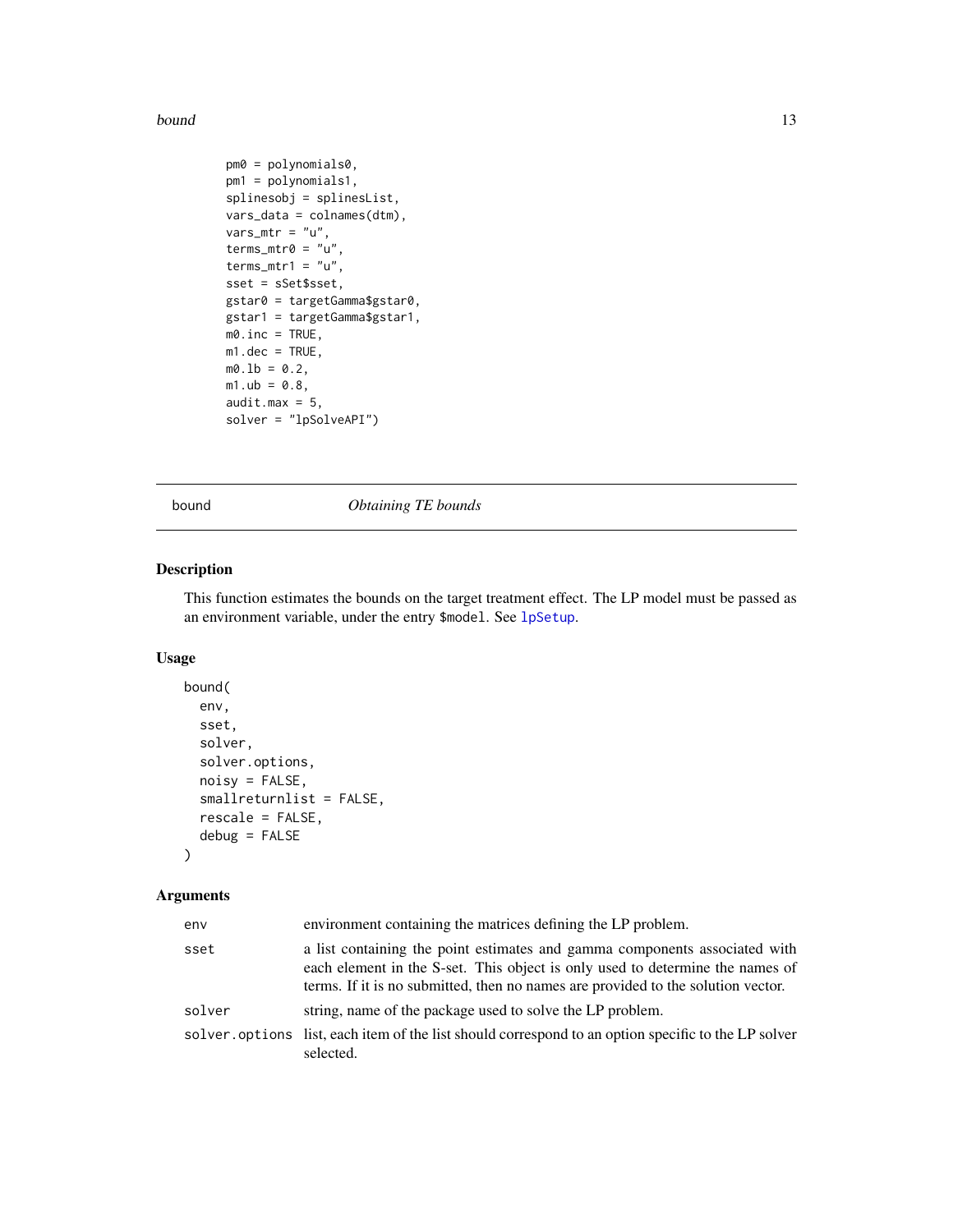| noisv           | boolean, set to TRUE if optimization results should be displayed.                                                                                                                                                                                                |
|-----------------|------------------------------------------------------------------------------------------------------------------------------------------------------------------------------------------------------------------------------------------------------------------|
| smallreturnlist |                                                                                                                                                                                                                                                                  |
|                 | boolean, set to TRUE if the LP model should not be returned.                                                                                                                                                                                                     |
| rescale         | boolean, set to TRUE if the MTR components should be rescaled to improve<br>stability in the LP/QP/QCP optimization.                                                                                                                                             |
| debug           | boolean, indicates whether or not the function should provide output when ob-<br>taining bounds. The option is only applied when solver = 'gurobi' or solver<br>= 'rmosek'. The output provided is the same as what the Gurobi API would<br>send to the console. |

#### Value

a list containing the bounds on the treatment effect; the coefficients on each term in the MTR associated with the upper and lower bounds, for both counterfactuals; the optimization status to the maximization and minimization problems; the LP problem that the optimizer solved.

#### Examples

```
dtm <- ivmte:::gendistMosquito()
## Declare empty list to be updated (in the event multiple IV like
## specifications are provided
sSet \leftarrow list()## Declare MTR formulas
formula0 = \gamma 1 + uformula1 = ~1 + u## Construct object that separates out non-spline components of MTR
## formulas from the spline components. The MTR functions are
## obtained from this object by the function 'genSSet'.
splinesList = list(removeSplines(formula0), removeSplines(formula1))
## Construct MTR polynomials
polynomials0 <- polyparse(formula = formula0,
                          data = dtm,uname = u,as.function = FALSE)
polynomials1 <- polyparse(formula = formula1,
                          data = dtm,uname = u,
                           as.function = FALSE)
## Generate propensity score model
propensityObj \leq propensity(formula = d \sim z,
                            data = dtm,link = "linear")
## Generate IV estimates
ivEstimates \leq ivEstimate(formula = ey \sim d | z,
                          data = dtm,
```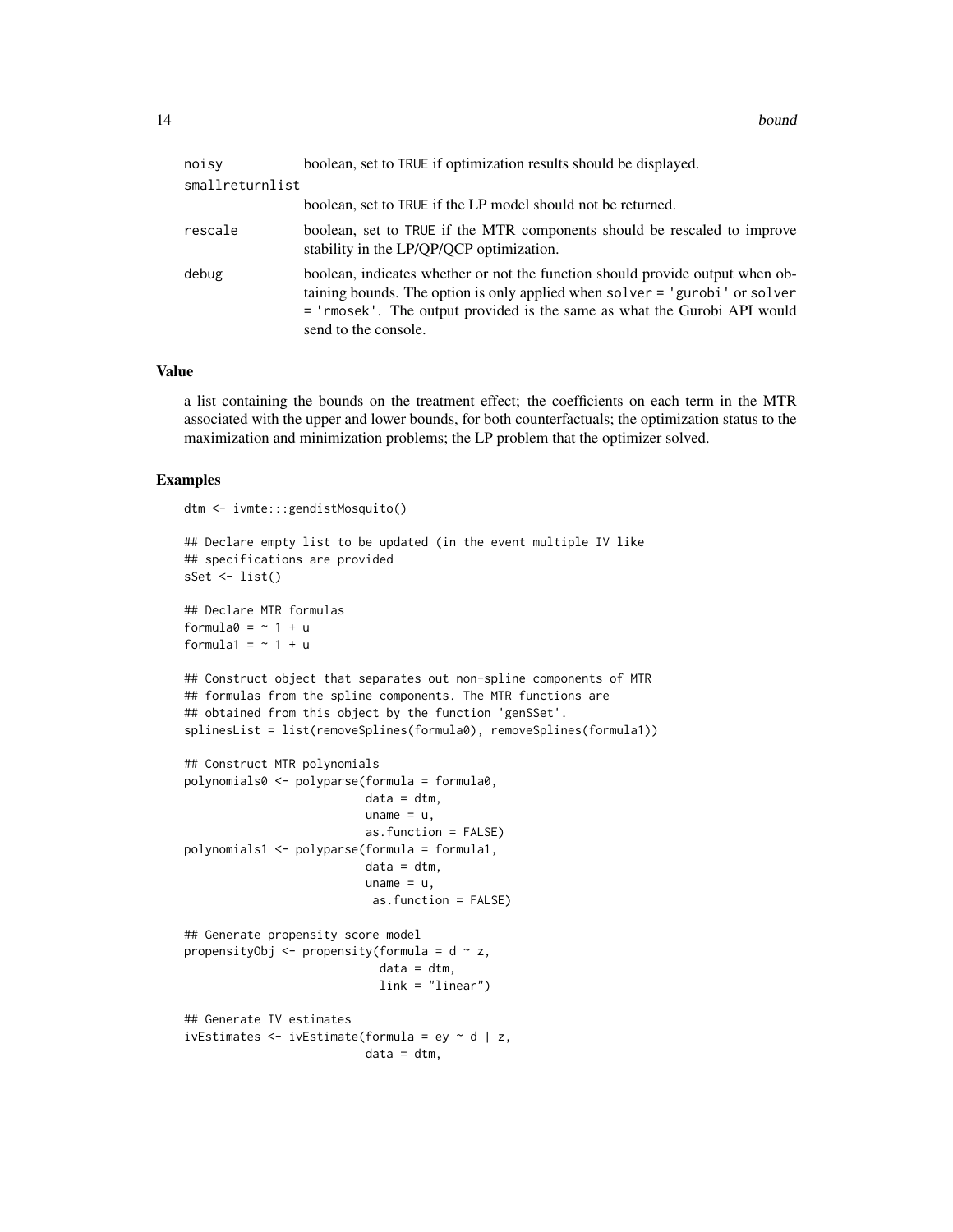bound the contract of the contract of the contract of the contract of the contract of the contract of the contract of the contract of the contract of the contract of the contract of the contract of the contract of the cont

```
components = l(intexcept, d),
                           treat = d,
                           list = FALSE)
## Generate target gamma moments
targetGamma <- genTarget(treat = "d",
                          m0 = -1 + u,
                          m1 = -1 + u,
                          target = "atu",
                          data = dtm,splinesobj = splinesList,
                          pmodobj = propensityObj,
                          pm0 = polynomials0,
                          pm1 = polynomials1)
## Construct S-set. which contains the coefficients and weights
## corresponding to various IV-like estimands
sSet <- genSSet(data = dtm,
                sset = sSet,
                sest = ivEstimates,
                splinesobj = splinesList,
                pmodobj = propensityObj$phat,
                pm0 = polynomials0,
                pm1 = polynomials1,
                ncomponents = 2,
                scount = 1,
                yvar = "ey",dvar = "d",means = TRUE)
## Only the entry $sset is required
sSet <- sSet$sset
## Define additional upper- and lower-bound constraints for the LP
## problem
A \leq - matrix(0, nrow = 22, ncol = 4)
A \leftarrow \text{cbind}(A, \text{rbind}(\text{cbind}(1, \text{seq}(0, 1, 0.1))),matrix(0, nrow = 11, ncol = 2)))A \leq cbind(A, rbind(matrix(0, nrow = 11, ncol = 2),
                     cbind(1, seq(0, 1, 0.1))))
sense <- c(rep(">", 11), rep("<", 11))
rhs <- c(rep(0.2, 11), rep(0.8, 11))
## Construct LP object to be interpreted and solved by
## lpSolveAPI. Note that an environment has to be created for the LP
## object. The matrices defining the shape restrictions must be stored
## as a list under the entry \code{$mbobj} in the environment.
modelEnv <- new.env()
modelEnv$mbobj <- list(mbA = A,
                    mbs = sense,
                    mbrhs = rbs)
## Convert the matrices defining the shape constraints into a format
## that is suitable for the LP solver.
lpSetup(env = modelEnv,
```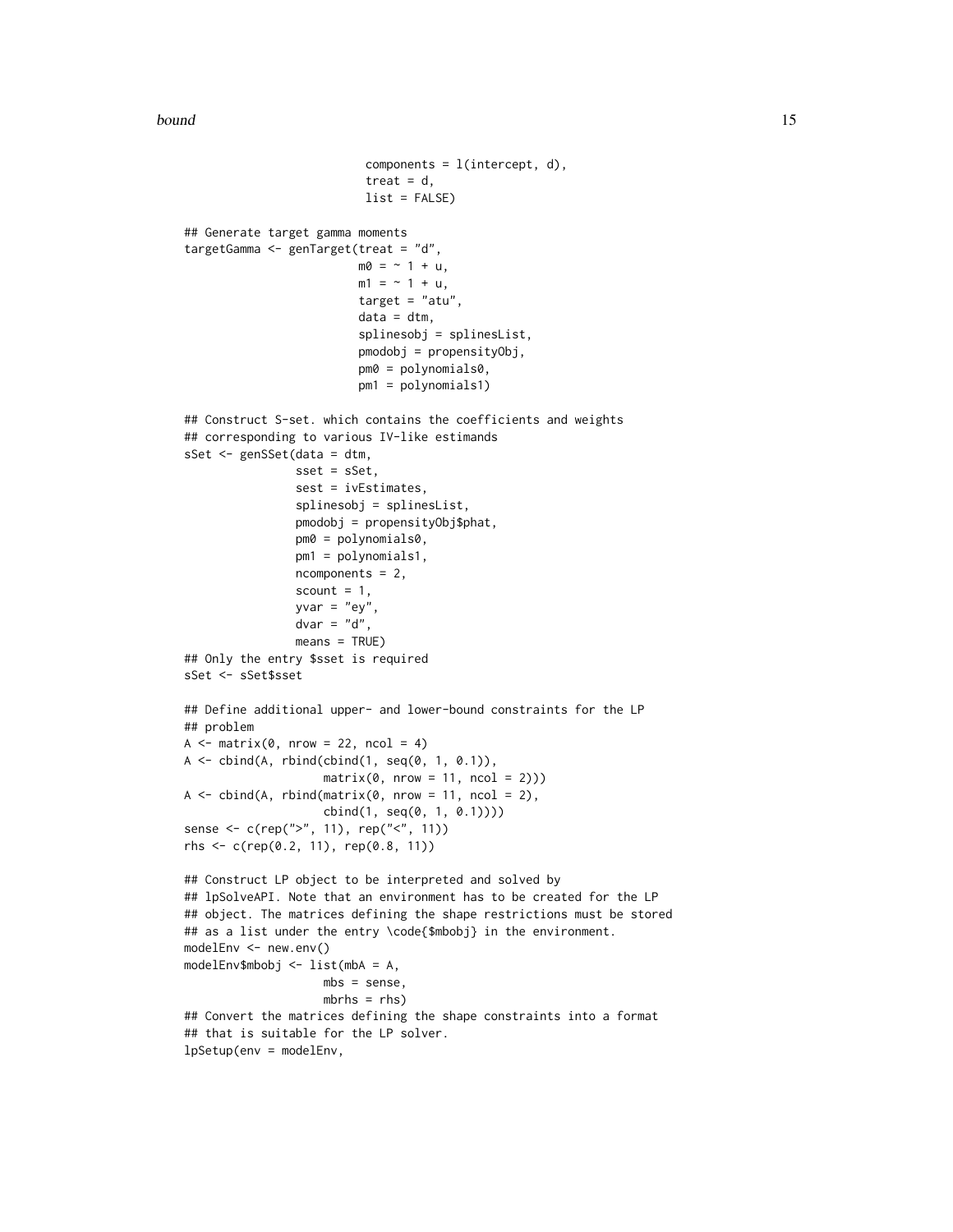```
sset = sSet,
       solver = "lpsolveapi")
## Setup LP model so that it is solving for the bounds.
lpSetupBound(env = modelEnv,
            g0 = targetGamma$gstar0,
            g1 = targetGamma$gstar1,
            sset = sSet,
            criterion.tol = 0,criterion.min = 0,
             solver = "lpsolveapi")
## Declare any LP solver options as a list.
lpOptions <- optionsLpSolveAPI(list(epslevel = "tight"))
## Obtain the bounds.
bounds <- bound(env = modelEnv,
                sset = sSet,
                solver = "lpsolveapi",
                solver.options = lpOptions)
cat("The bounds are [", bounds$min, ",", bounds$max, "].\n")
```
boundCI *Construct confidence intervals for treatment effects under partial identification*

# Description

This function constructs the forward and backward confidence intervals for the treatment effect under partial identification.

#### Usage

boundCI(bounds, bounds.resamples, n, m, levels, type)

#### Arguments

| bounds | vector, bounds of the treatment effects under partial identification.                                                                                                                                                                                                              |  |  |
|--------|------------------------------------------------------------------------------------------------------------------------------------------------------------------------------------------------------------------------------------------------------------------------------------|--|--|
|        | bounds.resamples                                                                                                                                                                                                                                                                   |  |  |
|        | matrix, stacked bounds of the treatment effects under partial identification. Each<br>row corresponds to a subset resampled from the original data set.                                                                                                                            |  |  |
| n      | integer, size of original data set.                                                                                                                                                                                                                                                |  |  |
| m      | integer, size of resampled data sets.                                                                                                                                                                                                                                              |  |  |
| levels | vector, real numbers between 0 and 1. Values correspond to the level of the<br>confidence intervals constructed via bootstrap.                                                                                                                                                     |  |  |
| type   | character. Set to 'forward' to construct the forward confidence interval for the<br>treatment effect bounds. Set to 'backward' to construct the backward confidence<br>interval for the treatment effect bounds. Set to 'both' to construct both types of<br>confidence intervals. |  |  |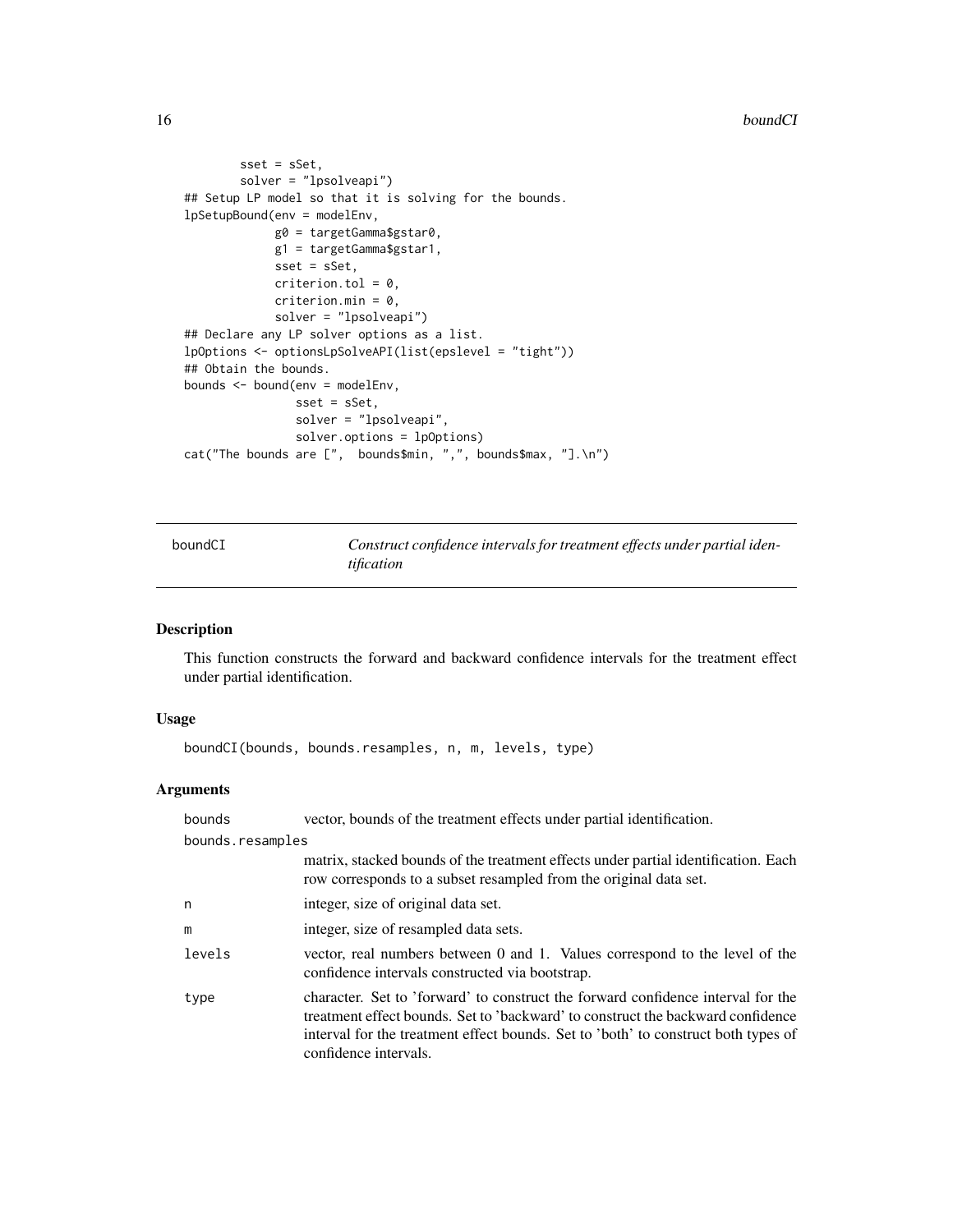#### <span id="page-16-0"></span>boundPvalue 17

# Value

if type is 'forward' or 'backward', then the corresponding type of confidence interval for each level is returned. The output is in the form of a matrix, with each row corresponding to a level. If type is 'both', then a list is returned. One element of the list is the matrix of backward confidence intervals, and the other element of the list is the matrix of forward confidence intervals.

boundPvalue *Construct p-values for treatment effects under partial identification*

# Description

This function estimates the p-value for the treatment effect under partial identification. p-values corresponding to forward and backward confidence intervals can be returned.

#### Usage

boundPvalue(bounds, bounds.resamples, n, m, type)

# Arguments

| bounds           | vector, bounds of the treatment effects under partial identification.                                                                                                                                                                                                              |
|------------------|------------------------------------------------------------------------------------------------------------------------------------------------------------------------------------------------------------------------------------------------------------------------------------|
| bounds.resamples |                                                                                                                                                                                                                                                                                    |
|                  | matrix, stacked bounds of the treatment effects under partial identification. Each<br>row corresponds to a subset resampled from the original data set.                                                                                                                            |
| n                | integer, size of original data set.                                                                                                                                                                                                                                                |
| m                | integer, size of resampled data sets.                                                                                                                                                                                                                                              |
| type             | character. Set to 'forward' to construct the forward confidence interval for the<br>treatment effect bounds. Set to 'backward' to construct the backward confidence<br>interval for the treatment effect bounds. Set to 'both' to construct both types of<br>confidence intervals. |

# Value

If type is 'forward' or 'backward', a scalar p-value corresponding to the type of confidence interval is returned. If type is 'both', a vector of p-values corresponding to the forward and backward confidence intervals is returned.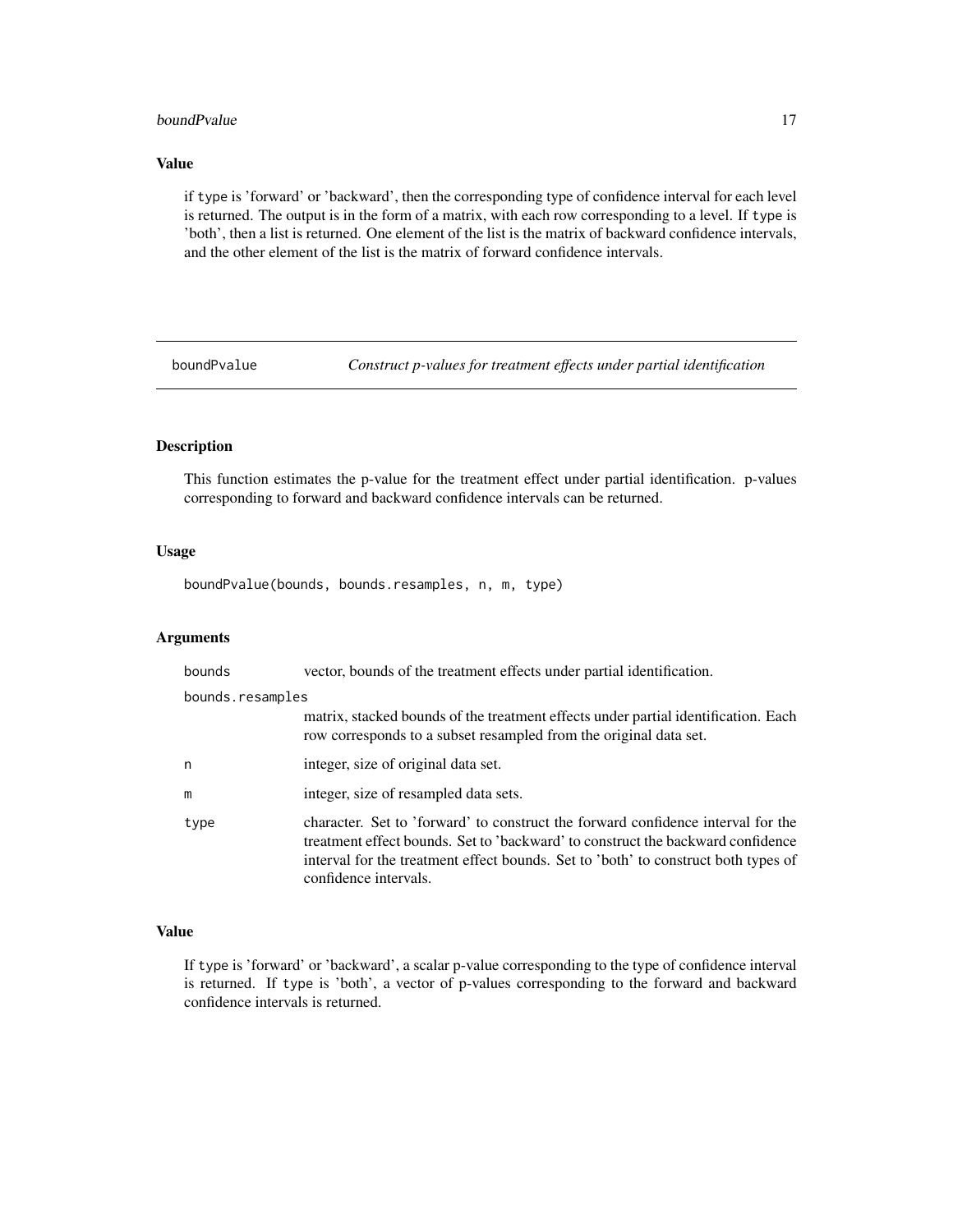<span id="page-17-0"></span>This function is the splines basis function of order 1. This function was coded in accordance to Carl de Boor's set of notes on splines, "B(asic)-Spline Basics".

# Usage

bX(x, knots, i)

# Arguments

|       | vector, the values at which to evaluate the basis function. |
|-------|-------------------------------------------------------------|
| knots | vector, the internal knots.                                 |
|       | integer, the basis component to be evaluated.               |

# Value

scalar.

| checkll |  |  |  |
|---------|--|--|--|

Check polynomial form of the u-term

#### Description

This function ensures that the unobservable term enters into the MTR in the correct manner. That is, it enters as a polynomial.

# Usage

```
checkU(formula, uname)
```
# Arguments

| formula | a formula.                       |
|---------|----------------------------------|
| uname   | name of the unobserved variable. |

#### Value

If the unobservable term is entered correctly into the formula, then NULL is returned. Otherwise, the vector of incorrect terms is returned.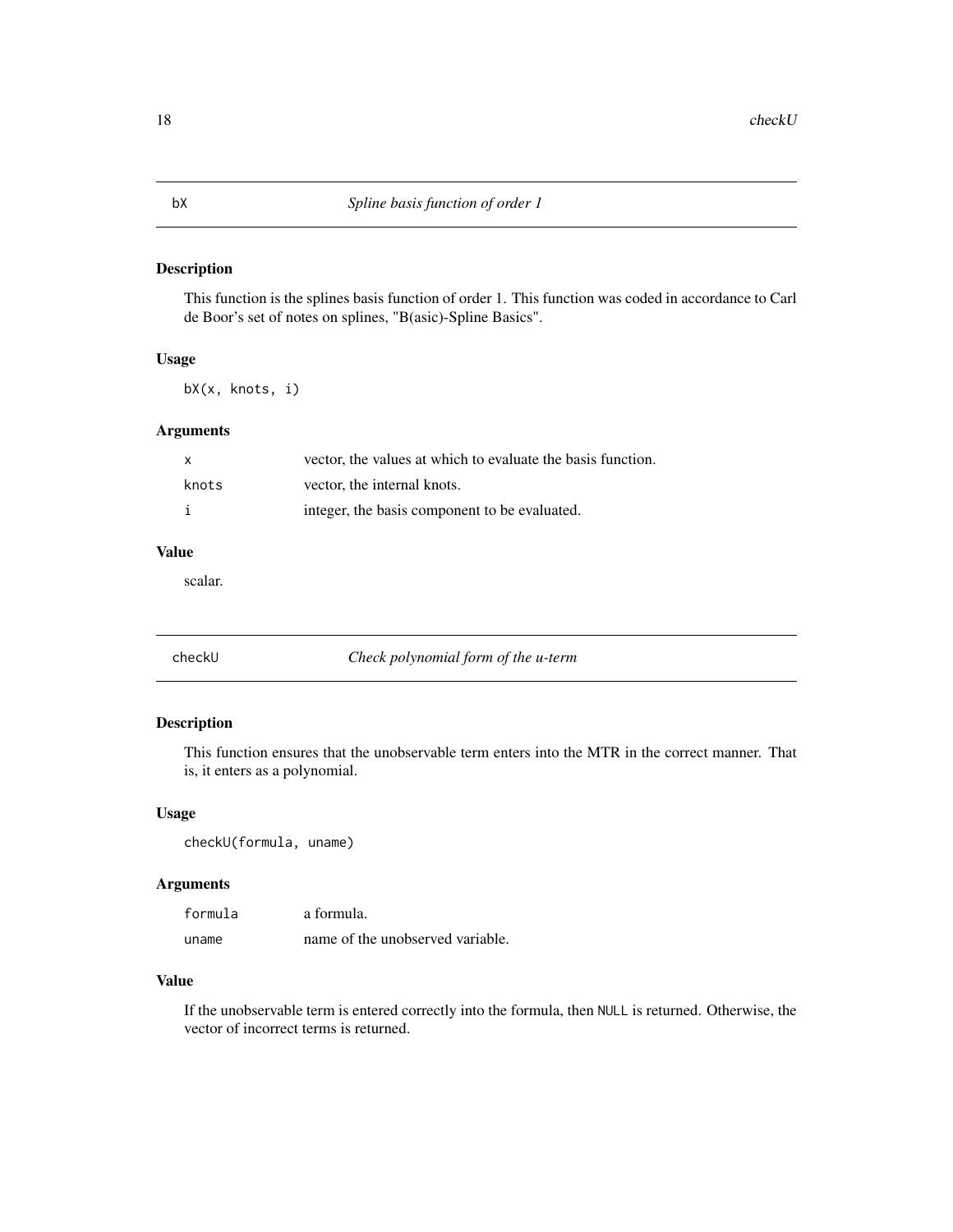<span id="page-18-0"></span>

Auxiliary function to test if an object is a formula. Warnings are suppressed.

#### Usage

classFormula(obj)

# Arguments

obj the object to be checked.

#### Value

boolean expression.

classList *Auxiliary function: test if object is a list*

# Description

Auxiliary function to test if an object is a list. Warnings are suppressed.

#### Usage

classList(obj)

# Arguments

obj the object to be checked.

# Value

boolean expression.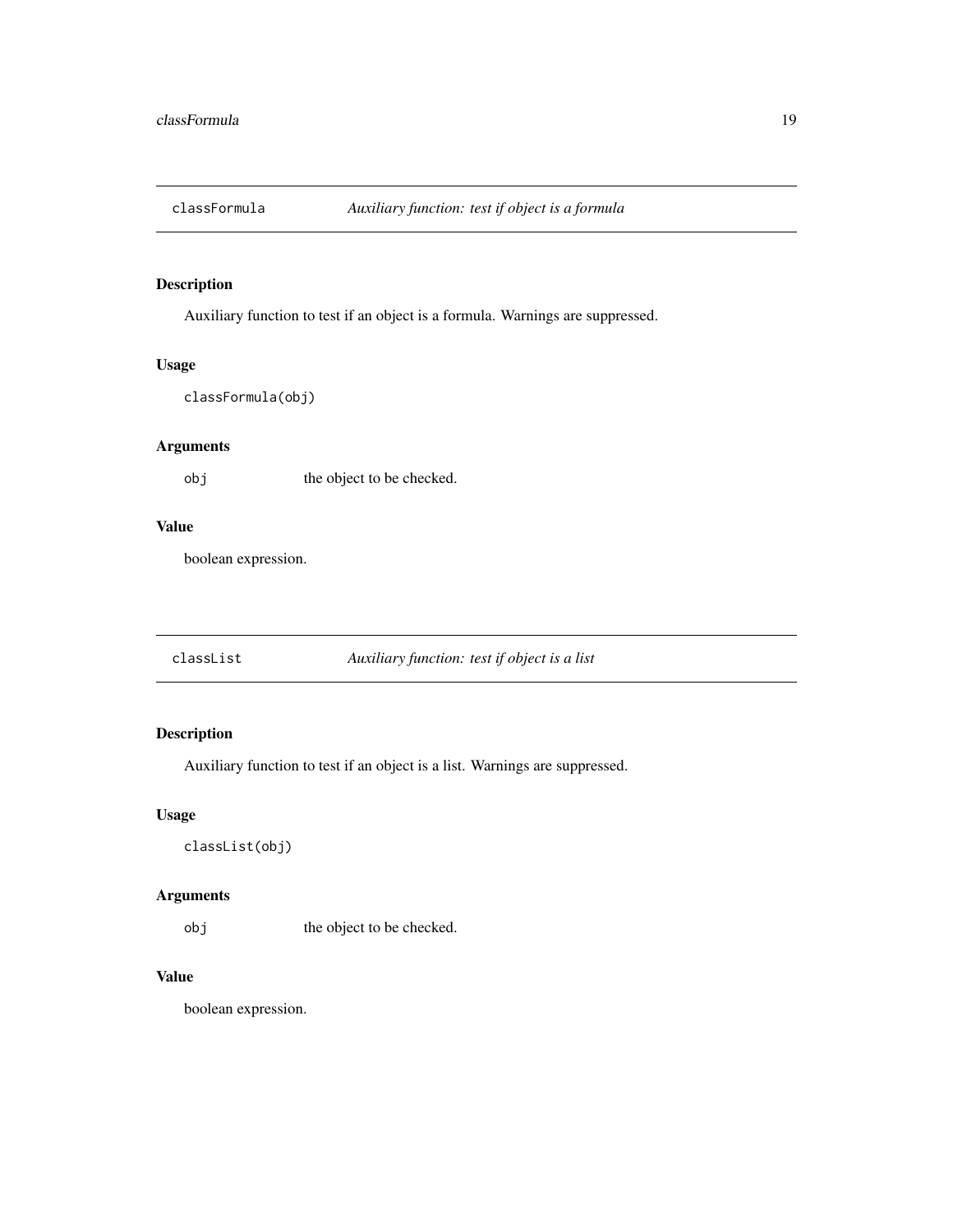<span id="page-19-0"></span>

This function simply combines the objects associated with the boundedness constraints and the monotonicity constraints.

#### Usage

combinemonobound(bdA, monoA)

#### Arguments

| bdA   | list containing the constraint matrix, vector of inequalities, and RHS vector as-<br>sociated with the boundedness constraints.  |
|-------|----------------------------------------------------------------------------------------------------------------------------------|
| monoA | list containing the constraint matrix, vector on inequalities, and RHS vector as-<br>sociated with the monotonicity constraints. |

# Value

a list containing a unified constraint matrix, unified vector of inequalities, and unified RHS vector for the boundedness and monotonicity constraints of an LP/QCQP problem.

constructConstant *Construct constant function*

# Description

This function constructs another function that returns a constant. It is used for constructing weight/knot functions.

#### Usage

```
constructConstant(x)
```
#### Arguments

x scalar, the constant the function evaluates to.

#### Value

a function.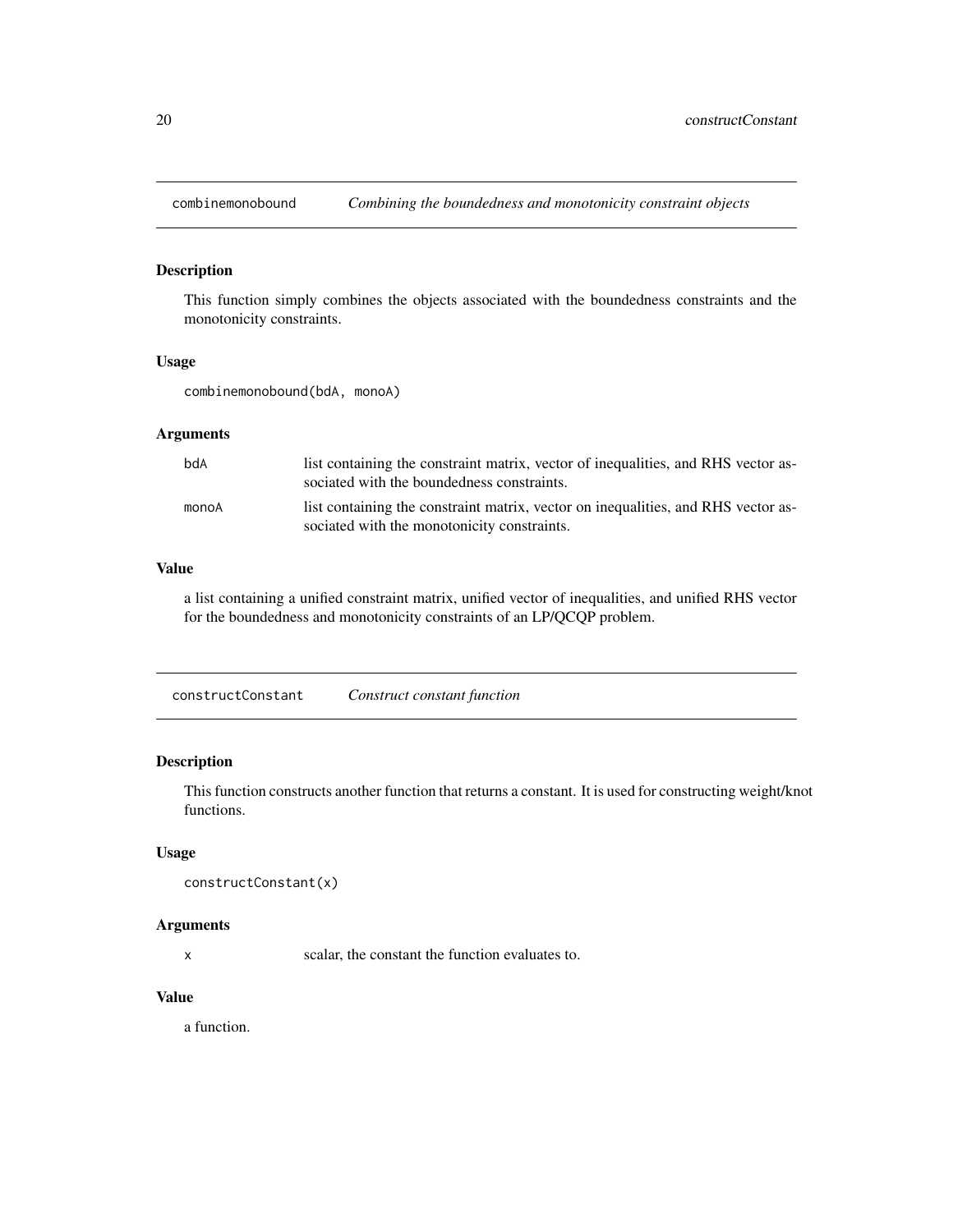<span id="page-20-0"></span>

Given a set of IV-like estimates and the set of matrices/vectors defining an LP problem, this function minimizes the violation of observational equivalence under the L1 norm. The LP model must be passed as an environment variable, under the entry \$model. See [lpSetup](#page-71-1).

#### Usage

```
criterionMin(env, sset, solver, solver.options, rescale = FALSE, debug = FALSE)
```
#### Arguments

| env     | environment containing the matrices defining the LP problem.                                                                                                                                                                                                     |
|---------|------------------------------------------------------------------------------------------------------------------------------------------------------------------------------------------------------------------------------------------------------------------|
| sset    | A list of IV-like estimates and the corresponding gamma terms.                                                                                                                                                                                                   |
| solver  | string, name of the package used to solve the LP problem.                                                                                                                                                                                                        |
|         | solver options list, each item of the list should correspond to an option specific to the LP solver<br>selected.                                                                                                                                                 |
| rescale | boolean, set to TRUE if the MTR components should be rescaled to improve<br>stability in the LP/QP/QCP optimization.                                                                                                                                             |
| debug   | boolean, indicates whether or not the function should provide output when ob-<br>taining bounds. The option is only applied when solver = 'gurobi' or solver<br>= 'rmosek'. The output provided is the same as what the Gurobi API would<br>send to the console. |

# Value

A list including the minimum violation of observational equivalence, the solution to the LP problem, and the status of the solution.

# Examples

```
dtm <- ivmte:::gendistMosquito()
```

```
## Declare empty list to be updated (in the event multiple IV like
## specifications are provided
sSet <- list()
```

```
## Declare MTR formulas
formula0 = -1 + uformula1 = ~1 + u
```

```
## Construct object that separates out non-spline components of MTR
## formulas from the spline components. The MTR functions are
## obtained from this object by the function 'genSSet'.
```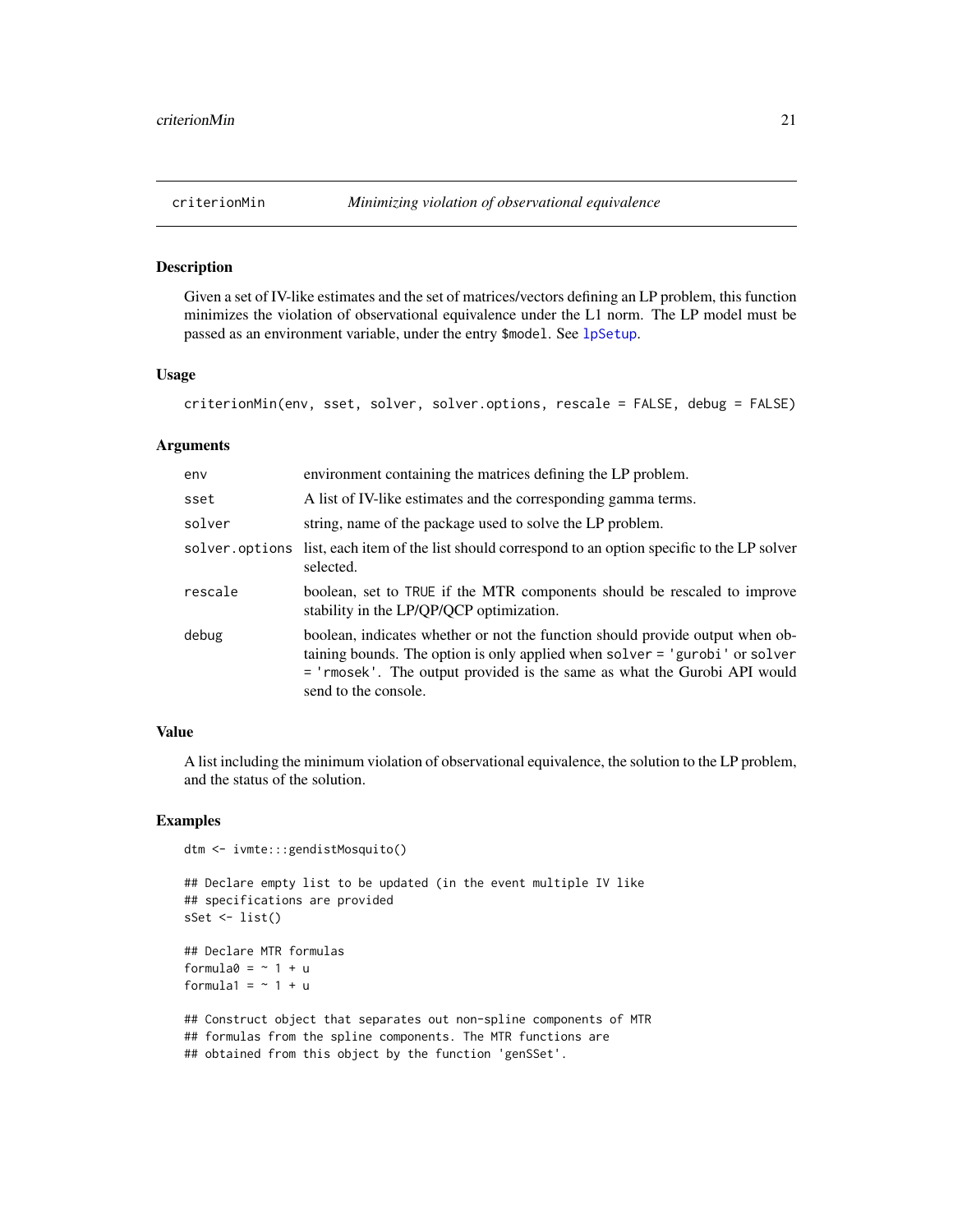```
splinesList = list(removeSplines(formula0), removeSplines(formula1))
## Construct MTR polynomials
polynomials0 <- polyparse(formula = formula0,
                          data = dtm,uname = u,
                          as.function = FALSE)
polynomials1 <- polyparse(formula = formula1,
                          data = dtm,
                          uname = u,
                           as.function = FALSE)
## Generate propensity score model
propensityObj \leq propensity(formula = d \sim z,
                            data = dtm,link = "linear")
## Generate IV estimates
ivEstimates \leq ivEstimate(formula = ey \sim d | z,
                          data = dtm,components = l(intercept, d),
                          treat = d,
                          list = FALSE)
## Generate target gamma moments
targetGamma <- genTarget(treat = "d",
                         m0 = -1 + u,
                         m1 = -1 + u,
                         target = "atu",
                         data = dtm,splinesobj = splinesList,
                         pmodobj = propensityObj,
                         pm0 = polynomials0,
                         pm1 = polynomials1)
## Construct S-set. which contains the coefficients and weights
## corresponding to various IV-like estimands
sSet <- genSSet(data = dtm,
                sset = sSet,
                sest = ivEstimates,
                splinesobj = splinesList,
                pmodobj = propensityObj$phat,
                pm0 = polynomials0,
                pm1 = polynomials1,
                ncomponents = 2,
                scount = 1,
                yvar = "ey",dvar = "d",means = TRUE)
## Only the entry $sset is required
sSet <- sSet$sset
```
## Define additional upper- and lower-bound constraints for the LP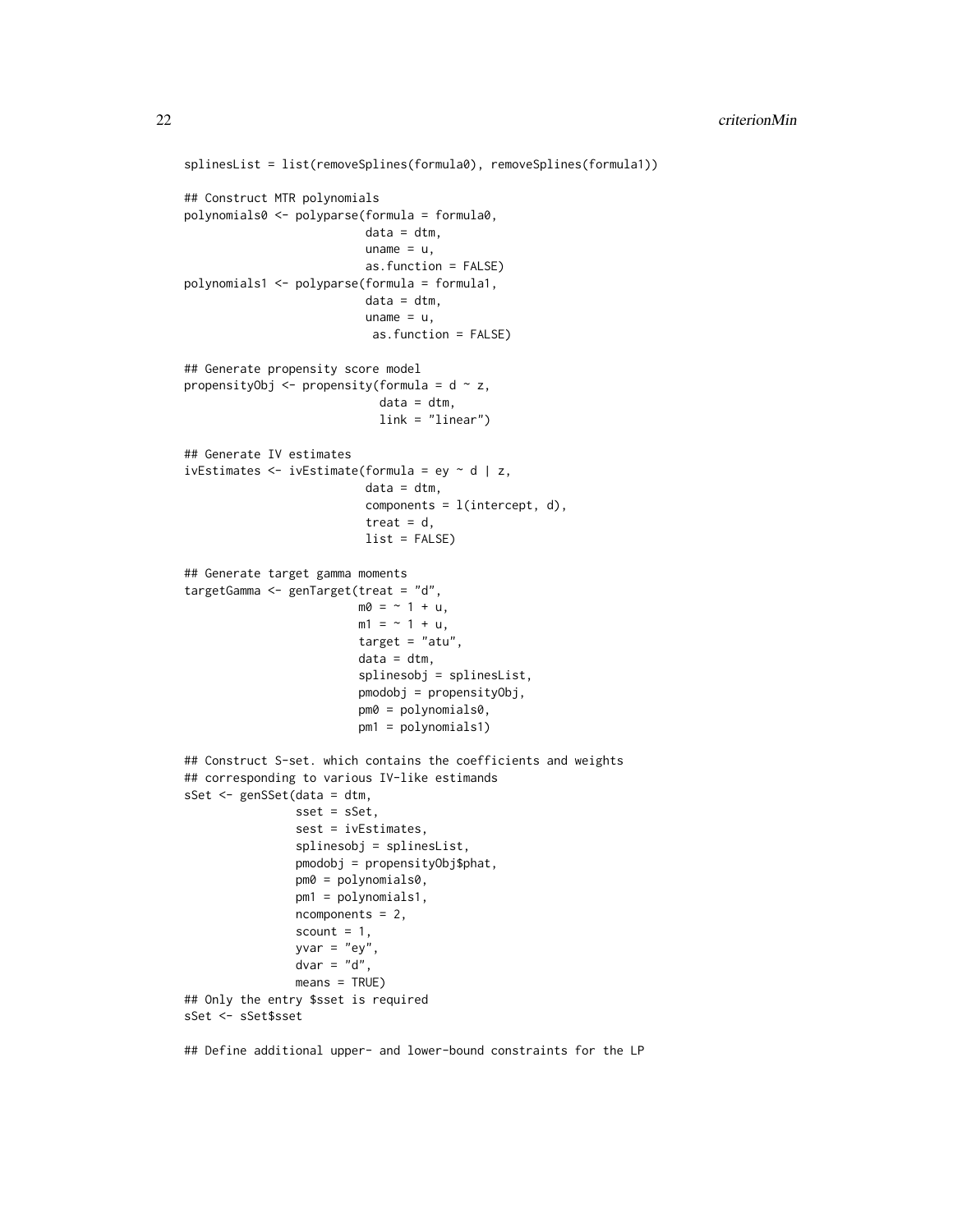#### <span id="page-22-0"></span>design 23

```
## problem. The code below imposes a lower bound of 0.2 and upper
## bound of 0.8 on the MTRs.
A \leftarrow matrix(0, nrow = 22, ncol = 4)A \leftarrow \text{cbind}(A, \text{rbind}(\text{cbind}(1, \text{seq}(0, 1, 0.1))),matrix(0, nrow = 11, ncol = 2))A \leq cbind(A, rbind(matrix(0, nrow = 11, ncol = 2),
                    cbind(1, seq(0, 1, 0.1))))
sense <- c(rep(">", 11), rep("<", 11))
rhs \leq c (rep(0.2, 11), rep(0.8, 11))
## Construct LP object to be interpreted and solved by
## lpSolveAPI. Note that an environment has to be created for the LP
## object. The matrices defining the shape restrictions must be stored
## as a list under the entry \code{$mbobj} in the environment.
modelEnv <- new.env()
modelEnv$mbobj <- list(mbA = A,
                    mbs = sense,
                    mbrhs = rhs)
## Convert the matrices defining the shape constraints into a format
## that is suitable for the LP solver.
lpSetup(env = modelEnv,
        sset = sSet,
        solver = "lpsolveapi")
## Setup LP model so that it will minimize the criterion
lpSetupCriterion(env = modelEnv,
                sset = sSet)
## Declare any LP solver options as a list.
lpOptions <- optionsLpSolveAPI(list(epslevel = "tight"))
## Minimize the criterion.
obseqMin <- criterionMin(env = modelEnv,
                          sset = sSet,
                          solver = "lpsolveapi",
                          solver.options = lpOptions)
obseqMin
cat("The minimum criterion is", obseqMin$obj, "\n")
```
design *Generating design matrices*

#### Description

This function generates the design matrix given an IV specification.

#### Usage

```
design(formula, data, subset, treat, orig.names)
```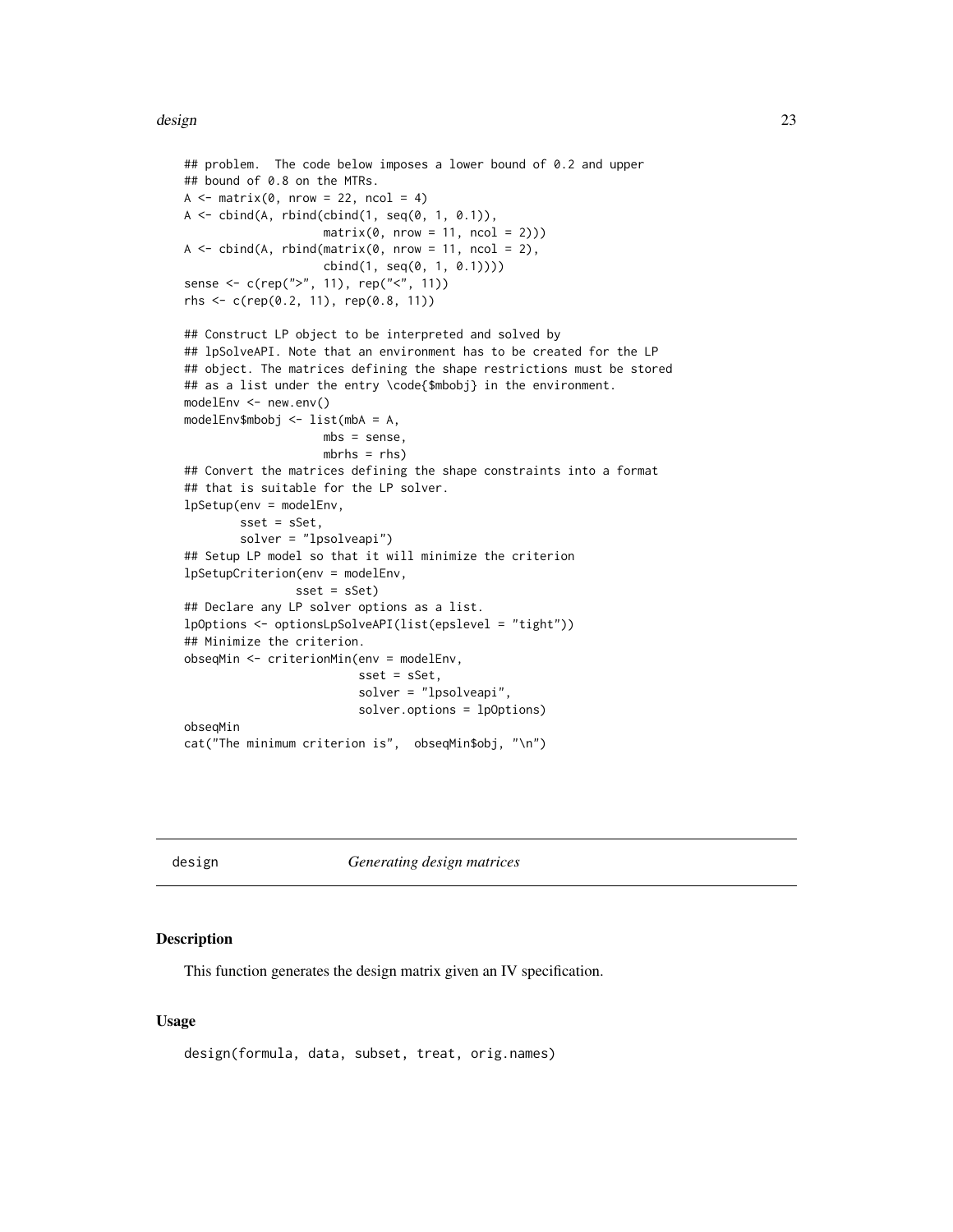# <span id="page-23-0"></span>Arguments

| formula    | Formula with which to generate the design matrix.                                                                                                                                                                                                                                                                                                                                                                                                  |
|------------|----------------------------------------------------------------------------------------------------------------------------------------------------------------------------------------------------------------------------------------------------------------------------------------------------------------------------------------------------------------------------------------------------------------------------------------------------|
| data       | data. frame with which to generate the design matrix.                                                                                                                                                                                                                                                                                                                                                                                              |
| subset     | Condition to select subset of data.                                                                                                                                                                                                                                                                                                                                                                                                                |
| treat      | The name of the treatment variable. This should only be passed when construct-<br>ing OLS weights.                                                                                                                                                                                                                                                                                                                                                 |
| orig.names | character vector of the terms in the final design matrix. This is required when the<br>user declares an IV-like formula where the treatment variable is passed into the<br>factor function. Since the treatment variable has to be fixed to $0$ or 1, the design<br>matrix will be unable to construct the contrasts. The argument orig. names is<br>a vector of the terms in the IV-like specification prior to fixing the treatment<br>variable. |

#### Value

Three matrices are returned: one for the outcome variable, Y; one for the second stage covariates, X; and one for the first stage covariates, Z.

# Examples

```
dtm <- ivmte:::gendistMosquito()
design(formula = ey \sim d | z,
           data = dtm,
           subset = z %in% c(1, 2))
```
extractcols *Auxiliary function: extracting columns by component names*

# Description

Auxiliary function to extract columns from a matrix based on column names.

# Usage

extractcols(M, components)

# Arguments

| M          | The matrix to extract from.   |
|------------|-------------------------------|
| components | The vector of variable names. |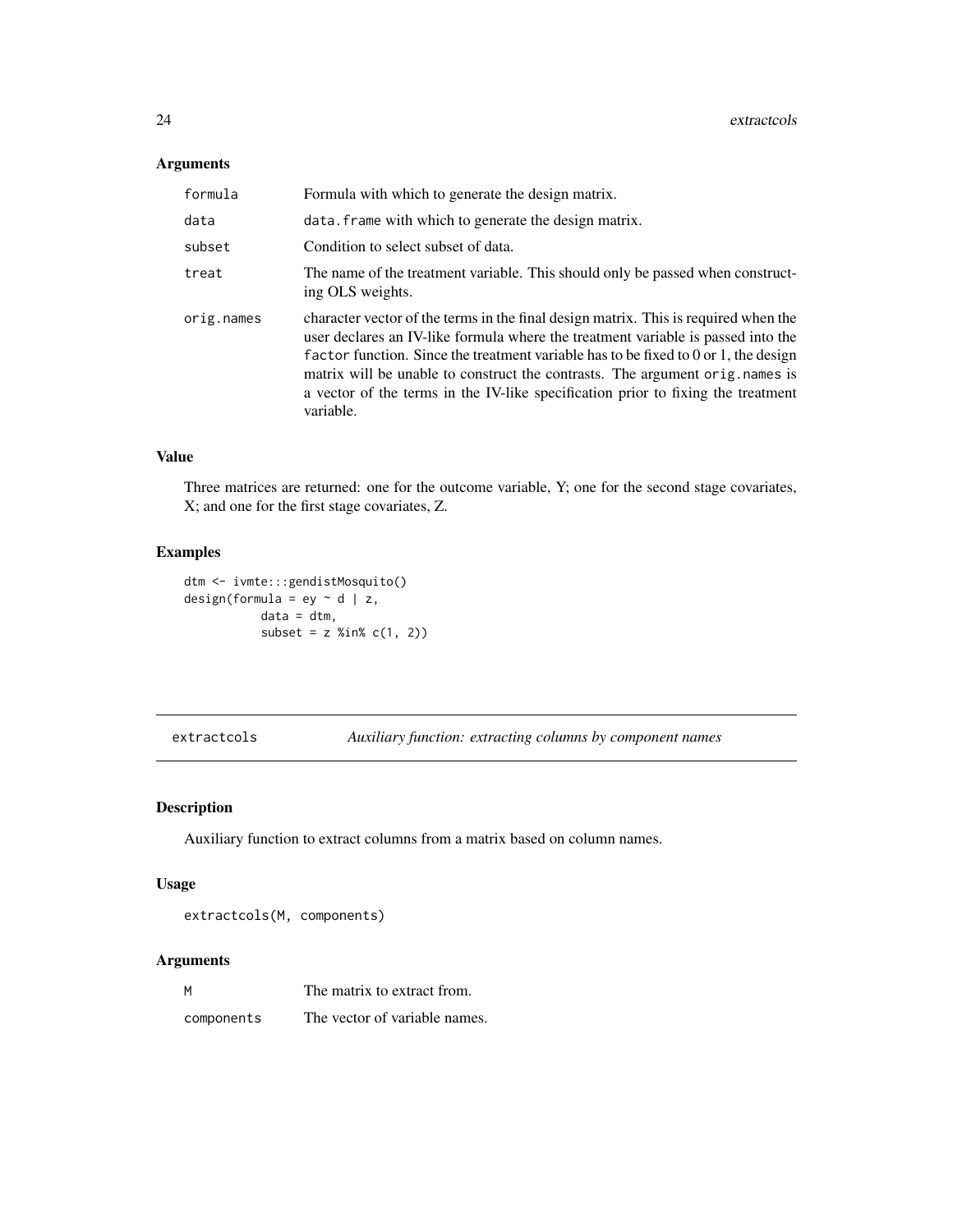<span id="page-24-0"></span>

This function simply takes a number and formats it for being displayed. Numbers less than 1 in absolute value are rounded to 6 significant figure. Numbers larger than

# Usage

fmtResult(x)

# Arguments

x The scalar to be formated

# Value

A scalar.

# funEval *Evaluate a particular function*

# Description

This function evaluates a single function in a list of functions.

# Usage

funEval(fun, values = NULL, argnames = NULL)

# Arguments

| fun      | the function to be evaluated.                                                                      |
|----------|----------------------------------------------------------------------------------------------------|
| values   | the values of the arguments to the function. Ordering is assumed to be the same<br>as in argnames. |
| argnames | the argument names corresponding to values.                                                        |

#### Value

the output of the function evaluated.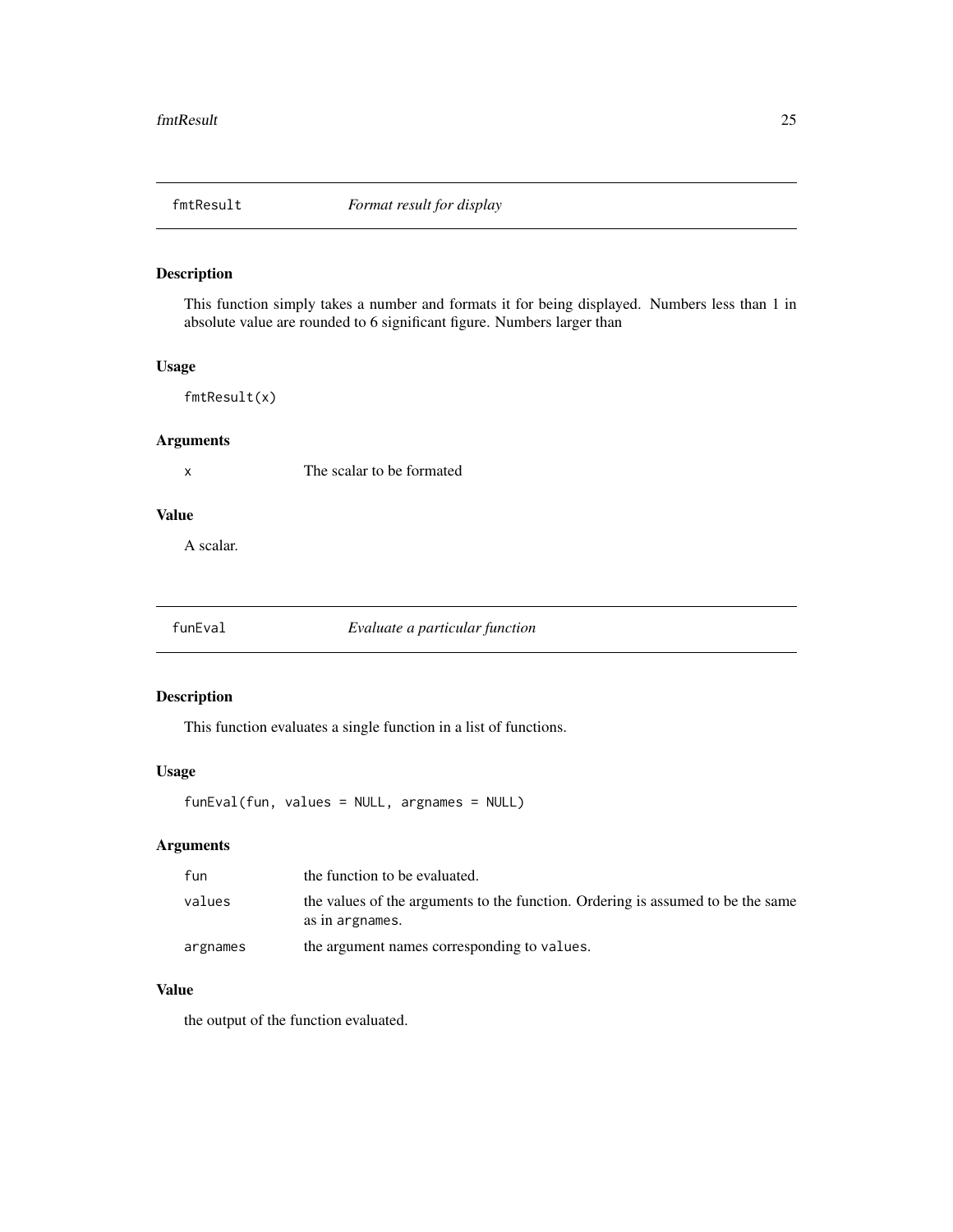The user can declare that the unobservable enters into the MTRs in the form of splines. This function generates the basis matrix for the splines. The specifications for the spline must be passed as the \$splineslist object generated by [removeSplines](#page-95-1). Note that this function does not account for any interactions between the splines and the covariates. Interactions can be added simply by sweeping the basis matrix by a vector for the values of the covariates.

#### Usage

```
genBasisSplines(splines, x, d = NULL)
```
#### Arguments

| splines | a list. The name of each element should be the spline command, and each ele-<br>ment should be a vector. Each entry of the vector is a covariate that the spline<br>should be interacted with. Such an object can be generated by removes plines.<br>and accessed using \$splineslist. |
|---------|----------------------------------------------------------------------------------------------------------------------------------------------------------------------------------------------------------------------------------------------------------------------------------------|
| X       | the values of the unobservable at which the splines basis should be evaluated.                                                                                                                                                                                                         |
| d       | either 0 or 1, indicating the treatment status.                                                                                                                                                                                                                                        |

#### Value

a matrix. The number of rows is equal to the length of x, and the number of columns depends on the specifications of the spline. The name of each column takes the following form: "u[d]S[j].[b]", where "u" and "S" are fixed and stand for "unobservable" and "Splines" respectively. "[d]" will be either 0 or 1, depending on the treatment status. "[j]" will be an integer indicating which element of the list splines the column pertains to. "[b]" will be an integer reflect which component of the basis the column pertains to.

genboundA *Generating the constraint matrix*

# **Description**

This function generates the component of the constraint matrix in the LP/QCQP problem pertaining to the lower and upper bounds on the MTRs and MTEs. These bounds are declared by the user.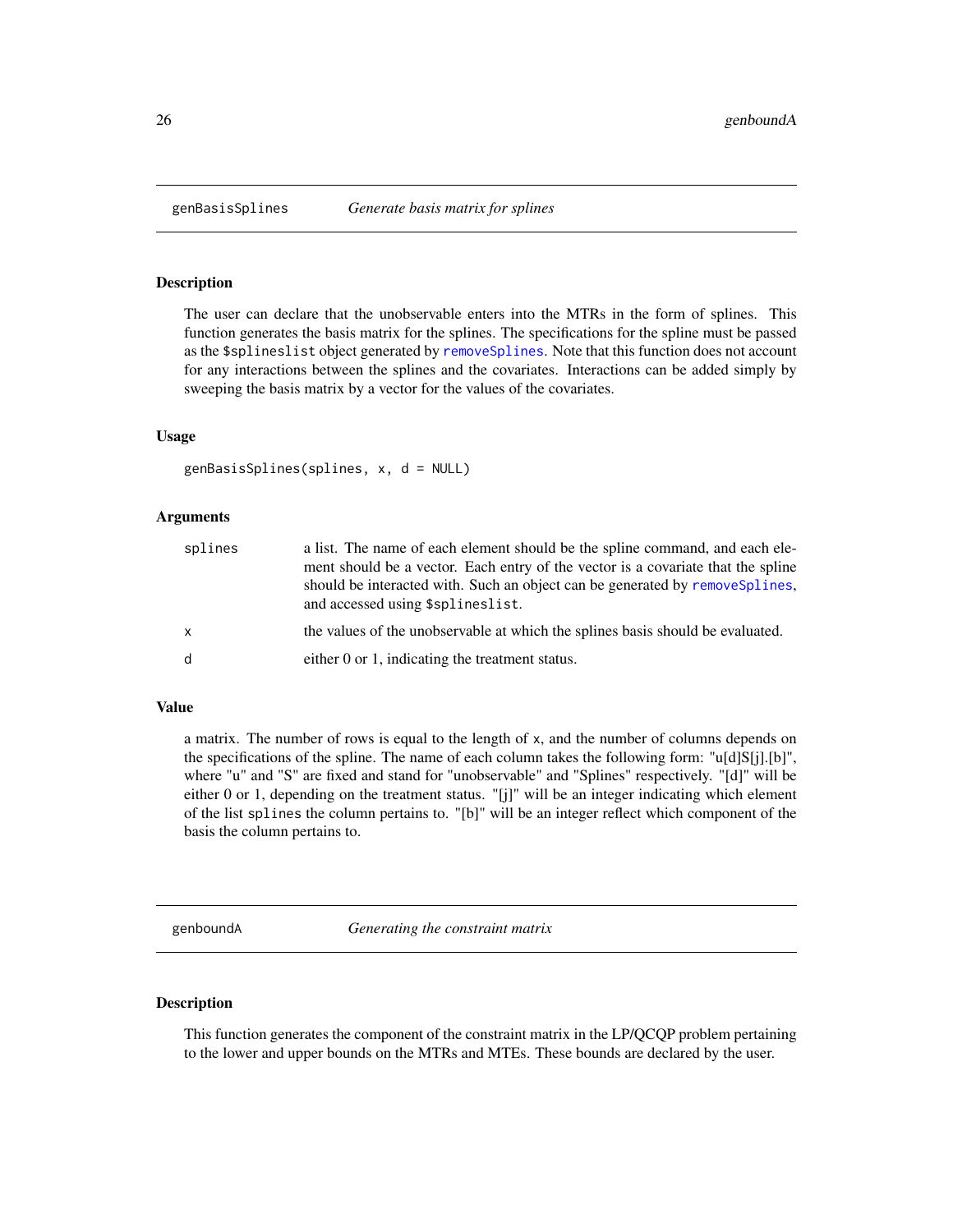# genboundA 27

# Usage

```
genboundA(
  A0,
  A1,
  sset,
 gridobj,
 uname,
 m0.lb,
 m0.ub,
 m1.lb,
 m1.ub,
 mte.lb,
 mte.ub,
  solution.m0.min = NULL,
  solution.m1.min = NULL,
  solution.m0.max = NULL,
  solution.m1.max = NULL,
  audit.tol,
  direct = FALSE
)
```
# Arguments

| А0              | the matrix of values from evaluating the MTR for control observations over the<br>grid generated to perform the audit. This matrix will be incorporated into the<br>final constraint matrix for the bounds. |
|-----------------|-------------------------------------------------------------------------------------------------------------------------------------------------------------------------------------------------------------|
| А1              | the matrix of values from evaluating the MTR for control observations over the<br>grid generated to perform the audit. This matrix will be incorporated into the<br>final constraint matrix for the bounds. |
| sset            | a list containing the point estimates and gamma components associated with<br>each element in the S-set.                                                                                                    |
| gridobj         | a list containing the grid over which the monotonicity and boundedness condi-<br>tions are imposed on.                                                                                                      |
| uname           | name declared by user to represent the unobservable term.                                                                                                                                                   |
| m0.lb           | scalar, lower bound on MTR for control group.                                                                                                                                                               |
| m0.ub           | scalar, upper bound on MTR for control group.                                                                                                                                                               |
| m1.lb           | scalar, lower bound on MTR for treated group.                                                                                                                                                               |
| m1.ub           | scalar, upper bound on MTR for treated group.                                                                                                                                                               |
| mte.lb          | scalar, lower bound on MTE.                                                                                                                                                                                 |
| mte.ub          | scalar, upper bound on MTE.                                                                                                                                                                                 |
| solution.m0.min |                                                                                                                                                                                                             |
|                 | vector, the coefficients for the MTR for $D = \emptyset$ corresponding to the lower bound<br>of the target parameter. If passed, this will initiate checks of shape constraints.                            |

solution.m1.min

vector, the coefficients for the MTR for  $D = 1$  corresponding to the lower bound of the target parameter. If passed, this will initiate checks of shape constraints.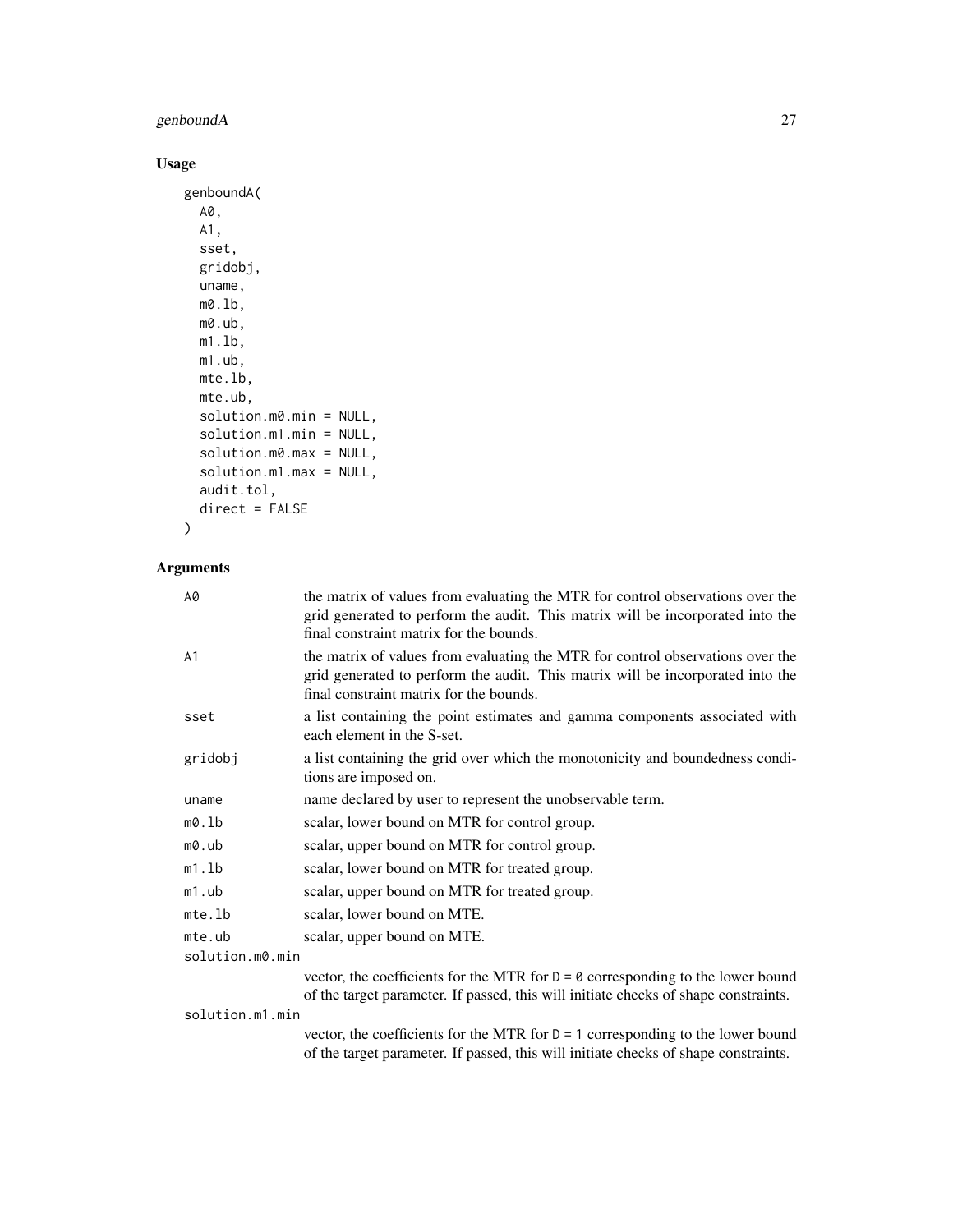<span id="page-27-0"></span>

| solution.m0.max |                                                                                                                                                                                                                                                                                                  |
|-----------------|--------------------------------------------------------------------------------------------------------------------------------------------------------------------------------------------------------------------------------------------------------------------------------------------------|
|                 | vector, the coefficients for the MTR for $D = \emptyset$ corresponding to the upper bound<br>of the target parameter. If passed, this will initiate checks of shape constraints.                                                                                                                 |
|                 |                                                                                                                                                                                                                                                                                                  |
| solution.m1.max |                                                                                                                                                                                                                                                                                                  |
|                 | vector, the coefficients for the MTR for $D = 1$ corresponding to the upper bound<br>of the target parameter. If passed, this will initiate checks of shape constraints.                                                                                                                         |
| audit.tol       | feasibility tolerance when performing the audit. By default to set to be equal<br>1e-06. This parameter should only be changed if the feasibility tolerance of<br>the solver is changed, or if numerical issues result in discrepancies between the<br>solver's feasibility check and the audit. |
| direct          | boolean, set to TRUE if the direct MTR regression is used.                                                                                                                                                                                                                                       |

# Value

a constraint matrix for the LP/QCQP problem, the associated vector of inequalities, and the RHS vector in the inequality constraint. The objects pertain only to the boundedness constraints declared by the user.

gendist1 *Generate test distribution 1*

#### Description

This function generates a data set for testing purposes. There is a single instrument that takes on values of 1 or 2, and the distribution of the values for the binary instrument is uniform. The MTRs are  $m0 \sim 0 + u$  and  $m1 \sim 1 + u$ . All unobservables u are integrated out.

# Usage

gendist1(subN = 5, p1 = 0.4, p2 = 0.6)

#### Arguments

| subN           | integer, default set to 5. This is the number of individuals possessing each value<br>of the instrument. So the total number of observations is subN $* 2$ . |
|----------------|--------------------------------------------------------------------------------------------------------------------------------------------------------------|
| p1             | the probability of treatment for those with the instrument $Z = 1$ .                                                                                         |
| p <sub>2</sub> | the probability of treatment for those with the instrument $Z = 2$ .                                                                                         |

#### Value

a data.frame.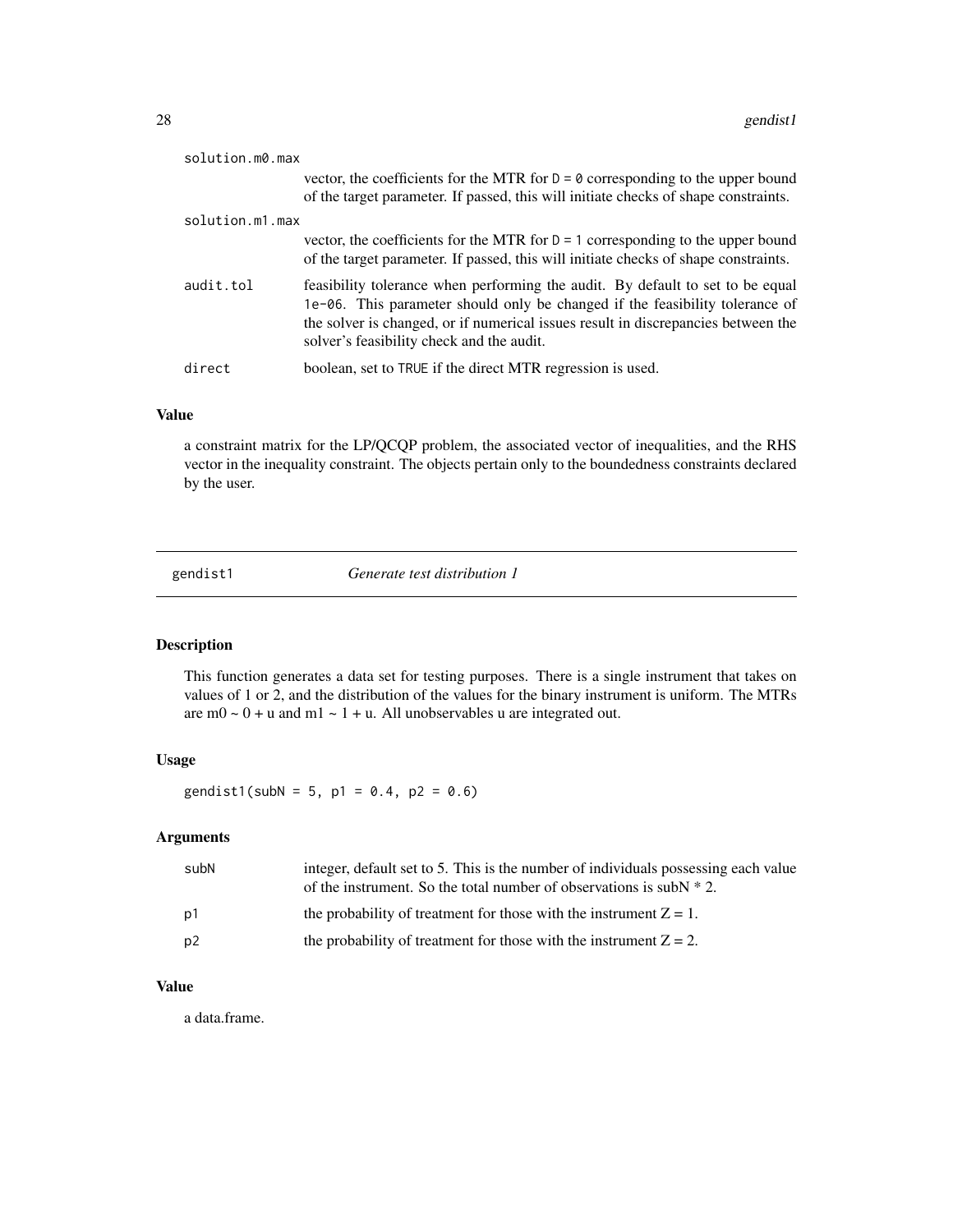<span id="page-28-0"></span>

This function generates a data set for testing purposes. There is a single instrument that takes on values of 1 or 2, and the distribution of the values for the binary instrument is uniform. The MTRs are  $m0 \sim 0 + u$  and  $m1 \sim 1 + u$ .

#### Usage

gendist1e(N = 100, subN = 0.5, p1 = 0.4, p2 = 0.6, v0.sd = 0.5, v1.sd = 0.75)

#### Arguments

| N              | integer, default set to 100. Total number of observations in the data.      |
|----------------|-----------------------------------------------------------------------------|
| subN           | , default set to 0.5. This is the probability the agent will have $Z = 1$ . |
| p1             | the probability of treatment for those with the instrument $Z = 1$ .        |
| p <sub>2</sub> | the probability of treatment for those with the instrument $Z = 2$ .        |
| v0.sd          | numeric, standard deviation of error term for counterfactual $D = 0$        |
| $v1$ . sd      | numeric, standard deviation of error term for counterfactual $D = 1$        |

#### Value

a data.frame.

| gendist2 |  |
|----------|--|

Generate test distribution 2

## Description

This function generates a data set for testing purposes. There is a single instrument that takes on values of 1, 2, or 3, and the distribution of the values for the binary instrument is uniform. The MTRs are  $m0 \sim 1 + u$  and  $m1 \sim 1 + u$ . All unobservables u are integrated out.

# Usage

gendist2(subN = 5, p1 = 0.4, p2 = 0.6, p3 = 0.8)

# Arguments

| subN | integer, default set to 5. This is the number of individuals possessing each value<br>of the instrument. So the total number of observations is subN $* 2$ . |
|------|--------------------------------------------------------------------------------------------------------------------------------------------------------------|
| p1   | the probability of treatment for those with the instrument $Z = 1$ .                                                                                         |
| p2   | the probability of treatment for those with the instrument $Z = 2$ .                                                                                         |
| p3   | the probability of treatment for those with the instrument $Z = 3$ .                                                                                         |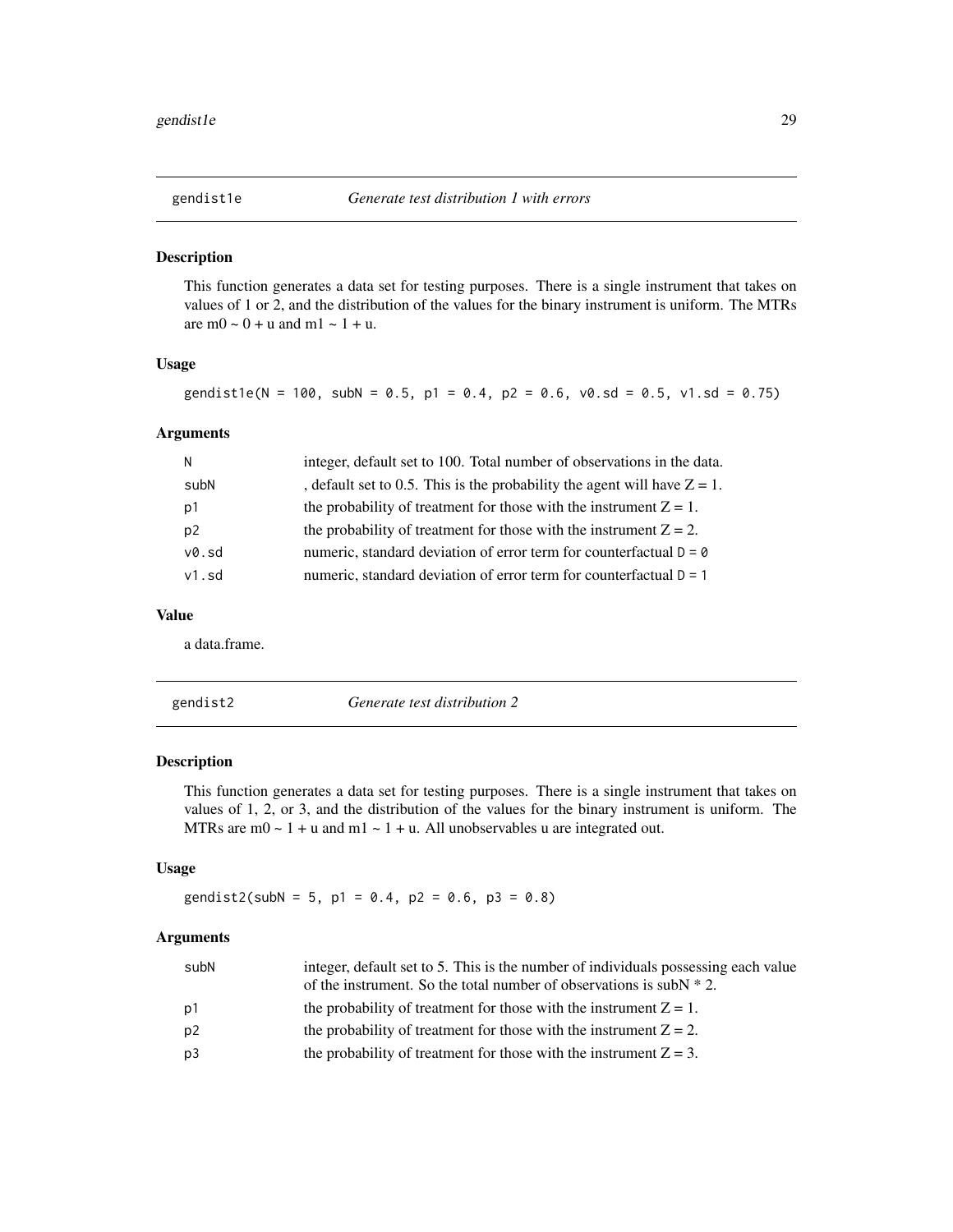<span id="page-29-0"></span>30 gendist3e

#### Value

a data.frame.

gendist3 *Generate test distribution 3*

# Description

This function generates a data set for testing purposes. There is a single instrument that takes on values of 1 and 2, and the distribution of the values for the binary instrument is uniform. The MTRs are  $m0 \sim 1$  and  $m1 \sim 1$ . All unobservables u are integrated out.

# Usage

gendist3(subN = 5, p1 =  $0.4$ , p2 =  $0.6$ )

# Arguments

| subN | integer, default set to 5. This is the number of individuals possessing each value<br>of the instrument. So the total number of observations is subN $* 2$ . |
|------|--------------------------------------------------------------------------------------------------------------------------------------------------------------|
| p1   | the probability of treatment for those with the instrument $Z = 1$ .                                                                                         |
| p2   | the probability of treatment for those with the instrument $Z = 2$ .                                                                                         |

#### Value

a data.frame.

gendist3e *Generate test distribution 3 with errors*

# Description

This function generates a data set for testing purposes. There is a single instrument that takes on values of 1 or 2, and the distribution of the values for the binary instrument is uniform. The MTRs are  $m0 \sim 0 + u$  and  $m1 \sim 1 + u$ .

# Usage

```
gendist3e(N = 100, subN = 0.5, p1 = 0.4, p2 = 0.6, v0.sd = 0.5, v1.sd = 0.75)
```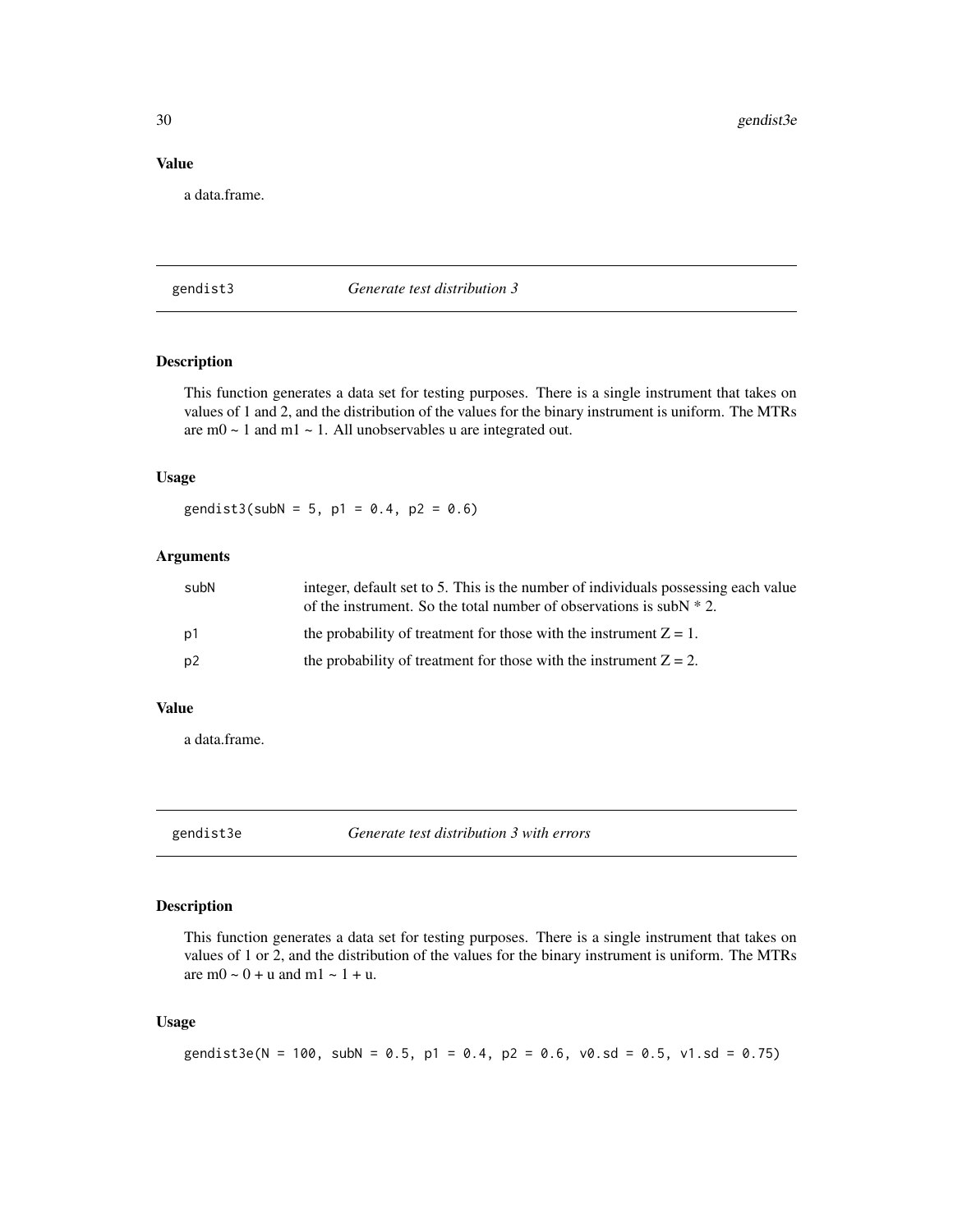#### <span id="page-30-0"></span>gendist4 31

# Arguments

| N              | integer, default set to 100. Total number of observations in the data.       |
|----------------|------------------------------------------------------------------------------|
| subN           | , default set to 0.5. This is the probability the agent will have $Z = 1$ .  |
| p1             | the probability of treatment for those with the instrument $Z = 1$ .         |
| p <sub>2</sub> | the probability of treatment for those with the instrument $Z = 2$ .         |
| v0.sd          | numeric, standard deviation of error term for counterfactual $D = \emptyset$ |
| $v1$ .sd       | numeric, standard deviation of error term for counterfactual $D = 1$         |

# Value

a data.frame.

gendist4 *Generate test distribution 4*

# Description

This function generates a data set for testing purposes. There is a single instrument that takes on values of 1, 2, and 3, and the distribution of the values for the binary instrument is uniform. The MTRs are m0  $\sim$  1 and m1  $\sim$  1. All unobservables u are integrated out.

# Usage

gendist4(subN = 5, p1 = 0.4, p2 = 0.6, p3 = 0.8)

# Arguments

| subN | integer, default set to 5. This is the number of individuals possessing each value<br>of the instrument. So the total number of observations is subN $* 2$ . |
|------|--------------------------------------------------------------------------------------------------------------------------------------------------------------|
| p1   | the probability of treatment for those with the instrument $Z = 1$ .                                                                                         |
| p2   | the probability of treatment for those with the instrument $Z = 2$ .                                                                                         |
| p3   | the probability of treatment for those with the instrument $Z = 3$ .                                                                                         |

# Value

a data.frame.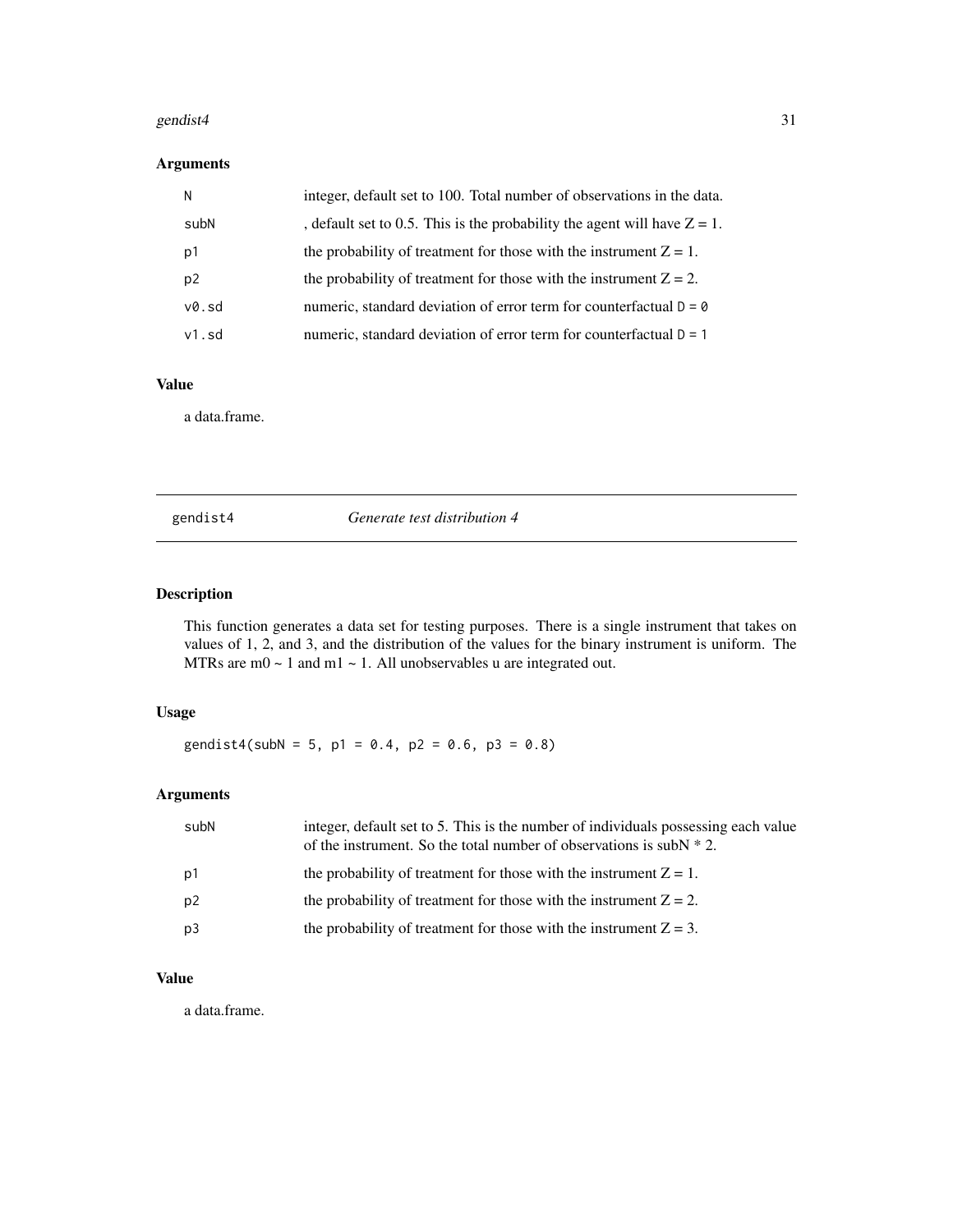<span id="page-31-0"></span>

This function generates a data set for testing purposes. There is a single instrument that takes on values of 1 or 2, and the distribution of the values for the binary instrument is uniform. The MTRs are both of the form  $m \sim 1 + x + u$ .

# Usage

gendist5e(N = 100, subN = 0.5, p1 = 0.4, p2 = 0.6,  $v0 \cdot sd = 1$ ,  $v1 \cdot sd = 1.55$ )

# Arguments

| N              | integer, default set to 100. Total number of observations in the data.      |
|----------------|-----------------------------------------------------------------------------|
| subN           | , default set to 0.5. This is the probability the agent will have $Z = 1$ . |
| p1             | the probability of treatment for those with the instrument $Z = 1$ .        |
| p <sub>2</sub> | the probability of treatment for those with the instrument $Z = 2$ .        |
| v0.sd          | numeric, standard deviation of error term for counterfactual $D = 0$        |
| $v1$ .sd       | numeric, standard deviation of error term for counterfactual $D = 1$        |

#### Value

a data.frame.

| gendist6e | Generate test distribution 6 (has errors and a covariate) |
|-----------|-----------------------------------------------------------|
|-----------|-----------------------------------------------------------|

# Description

This function generates a data set for testing purposes. There is a single instrument that is uniformly distributed over [0, 1]. The MTRs are both of the form  $m \sim 1 + x + x$ :u.

#### Usage

gendist6e(N = 100,  $v0.$ sd = 1,  $v1.$ sd = 1.55)

#### Arguments

| N     | integer, default set to 100. Total number of observations in the data. |
|-------|------------------------------------------------------------------------|
| v0.sd | numeric, standard deviation of error term for counterfactual $D = 0$   |
| v1.sd | numeric, standard deviation of error term for counterfactual $D = 1$   |

# Value

a data.frame.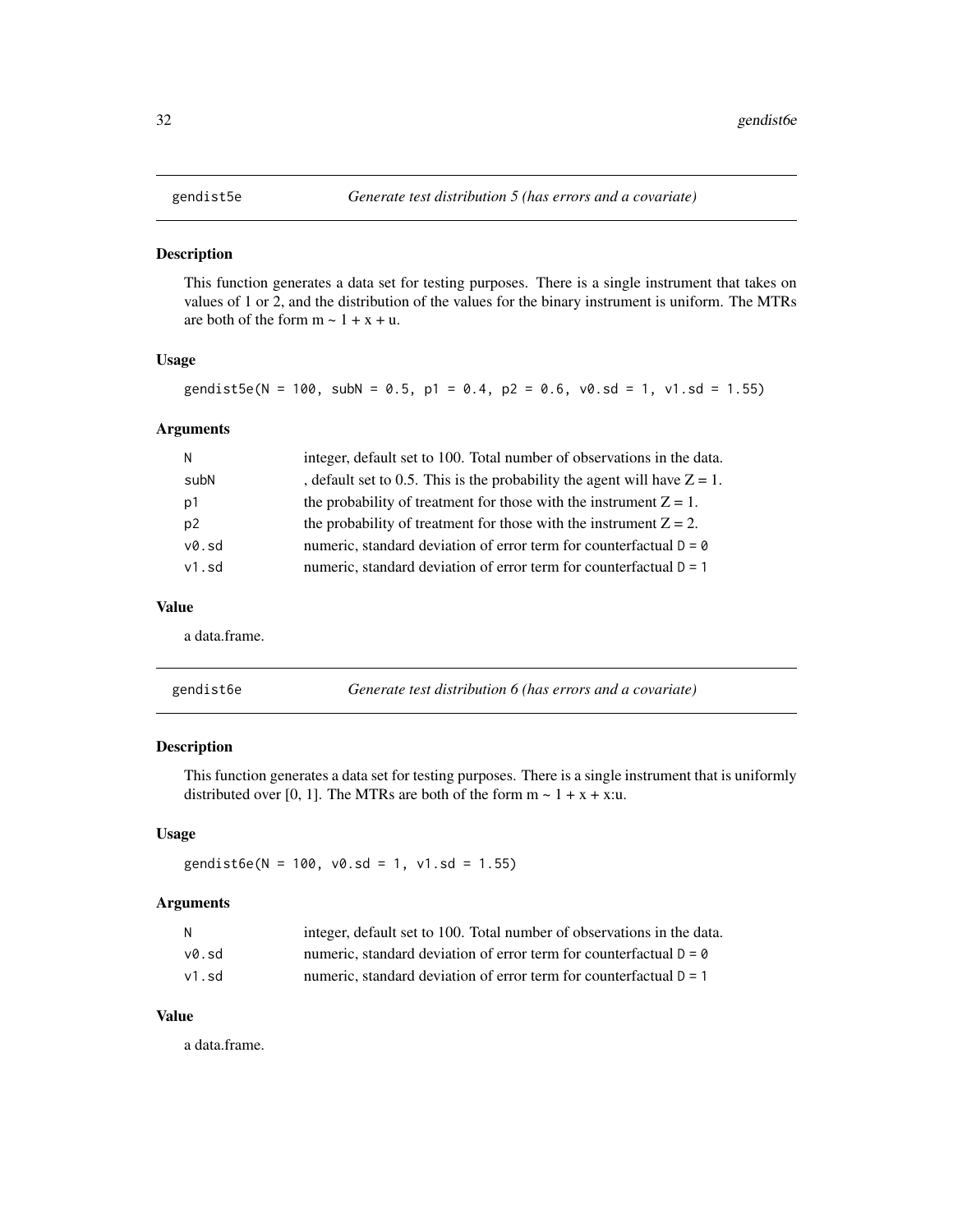<span id="page-32-0"></span>

This code generates population level data to test the estimation function. This is a simpler dataset, one in which we can more easily estimate a correctly specified model. The data presented below will have already integrated over the # unobservable terms U, where U | X,  $Z \sim$  Unif[0, 1].

#### Usage

gendistBasic()

#### Value

a list of two data.frame objects. One is the distribution of the simulated data, the other is the full simulated data set.

gendistCovariates *Generate test data set with covariates*

# Description

This code generates population level data to test the estimation function. This data includes covariates. The data generated will have already integrated over the unobservable terms U, where U | X,  $Z \sim \text{Unif}[0, 1].$ 

#### Usage

```
gendistCovariates()
```
# Value

a list of two data.frame objects. One is the distribution of the simulated data, the other is the full simulated data set.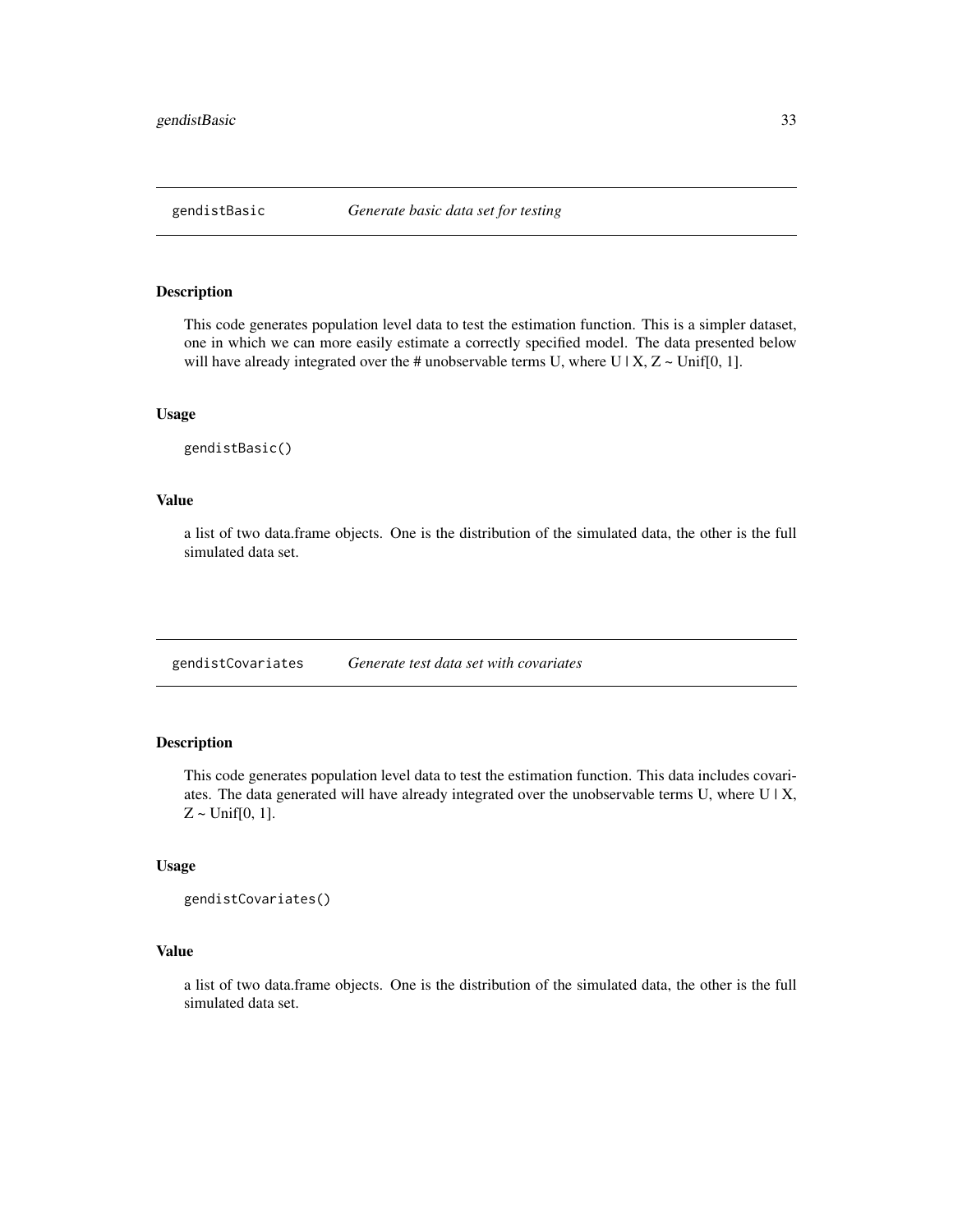<span id="page-33-0"></span>

This code generates the population level data in Mogstad, Santos, Torgovitsky (2018), i.e. the mosquito data set used as the running example.

#### Usage

gendistMosquito()

#### Value

data.frame.

gendistSplines *Generate test data set with splines*

#### Description

This code generates population level data to test the estimation function. This data set incorporates splines in the MTRs.

#### Usage

gendistSplines()

#### Details

The distribution of the data is as follows

| Z X/Z | 0 1 \_\_\_\_\_\_\_|\_\_\_\_\_\_\_\_\_\_\_ -1 | 0.1 0.1 | X 0 | 0.2 0.2 | 1 | 0.1 0.2

The data presented below will have already integrated over the unobservable terms U, and U |  $X, Z$  $\sim$  Unif[0, 1].

The propensity scores are generated according to the model

 $p(x, z) = 0.5 - 0.1 * x + 0.2 * z$ 

 $| Z p(X,Z) | 0 1 \underline{\hspace{1cm}}$  -1 | 0.6 0.8 | X 0 | 0.5 0.7 | 1 | 0.4 0.6

The lowest common multiple of the first table is 12. The lowest common multiple of the second table is 84. It turns out that  $840 * 5 = 4200$  observations is enough to generate the population data set, such that each group has a whole-number of observations.

The MTRs are defined as follows:

 $y1 \sim \text{beta0} + \text{beta1} * x + u\text{Spline}$ (degree = 2, knots = c(0.3, 0.6), intercept = FALSE)

The coefficients (beta1, beta2), and the coefficients on the splines, will be defined below.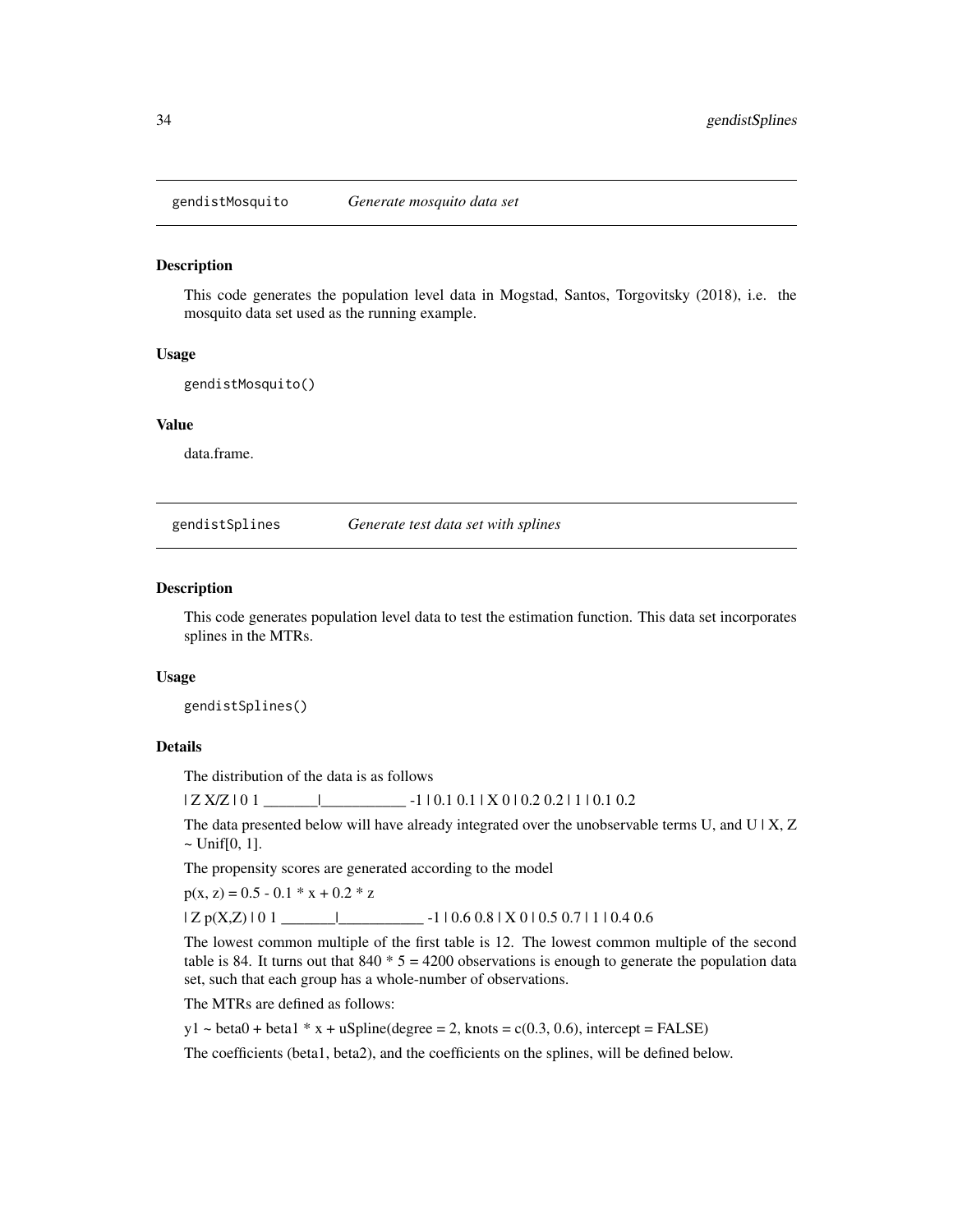#### <span id="page-34-0"></span>genej 35

 $y0 = x$ : uSpline(degree = 0, knots = c(0.2, 0.5, 0.8), intercept = TRUE) + uSpline(degree = 1, knots  $= c(0.4)$ , intercept = TRUE) + beta $3 * I(u \wedge 2)$ 

The coefficient beta3, and the coefficients on the splines, will be defined below.

#### Value

a list of two data.frame objects. One is the distribution of the simulated data, the other is the full simulated data set.

genej *Auxiliary function: generating basis vectors*

# Description

Auxiliary function to generate standard basis vectors.

#### Usage

genej(pos, length)

#### **Arguments**

| pos    | The position of the non-zero entry/dimension the basis vector corresponds to |
|--------|------------------------------------------------------------------------------|
| length | Number of dimensions in total/length of vector.                              |

#### Value

Vector containing 1 in a single position, and 0 elsewhere.

genGamma *Estimating expectations of terms in the MTR (gamma objects)*

#### Description

This function generates the gamma objects defined in the paper, i.e. each additive term in E[md], where md is a MTR.

#### Usage

```
genGamma(
  monomials,
  lb,
  ub,
  multiplier = 1,
  subset = NULL,
  means = TRUE,late.rows = NULL
)
```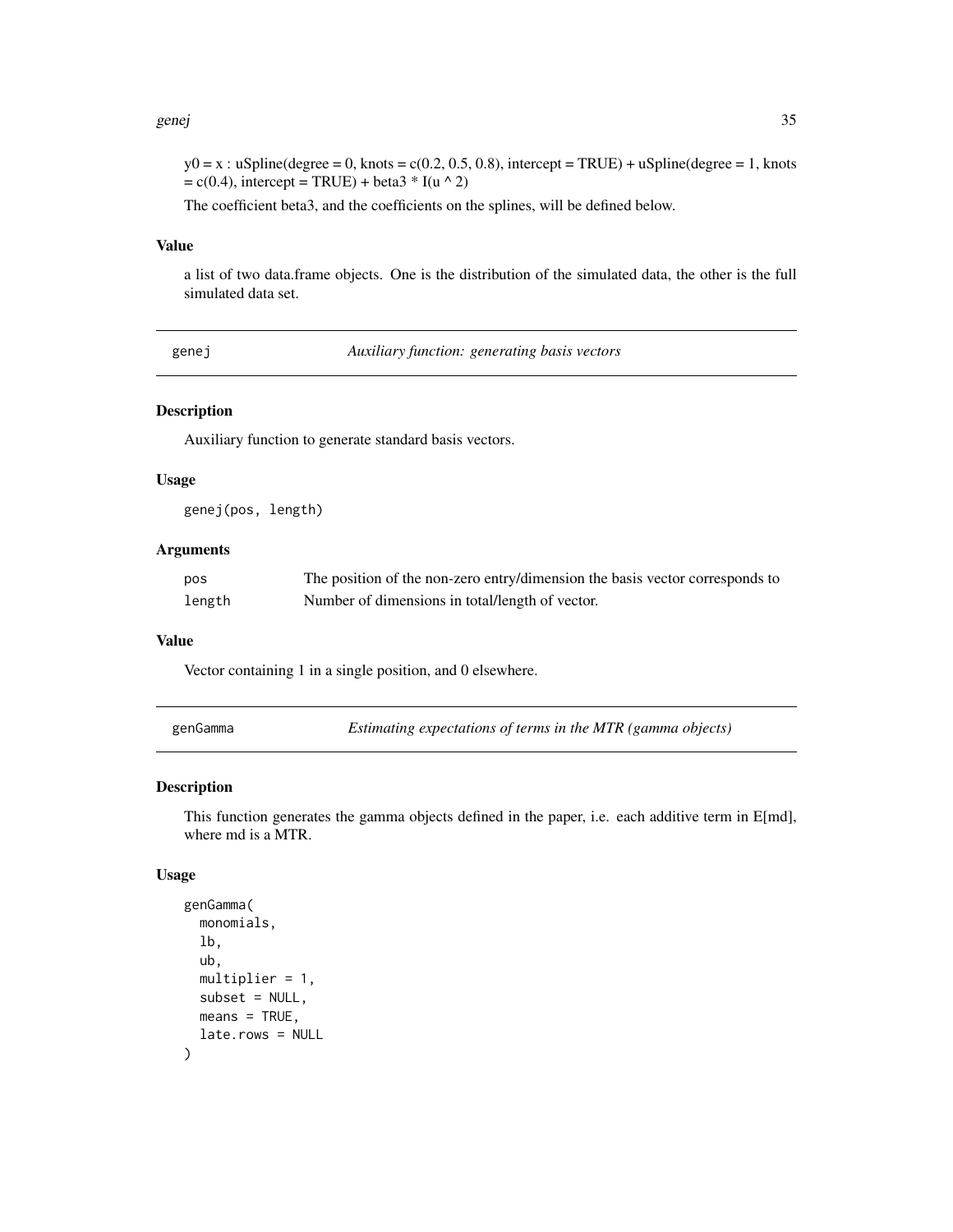# Arguments

| monomials  | [UPDATE DESCRIPTION] object containing list of list of monomials. Each<br>element of the outer list represents an observation in the data set, each element<br>in the inner list is a monomial from the MTR. The variable is the unobservable<br>u, and the coefficient is the evaluation of any interactions with u. |
|------------|-----------------------------------------------------------------------------------------------------------------------------------------------------------------------------------------------------------------------------------------------------------------------------------------------------------------------|
| 1b         | vector of lower bounds for the interval of integration. Each element corresponds<br>to an observation.                                                                                                                                                                                                                |
| ub         | vector of upper bounds for the interval of integration. Each element corresponds<br>to an observation.                                                                                                                                                                                                                |
| multiplier | a vector of the weights that enter into the integral. Each element corresponds to<br>an observation.                                                                                                                                                                                                                  |
| subset     | The row names/numbers of the subset of observations to use.                                                                                                                                                                                                                                                           |
| means      | logical, if TRUE then function returns the terms of $E[md]$ . If FALSE, then<br>function instead returns each term of $E[md   D, X, Z]$ . This is useful for testing<br>the code, i.e. obtaining population estimates.                                                                                                |
| late.rows  | Boolean vector indicating which observations to include when conditioning on<br>covariates X.                                                                                                                                                                                                                         |

# Value

If means = TRUE, then the function returns a vector of the additive terms in Gamma (i.e. the expectation is over  $D, X, Z$ , and u). If means  $=$  FALSE, then the function returns a matrix, where each row corresponds to an observation, and each column corresponds to an additive term in  $E[md | D, X, Z]$ (i.e. only the integral with respect to u is performed).

# Examples

```
dtm <- ivmte:::gendistMosquito()
## Declare MTR formula
formula0 = -1 + u## Construct MTR polynomials
polynomials0 <- polyparse(formula = formula0,
                data = dtm,uname = u,
                as.function = FALSE)
## Construct propensity score model
propensityObj \leq propensity(formula = d \sim z,
                            data = dtm,link = "linear")
## Generate gamma moments, with S-weight equal to its default value
## of 1
genGamma(monomials = polynomials0,
        1b = 0,
        ub = propensityObj$phat)
```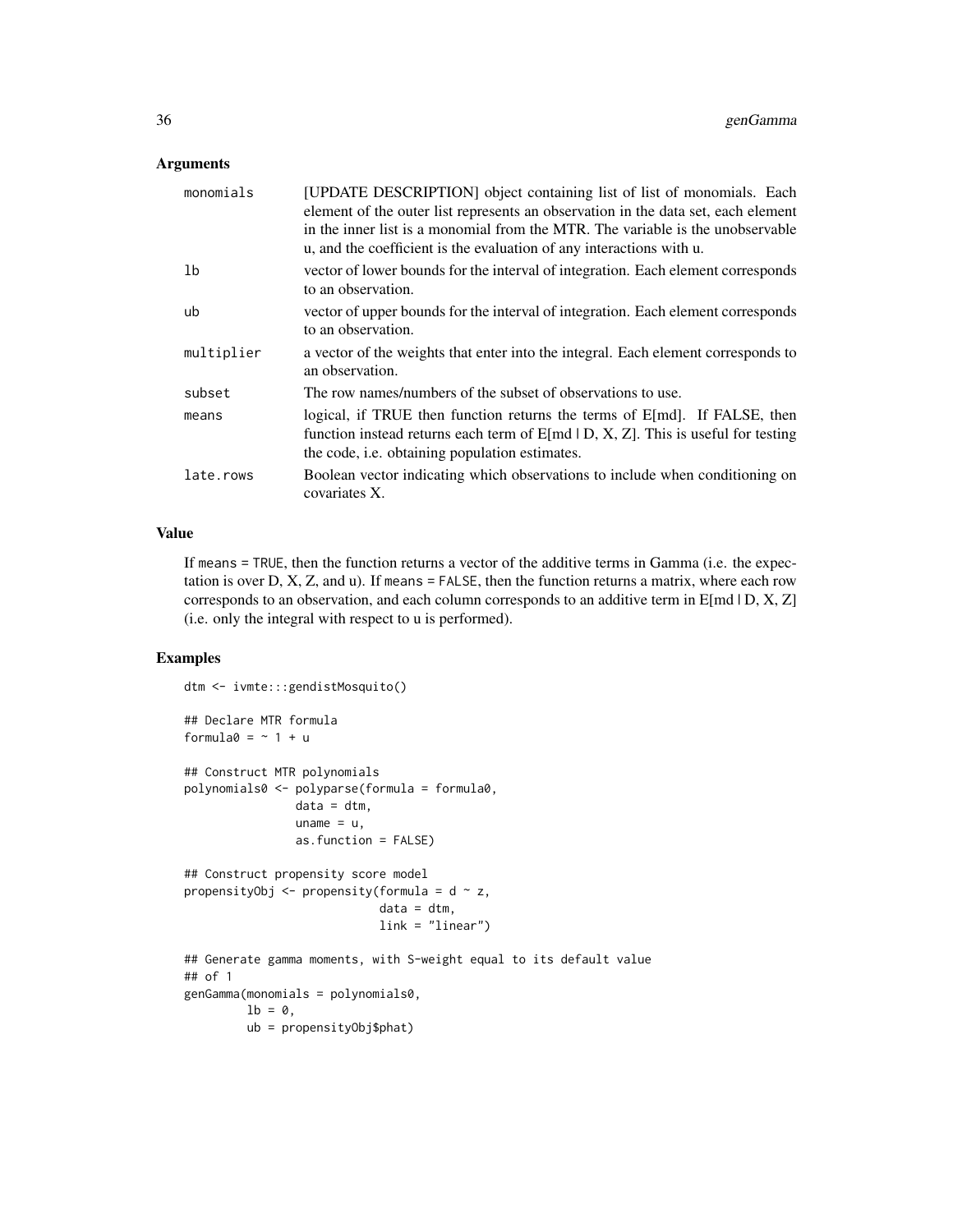The user can declare that the unobservable enters into the MTRs in the form of splines. This function generates the gamma moments for the splines. The specifications for the spline must be passed as an element generated by [removeSplines](#page-95-0). This function accounts for the interaction between covariates and splines.

# Usage

```
genGammaSplines(
  splinesobj,
  data,
  lb,
  ub,
  multiplier = 1,
  subset,
  d = NULL,
  means = TRUE,late.rows = NULL
\mathcal{L}
```
# Arguments

| splinesobj | a list generated by removeSplines applied to either the m0 and m1 argument.                                                                                                        |
|------------|------------------------------------------------------------------------------------------------------------------------------------------------------------------------------------|
| data       | a data. Frame object containing all the variables that interact with the spline<br>components.                                                                                     |
| 1b         | vector of lower bounds for the interval of integration. Each element corresponds<br>to an observation.                                                                             |
| ub         | vector of upper bounds for the interval of integration. Each element corresponds<br>to an observation.                                                                             |
| multiplier | a vector of the weights that enter into the integral. Each element corresponds to<br>an observation.                                                                               |
| subset     | Subset condition used to select observations with which to estimate gamma.                                                                                                         |
| d          | either 0 or 1, indicating the treatment status.                                                                                                                                    |
| means      | boolean, default set to TRUE. Set to TRUE if estimates of the gamma moments<br>should be returned. Set to FALSE if the gamma estimates for each observation<br>should be returned. |
| late.rows  | Boolean vector indicating which observations to include when conditioning on<br>covariates X.                                                                                      |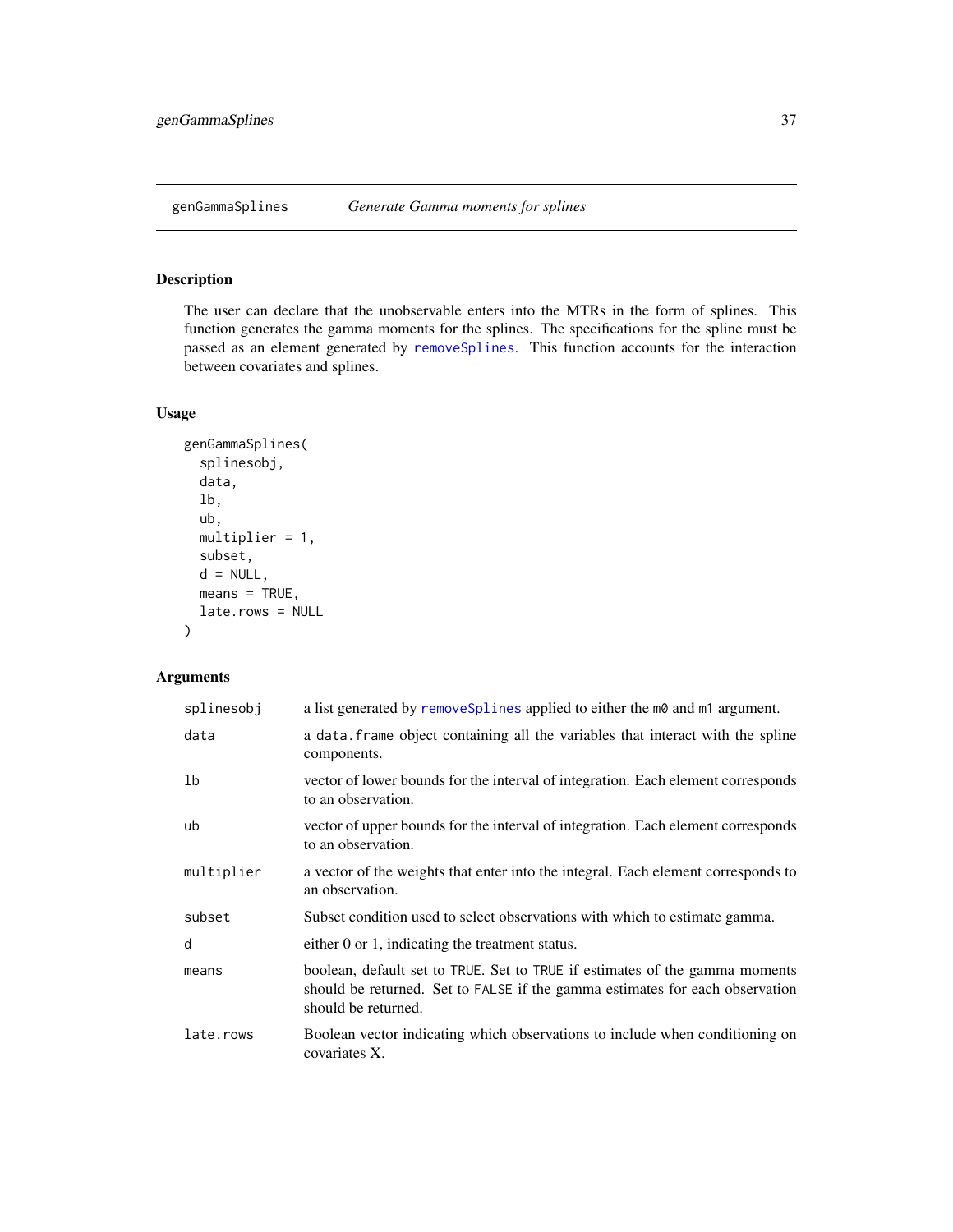a matrix, corresponding to the splines being integrated over the region specified by lb and ub, accounting for the interaction terms. The number of rows is equal to the number of rows in data. The number of columns depends on the specifications of the spline. The name of each column takes the following form: "u[d]S[j].[b]", where "u" and "S" are fixed and stand for "unobservable" and "Splines" respectively. "[d]" will be either 0 or 1, depending on the treatment status. "[j]" will be an integer indicating which element of the list splines the column pertains to. "[b]" will be an integer reflect which component of the basis the column pertains to.

genGammaSplinesTT *Generating the Gamma moments for splines, for 'testthat'*

#### Description

This function generates the Gamma moments for a given set of weights. This funciton is written specifically for tests.

#### Usage

genGammaSplinesTT(distr, weight, zvars, u1s1, u0s1, u0s2, target = FALSE, ...)

### Arguments

| distr  | data. frame, the distribution of the data.                                                                                            |
|--------|---------------------------------------------------------------------------------------------------------------------------------------|
| weight | function, the S-function corresponding to a particular IV-like estimand.                                                              |
| zvars  | vector, string names of the covariates, other than the intercept and treatment<br>variable.                                           |
| u1s1   | matrix, the spline basis for the treated group ("u1") corresponding to the first<br>(and only) spline specification ("s1").           |
| u0s1   | matrix, the spline basis for the control group ("u0") corresponding to the first<br>spline specification ("s1").                      |
| u0s2   | matrix, the spline basis for the control group ( $\degree$ u0 $\degree$ ) corresponding to the second<br>spline specification ("s2"). |
| target | boolean, set to TRUE if the gamma moment being generated corresponds to the<br>target parameter.                                      |
| .      | all other arguments that enter into weight, excluding the argument of for treat-<br>ment indicator.                                   |

## Value

vector, the Gamma moments associated with weight.

# Value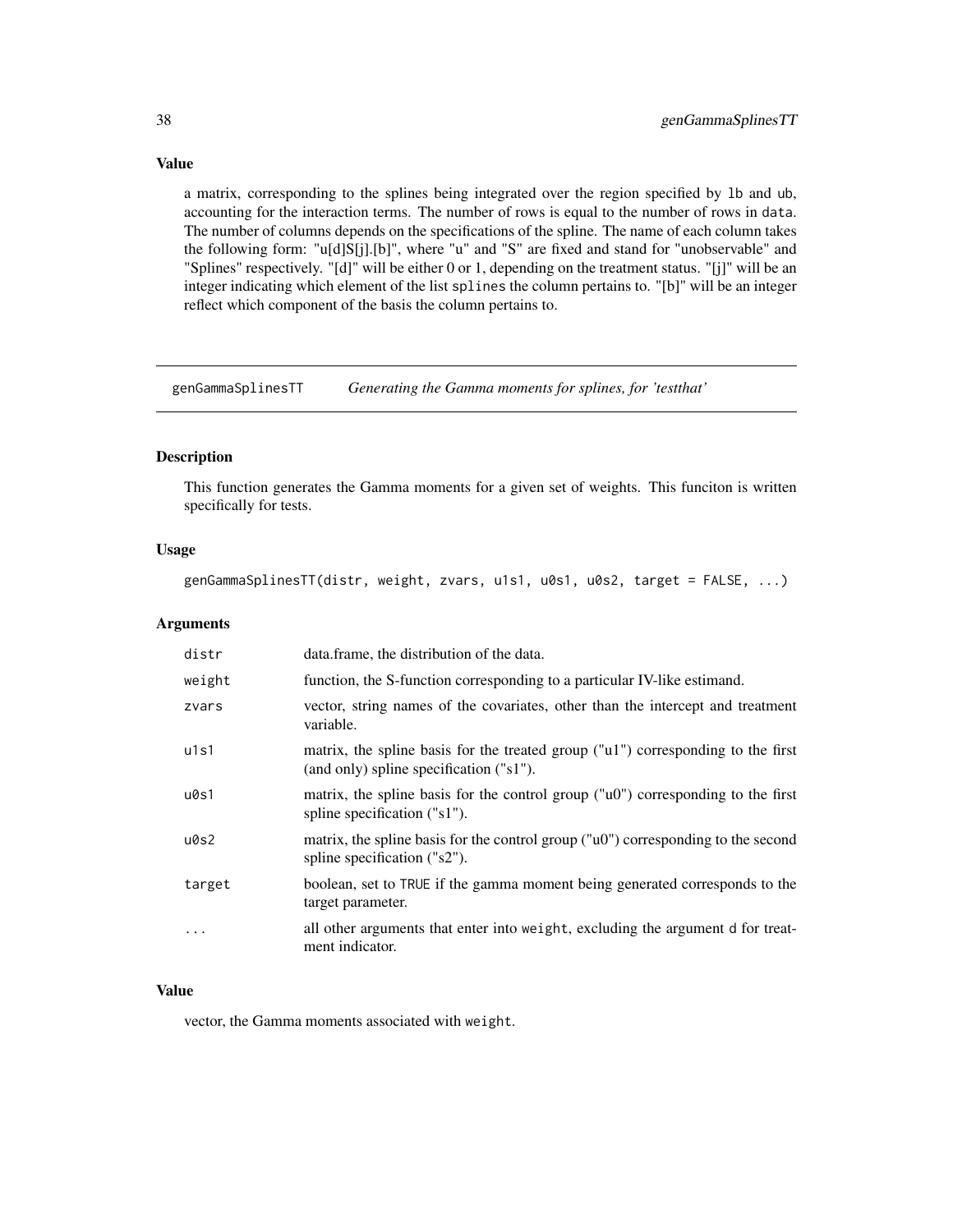This function generates the gamma moments from a population level data set. This is specifically constructed to carry out tests.

#### Usage

genGammaTT(data, s0, s1, lb, ub)

#### Arguments

| data           | data.table.                                                                                                         |
|----------------|---------------------------------------------------------------------------------------------------------------------|
| s0             | variable name (contained in the data) for the S-weight used to generate the<br>Gamma moments for the control group. |
| s <sub>1</sub> | variable name (contained in the data) for the S-weight used to generate the<br>Gamma moments for the treated group. |
| 1 <sub>b</sub> | scalar, lower bound for integration.                                                                                |
| ub             | scalar, upper bound for integration.                                                                                |

## Value

list, contains the vectors of the Gamma moments for control and treated observations.

gengrid *Generating the grid for the audit procedure*

#### Description

This function takes in a matrix summarizing the support of the covariates, as well as set of points summarizing the support of the unobservable variable. A Cartesian product of the subset of the support of the covariates and the points in the support of the unobservable generates the grid that is used for the audit procedure.

#### Usage

gengrid(index, xsupport, usupport, uname)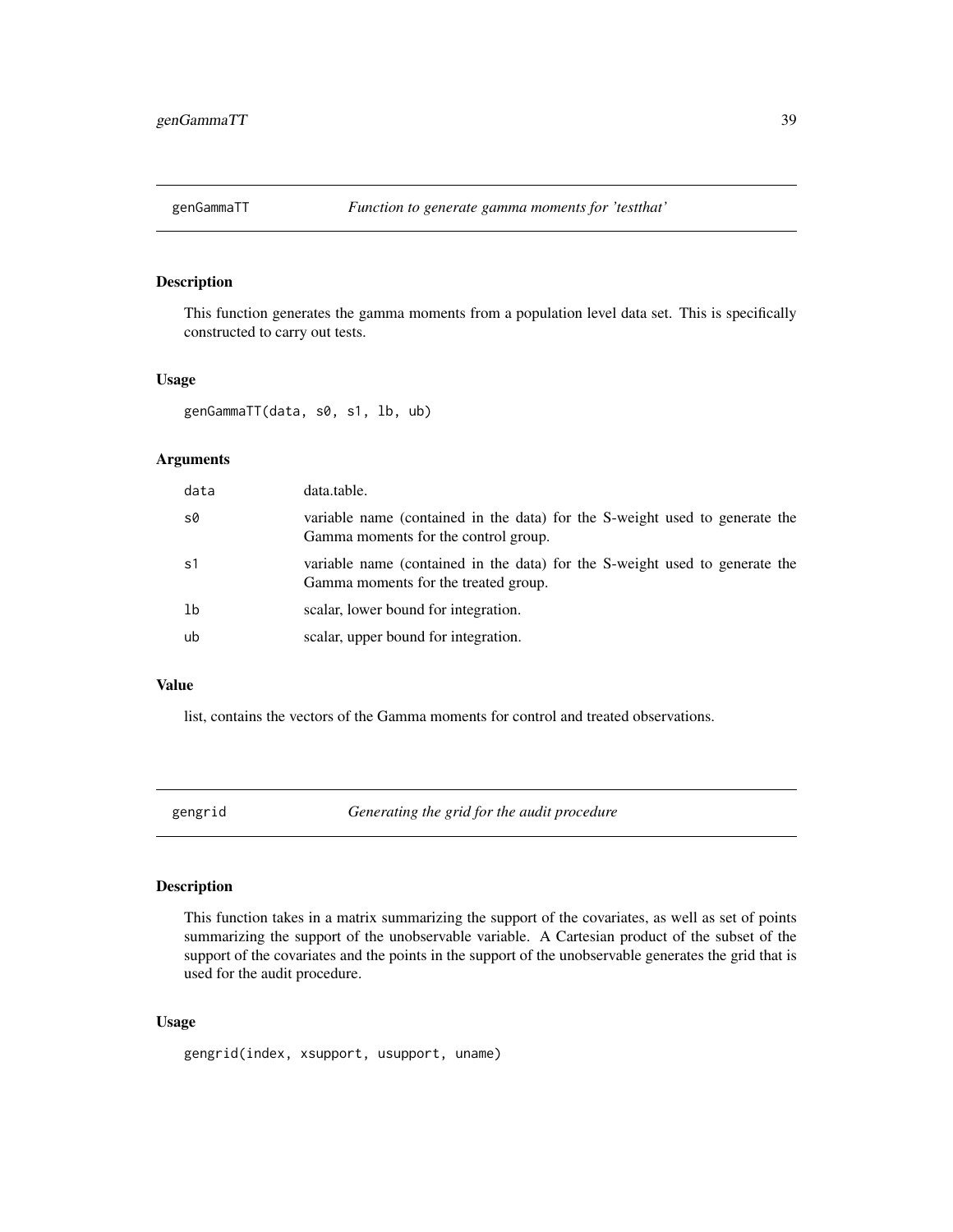# Arguments

| index    | a vector whose elements indicate the rows in the matrix x support to include in<br>the grid.                                                                                       |
|----------|------------------------------------------------------------------------------------------------------------------------------------------------------------------------------------|
| xsupport | a matrix containing all the unique combinations of the covariates included in the<br>MTR <sub>s</sub> .                                                                            |
| usupport | a vector of points in the interval $[0, 1]$ , including 0 and 1. The number of points<br>is decided by the user. The function generates these points using a Halton se-<br>quence. |
| uname    | name declared by user to represent the unobservable term.                                                                                                                          |

#### Value

a list containing the grid used in the audit; a vector mapping the elements in the support of the covariates to index.

genmonoA *Generate components of the monotonicity constraints*

# Description

This function generates the matrix and vectors associated with the monotonicity constraints declared by the user. It takes in a grid of the covariates on which the shape constraints are defined, and then calculates the values of the MTR and MTE over the grid. The matrices characterizing the monotonicity conditions can then be obtained by taking first differences over the grid of the unobservable term, within each set of values in the grid of covariate values.

#### Usage

genmonoA( A0, A1, sset, uname, gridobj, gstar0, gstar1, m0.dec, m0.inc, m1.dec, m1.inc, mte.dec, mte.inc, solution.m0.min = NULL, solution.m1.min = NULL, solution.m0.max = NULL, solution.m1.max = NULL,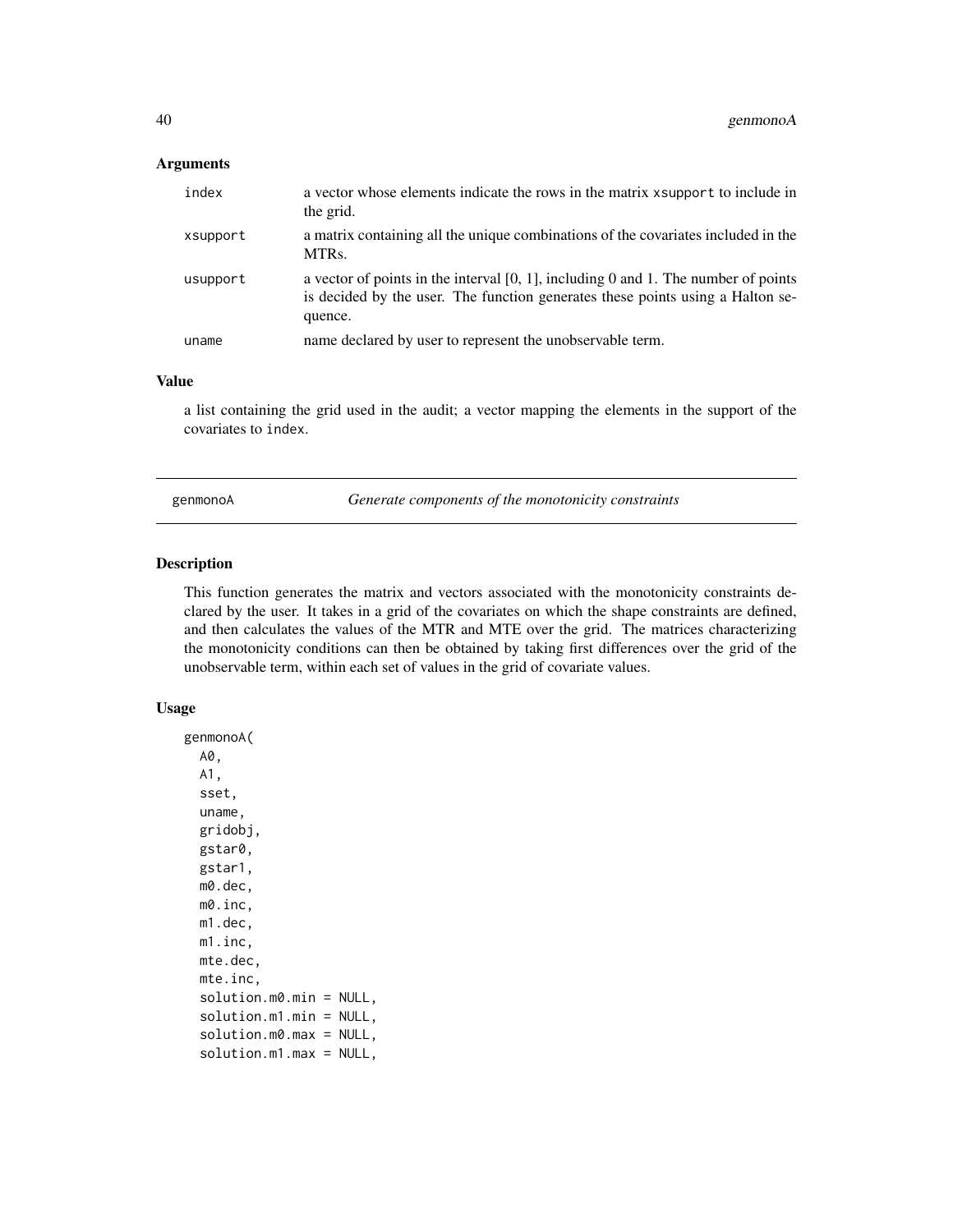```
audit.tol,
  direct
\lambda
```
# Arguments

| A0              | the matrix of values from evaluating the MTR for control observations over the<br>grid generated to perform the audit. This matrix will be incorporated into the<br>final constraint matrix for the monotonicity conditions.                                                                     |  |
|-----------------|--------------------------------------------------------------------------------------------------------------------------------------------------------------------------------------------------------------------------------------------------------------------------------------------------|--|
| A <sub>1</sub>  | the matrix of values from evaluating the MTR for control observations over the<br>grid generated to perform the audit. This matrix will be incorporated into the<br>final constraint matrix for the monotonicity conditions.                                                                     |  |
| sset            | a list containing the point estimates and gamma components associated with<br>each element in the S-set.                                                                                                                                                                                         |  |
| uname           | Name of unobserved variable.                                                                                                                                                                                                                                                                     |  |
| gridobj         | a list containing the grid over which the monotonicity and boundedness condi-<br>tions are imposed on.                                                                                                                                                                                           |  |
| gstar0          | set of expectations for each terms of the MTR for the control group.                                                                                                                                                                                                                             |  |
| gstar1          | set of expectations for each terms of the MTR for the control group.                                                                                                                                                                                                                             |  |
| $m0$ .dec       | boolean, indicating whether the MTR for the control group is monotone decreas-<br>ing.                                                                                                                                                                                                           |  |
| m0.inc          | boolean, indicating whether the MTR for the control group is monotone increas-<br>ing.                                                                                                                                                                                                           |  |
| m1.dec          | boolean, indicating whether the MTR for the treated group is monotone decreas-<br>ing.                                                                                                                                                                                                           |  |
| m1.inc          | boolean, indicating whether the MTR for the treated group is monotone increas-<br>ing.                                                                                                                                                                                                           |  |
| mte.dec         | boolean, indicating whether the MTE is monotone decreasing.                                                                                                                                                                                                                                      |  |
| mte.inc         | boolean, indicating whether the MTE is monotone increasing.                                                                                                                                                                                                                                      |  |
| solution.m0.min |                                                                                                                                                                                                                                                                                                  |  |
|                 | vector, the coefficients for the MTR for $D = \emptyset$ corresponding to the lower bound<br>of the target parameter. If passed, this will initiate checks of shape constraints.                                                                                                                 |  |
| solution.m1.min |                                                                                                                                                                                                                                                                                                  |  |
|                 | vector, the coefficients for the MTR for $D = 1$ corresponding to the lower bound<br>of the target parameter. If passed, this will initiate checks of shape constraints.                                                                                                                         |  |
| solution.m0.max |                                                                                                                                                                                                                                                                                                  |  |
|                 | vector, the coefficients for the MTR for $D = \emptyset$ corresponding to the upper bound<br>of the target parameter. If passed, this will initiate checks of shape constraints.                                                                                                                 |  |
| solution.m1.max |                                                                                                                                                                                                                                                                                                  |  |
|                 | vector, the coefficients for the MTR for $D = 1$ corresponding to the upper bound<br>of the target parameter. If passed, this will initiate checks of shape constraints.                                                                                                                         |  |
| audit.tol       | feasibility tolerance when performing the audit. By default to set to be equal<br>1e-06. This parameter should only be changed if the feasibility tolerance of<br>the solver is changed, or if numerical issues result in discrepancies between the<br>solver's feasibility check and the audit. |  |
| direct          | boolean, set to TRUE if the direct MTR regression is used.                                                                                                                                                                                                                                       |  |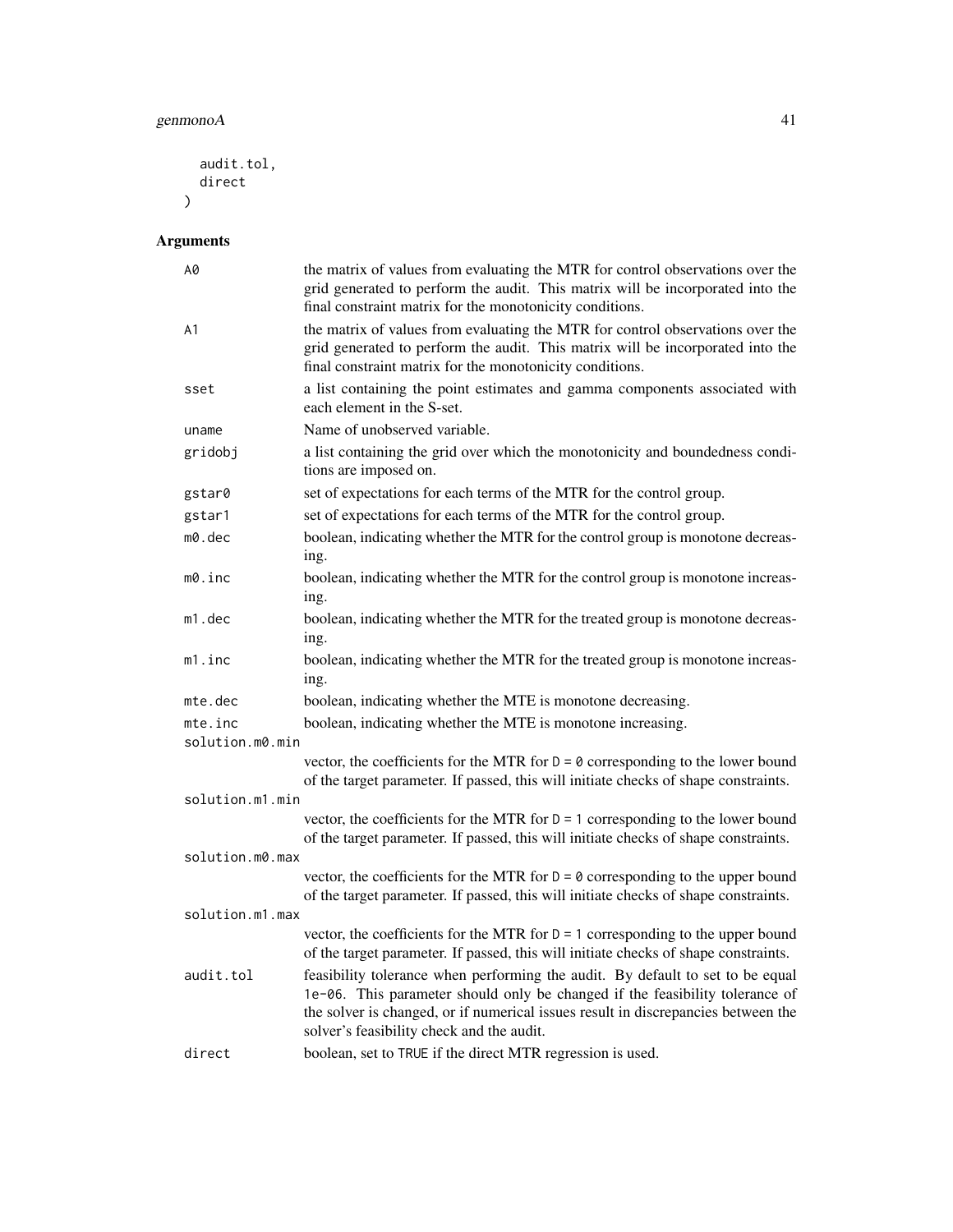#### Value

constraint matrix for the LP/QCQP problem. The matrix pertains only to the monotonicity conditions on the MTR and MTE declared by the user.

genmonoboundA *Generating monotonicity and boundedness constraints*

#### Description

This is a wrapper function generating the matrices and vectors associated with the monotonicity and boundedness constraints declared by the user. Since this function generates all the components required for the shape constraints, it is also the function that performs the audit. That is, MTR coefficients are passed, then this function will verify whether they satisfy the shape constraints.

#### Usage

genmonoboundA( pm0, pm1, support, grid\_index, uvec, splinesobj, monov, uname, m0, m1, sset, gstar0, gstar1, m0.lb, m0.ub, m1.lb, m1.ub, mte.lb, mte.ub, m0.dec, m0.inc, m1.dec, m1.inc, mte.dec, mte.inc, solution.m0.min = NULL, solution.m1.min = NULL, solution.m0.max = NULL, solution.m1.max = NULL,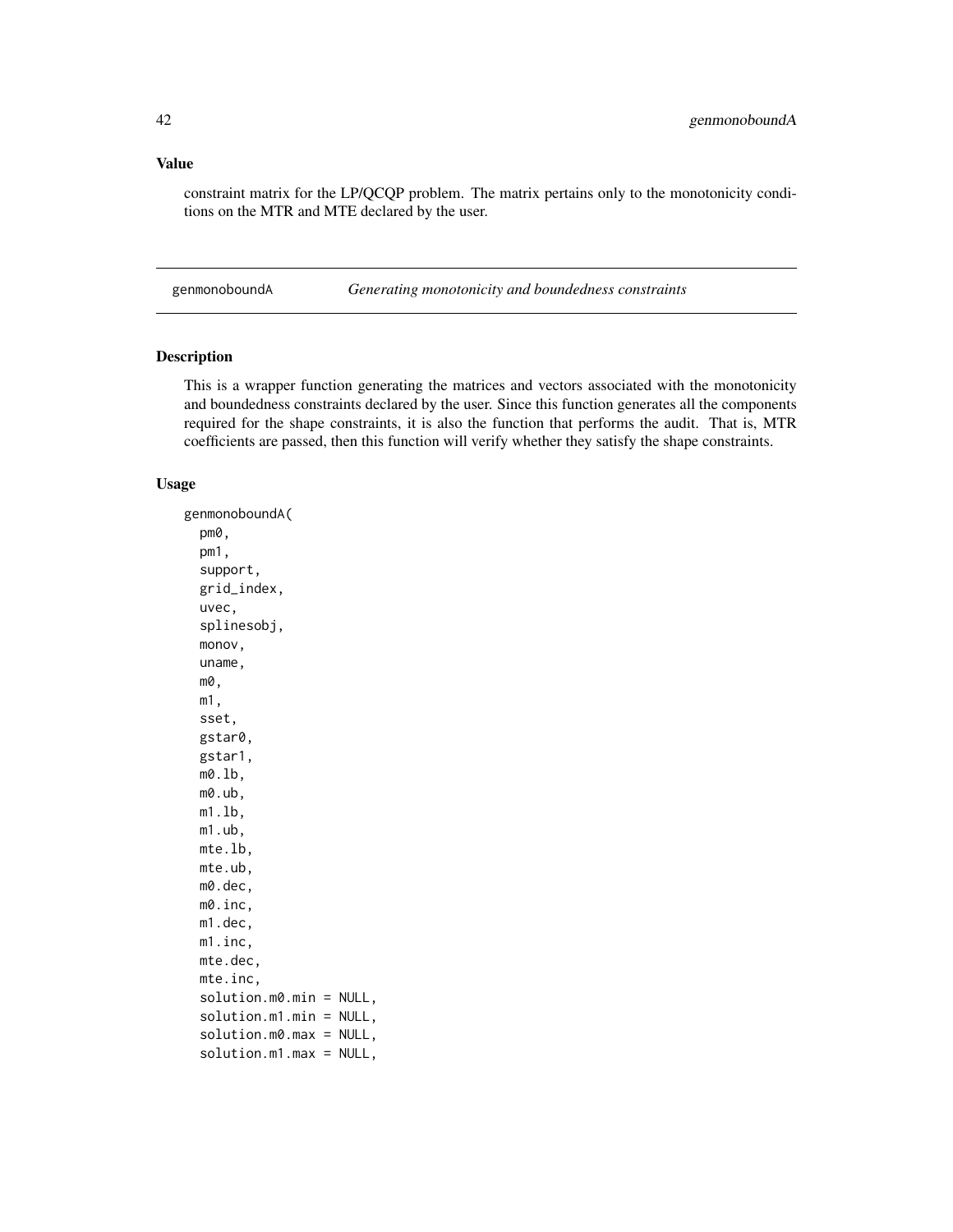audit.tol, direct  $\mathcal{L}$ 

# Arguments

| pm0        | A list of the monomials in the MTR for $d = 0$ .                                                                                                                                                                                                                                                                                                   |  |
|------------|----------------------------------------------------------------------------------------------------------------------------------------------------------------------------------------------------------------------------------------------------------------------------------------------------------------------------------------------------|--|
| pm1        | A list of the monomials in the MTR for $d = 1$ .                                                                                                                                                                                                                                                                                                   |  |
| support    | a matrix for the support of all variables that enter into the MTRs.                                                                                                                                                                                                                                                                                |  |
| grid_index | a vector, the row numbers of support used to generate the grid preceding the<br>audit.                                                                                                                                                                                                                                                             |  |
| uvec       | a vector, the points in the interval $[0, 1]$ that the unobservable takes on.                                                                                                                                                                                                                                                                      |  |
| splinesobj | a list of lists. Each of the inner lists contains details on the splines declared in<br>the MTRs.                                                                                                                                                                                                                                                  |  |
| monov      | name of variable for which the monotonicity conditions applies to.                                                                                                                                                                                                                                                                                 |  |
| uname      | name declared by user to represent the unobservable term in the MTRs.                                                                                                                                                                                                                                                                              |  |
| m0         | one-sided formula for marginal treatment response function for the control group.<br>The formula may differ from what the user originally input in ivmte, as the<br>spline components should have been removed. This formula is simply a linear<br>combination of all covariates that enter into the original m0 declared by the user<br>in ivmte. |  |
| m1         | one-sided formula for marginal treatment response function for the treated group.<br>The formula may differ from what the user originally input in ivmte, as the<br>spline components should have been removed. This formula is simply a linear<br>combination of all covariates that enter into the original m1 declared by the user<br>in ivmte. |  |
| sset       | a list containing the point estimates and gamma components associated with<br>each element in the S-set.                                                                                                                                                                                                                                           |  |
| gstar0     | set of expectations for each terms of the MTR for the control group.                                                                                                                                                                                                                                                                               |  |
| gstar1     | set of expectations for each terms of the MTR for the control group.                                                                                                                                                                                                                                                                               |  |
| m0.lb      | scalar, lower bound on MTR for control group.                                                                                                                                                                                                                                                                                                      |  |
| m0.ub      | scalar, upper bound on MTR for control group.                                                                                                                                                                                                                                                                                                      |  |
| m1.1b      | scalar, lower bound on MTR for treated group.                                                                                                                                                                                                                                                                                                      |  |
| m1.ub      | scalar, upper bound on MTR for treated group.                                                                                                                                                                                                                                                                                                      |  |
| mte.lb     | scalar, lower bound on MTE.                                                                                                                                                                                                                                                                                                                        |  |
| $mte.$ ub  | scalar, upper bound on MTE.                                                                                                                                                                                                                                                                                                                        |  |
| m0.dec     | boolean, indicating whether the MTR for the control group is monotone decreas-<br>ing.                                                                                                                                                                                                                                                             |  |
| m0.inc     | boolean, indicating whether the MTR for the control group is monotone increas-<br>ing.                                                                                                                                                                                                                                                             |  |
| m1.dec     | boolean, indicating whether the MTR for the treated group is monotone decreas-<br>ing.                                                                                                                                                                                                                                                             |  |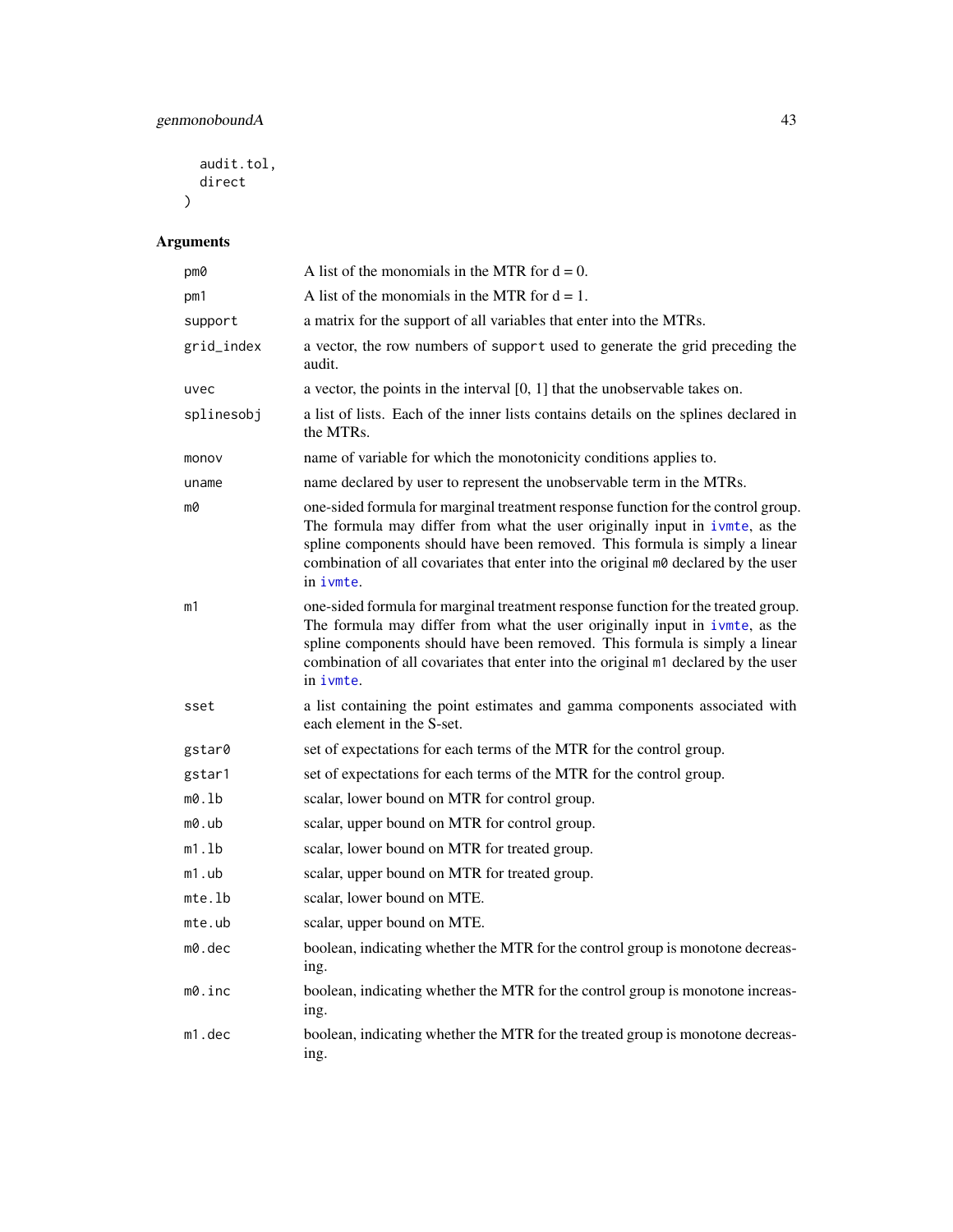| m1.inc          | boolean, indicating whether the MTR for the treated group is monotone increas-<br>ing.                                                                                                                                                                                                           |  |
|-----------------|--------------------------------------------------------------------------------------------------------------------------------------------------------------------------------------------------------------------------------------------------------------------------------------------------|--|
| mte.dec         | boolean, indicating whether the MTE is monotone decreasing.                                                                                                                                                                                                                                      |  |
| mte.inc         | boolean, indicating whether the MTE is monotone increasing.                                                                                                                                                                                                                                      |  |
| solution.m0.min |                                                                                                                                                                                                                                                                                                  |  |
|                 | vector, the coefficients for the MTR for $D = 0$ corresponding to the lower bound<br>of the target parameter. If passed, this will initiate checks of shape constraints.                                                                                                                         |  |
| solution.m1.min |                                                                                                                                                                                                                                                                                                  |  |
|                 | vector, the coefficients for the MTR for $D = 1$ corresponding to the lower bound<br>of the target parameter. If passed, this will initiate checks of shape constraints.                                                                                                                         |  |
| solution.m0.max |                                                                                                                                                                                                                                                                                                  |  |
|                 | vector, the coefficients for the MTR for $D = \emptyset$ corresponding to the upper bound<br>of the target parameter. If passed, this will initiate checks of shape constraints.                                                                                                                 |  |
| solution.m1.max |                                                                                                                                                                                                                                                                                                  |  |
|                 | vector, the coefficients for the MTR for $D = 1$ corresponding to the upper bound<br>of the target parameter. If passed, this will initiate checks of shape constraints.                                                                                                                         |  |
| audit.tol       | feasibility tolerance when performing the audit. By default to set to be equal<br>1e-06. This parameter should only be changed if the feasibility tolerance of<br>the solver is changed, or if numerical issues result in discrepancies between the<br>solver's feasibility check and the audit. |  |
| direct          | boolean, set to TRUE if the direct MTR regression is used.                                                                                                                                                                                                                                       |  |

#### Value

a list containing a unified constraint matrix, unified vector of inequalities, and unified RHS vector for the boundedness and monotonicity constraints of an LP/QCQP problem.

<span id="page-43-0"></span>genSSet *Generating moments/data for IV-like estimands*

# Description

This function takes in the IV estimate and its IV-like specification, and generates a list containing the corresponding IV-like point estimate, and the corresponding moments (gammas) that will enter into the constraint matrix of the LP problem. If the option means = FALSE, then the data are not averaged to generate the gamma moments and may be used for GMM. The function requires the user to provide a list (i.e. the list the point estimates and moments corresponding to other IV-like specifications; or an empty list) to append these point estimates and moments to.

#### Usage

genSSet( data, sset, sest,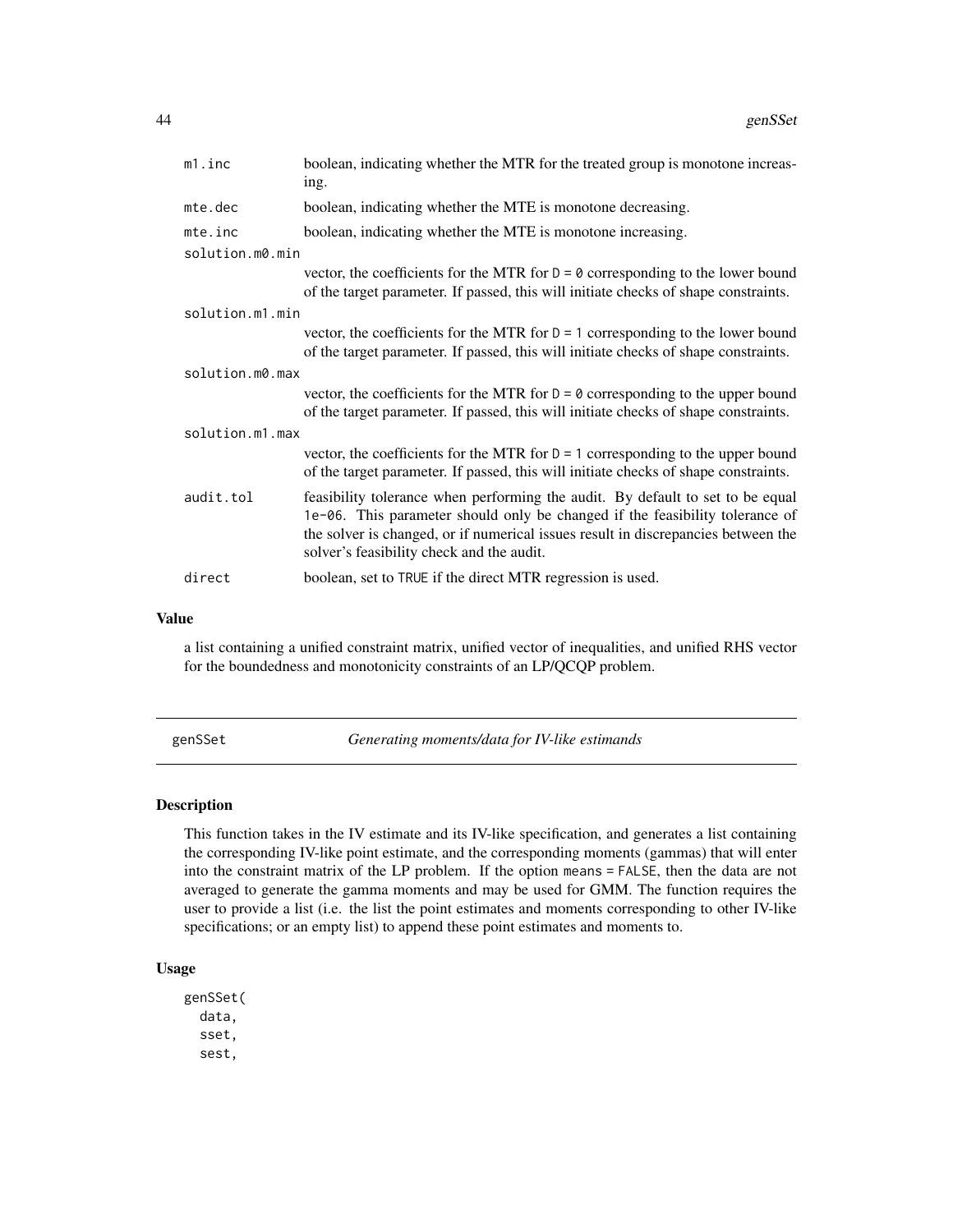#### genSSet 45

```
splinesobj,
pmodobj,
pm0,
pm1,
ncomponents,
scount,
subset_index,
means = TRUE,yvar,
dvar,
noisy = TRUE,
ivn = NULL,redundant = NULL
```
# Arguments

 $\mathcal{L}$ 

| data         | data. frame used to estimate the treatment effects.                                                                                                                                                                                                                                                    |  |
|--------------|--------------------------------------------------------------------------------------------------------------------------------------------------------------------------------------------------------------------------------------------------------------------------------------------------------|--|
| sset         | list, which is modified and returned as the output. This object will contain all<br>the information from the IV-like specifications that can be used for estimating<br>the treatment effect.                                                                                                           |  |
| sest         | list containing the point estimates and S-weights corresponding to a particular<br>IV-like estimand.                                                                                                                                                                                                   |  |
| splinesobj   | list of spline components in the MTRs for treated and control groups. Spline<br>terms are extracted using removeSplines.                                                                                                                                                                               |  |
| pmodobj      | vector of propensity scores.                                                                                                                                                                                                                                                                           |  |
| pm0          | list of the monomials in the MTR for the control group.                                                                                                                                                                                                                                                |  |
| pm1          | list of the monomials in the MTR for the treated group.                                                                                                                                                                                                                                                |  |
| ncomponents  | The number of components from the IV regression to include in the S-set.                                                                                                                                                                                                                               |  |
| scount       | integer, an index for the elements in the S-set.                                                                                                                                                                                                                                                       |  |
| subset_index | vector of integers, a row index for the subset of the data the IV regression is<br>restricted to.                                                                                                                                                                                                      |  |
| means        | boolean, set to TRUE by default. If set to TRUE, then the gamma moments are<br>returned, i.e. sample averages are taken. If set to FALSE, then no sample averages<br>are taken, and a matrix is returned. The sample average of each column of the<br>matrix corresponds to a particular gamma moment. |  |
| yvar         | name of outcome variable. This is only used if means = FALSE, which occurs<br>when the user believes the treatment effect is point identified.                                                                                                                                                         |  |
| dvar         | name of treatment indicator. This is only used if means = FALSE, which occurs<br>when the user believes the treatment effect is point identified.                                                                                                                                                      |  |
| noisy        | boolean, default set to TRUE. If TRUE, then messages are provided throughout<br>the estimation procedure. Set to FALSE to suppress all messages, e.g. when<br>performing the bootstrap.                                                                                                                |  |
| ivn          | integer, the number indicating which IV specification the component corre-<br>sponds to.                                                                                                                                                                                                               |  |
| redundant    | vector of integers indicating which components in the S-set are redundant.                                                                                                                                                                                                                             |  |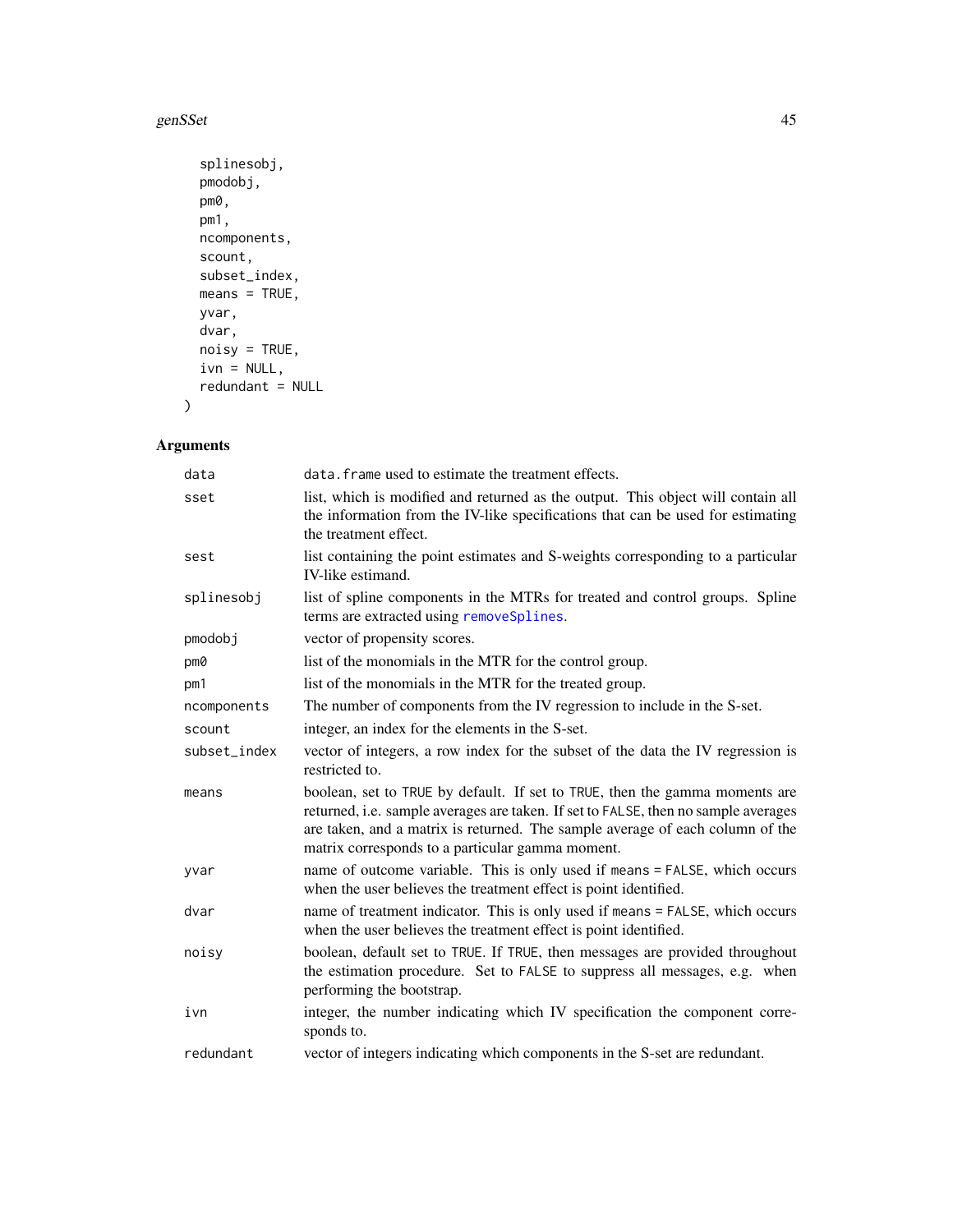#### Value

A list containing the point estimate for the IV regression, and the expectation of each monomial term in the MTR.

#### Examples

dtm <- ivmte:::gendistMosquito()

```
## Declare empty list to be updated (in the event multiple IV like
## specifications are provided)
sSet \leftarrow list()
## Declare MTR formulas
formula1 = ~1 + uformula0 = \sim 1 + u## Construct object that separates out non-spline components of MTR
## formulas from the spline components. The MTR functions are
## obtained from this object by the function 'genSSet'.
splinesList = list(removeSplines(formula0), removeSplines(formula1))
## Construct MTR polynomials
polynomials0 <- polyparse(formula = formula0,
                 data = dtm,uname = u,
                 as.function = FALSE)
polynomials1 <- polyparse(formula = formula0,
                 data = dtm,uname = u,
                 as.function = FALSE)
## Generate propensity score model
propensityObj \leq propensity(formula = d \sim z,
                            data = dtm,
                            link = "linear")
## Generate IV estimates
ivEstimates \leq ivEstimate(formula = ey \sim d | z,
                          data = dtm,
                          components = l(d),
                          treat = d,
                          list = FALSE)
## Construct S-set, which contains the coefficients and weights
## corresponding to various IV-like estimands
genSSet(data = dtm,
       sset = sSet,
        sest = ivEstimates,
        splinesobj = splinesList,
        pmodobj = propensityObj$phat,
        pm0 = polynomials0,
```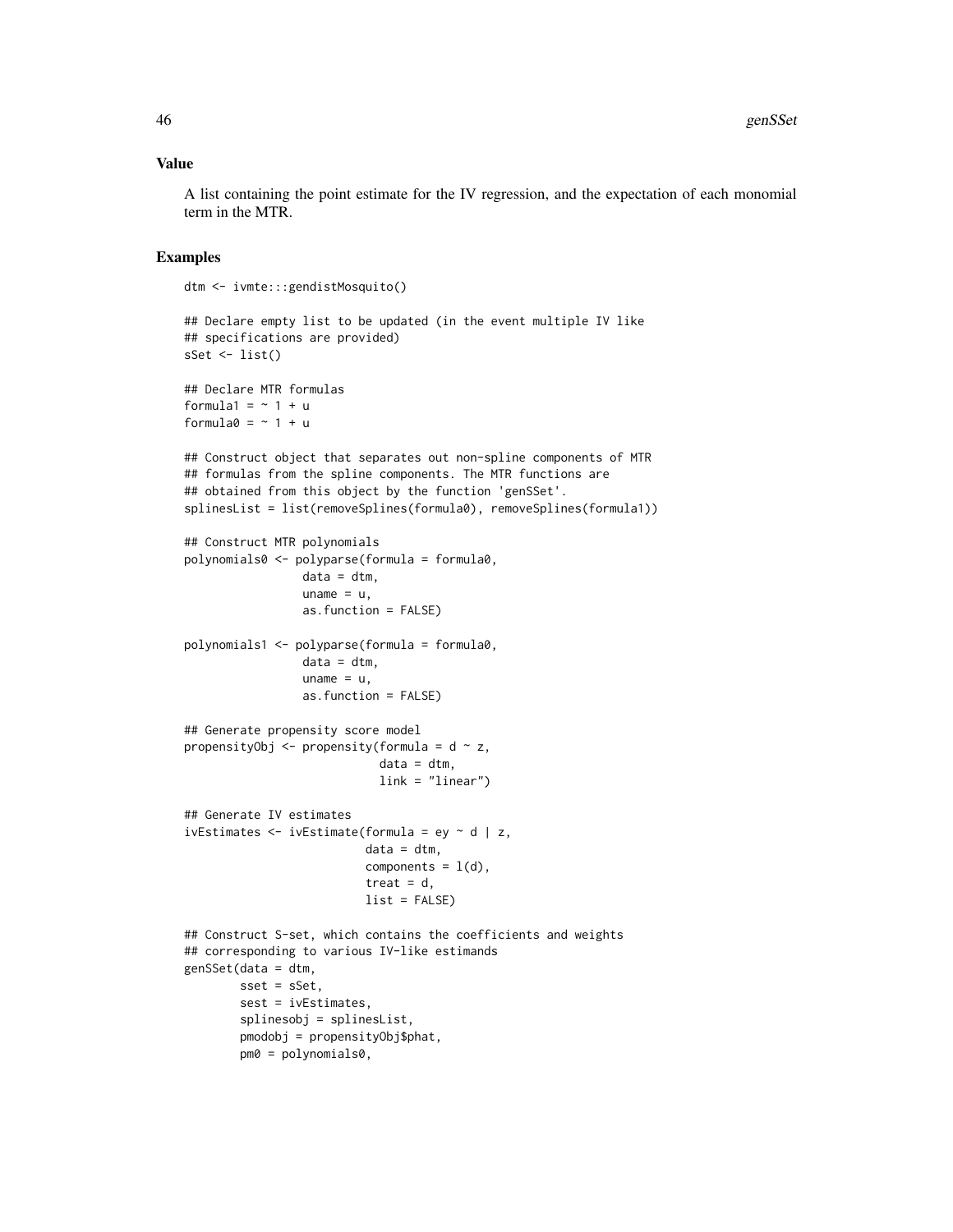#### genTarget 47

```
pm1 = polynomials1,
ncomponents = 1,
scount = 1)
```
genTarget *Generating target MTR moments*

# Description

This function estimates the moment of each MTR term under the target weight.

# Usage

```
genTarget(
  treat,
 m0,
 m1,
  target,
  target.weight0,
  target.weight1,
  target.knots0,
  target.knots1,
  late.Z,
  late.from,
  late.to,
  late.X,
  eval.X,
  genlate.lb,
  genlate.ub,
  data,
  splinesobj,
  pmodobj,
  pm0,
 pm1,
 noisy = TRUE
```
# Arguments

)

| treat | variable name for treatment indicator. The name can be provided with or without<br>quotation marks.                                                          |
|-------|--------------------------------------------------------------------------------------------------------------------------------------------------------------|
| m0    | one-sided formula for the marginal treatment response function for the control<br>group. Splines may also be incorporated using the expression uspline, e.g. |
|       | uSpline(degree = 2, knots = $c(0.4, 0.8)$ , intercept = TRUE). The intercept                                                                                 |
|       | argument may be omitted, and is set to TRUE by default.                                                                                                      |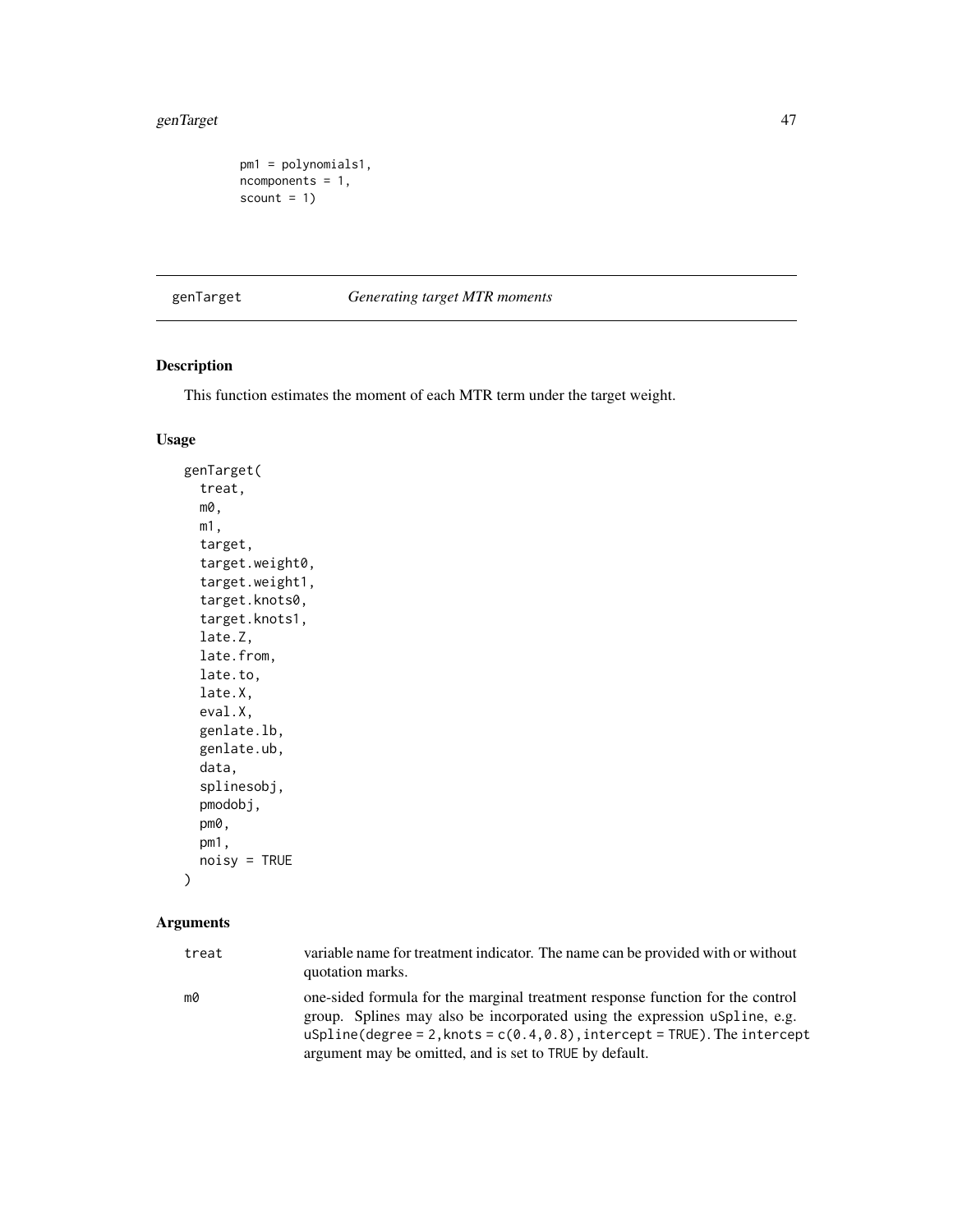| m1             | one-sided formula for the marginal treatment response function for the treated<br>group. See m0 for details.                                                                                                                                                                                                                                                                         |
|----------------|--------------------------------------------------------------------------------------------------------------------------------------------------------------------------------------------------------------------------------------------------------------------------------------------------------------------------------------------------------------------------------------|
| target         | character, target parameter to be estimated. The function allows for ATE ('ate'),<br>ATT ('att'), ATU ('atu'), LATE ('late'), and generalized LATE ('genlate').                                                                                                                                                                                                                      |
| target.weight0 | user-defined weight function for the control group defining the target parameter.<br>A list of functions can be submitted if the weighting function is in fact a spline.<br>The arguments of the function should be variable names in data. If the weight<br>is constant across all observations, then the user can instead submit the value of<br>the weight instead of a function. |
| target.weight1 | user-defined weight function for the treated group defining the target parameter.<br>See target.weight0 for details.                                                                                                                                                                                                                                                                 |
| target.knots0  | user-defined set of functions defining the knots associated with spline weights<br>for the control group. The arguments of the function should consist only of<br>variable names in data. If the knots are constant across all observations, then<br>the user can instead submit the vector of knots instead of a function.                                                          |
| target.knots1  | user-defined set of functions defining the knots associated with spline weights<br>for the treated group. See target. knots0 for details.                                                                                                                                                                                                                                            |
| late.Z         | vector of variable names used to define the LATE.                                                                                                                                                                                                                                                                                                                                    |
| late.from      | baseline set of values of Z used to define the LATE.                                                                                                                                                                                                                                                                                                                                 |
| late.to        | comparison set of values of Z used to define the LATE.                                                                                                                                                                                                                                                                                                                               |
| late.X         | vector of variable names of covariates to condition on when defining the LATE.                                                                                                                                                                                                                                                                                                       |
| eval.X         | numeric vector of the values to condition variables in late. X on when estimat-<br>ing the LATE.                                                                                                                                                                                                                                                                                     |
| genlate.lb     | lower bound value of unobservable u for estimating the generalized LATE.                                                                                                                                                                                                                                                                                                             |
| genlate.ub     | upper bound value of unobservable u for estimating the generalized LATE.                                                                                                                                                                                                                                                                                                             |
| data           | data. frame or data, table used to estimate the treatment effects.                                                                                                                                                                                                                                                                                                                   |
| splinesobj     | list of spline components in the MTRs for treated and control groups. Spline<br>terms are extracted using remove Splines. This object is supposed to be a dic-<br>tionary of splines, containing the original calls of each spline in the MTRs, their<br>specifications, and the index used for naming each basis spline.                                                            |
| pmodobj        | A vector of propensity scores.                                                                                                                                                                                                                                                                                                                                                       |
| pm0            | A list of the monomials in the MTR for $d = 0$ .                                                                                                                                                                                                                                                                                                                                     |
| pm1            | A list of the monomials in the MTR for $d = 1$ .                                                                                                                                                                                                                                                                                                                                     |
| noisy          | boolean, default set to TRUE. If TRUE, then messages are provided throughout<br>the estimation procedure. Set to FALSE to suppress all messages, e.g. when<br>performing the bootstrap.                                                                                                                                                                                              |

# Value

A list containing either the vectors of gamma moments for  $D = 0$  and  $D = 1$ , or a matrix of individual gamma values for  $D = 0$  and  $D = 1$ . Additoinally, two vectors are returned. xindex0 and xindex1 list the variables that interact with the unobservable u in m0 and m1. uexporder0 and uexporder1 lists the exponents of the unobservable u in each term it appears in.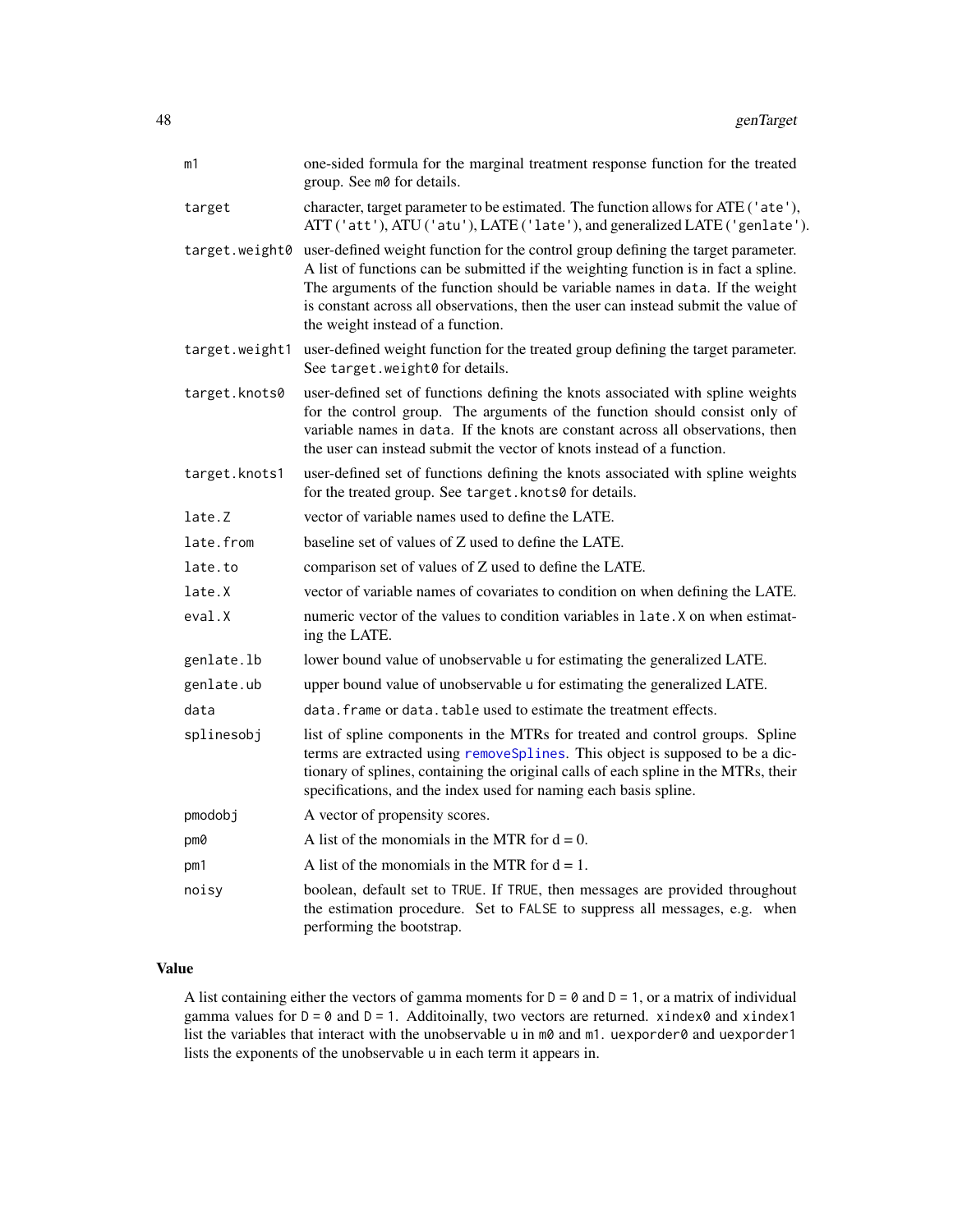# genWeight 49

#### Examples

```
dtm <- ivmte:::gendistMosquito()
## Declare MTR functions
formula1 = ~1 + uformula0 = ~1 + usplinesList = list(removeSplines(formula0), removeSplines(formula1))
## Declare propensity score model
propensityObj <- propensity(formula = d \sim z,
                            data = dtm,link = "linear")
## Construct MTR polynomials
polynomials0 <- polyparse(formula = formula0,
                 data = dtm,uname = u,
                 as.function = FALSE)
polynomials1 <- polyparse(formula = formula0,
                 data = dtm,
                 uname = u,
                 as.function = FALSE)
## Generate target gamma moments
genTarget(treat = "d",
          m0 = -1 + u,
          m1 = -1 + u,
          target = "atu".
          data = dtm,splinesobj = splinesList,
          pmodobj = propensityObj,
          pm0 = polynomials0,
          pm1 = polynomials1)
```
genWeight *Generating list of target weight functions*

# Description

This function takes in the user-defined target weight functions and the data set, and generates the weight functions for each observation.

#### Usage

genWeight(fun, fun.name, uname, data)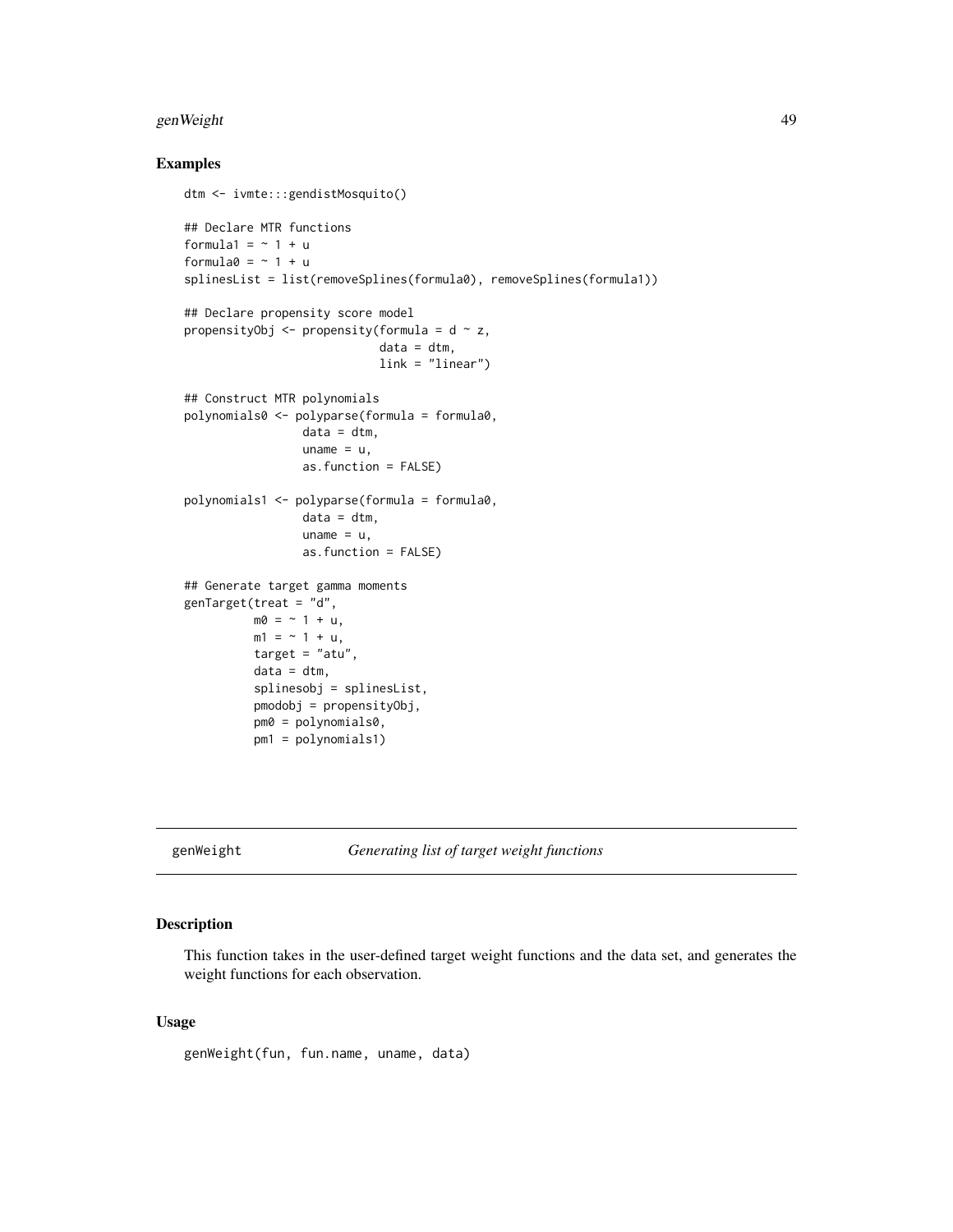# Arguments

| fun      | custom weight function defined by the user. Arguments of the weight function<br>must only be names of variables entering into the function, and can include the<br>unobserved variable. |
|----------|-----------------------------------------------------------------------------------------------------------------------------------------------------------------------------------------|
| fun.name | string, name of function.                                                                                                                                                               |
| uname    | the name assigned to the unobserved variable entering into the MTR.                                                                                                                     |
| data     | a named vector containing the values of the variables defining the 'fun', ex-<br>cluding the value of the unobservable (generated from applying split) to a<br>data.frame).             |

# Value

The weight function 'fun', where all arguments other than that of the unobserved variable are fixed according to the vector 'data'.

Auxiliary function: extract X and Z covariates from a formula

### Description

Auxiliary function that takes in a two-sided formula, and extracts the variable names of either the covariates or instruments. The function returns an error if the formula includes a variable called 'intercept'.

#### Usage

getXZ(fm, inst = FALSE, terms = FALSE, components = FALSE)

#### Arguments

| fm         | the formula.                                                                                                                                                                         |
|------------|--------------------------------------------------------------------------------------------------------------------------------------------------------------------------------------|
| inst       | boolean expression, set to TRUE if the instrument names are to be extracted.<br>Otherwise, the covariate names are extracted.                                                        |
| terms      | boolean expression, set to TRUE if the terms in the formula fm should be re-<br>turned instead of the variable names.                                                                |
| components | boolean expression, set to FALSE by default. Indicates that the formula being<br>considered is constructed from a list of components, and thus the term 'intercept'<br>is permitted. |

# Value

vector of variable names.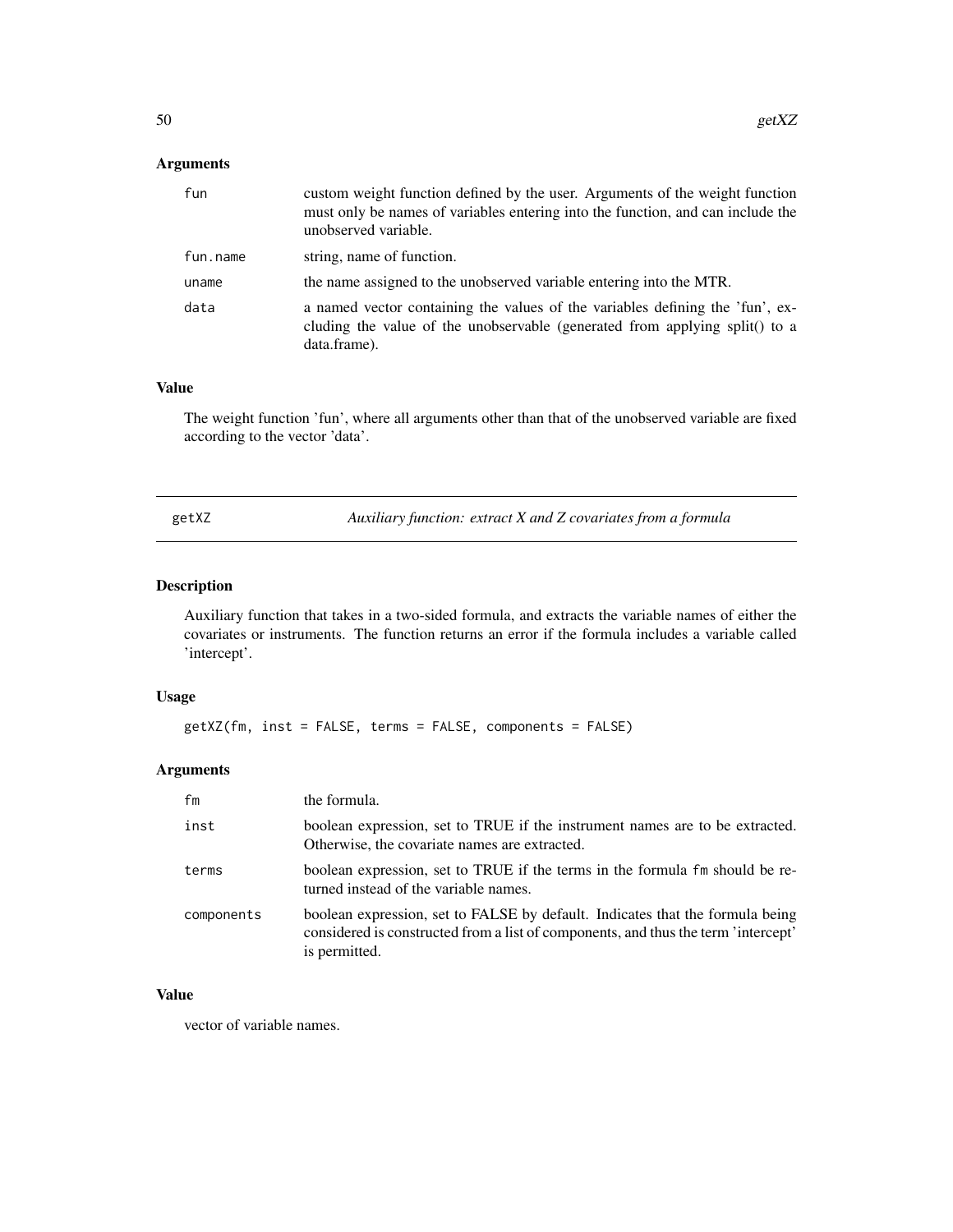If the user sets the argument point = TRUE in the function ivmte, then it is assumed that the treatment effect parameter is point identified. The observational equivalence condition is then set up as a two-step GMM problem. Solving this GMM problem recovers the coefficients on the MTR functions m0 and m1. Combining these coefficients with the target gamma moments allows one to estimate the target treatment effect.

#### Usage

```
gmmEstimate(
  sset,
  gstar0,
 gstar1,
  center = NULL,
  subsetList = NULL,
  n = NULL,redundant = NULL,
  identity = FALSE,
  nMoments,
  splines,
  noisy = TRUE
```

```
\mathcal{E}
```
# Arguments

| sset       | a list of lists constructed from the function genSSet. Each inner list should<br>include a coefficient corresponding to a term in an IV specification, a matrix<br>of the estimates of the gamma moments conditional on $(X, Z)$ for the control<br>group, and a matrix of the estimates of the gamma moments conditional on $(X,$<br>Z) for the treated group. The column means of the last two matrices is what is<br>used to generate the gamma moments. |
|------------|-------------------------------------------------------------------------------------------------------------------------------------------------------------------------------------------------------------------------------------------------------------------------------------------------------------------------------------------------------------------------------------------------------------------------------------------------------------|
| gstar0     | vector, the target gamma moments for the control group.                                                                                                                                                                                                                                                                                                                                                                                                     |
| gstar1     | vector, the target gamma moments for the treated group.                                                                                                                                                                                                                                                                                                                                                                                                     |
| center     | numeric, the GMM moment equations from the original sample. When boot-<br>strapping, the solution to the point identified case obtained from the original<br>sample can be passed through this argument to recenter the bootstrap distribu-<br>tion of the J-statistic.                                                                                                                                                                                     |
| subsetList | list of subset indexes, one for each IV-like specification.                                                                                                                                                                                                                                                                                                                                                                                                 |
| n          | number of observations in the data. This option is only used when subsetting is<br>involved.                                                                                                                                                                                                                                                                                                                                                                |
| redundant  | vector of integers indicating which components in the S-set are redundant.                                                                                                                                                                                                                                                                                                                                                                                  |
|            |                                                                                                                                                                                                                                                                                                                                                                                                                                                             |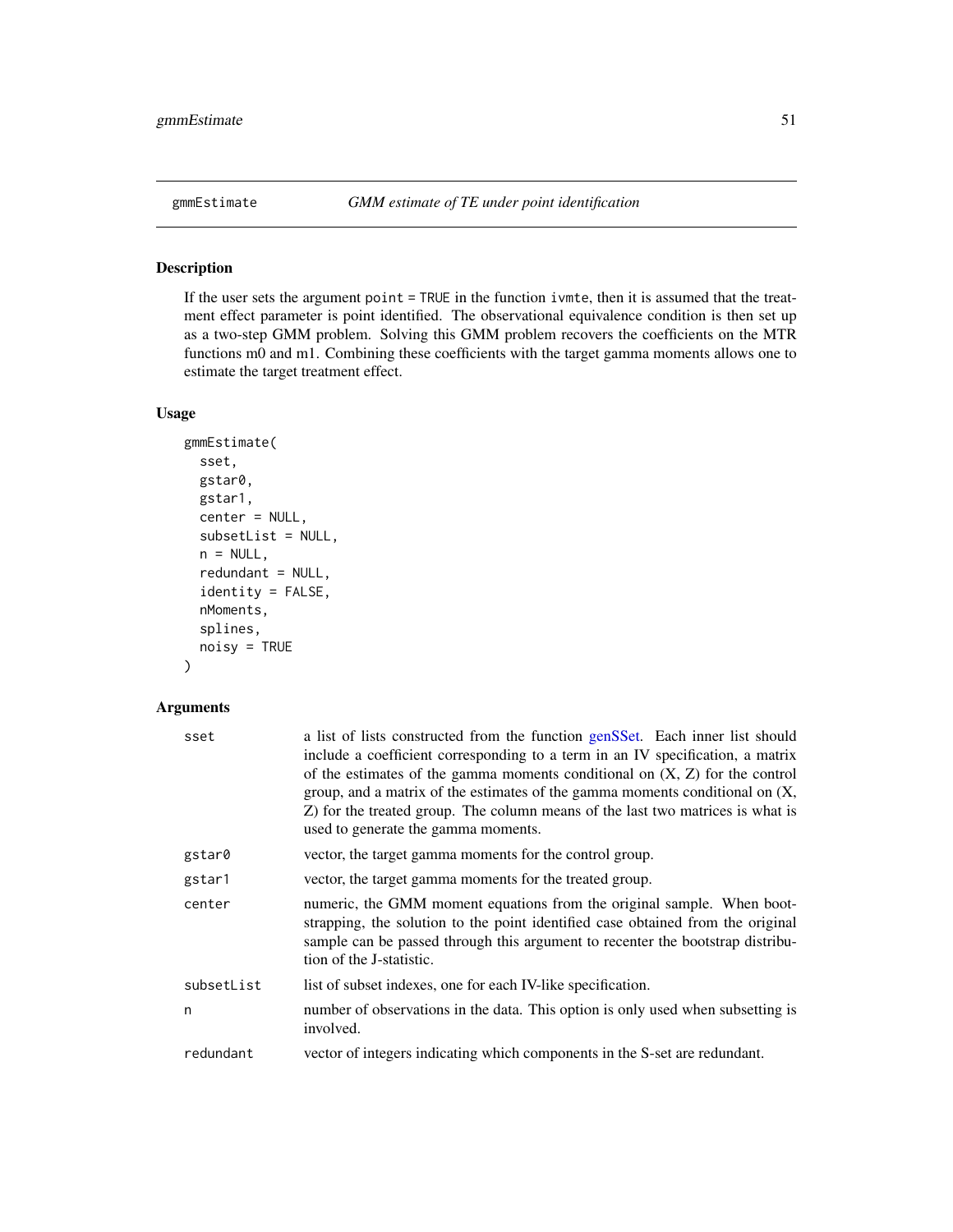| identity | boolean, default set to FALSE. Set to TRUE if GMM point estimate should use the<br>identity weighting matrix (i.e. one-step GMM).                                                       |
|----------|-----------------------------------------------------------------------------------------------------------------------------------------------------------------------------------------|
| nMoments | number of linearly independent moments. This option is used to determine the<br>cause of underidentified cases.                                                                         |
| splines  | boolean, set to TRUE if the MTRs involve splines. This option is used to deter-<br>mine the cause of underidentified cases.                                                             |
| noisv    | boolean, default set to TRUE. If TRUE, then messages are provided throughout<br>the estimation procedure. Set to FALSE to suppress all messages, e.g. when<br>performing the bootstrap. |

#### Value

a list containing the point estimate of the treatment effects, and the MTR coefficient estimates. The moment conditions evaluated at the solution are also returned, along with the J-test results. However, if the option center is passed, then the moment conditions and J-test are centered (this is to perform the J-test via bootstrap).

#### Examples

```
dtm <- ivmte:::gendistMosquito()
```

```
## Declare empty list to be updated (in the event multiple IV like
## specifications are provided
sSet \leftarrow list()
## Declare MTR formulas
formula1 = ~0 + u
formula0 = \sim 0 + u## Construct object that separates out non-spline components of MTR
## formulas from the spline components. The MTR functions are
## obtained from this object by the function 'genSSet'.
splinesList = list(removeSplines(formula0), removeSplines(formula1))
## Construct MTR polynomials
polynomials0 <- polyparse(formula = formula0,
                 data = dtm,uname = u,
                 as.function = FALSE)
polynomials1 <- polyparse(formula = formula0,
                 data = dtm,uname = u,
                 as.function = FALSE)
## Generate propensity score model
propensityObj \leq propensity(formula = d \sim z,
                            data = dtm,link = "linear")
## Generate IV estimates
ivEstimates \leq ivEstimate(formula = ey \sim d | z,
```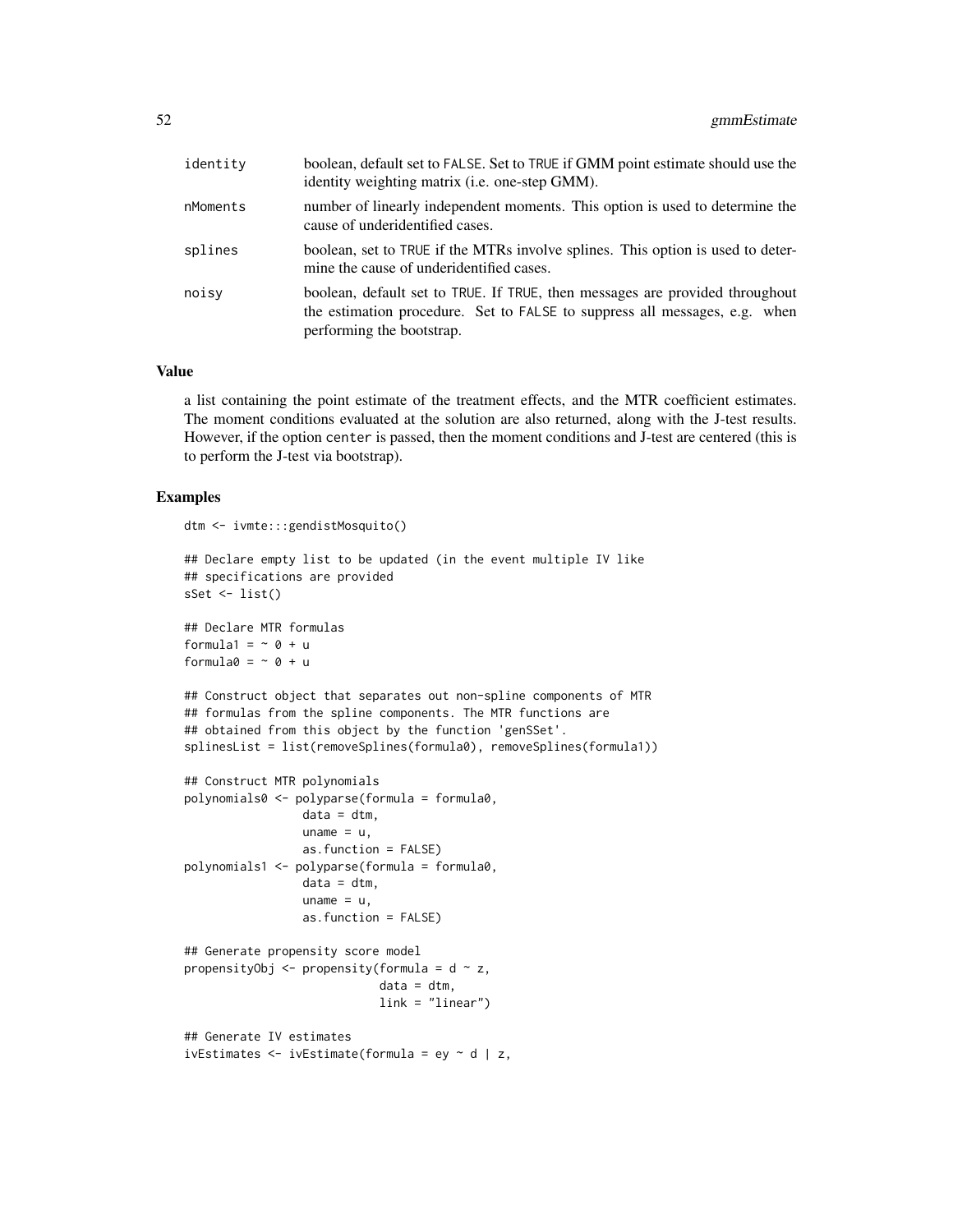```
data = dtm,components = 1(intexcept, d),treat = d,
                          list = FALSE)
## Generate target gamma moments
targetGamma <- genTarget(treat = "d",
                         m0 = -1 + u,
                         m1 = -1 + u,
                         target = "atu",data = dtm,splinesobj = splinesList,
                         pmodobj = propensityObj,
                         pm0 = polynomials0,
                         pm1 = polynomials1)
## Construct S-set. which contains the coefficients and weights
## corresponding to various IV-like estimands
sSet <- genSSet(data = dtm,
                sset = sSet,
                sest = ivEstimates,
                splinesobj = splinesList,
                pmodobj = propensityObj$phat,
                pm0 = polynomials0,
                pm1 = polynomials1,
                ncomponents = 2,
                scount = 1,
                yvar = "ey",dvar = "d",
                means = FALSE)
## Obtain point estimates using GMM
gmmEstimate(sset = sSet$sset,
            gstar0 = targetGamma$gstar0,
            gstar1 = targetGamma$gstar1)
```

```
interactSplines Update splines object with list of interactions
```
Certain interactions between factor variables and splines should be dropped to avoid collinearity. Albeit collinearity in the MTR specification will not impact the bounds, it can substantially impact how costly it is to carry out the estimation. What this function does is map each spline to a temporary variable. A design matrix is then constructed using these temporary variables in place the splines. If an interaction involving one of the temporary variables is dropped, then one knows to also drop the corresponding interaction with the spline. Note that only interaction terms need to be omitted, so one does not need to worry about the formula contained in removeSplines\$formula.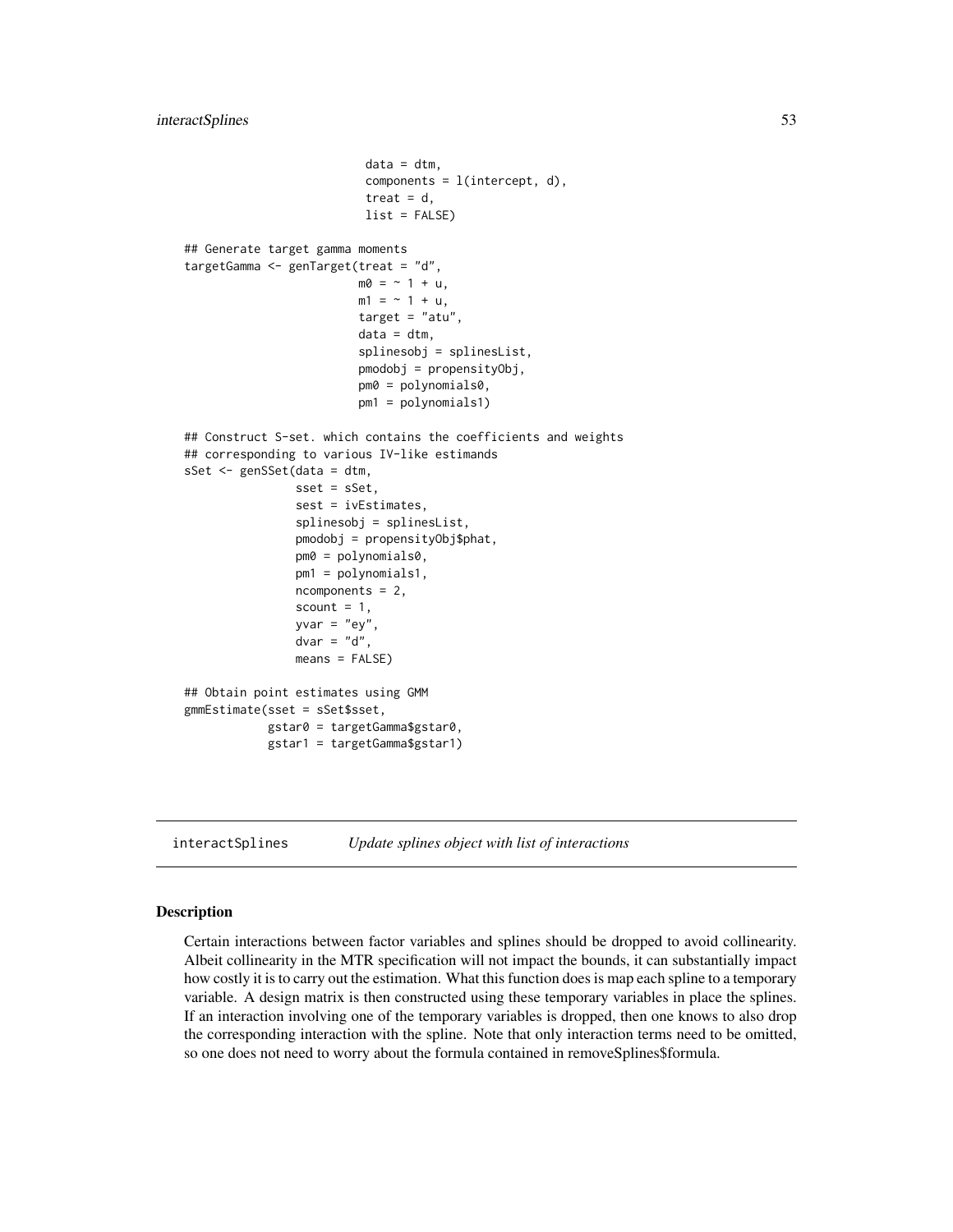#### Usage

interactSplines(splinesobj, m0, m1, data, uname)

# Arguments

| splinesobj | list, consists of two elelments. The first is removes plines $(m0)$ , the second is<br>removeSplines(m1).                                                                                      |
|------------|------------------------------------------------------------------------------------------------------------------------------------------------------------------------------------------------|
| mØ         | one-sided formula for the marginal treatment response function for the control<br>group. This should be the full MTR specification (i.e. not the specification after<br>removing the splines). |
| m1         | one-sided formula for the marginal treatment response function for the treated<br>group. This should be the full MTR specification (i.e. not the specification after<br>removing the splines). |
| data       | data.frame, restricted to complete observations.                                                                                                                                               |
| uname      | string, name of the unobserved variable.                                                                                                                                                       |

# Value

An updated version of splinesobj.

isfunctionstring *Auxiliary function: check if string is command*

# Description

Auxiliary function to check if a string is in fact a command, but in string form.

# Usage

```
isfunctionstring(string)
```
# Arguments

string the string object to be checked.

# Value

boolean expression.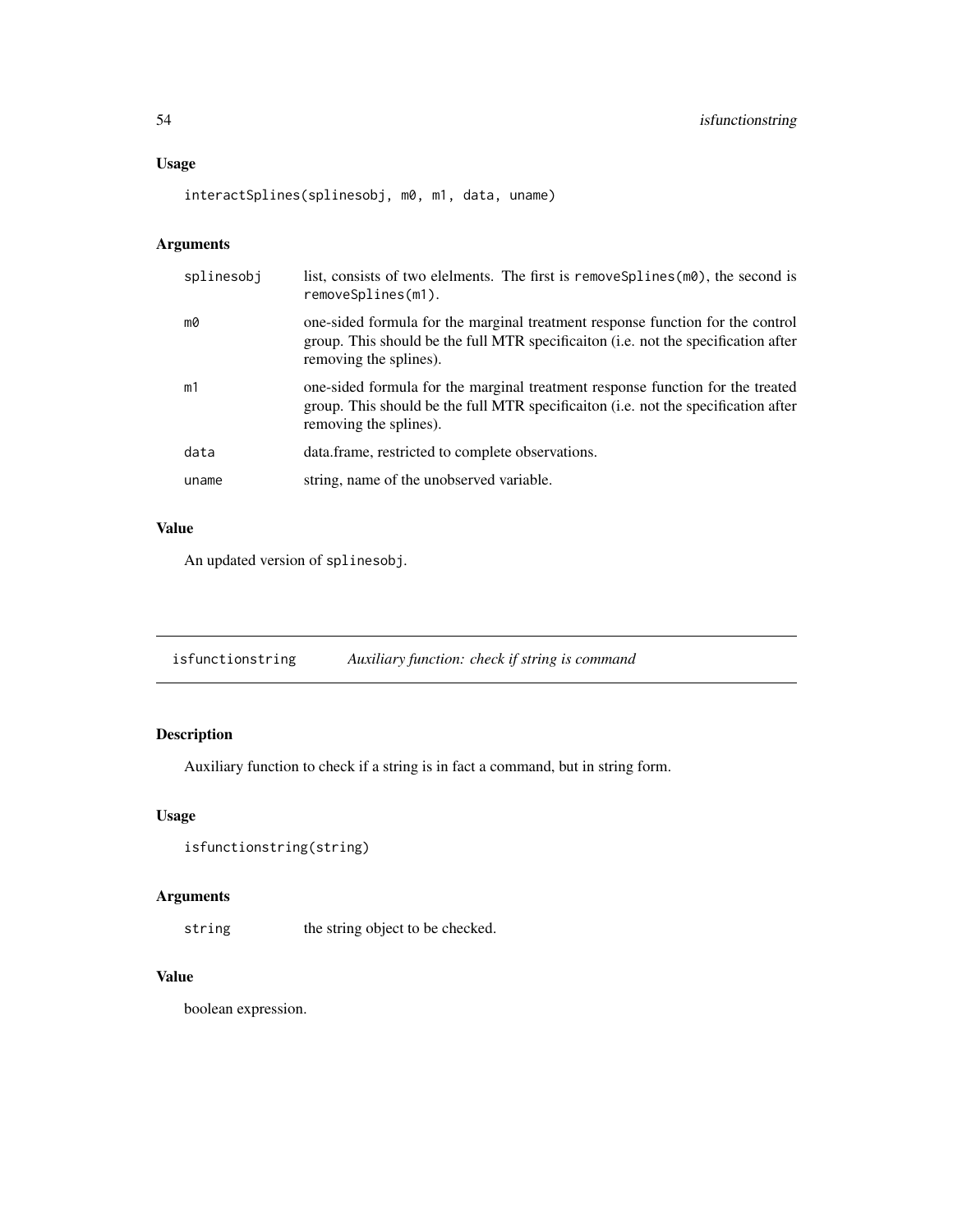This function estimates the IV-like estimands, as well as generates the weights associated with the IV-like specifications.

### Usage

```
ivEstimate(
  formula,
  data,
  subset,
  components,
  treat,
  list = FALSE,
  order = NULL
\mathcal{L}
```
# Arguments

| formula    | formula to be estimated using OLS/IV.                                                                                |
|------------|----------------------------------------------------------------------------------------------------------------------|
| data       | data. frame with which to perform the estimation.                                                                    |
| subset     | subset condition with which to perform the estimate.                                                                 |
| components | vector of variable names whose coefficients we want to include in the set of<br>IV-like estimands.                   |
| treat      | name of treatment indicator variable.                                                                                |
| list       | logical, set to TRUE if this function is being used to loop over a list of formulas.                                 |
| order      | integer, default set to NULL. This is simply an index of which IV-like specification<br>the estimate corresponds to. |

# Value

Returns a list containing the matrices of IV-like specifications for  $D = 0$  and  $D = 1$ ; and the estimates of the IV-like estimands.

# Examples

```
dtm <- ivmte:::gendistMosquito()
ivEstimate(formula = ey \sim d | z,
           data = dtm,components = l(d),
           treat = d,
           list = FALSE)
```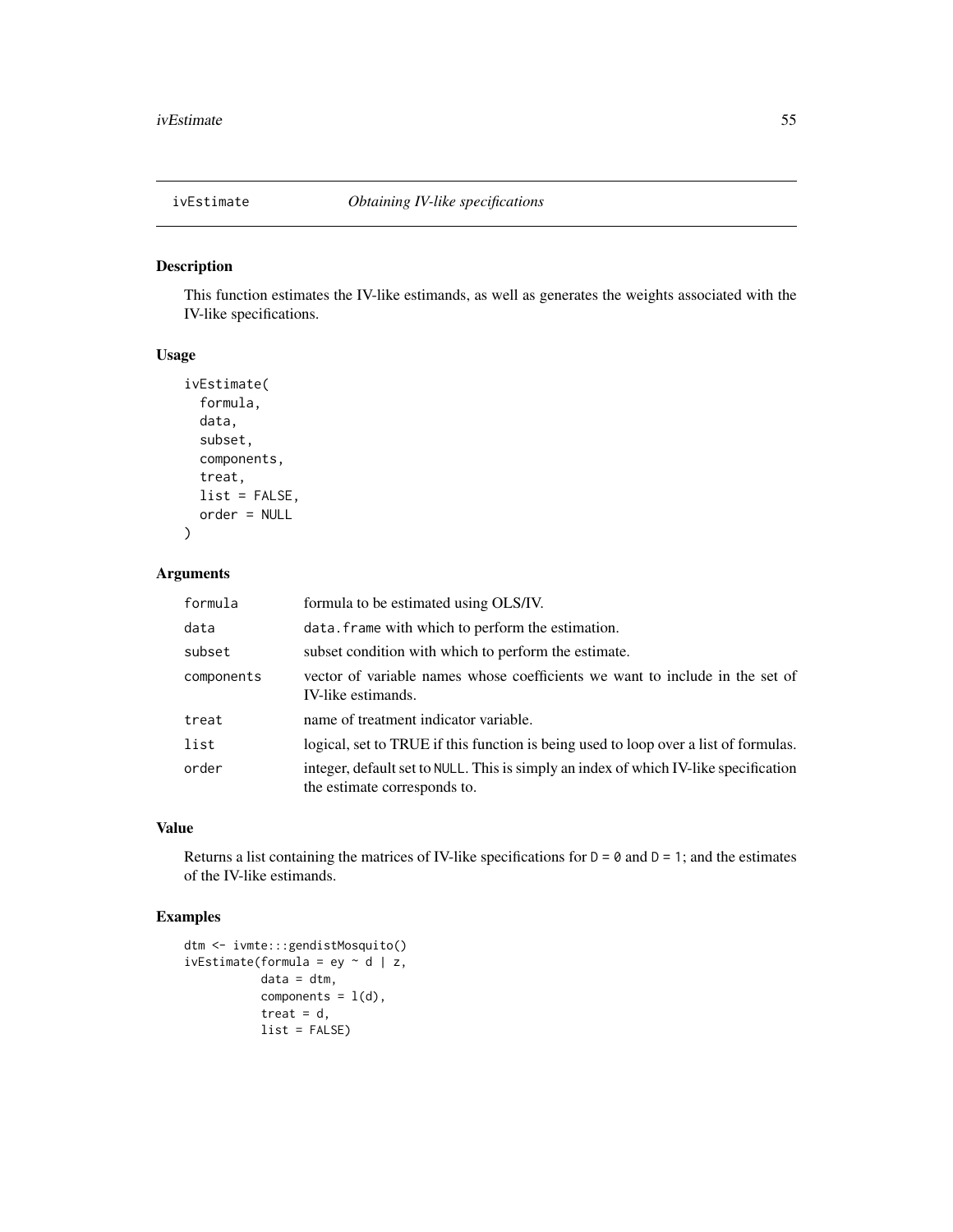<span id="page-55-0"></span>This function provides a general framework for using the marginal treatment effect (MTE) to extrapolate. The model is the same binary treatment instrumental variable (IV) model considered by Imbens and Angrist (1994) (doi: [10.2307/2951620\)](https://doi.org/10.2307/2951620) and Heckman and Vytlacil (2005) (doi: [10.1111/](https://doi.org/10.1111/j.1468-0262.2005.00594.x) [j.14680262.2005.00594.x\)](https://doi.org/10.1111/j.1468-0262.2005.00594.x). The framework on which this function is based was developed by Mogstad, Santos and Torgovitsky (2018) (doi: [10.3982/ECTA15463\)](https://doi.org/10.3982/ECTA15463). See also the recent survey paper on extrapolation in IV models by Mogstad and Torgovitsky (2018) (doi: [10.1146/annurev](https://doi.org/10.1146/annurev-economics-101617-041813)[economics101617041813\)](https://doi.org/10.1146/annurev-economics-101617-041813). A detailed description of the module and its features can be found in [Shea and Torgovitsky \(2021\).](https://a-torgovitsky.github.io/shea-torgovitsky.pdf)

# Usage

```
ivmte(
  data,
  target,
  late.from,
  late.to,
  late.X,
  genlate.lb,
  genlate.ub,
  target.weight0 = NULL,
  target.weight1 = NULL,
  target.knots0 = NULL,
  target.knots1 = NULL,
  m0,
 m1,
  uname = u,
 m1.ub,
 m0.ub,
 m1.lb,
 m0.lb,
 mte.ub,
 mte.lb,
 m0.dec,
 m0.inc,
 m1.dec,
 m1.inc,
 mte.dec,
 mte.inc,
  equal.coef,
  ivlike,
  components,
  subset,
```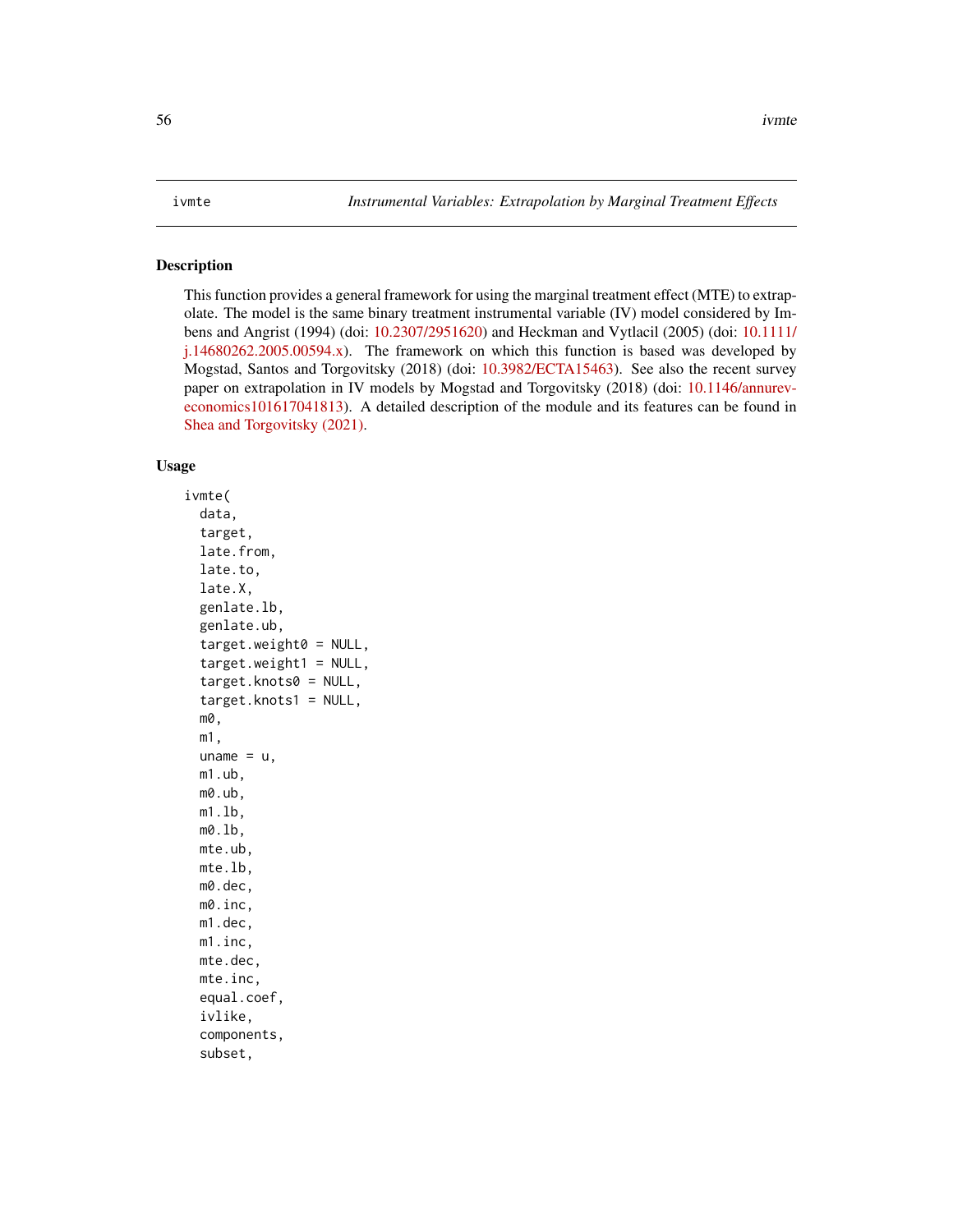#### ivmte 57

```
propensity,
link = "logit",treat,
outcome,
solver,
solver.options,
solver.presolve,
solver.options.criterion,
solver.options.bounds,
lpsolver,
lpsolver.options,
lpsolver.presolve,
lpsolver.options.criterion,
lpsolver.options.bounds,
criterion.tol = 1e-04,
initgrid.nx = 20,
initgrid.nu = 20,
audit.nx = 2500,
audit.nu = 25,
audit.add = 100.
audit.max = 25,
audit.tol,
rescale,
point,
point.eyeweight = FALSE,
bootstraps = 0,
bootstraps.m,
bootstraps.replace = TRUE,
levels = c(0.99, 0.95, 0.9),ci.type = "backward",
specification.test = TRUE,
noisy = FALSE,
smallreturnlist = FALSE,
debug = FALSE
```
# Arguments

 $\mathcal{L}$ 

| data      | data. frame or data. table used to estimate the treatment effects.                                                                                                                        |
|-----------|-------------------------------------------------------------------------------------------------------------------------------------------------------------------------------------------|
| target    | character, target parameter to be estimated. The function allows for ATE ('ate'),<br>ATT ('att'), ATU ('atu'), LATE ('late'), and generalized LATE ('genlate').                           |
| late.from | a named vector or a list declaring the baseline values of Z used to define the<br>LATE. The name associated with each value should be the name of the corre-<br>sponding variable.        |
| late.to   | a named vector or a list declaring the comparison set of values of Z used to<br>define the LATE. The name associated with each value should be the name of<br>the corresponding variable. |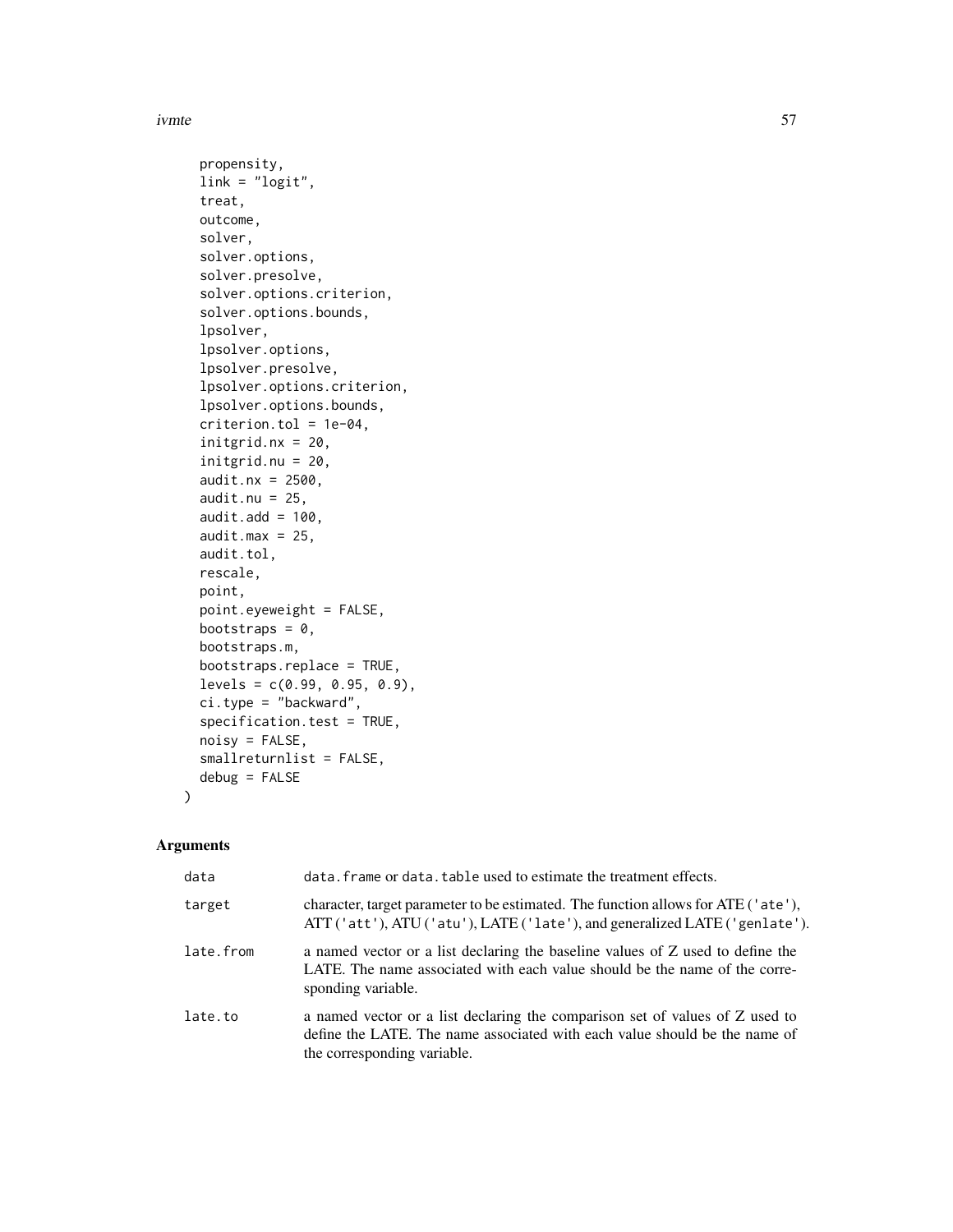| late.X         | a named vector or a list declaring the values to condition on. The name associ-<br>ated with each value should be the name of the corresponding variable.                                                                                                                                                                                                                            |
|----------------|--------------------------------------------------------------------------------------------------------------------------------------------------------------------------------------------------------------------------------------------------------------------------------------------------------------------------------------------------------------------------------------|
| genlate.lb     | lower bound value of unobservable u for estimating the generalized LATE.                                                                                                                                                                                                                                                                                                             |
| genlate.ub     | upper bound value of unobservable u for estimating the generalized LATE.                                                                                                                                                                                                                                                                                                             |
| target.weight0 | user-defined weight function for the control group defining the target parameter.<br>A list of functions can be submitted if the weighting function is in fact a spline.<br>The arguments of the function should be variable names in data. If the weight<br>is constant across all observations, then the user can instead submit the value of<br>the weight instead of a function. |
| target.weight1 | user-defined weight function for the treated group defining the target parameter.<br>See target.weight0 for details.                                                                                                                                                                                                                                                                 |
| target.knots0  | user-defined set of functions defining the knots associated with spline weights<br>for the control group. The arguments of the function should consist only of<br>variable names in data. If the knots are constant across all observations, then<br>the user can instead submit the vector of knots instead of a function.                                                          |
| target.knots1  | user-defined set of functions defining the knots associated with spline weights<br>for the treated group. See target. knots0 for details.                                                                                                                                                                                                                                            |
| m0             | one-sided formula for the marginal treatment response function for the control<br>group. Splines may also be incorporated using the expression uSpline, e.g.<br>$uSplitne(degree = 2, knots = c(0.4, 0.8), intercept = TRUE).$ The $intercept$<br>argument may be omitted, and is set to TRUE by default.                                                                            |
| m1             | one-sided formula for the marginal treatment response function for the treated<br>group. See m0 for details.                                                                                                                                                                                                                                                                         |
| uname          | variable name for the unobservable used in declaring the MTRs. The name can<br>be provided with or without quotation marks.                                                                                                                                                                                                                                                          |
| $m1.$ ub       | numeric value for upper bound on MTR for the treated group. By default, this<br>will be set to the largest value of the observed outcome in the estimation sample.                                                                                                                                                                                                                   |
| m0.ub          | numeric value for upper bound on MTR for the control group. By default, this<br>will be set to the largest value of the observed outcome in the estimation sample.                                                                                                                                                                                                                   |
| m1.1b          | numeric value for lower bound on MTR for the treated group. By default, this<br>will be set to the smallest value of the observed outcome in the estimation sam-<br>ple.                                                                                                                                                                                                             |
| m0.1b          | numeric value for lower bound on MTR for the control group. By default, this<br>will be set to the smallest value of the observed outcome in the estimation sam-<br>ple.                                                                                                                                                                                                             |
| mte.ub         | numeric value for upper bound on treatment effect parameter of interest.                                                                                                                                                                                                                                                                                                             |
| mte.lb         | numeric value for lower bound on treatment effect parameter of interest.                                                                                                                                                                                                                                                                                                             |
| $m0$ .dec      | logical, set to FALSE by default. Set equal to TRUE if the MTR for the control<br>group should be weakly monotone decreasing.                                                                                                                                                                                                                                                        |
| m0.inc         | logical, set to FALSE by default. Set equal to TRUE if the MTR for the control<br>group should be weakly monotone increasing.                                                                                                                                                                                                                                                        |
| m1.dec         | logical, set to FALSE by default. Set equal to TRUE if the MTR for the treated<br>group should be weakly monotone decreasing.                                                                                                                                                                                                                                                        |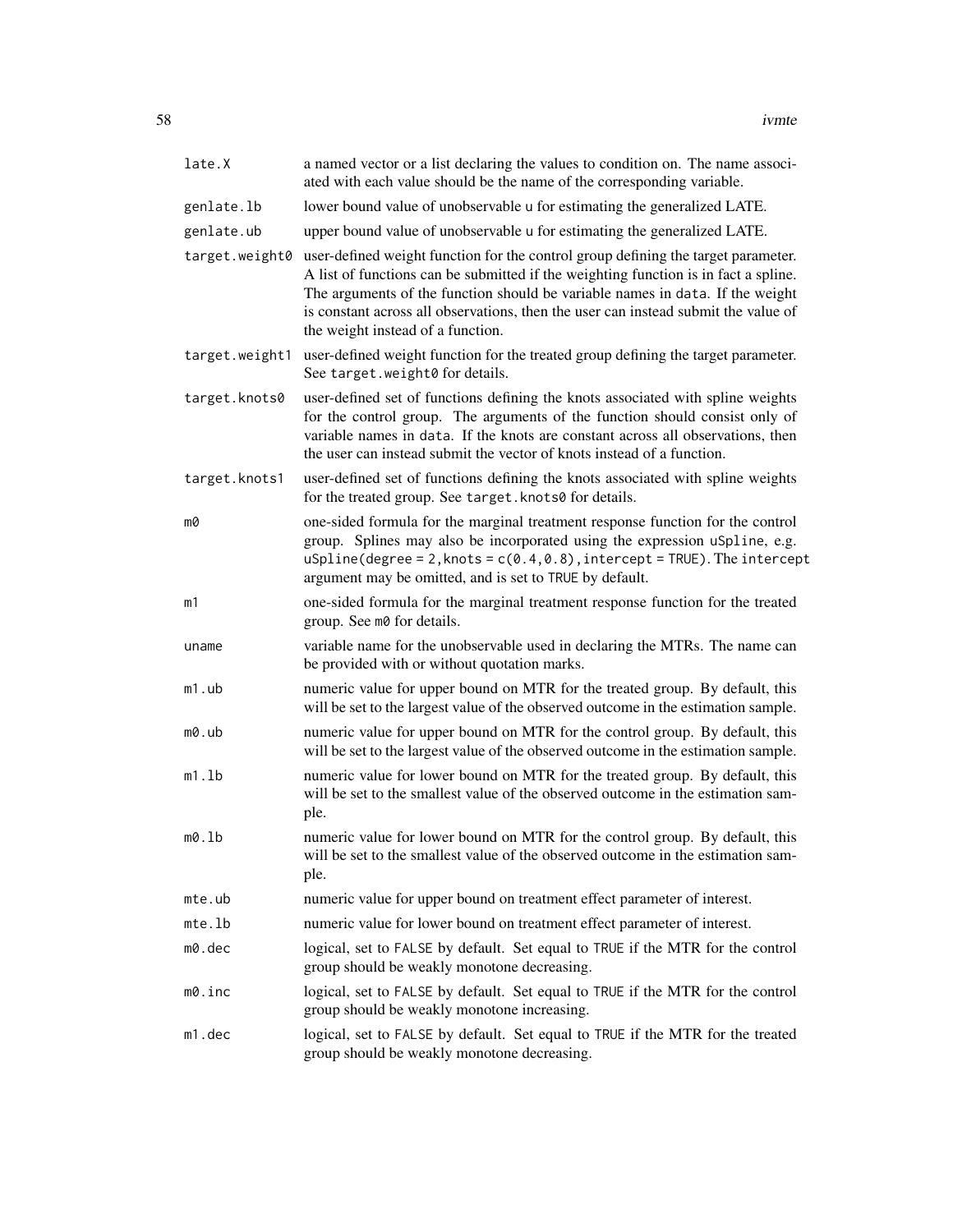ivmte to the state of the state of the state of the state of the state of the state of the state of the state o

| m1.inc     | logical, set to FALSE by default. Set equal to TRUE if the MTR for the treated<br>group should be weakly monotone increasing.                                                                                                                                                                                                                                                                                                                                                                                                                                                                                                                                                                                                                                |
|------------|--------------------------------------------------------------------------------------------------------------------------------------------------------------------------------------------------------------------------------------------------------------------------------------------------------------------------------------------------------------------------------------------------------------------------------------------------------------------------------------------------------------------------------------------------------------------------------------------------------------------------------------------------------------------------------------------------------------------------------------------------------------|
| mte.dec    | logical, set to FALSE by default. Set equal to TRUE if the MTE should be weakly<br>monotone decreasing.                                                                                                                                                                                                                                                                                                                                                                                                                                                                                                                                                                                                                                                      |
| mte.inc    | logical, set to FALSE by default. Set equal to TRUE if the MTE should be weakly<br>monotone increasing.                                                                                                                                                                                                                                                                                                                                                                                                                                                                                                                                                                                                                                                      |
| equal.coef | one-sided formula to indicate which terms in m0 and m1 should be constrained<br>to have the same coefficients. These terms therefore have no effect on the MTE.                                                                                                                                                                                                                                                                                                                                                                                                                                                                                                                                                                                              |
| ivlike     | formula or vector of formulas specifying the regressions for the IV-like esti-<br>mands. Which coefficients to use to define the constraints determining the treat-<br>ment effect bounds (alternatively, the moments determining the treatment effect<br>point estimate) can be selected in the argument components. If no argument is<br>passed, then a linear regression will be performed to estimate the MTR coeffi-<br>cients.                                                                                                                                                                                                                                                                                                                         |
| components | a list of vectors of the terms in the regression specifications to include in the<br>set of IV-like estimands. No terms should be in quotes. To select the intercept<br>term, include the name intercept. If the factorized counterpart of a variable<br>is included in the IV-like specifications, e.g. $factor(x)$ where $x = 1, 2, 3$ , the<br>user can select the coefficients for specific factors by declaring the components<br>$factor(x)-1, factor(x)-2, factor(x)-3.$ See 1 on how to input the argu-<br>ment. If no components for a IV specification are given, then all coefficients<br>from that IV specification will be used to define constraints in the partially iden-<br>tified case, or to define moments in the point identified case. |
| subset     | a single subset condition or list of subset conditions corresponding to each re-<br>gression specified in ivlike. The input must be logical. See 1 on how to input<br>the argument. If the user wishes to select specific rows, construct a binary vari-<br>able in the data set, and set the condition to use only those observations for<br>which the binary variable is 1, e.g. the binary variable is use, and the subset<br>condition is use $== 1$ .                                                                                                                                                                                                                                                                                                   |
| propensity | formula or variable name corresponding to propensity to take up treatment. If a<br>formula is declared, then the function estimates the propensity score according<br>to the formula and link specified in link. If a variable name is declared, then the<br>corresponding column in the data is taken as the vector of propensity scores. A<br>variable name can be passed either as a string (e.g propensity = $'p'$ ), a variable<br>(e.g. propensity = p), or a one-sided formula (e.g. propensity = $\neg$ p).                                                                                                                                                                                                                                          |
| link       | character, name of link function to estimate propensity score. Can be chosen<br>from 'linear', 'probit', or 'logit'. Default is set to 'logit'. The link<br>should be provided with quoation marks.                                                                                                                                                                                                                                                                                                                                                                                                                                                                                                                                                          |
| treat      | variable name for treatment indicator. The name can be provided with or without<br>quotation marks.                                                                                                                                                                                                                                                                                                                                                                                                                                                                                                                                                                                                                                                          |
| outcome    | variable name for outcome variable. The name can be provided with or without<br>quotation marks.                                                                                                                                                                                                                                                                                                                                                                                                                                                                                                                                                                                                                                                             |
| solver     | character, name of the programming package in R used to obtain the bounds on<br>the treatment effect. The function supports 'gurobi', 'cplexapi', rmosek,<br>'1psolveapi'. The name of the solver should be provided with quotation<br>marks.                                                                                                                                                                                                                                                                                                                                                                                                                                                                                                                |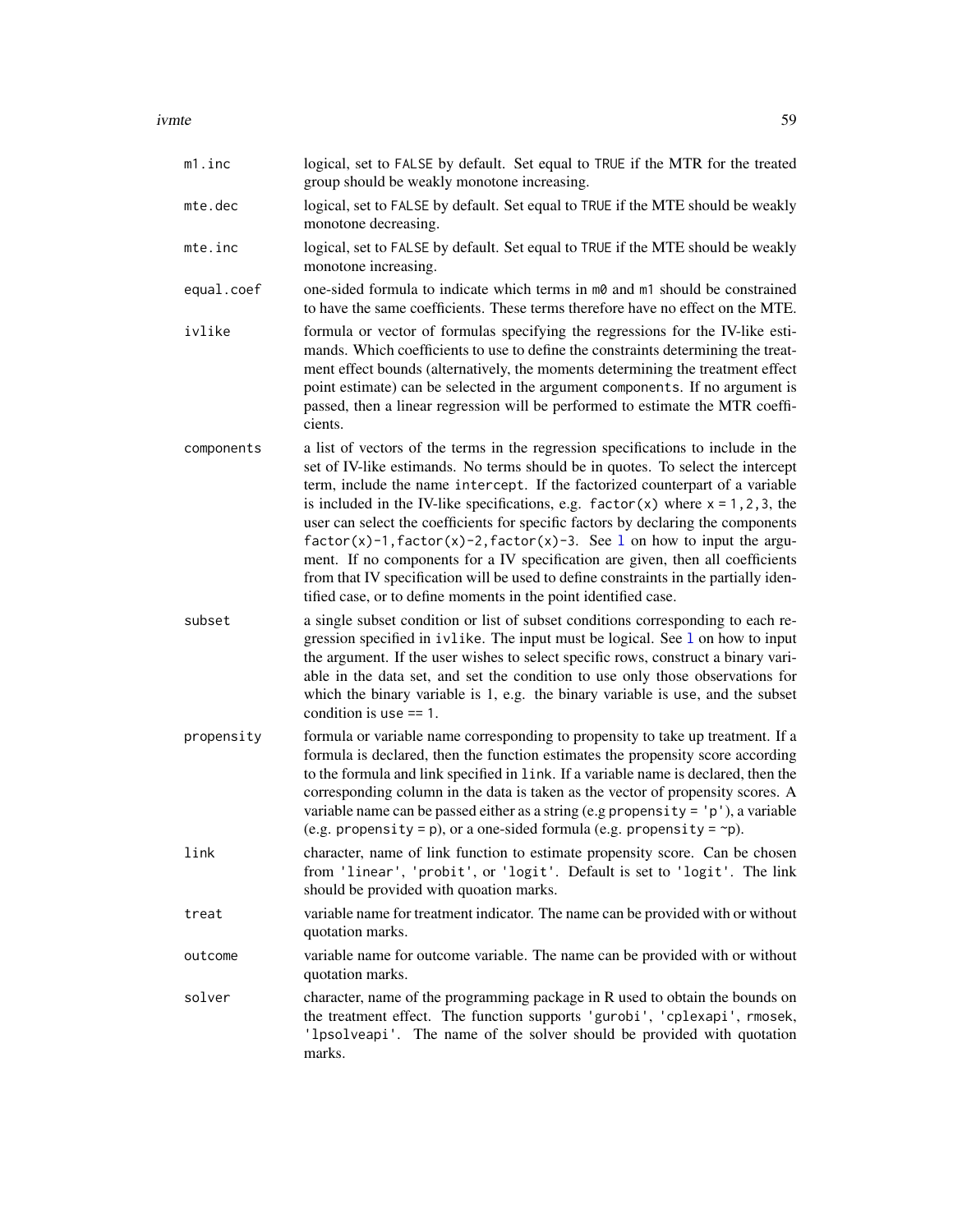| solver.presolve                                                                                                                                                                                                                                                                                                                                                                                                                                                                                                                                                                                                                                                                                                                                                                                                      |
|----------------------------------------------------------------------------------------------------------------------------------------------------------------------------------------------------------------------------------------------------------------------------------------------------------------------------------------------------------------------------------------------------------------------------------------------------------------------------------------------------------------------------------------------------------------------------------------------------------------------------------------------------------------------------------------------------------------------------------------------------------------------------------------------------------------------|
| boolean, default set to TRUE. Set this parameter to FALSE if presolve should be<br>turned off for the LP/QCQP problems.                                                                                                                                                                                                                                                                                                                                                                                                                                                                                                                                                                                                                                                                                              |
| solver.options.criterion                                                                                                                                                                                                                                                                                                                                                                                                                                                                                                                                                                                                                                                                                                                                                                                             |
| list, each item of the list should correspond to an option specific to the solver<br>selected. These options are specific for finding the minimum criterion.                                                                                                                                                                                                                                                                                                                                                                                                                                                                                                                                                                                                                                                         |
| solver.options.bounds                                                                                                                                                                                                                                                                                                                                                                                                                                                                                                                                                                                                                                                                                                                                                                                                |
| list, each item of the list should correspond to an option specific to the solver<br>selected. These options are specific for finding the bounds.                                                                                                                                                                                                                                                                                                                                                                                                                                                                                                                                                                                                                                                                    |
| character, deprecated argument for 1psolver.                                                                                                                                                                                                                                                                                                                                                                                                                                                                                                                                                                                                                                                                                                                                                                         |
| lpsolver.options                                                                                                                                                                                                                                                                                                                                                                                                                                                                                                                                                                                                                                                                                                                                                                                                     |
| list, deprecated argument for solver.options.                                                                                                                                                                                                                                                                                                                                                                                                                                                                                                                                                                                                                                                                                                                                                                        |
| lpsolver.presolve                                                                                                                                                                                                                                                                                                                                                                                                                                                                                                                                                                                                                                                                                                                                                                                                    |
| boolean, deprecated argument for solver.presolve.                                                                                                                                                                                                                                                                                                                                                                                                                                                                                                                                                                                                                                                                                                                                                                    |
| lpsolver.options.criterion                                                                                                                                                                                                                                                                                                                                                                                                                                                                                                                                                                                                                                                                                                                                                                                           |
| list, deprecated argument for solver.options.criterion.                                                                                                                                                                                                                                                                                                                                                                                                                                                                                                                                                                                                                                                                                                                                                              |
| lpsolver.options.bounds                                                                                                                                                                                                                                                                                                                                                                                                                                                                                                                                                                                                                                                                                                                                                                                              |
| list, deprecated argument for solver.options.bounds.                                                                                                                                                                                                                                                                                                                                                                                                                                                                                                                                                                                                                                                                                                                                                                 |
| tolerance for the criterion function, and is set to 1e-4 by default. The criterion<br>measures how well the IV-like moments/conditional means are matched using<br>the 11-norm. Statistical noise may prohibit the theoretical LP/QCQP problem<br>from being feasible. That is, there may not exist a set of MTR coefficients that<br>are able to match all the specified moments. The function thus first estimates<br>the minimum criterion, which is reported in the output under the name 'mini-<br>mum criterion', with a criterion of 0 meaning that all moments were able to be<br>matched. The function then relaxes the constraints by tolerating a criterion up<br>to minimum criterion $\star$ (1 + criterion.tol). Set criterion.tol to a value<br>greater than 0 to allow for more conservative bounds. |
| integer determining the number of points of the covariates used to form the<br>initial constraint grid for imposing shape restrictions on the MTRs.                                                                                                                                                                                                                                                                                                                                                                                                                                                                                                                                                                                                                                                                  |
| integer determining the number of points in the open interval $(0, 1)$ drawn from a<br>Halton sequence. The end points 0 and 1 are additionally included. These points<br>are always a subset of the points defining the audit grid (see audit.nu). These<br>points are used to form the initial constraint grid for imposing shape restrictions<br>on the u components of the MTRs.                                                                                                                                                                                                                                                                                                                                                                                                                                 |
| integer determining the number of points on the covariates space to audit in each<br>iteration of the audit procedure.                                                                                                                                                                                                                                                                                                                                                                                                                                                                                                                                                                                                                                                                                               |
| integer determining the number of points in the open interval $(0, 1)$ drawn from<br>a Halton sequence. The end points 0 and 1 are additionally included. These<br>points are used to audit whether the shape restrictions on the u components of<br>the MTRs are satisfied. The initial grid used to impose the shape constraints in<br>the LP/QCQP problem are constructed from a subset of these points.                                                                                                                                                                                                                                                                                                                                                                                                          |
|                                                                                                                                                                                                                                                                                                                                                                                                                                                                                                                                                                                                                                                                                                                                                                                                                      |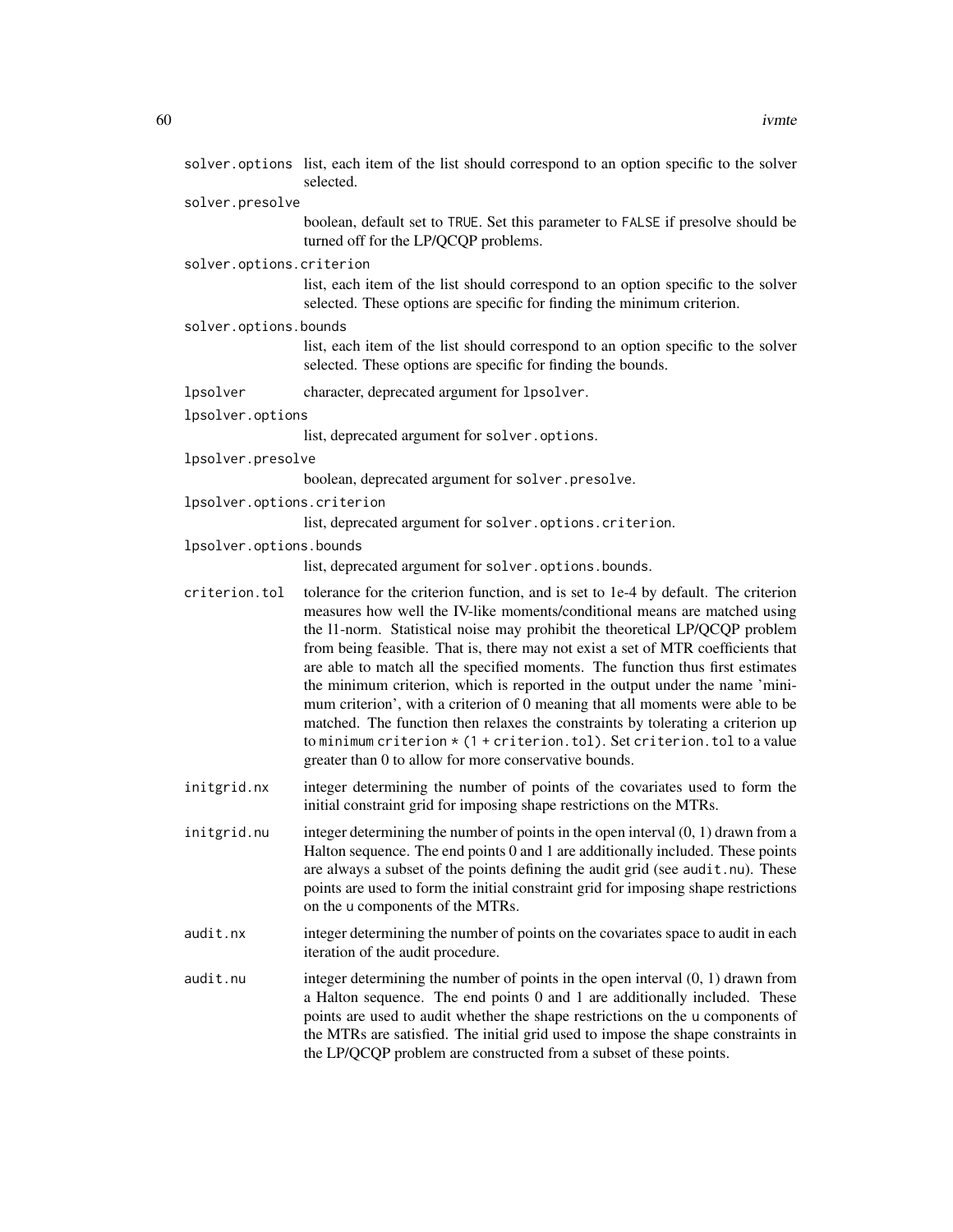| audit.add          | maximum number of points to add to the initial constraint grid for imposing<br>each kind of shape constraint. For example, if there are 5 different kinds of<br>shape constraints, there can be at most audit. add $\star$ 5 additional points added<br>to the constraint grid.                                                                                                                                                                                                                                                                                                                  |
|--------------------|--------------------------------------------------------------------------------------------------------------------------------------------------------------------------------------------------------------------------------------------------------------------------------------------------------------------------------------------------------------------------------------------------------------------------------------------------------------------------------------------------------------------------------------------------------------------------------------------------|
| audit.max          | maximum number of iterations in the audit procedure.                                                                                                                                                                                                                                                                                                                                                                                                                                                                                                                                             |
| audit.tol          | feasibility tolerance when performing the audit. By default to set to be 1e-<br>06, which is equal to the default feasibility tolerances of Gurobi (solver =<br>"gurobi"), CPLEX (solver = "cplexapi"), and Rmosek (solver = "rmosek").<br>This parameter should only be changed if the feasibility tolerance of the solver<br>is changed, or if numerical issues result in discrepancies between the solver's<br>feasibility check and the audit.                                                                                                                                               |
| rescale            | boolean, set to TRUE by default. This rescalels the MTR components to improve<br>stability in the LP/QCQP optimization.                                                                                                                                                                                                                                                                                                                                                                                                                                                                          |
| point              | boolean. Set to TRUE if it is believed that the treatment effects are point iden-<br>tified. If set to TRUE and IV-like formulas are passed, then a two-step GMM<br>procedure is implemented to estimate the treatment effects. Shape constraints<br>on the MTRs will be ignored under point identification. If set to TRUE and the<br>regression-based criteria is used instead, then OLS will be used to estimate the<br>MTR coefficients used to estimate the treatment effect. If not declared, then the<br>function will determine whether or not the target parameter is point identified. |
| point.eyeweight    |                                                                                                                                                                                                                                                                                                                                                                                                                                                                                                                                                                                                  |
|                    | boolean, default set to FALSE. Set to TRUE if the GMM point estimate should use<br>the identity weighting matrix (i.e. one-step GMM).                                                                                                                                                                                                                                                                                                                                                                                                                                                            |
| bootstraps         | integer, default set to 0. This determines the number of bootstraps used to per-<br>form statistical inference.                                                                                                                                                                                                                                                                                                                                                                                                                                                                                  |
| bootstraps.m       | integer, default set to size of data set. Determines the size of the subsample<br>drawn from the original data set when performing inference via the bootstrap.<br>This option applies only to the case of constructing confidence intervals for treat-<br>ment effect bounds, i.e. it does not apply when point = TRUE.                                                                                                                                                                                                                                                                         |
| bootstraps.replace |                                                                                                                                                                                                                                                                                                                                                                                                                                                                                                                                                                                                  |
|                    | boolean, default set to TRUE. This determines whether the resampling procedure<br>used for inference will sample with replacement.                                                                                                                                                                                                                                                                                                                                                                                                                                                               |
| levels             | vector of real numbers between 0 and 1. Values correspond to the level of the<br>confidence intervals constructed via bootstrap.                                                                                                                                                                                                                                                                                                                                                                                                                                                                 |
| ci.type            | character, default set to 'both'. Set to 'forward' to construct the forward con-<br>fidence interval for the treatment effect bound. Set to 'backward' to construct<br>the backward confidence interval for the treatment effect bound. Set to 'both'<br>to construct both types of confidence intervals.                                                                                                                                                                                                                                                                                        |
| specification.test |                                                                                                                                                                                                                                                                                                                                                                                                                                                                                                                                                                                                  |
|                    | boolean, default set to TRUE. Function performs a specification test for the par-<br>tially identified case when bootstraps > 0.                                                                                                                                                                                                                                                                                                                                                                                                                                                                 |
| noisy              | boolean, default set to TRUE. If TRUE, then messages are provided throughout<br>the estimation procedure. Set to FALSE to suppress all messages, e.g. when<br>performing the bootstrap.                                                                                                                                                                                                                                                                                                                                                                                                          |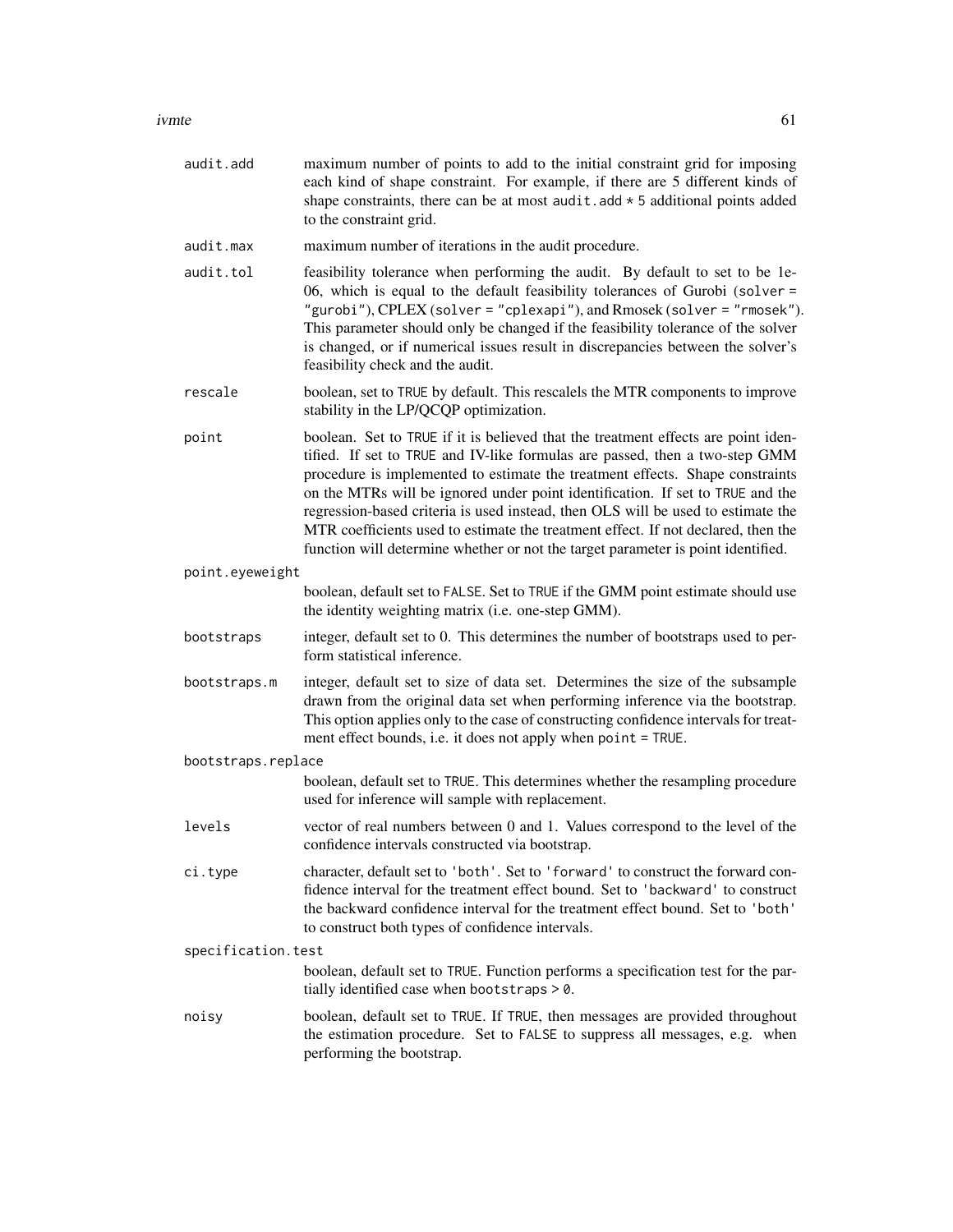| smallreturnlist |                                                                                                                                                                                                                                                                  |
|-----------------|------------------------------------------------------------------------------------------------------------------------------------------------------------------------------------------------------------------------------------------------------------------|
|                 | boolean, default set to FALSE. Set to TRUE to exclude large intermediary compo-<br>nents (i.e. propensity score model, LP/QCQP model, bootstrap iterations) from<br>being included in the return list.                                                           |
| debug           | boolean, indicates whether or not the function should provide output when ob-<br>taining bounds. The option is only applied when solver = 'gurobi' or solver<br>= 'rmosek'. The output provided is the same as what the Gurobi API would<br>send to the console. |

#### Details

When the function is used to estimate bounds, and statistical inference is not performed, the function returns the following objects.

**audit.count** the number of audits required until there were no more violations; or the number of audits performed before the audit procedure was terminated.

audit.criterion the minimum criterion.

audit.grid a list containing the points used to define the audit grid, as well as a table of points where the shape constraints were violated.

bounds a vector with the estimated lower and upper bounds of the target treatment effect.

call.options a list containing all the model specifications and call options generating the results.

gstar a list containing the estimate of the weighted means for each component in the MTRs. The weights are determined by the target parameter declared in target, or the weights defined by target.weight1, target.knots1, target.weight0, target.knots0.

gstar.coef a list containing the coefficients on the treated and control group MTRs.

gstar.weights a list containing the target weights used to estimate gstar.

result a list containing the LP/QCQP model, and the full output from solving the problem.

solver the solver used in estimation.

- moments the number of elements in the S-set used to generate achieve (partial) identification.
- propensity the propensity score model. If a variable is fed to the propensity argument when calling ivmte, then the returned object is a list containing the name of variable given by the user, and the values of that variable used in estimation.

s.set a list of all the coefficient estimates and weights corresponding to each element in the S-set.

splines.dict a list including the specifications of each spline declared in each MTR.

messages a vector of character strings logging the output of the estimation procedure.

If bootstraps is greater than 0, then statistical inference will be performed and the output will additionally contain the following objects.

bootstraps the number of bootstraps.

- bootstraps.failed the number of bootstraps that failed (e.g. due to collinearity) and had to be repeated.
- bounds.bootstraps the estimates of the bounds from every bootstrap draw.
- bounds.ci forward and/or backward confidence intervals for the bound estimates at the levels specified in levels.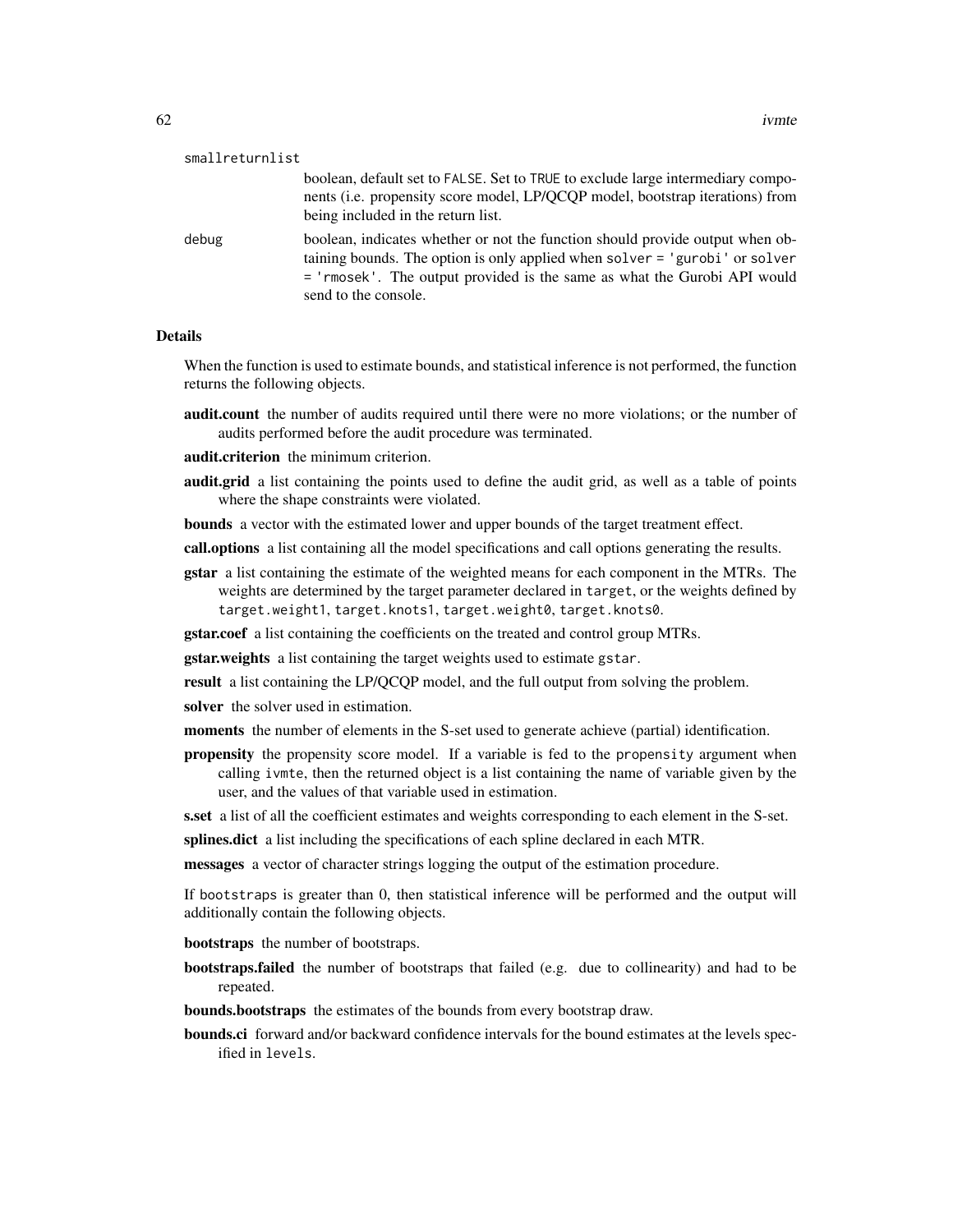bounds.se bootstrap standard errors on the lower and upper bound estimates.

- p.value p-value for the estimated bounds. p-values are constructed by finding the level at which the confidence interval no longer contains 0.
- propensity.ci confidence interval for coefficient estimates of the propensity score model.

propensity.se standard errors for the coefficient estimates of the propensity score model.

specification.p.value p-value from a specification test. The specification test is only performed if the minimum criterion is not 0.

If point  $=$  TRUE and bootstraps  $=$  0, then point estimation is performed using two-step GMM. The output will contain the following objects.

j.test test statistic and results from the asymptotic J-test.

- moments a vector. Each element is the GMM criterion for each moment condition used in estimation.
- mtr.coef coefficient estimates for the MTRs.

point.estimate point estimate of the treatment effect.

redundant indexes for the moment conditions (i.e. elements in the S set) that were linearly independent and could be dropped.

If point = TRUE and bootstraps is not 0, then point estimation is performed using two-step GMM, and additional statistical inference is performed using the bootstrap samples. The output will contain the following additional objects.

bootstraps the number of bootstraps.

- **bootstraps.failed** the number of bootstraps that failed (e.g. due to collinearity) and had to be repeated.
- j.test test statistic and result from the J-test performed using the bootstrap samples.

j.test.bootstraps J-test statistic from each bootstrap.

- mtr.bootstraps coefficient estimates for the MTRs from each bootstrap sample. These are used to construct the confidence intervals and standard errors for the MTR coefficients.
- mtr.ci confidence intervals for each MTR coefficient.
- mtr.se standard errors for each MTR coefficient estimate.

p.value p-value for the treatment effect point estimate estimated using the bootstrap.

point.estimate.bootstraps treatment effect point estimate from each bootstrap sample. These are used to construct the confidence interval, standard error, and p-value for the treatment effect.

point.estimate.ci confidence interval for the treatment effect.

point.estimate.se standard error for the treatment effect estimate.

propensity.ci confidence interval for the coefficients in the propensity score model, constructed using the bootstrap.

propensity.se standard errors for the coefficient estimates of the propensity score model.

#### Value

Returns a list of results from throughout the estimation procedure. This includes all IV-like estimands; the propensity score model; bounds on the treatment effect; the estimated expectations of each term in the MTRs; the components and results of the LP/QCQP problem.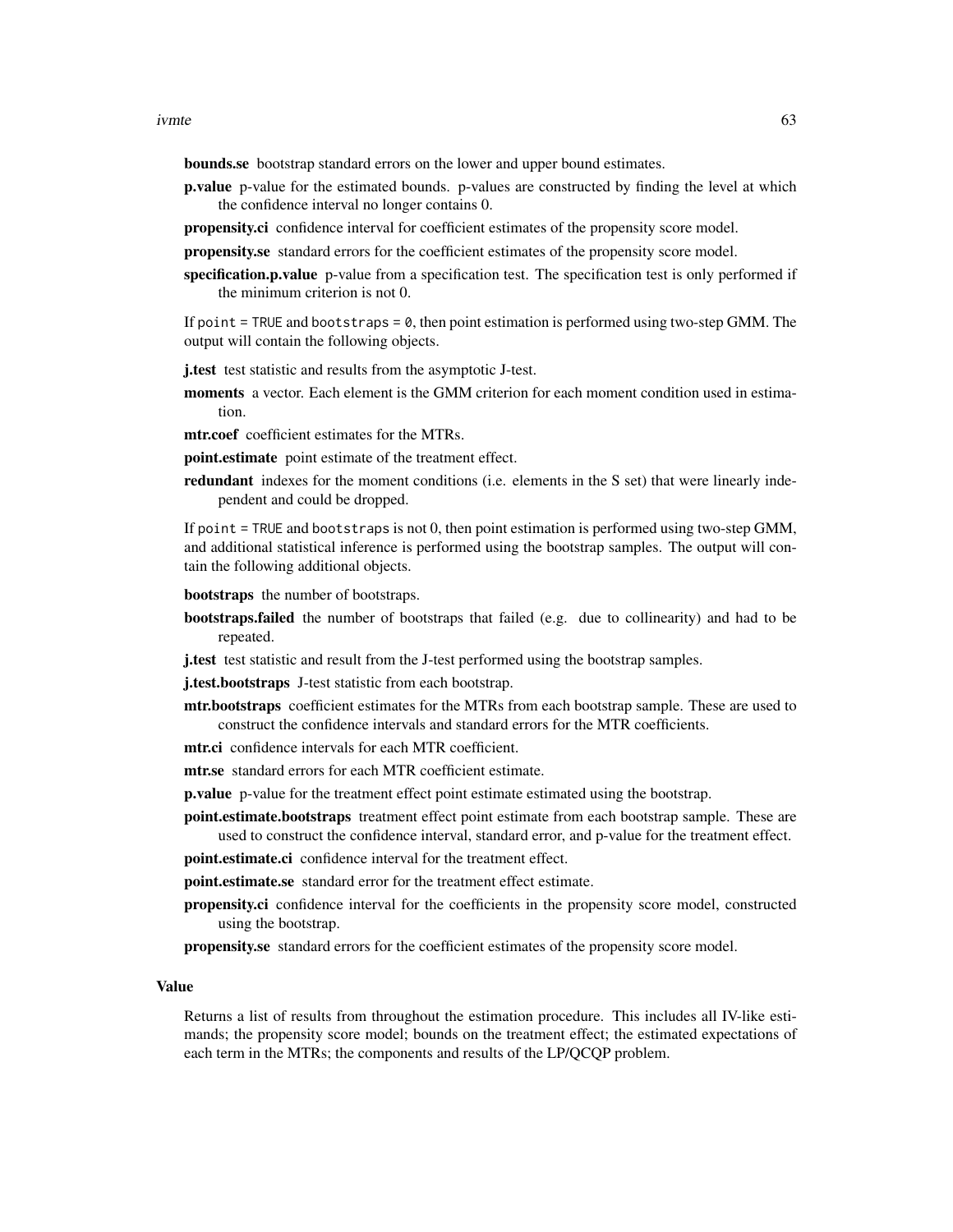#### Examples

```
dtm <- ivmte:::gendistMosquito()
ivlikespecs \leq c(ey \sim d | z,
                  ey \sim d | factor(z),
                  ey ~ d,
                  ey - d | factor(z))
jvec \leq 1(d, d, d, d)svec \leq 1(, , , z %in% c(2, 4))
ivmte(ivlike = ivlikespecs,
      data = dtm,components = jvec,
      propensity = d \sim z,
      subset = svec,
      m\theta = \sim u + I(u \wedge 2),
      m1 = \sim u + I(u \sim 2),
      uname = u,
      target = "att",m0.dec = TRUE,
      m1.dec = TRUE,
      bootstraps = 0,
      solver = "lpSolveAPI")
```
ivmteEstimate *Single iteration of estimation procedure from Mogstad, Torgovitsky, Santos (2018)*

# Description

This function estimates the treatment effect parameters, following the procedure described in Mogstad, Santos and Torgovitsky (2018) (doi: [10.3982/ECTA15463\)](https://doi.org/10.3982/ECTA15463). A detailed description of the module and its features can be found in [Shea and Torgovitsky \(2021\).](https://a-torgovitsky.github.io/shea-torgovitsky.pdf) However, this is not the main function of the module. See [ivmte](#page-55-0) for the main function. For examples of how to use the package, see the vignette, which is available on the module's [GitHub](https://github.com/jkcshea/ivmte) page.

#### Usage

```
ivmteEstimate(
  data,
  target,
  late.Z,
  late.from,
  late.to,
  late.X,
  eval.X,
  genlate.lb,
```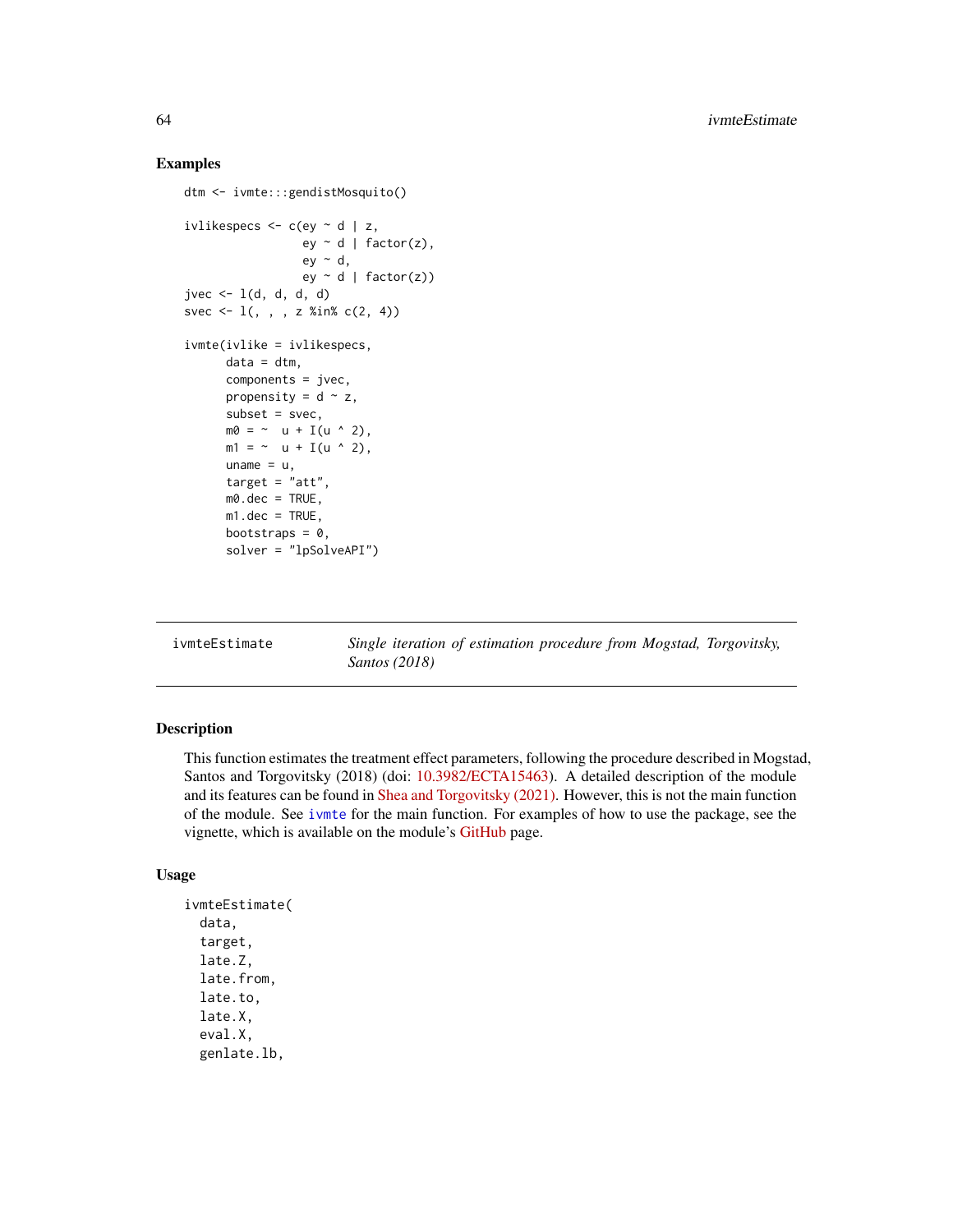#### ivmteEstimate 65

```
genlate.ub,
target.weight0,
target.weight1,
target.knots0 = NULL,
target.knots1 = NULL,
m0,
m1,
uname = u,m1.ub,
m0.ub,
m1.lb,
m0.lb,
mte.ub,
mte.lb,
m0.dec,
m0.inc,
m1.dec,
m1.inc,
mte.dec,
mte.inc,
equal.coef,
ivlike,
components,
subset,
propensity,
link = "logit",treat,
solver,
solver.options,
solver.presolve,
solver.options.criterion,
solver.options.bounds,
criterion.tol = 0.01,
initgrid.nx = 20,
initgrid.nu = 20,
audit.nx = 2500,
audit.nu = 25.
audit.add = 100,
audit.max = 25,
audit.tol,
audit.grid = NULL,
rescale = TRUE,
point = FALSE,
point.eyeweight = FALSE,
point.center = NULL,
point.redundant = NULL,
bootstrap = FALSE,
count.moments = TRUE,
```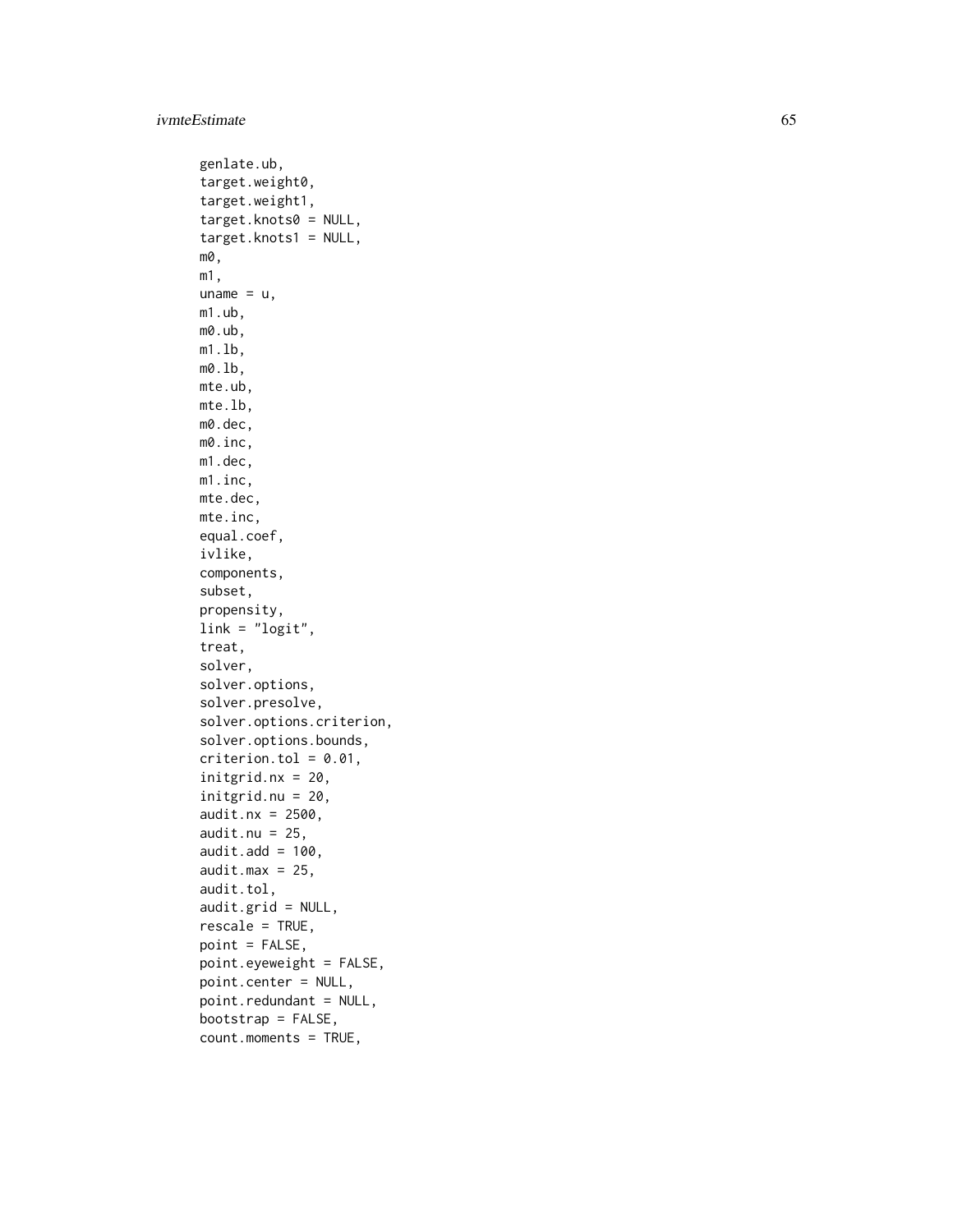```
orig.sset = NULL,
 orig.criterion = NULL,
 vars_y,
 vars_mtr,
  terms_mtr0,
 terms_mtr1,
 vars_data,
  splinesobj,
  splinesobj.equal,
 noisy = TRUE,
 smallreturnlist = FALSE,
 debug = FALSE,environments
)
```
# Arguments

| data           | data. frame or data. table used to estimate the treatment effects.                                                                                                                                                                                                                                                                                                                   |
|----------------|--------------------------------------------------------------------------------------------------------------------------------------------------------------------------------------------------------------------------------------------------------------------------------------------------------------------------------------------------------------------------------------|
| target         | character, target parameter to be estimated. The function allows for ATE ('ate'),<br>ATT ('att'), ATU ('atu'), LATE ('late'), and generalized LATE ('genlate').                                                                                                                                                                                                                      |
| late.Z         | vector of variable names used to define the LATE.                                                                                                                                                                                                                                                                                                                                    |
| late.from      | baseline set of values of Z used to define the LATE.                                                                                                                                                                                                                                                                                                                                 |
| late.to        | comparison set of values of Z used to define the LATE.                                                                                                                                                                                                                                                                                                                               |
| late.X         | vector of variable names of covariates to condition on when defining the LATE.                                                                                                                                                                                                                                                                                                       |
| eval.X         | numeric vector of the values to condition variables in late. X on when estimat-<br>ing the LATE.                                                                                                                                                                                                                                                                                     |
| genlate.lb     | lower bound value of unobservable u for estimating the generalized LATE.                                                                                                                                                                                                                                                                                                             |
| genlate.ub     | upper bound value of unobservable u for estimating the generalized LATE.                                                                                                                                                                                                                                                                                                             |
| target.weight0 | user-defined weight function for the control group defining the target parameter.<br>A list of functions can be submitted if the weighting function is in fact a spline.<br>The arguments of the function should be variable names in data. If the weight<br>is constant across all observations, then the user can instead submit the value of<br>the weight instead of a function. |
| target.weight1 | user-defined weight function for the treated group defining the target parameter.<br>See target.weight0 for details.                                                                                                                                                                                                                                                                 |
| target.knots0  | user-defined set of functions defining the knots associated with spline weights<br>for the control group. The arguments of the function should consist only of<br>variable names in data. If the knots are constant across all observations, then<br>the user can instead submit the vector of knots instead of a function.                                                          |
| target.knots1  | user-defined set of functions defining the knots associated with spline weights<br>for the treated group. See target. knots0 for details.                                                                                                                                                                                                                                            |
| m0             | one-sided formula for the marginal treatment response function for the control<br>group. Splines may also be incorporated using the expression uSpline, e.g.<br>$uSplitne(degree = 2, knots = c(0.4, 0.8), intercept = TRUE).$ The $intercept$<br>argument may be omitted, and is set to TRUE by default.                                                                            |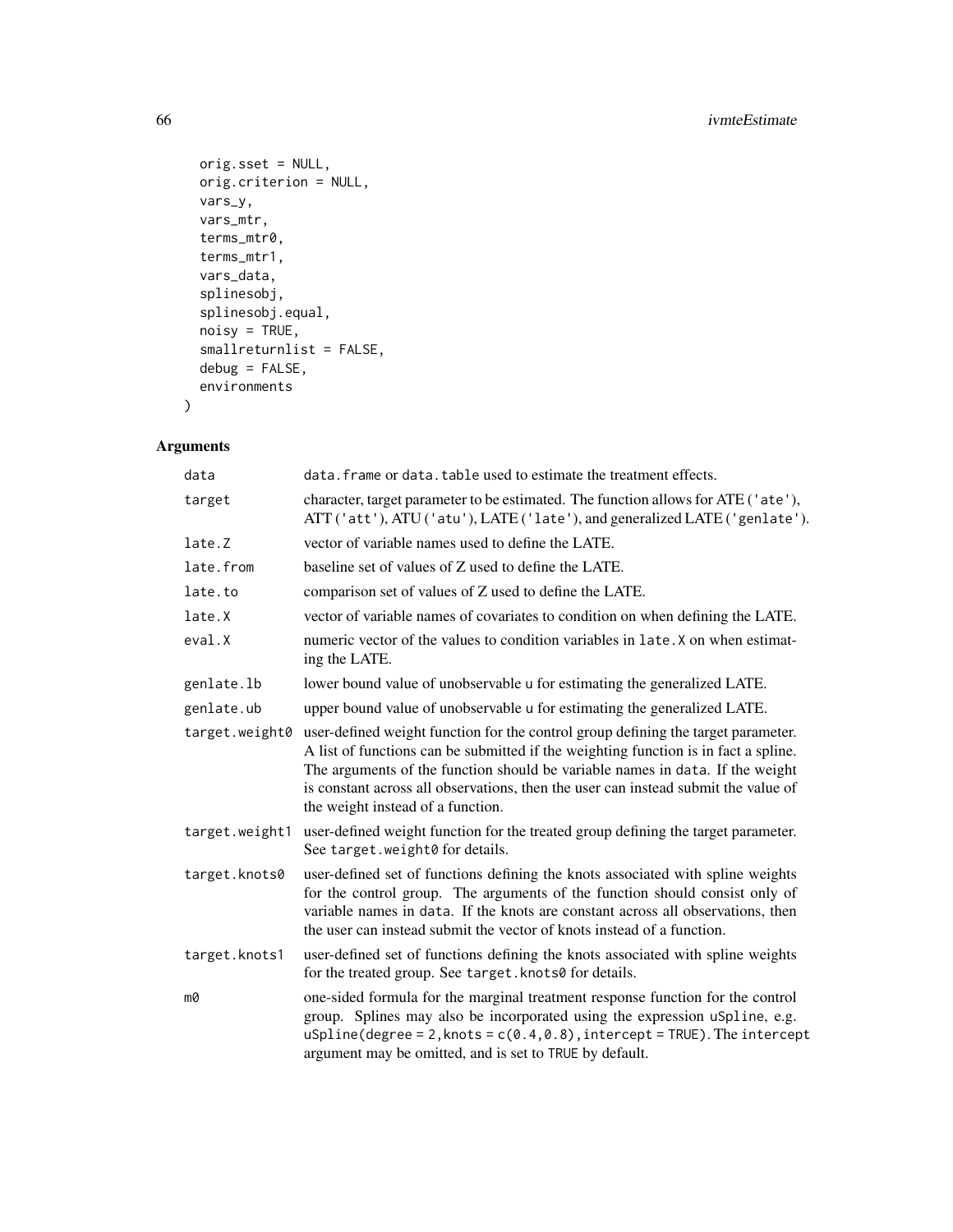| m1         | one-sided formula for the marginal treatment response function for the treated<br>group. See m0 for details.                                                                                                                                                                                                                                                                                                                                                                                                                                                                                                                                                                                                                                                 |
|------------|--------------------------------------------------------------------------------------------------------------------------------------------------------------------------------------------------------------------------------------------------------------------------------------------------------------------------------------------------------------------------------------------------------------------------------------------------------------------------------------------------------------------------------------------------------------------------------------------------------------------------------------------------------------------------------------------------------------------------------------------------------------|
| uname      | variable name for the unobservable used in declaring the MTRs. The name can<br>be provided with or without quotation marks.                                                                                                                                                                                                                                                                                                                                                                                                                                                                                                                                                                                                                                  |
| $m1.$ ub   | numeric value for upper bound on MTR for the treated group. By default, this<br>will be set to the largest value of the observed outcome in the estimation sample.                                                                                                                                                                                                                                                                                                                                                                                                                                                                                                                                                                                           |
| m0.ub      | numeric value for upper bound on MTR for the control group. By default, this<br>will be set to the largest value of the observed outcome in the estimation sample.                                                                                                                                                                                                                                                                                                                                                                                                                                                                                                                                                                                           |
| m1.1b      | numeric value for lower bound on MTR for the treated group. By default, this<br>will be set to the smallest value of the observed outcome in the estimation sam-<br>ple.                                                                                                                                                                                                                                                                                                                                                                                                                                                                                                                                                                                     |
| m0.1b      | numeric value for lower bound on MTR for the control group. By default, this<br>will be set to the smallest value of the observed outcome in the estimation sam-<br>ple.                                                                                                                                                                                                                                                                                                                                                                                                                                                                                                                                                                                     |
| mte.ub     | numeric value for upper bound on treatment effect parameter of interest.                                                                                                                                                                                                                                                                                                                                                                                                                                                                                                                                                                                                                                                                                     |
| mte.       | numeric value for lower bound on treatment effect parameter of interest.                                                                                                                                                                                                                                                                                                                                                                                                                                                                                                                                                                                                                                                                                     |
| m0.dec     | logical, set to FALSE by default. Set equal to TRUE if the MTR for the control<br>group should be weakly monotone decreasing.                                                                                                                                                                                                                                                                                                                                                                                                                                                                                                                                                                                                                                |
| m0.inc     | logical, set to FALSE by default. Set equal to TRUE if the MTR for the control<br>group should be weakly monotone increasing.                                                                                                                                                                                                                                                                                                                                                                                                                                                                                                                                                                                                                                |
| $m1$ .dec  | logical, set to FALSE by default. Set equal to TRUE if the MTR for the treated<br>group should be weakly monotone decreasing.                                                                                                                                                                                                                                                                                                                                                                                                                                                                                                                                                                                                                                |
| m1.inc     | logical, set to FALSE by default. Set equal to TRUE if the MTR for the treated<br>group should be weakly monotone increasing.                                                                                                                                                                                                                                                                                                                                                                                                                                                                                                                                                                                                                                |
| mte.dec    | logical, set to FALSE by default. Set equal to TRUE if the MTE should be weakly<br>monotone decreasing.                                                                                                                                                                                                                                                                                                                                                                                                                                                                                                                                                                                                                                                      |
| mte.inc    | logical, set to FALSE by default. Set equal to TRUE if the MTE should be weakly<br>monotone increasing.                                                                                                                                                                                                                                                                                                                                                                                                                                                                                                                                                                                                                                                      |
| equal.coef | one-sided formula to indicate which terms in $m\omega$ and $m\omega$ should be constrained<br>to have the same coefficients. These terms therefore have no effect on the MTE.                                                                                                                                                                                                                                                                                                                                                                                                                                                                                                                                                                                |
| ivlike     | formula or vector of formulas specifying the regressions for the IV-like esti-<br>mands. Which coefficients to use to define the constraints determining the treat-<br>ment effect bounds (alternatively, the moments determining the treatment effect<br>point estimate) can be selected in the argument components. If no argument is<br>passed, then a linear regression will be performed to estimate the MTR coeffi-<br>cients.                                                                                                                                                                                                                                                                                                                         |
| components | a list of vectors of the terms in the regression specifications to include in the<br>set of IV-like estimands. No terms should be in quotes. To select the intercept<br>term, include the name intercept. If the factorized counterpart of a variable<br>is included in the IV-like specifications, e.g. $factor(x)$ where $x = 1, 2, 3$ , the<br>user can select the coefficients for specific factors by declaring the components<br>$factor(x)-1, factor(x)-2, factor(x)-3.$ See 1 on how to input the argu-<br>ment. If no components for a IV specification are given, then all coefficients<br>from that IV specification will be used to define constraints in the partially iden-<br>tified case, or to define moments in the point identified case. |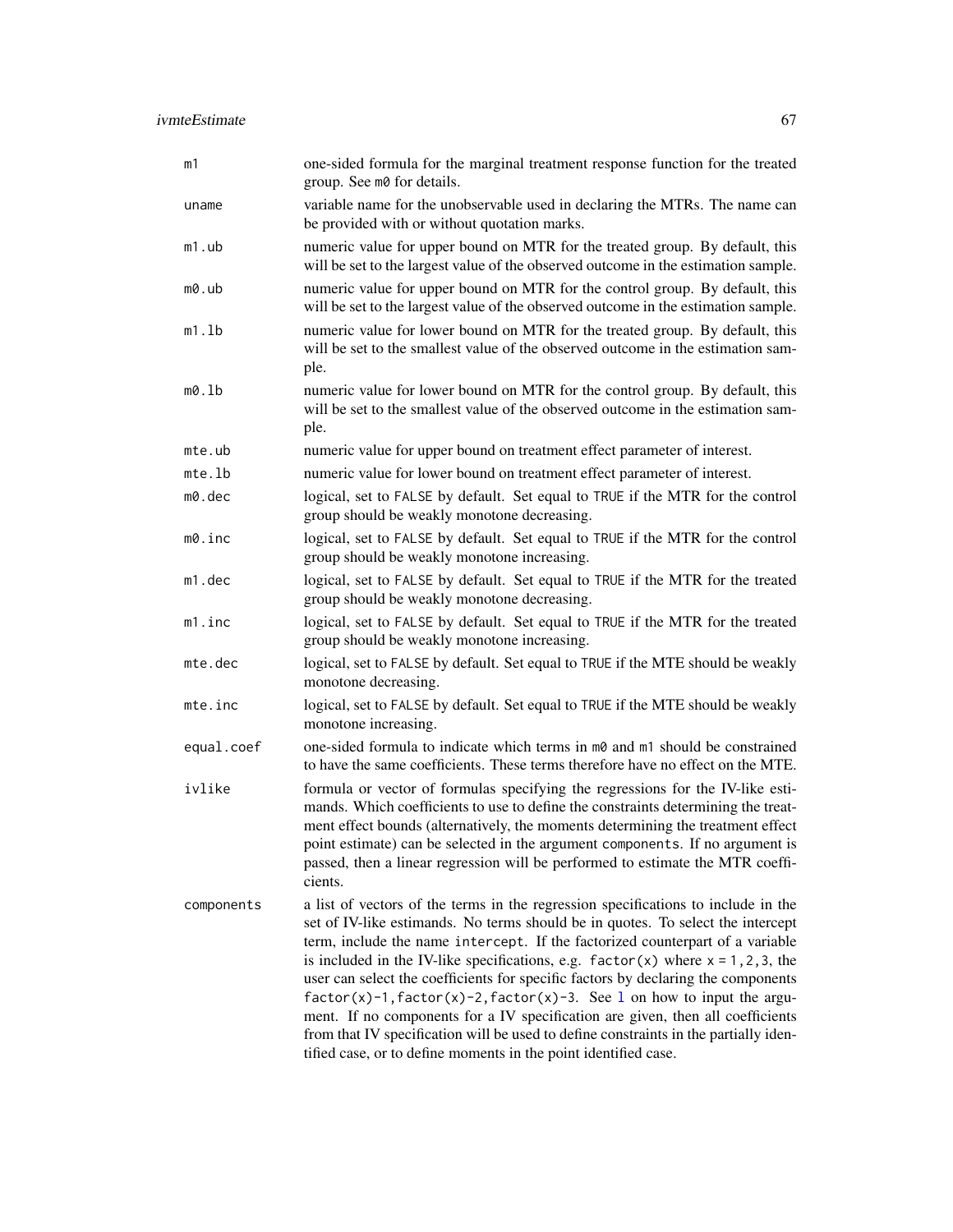| subset                   | a single subset condition or list of subset conditions corresponding to each re-<br>gression specified in ivlike. The input must be logical. See 1 on how to input<br>the argument. If the user wishes to select specific rows, construct a binary vari-<br>able in the data set, and set the condition to use only those observations for<br>which the binary variable is 1, e.g. the binary variable is use, and the subset<br>condition is use $== 1$ .                                                                                                                                                                                                                                                                                                                                                           |  |
|--------------------------|----------------------------------------------------------------------------------------------------------------------------------------------------------------------------------------------------------------------------------------------------------------------------------------------------------------------------------------------------------------------------------------------------------------------------------------------------------------------------------------------------------------------------------------------------------------------------------------------------------------------------------------------------------------------------------------------------------------------------------------------------------------------------------------------------------------------|--|
| propensity               | formula or variable name corresponding to propensity to take up treatment. If a<br>formula is declared, then the function estimates the propensity score according<br>to the formula and link specified in link. If a variable name is declared, then the<br>corresponding column in the data is taken as the vector of propensity scores. A<br>variable name can be passed either as a string (e.g propensity = $'p'$ ), a variable<br>(e.g. propensity = p), or a one-sided formula (e.g. propensity = $\neg$ p).                                                                                                                                                                                                                                                                                                  |  |
| link                     | character, name of link function to estimate propensity score. Can be chosen<br>from 'linear', 'probit', or 'logit'. Default is set to 'logit'. The link<br>should be provided with quoation marks.                                                                                                                                                                                                                                                                                                                                                                                                                                                                                                                                                                                                                  |  |
| treat                    | variable name for treatment indicator. The name can be provided with or without<br>quotation marks.                                                                                                                                                                                                                                                                                                                                                                                                                                                                                                                                                                                                                                                                                                                  |  |
| solver                   | character, name of the programming package in R used to obtain the bounds on<br>the treatment effect. The function supports 'gurobi', 'cplexapi', rmosek,<br>'lpsolveapi'. The name of the solver should be provided with quotation<br>marks.                                                                                                                                                                                                                                                                                                                                                                                                                                                                                                                                                                        |  |
|                          | solver options list, each item of the list should correspond to an option specific to the solver<br>selected.                                                                                                                                                                                                                                                                                                                                                                                                                                                                                                                                                                                                                                                                                                        |  |
| solver.presolve          |                                                                                                                                                                                                                                                                                                                                                                                                                                                                                                                                                                                                                                                                                                                                                                                                                      |  |
|                          | boolean, default set to TRUE. Set this parameter to FALSE if presolve should be<br>turned off for the LP/QCQP problems.                                                                                                                                                                                                                                                                                                                                                                                                                                                                                                                                                                                                                                                                                              |  |
| solver.options.criterion |                                                                                                                                                                                                                                                                                                                                                                                                                                                                                                                                                                                                                                                                                                                                                                                                                      |  |
|                          | list, each item of the list should correspond to an option specific to the solver<br>selected. These options are specific for finding the minimum criterion.                                                                                                                                                                                                                                                                                                                                                                                                                                                                                                                                                                                                                                                         |  |
| solver.options.bounds    |                                                                                                                                                                                                                                                                                                                                                                                                                                                                                                                                                                                                                                                                                                                                                                                                                      |  |
|                          | list, each item of the list should correspond to an option specific to the solver<br>selected. These options are specific for finding the bounds.                                                                                                                                                                                                                                                                                                                                                                                                                                                                                                                                                                                                                                                                    |  |
| criterion.tol            | tolerance for the criterion function, and is set to 1e-4 by default. The criterion<br>measures how well the IV-like moments/conditional means are matched using<br>the 11-norm. Statistical noise may prohibit the theoretical LP/QCQP problem<br>from being feasible. That is, there may not exist a set of MTR coefficients that<br>are able to match all the specified moments. The function thus first estimates<br>the minimum criterion, which is reported in the output under the name 'mini-<br>mum criterion', with a criterion of 0 meaning that all moments were able to be<br>matched. The function then relaxes the constraints by tolerating a criterion up<br>to minimum criterion $\star$ (1 + criterion.tol). Set criterion.tol to a value<br>greater than 0 to allow for more conservative bounds. |  |
| initgrid.nx              | integer determining the number of points of the covariates used to form the<br>initial constraint grid for imposing shape restrictions on the MTRs.                                                                                                                                                                                                                                                                                                                                                                                                                                                                                                                                                                                                                                                                  |  |
| initgrid.nu              | integer determining the number of points in the open interval $(0, 1)$ drawn from a<br>Halton sequence. The end points 0 and 1 are additionally included. These points                                                                                                                                                                                                                                                                                                                                                                                                                                                                                                                                                                                                                                               |  |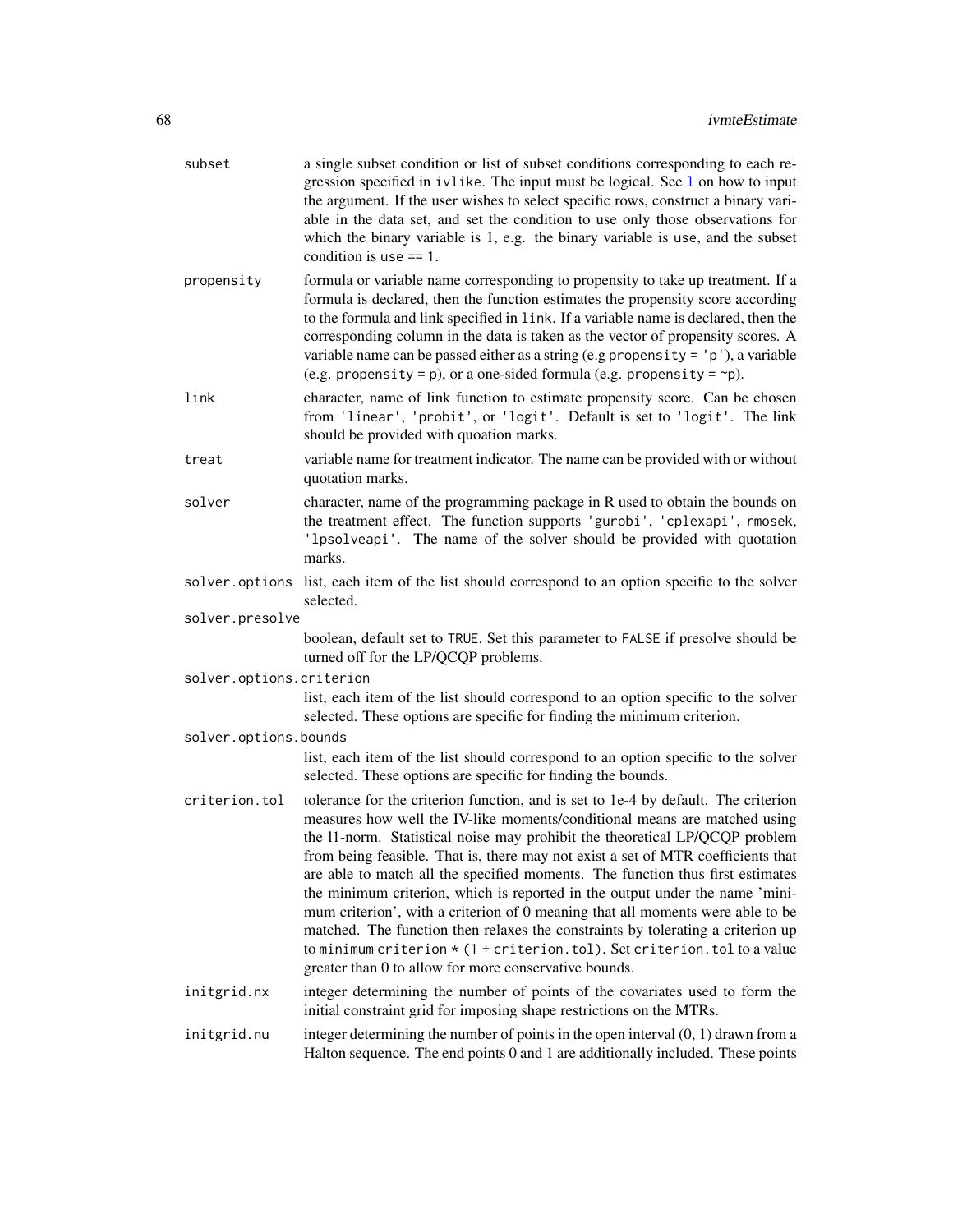|                 |               | are always a subset of the points defining the audit grid (see audit . nu). These<br>points are used to form the initial constraint grid for imposing shape restrictions<br>on the u components of the MTRs.                                                                                                                                                                                                                                                                                                                                                                                     |
|-----------------|---------------|--------------------------------------------------------------------------------------------------------------------------------------------------------------------------------------------------------------------------------------------------------------------------------------------------------------------------------------------------------------------------------------------------------------------------------------------------------------------------------------------------------------------------------------------------------------------------------------------------|
|                 | audit.nx      | integer determining the number of points on the covariates space to audit in each<br>iteration of the audit procedure.                                                                                                                                                                                                                                                                                                                                                                                                                                                                           |
|                 | audit.nu      | integer determining the number of points in the open interval $(0, 1)$ drawn from<br>a Halton sequence. The end points 0 and 1 are additionally included. These<br>points are used to audit whether the shape restrictions on the u components of<br>the MTRs are satisfied. The initial grid used to impose the shape constraints in<br>the LP/QCQP problem are constructed from a subset of these points.                                                                                                                                                                                      |
|                 | audit.add     | maximum number of points to add to the initial constraint grid for imposing<br>each kind of shape constraint. For example, if there are 5 different kinds of<br>shape constraints, there can be at most $a$ udit. $a$ dd $*$ 5 additional points added<br>to the constraint grid.                                                                                                                                                                                                                                                                                                                |
|                 | audit.max     | maximum number of iterations in the audit procedure.                                                                                                                                                                                                                                                                                                                                                                                                                                                                                                                                             |
|                 | audit.tol     | feasibility tolerance when performing the audit. By default to set to be 1e-<br>06, which is equal to the default feasibility tolerances of Gurobi (solver =<br>"gurobi"), CPLEX (solver = "cplexapi"), and Rmosek (solver = "rmosek").<br>This parameter should only be changed if the feasibility tolerance of the solver<br>is changed, or if numerical issues result in discrepancies between the solver's<br>feasibility check and the audit.                                                                                                                                               |
|                 | audit.grid    | list, contains the A matrix used in the audit for the original sample, as well as the<br>RHS vector used in the audit from the original sample.                                                                                                                                                                                                                                                                                                                                                                                                                                                  |
|                 | rescale       | boolean, set to TRUE by default. This rescalels the MTR components to improve<br>stability in the LP/QCQP optimization.                                                                                                                                                                                                                                                                                                                                                                                                                                                                          |
|                 | point         | boolean. Set to TRUE if it is believed that the treatment effects are point iden-<br>tified. If set to TRUE and IV-like formulas are passed, then a two-step GMM<br>procedure is implemented to estimate the treatment effects. Shape constraints<br>on the MTRs will be ignored under point identification. If set to TRUE and the<br>regression-based criteria is used instead, then OLS will be used to estimate the<br>MTR coefficients used to estimate the treatment effect. If not declared, then the<br>function will determine whether or not the target parameter is point identified. |
| point.eyeweight |               |                                                                                                                                                                                                                                                                                                                                                                                                                                                                                                                                                                                                  |
|                 |               | boolean, default set to FALSE. Set to TRUE if the GMM point estimate should use<br>the identity weighting matrix (i.e. one-step GMM).                                                                                                                                                                                                                                                                                                                                                                                                                                                            |
|                 | point.center  | numeric, a vector of GMM moment conditions evaluated at a solution. When<br>bootstrapping, the moment conditions from the original sample can be passed<br>through this argument to recenter the bootstrap distribution of the J-statistic.                                                                                                                                                                                                                                                                                                                                                      |
| point.redundant |               |                                                                                                                                                                                                                                                                                                                                                                                                                                                                                                                                                                                                  |
|                 |               | vector of integers indicating which components in the S-set are redundant.                                                                                                                                                                                                                                                                                                                                                                                                                                                                                                                       |
|                 | bootstrap     | boolean, indicates whether the estimate is for the bootstrap.                                                                                                                                                                                                                                                                                                                                                                                                                                                                                                                                    |
|                 | count.moments | boolean, indicate if number of linearly independent moments should be counted.                                                                                                                                                                                                                                                                                                                                                                                                                                                                                                                   |
|                 | orig.sset     | list, only used for bootstraps. The list contains the gamma moments for each<br>element in the S-set, as well as the IV-like coefficients.                                                                                                                                                                                                                                                                                                                                                                                                                                                       |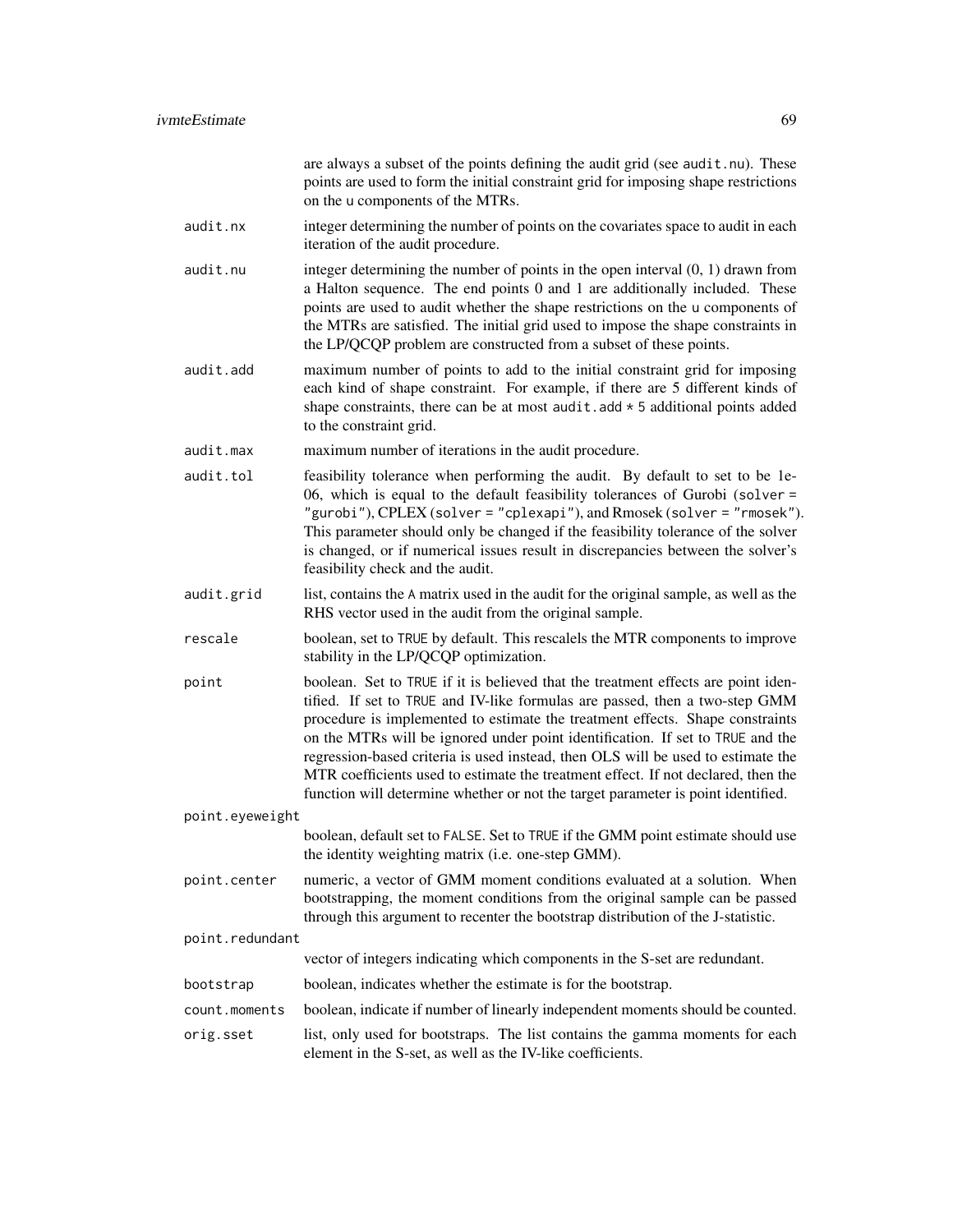|                  | orig.criterion numeric, only used for bootstraps. The scalar corresponds to the minimum ob-<br>servational equivalence criterion from the original sample.                                                                                                                                                               |  |  |
|------------------|--------------------------------------------------------------------------------------------------------------------------------------------------------------------------------------------------------------------------------------------------------------------------------------------------------------------------|--|--|
| vars_y           | character, variable name of observed outcome variable.                                                                                                                                                                                                                                                                   |  |  |
| vars_mtr         | character, vector of variables entering into m0 and m1.                                                                                                                                                                                                                                                                  |  |  |
| terms_mtr0       | character, vector of terms entering into m0.                                                                                                                                                                                                                                                                             |  |  |
| terms_mtr1       | character, vector of terms entering into m1.                                                                                                                                                                                                                                                                             |  |  |
| vars_data        | character, vector of variables that can be found in the data.                                                                                                                                                                                                                                                            |  |  |
| splinesobj       | list of spline components in the MTRs for treated and control groups. Spline<br>terms are extracted using removeSplines. This object is supposed to be a dic-<br>tionary of splines, containing the original calls of each spline in the MTRs, their<br>specifications, and the index used for naming each basis spline. |  |  |
| splinesobj.equal |                                                                                                                                                                                                                                                                                                                          |  |  |
|                  | list of spline components in the MTRs for treated and control groups. The struc-<br>ture of splinesobj. equal is the same as splinesobj, except the splines are<br>restricted to those whose MTR cofficients should be constrained to be equal<br>across treatment groups.                                               |  |  |
| noisy            | boolean, default set to TRUE. If TRUE, then messages are provided throughout<br>the estimation procedure. Set to FALSE to suppress all messages, e.g. when<br>performing the bootstrap.                                                                                                                                  |  |  |
| smallreturnlist  |                                                                                                                                                                                                                                                                                                                          |  |  |
|                  | boolean, default set to FALSE. Set to TRUE to exclude large intermediary compo-<br>nents (i.e. propensity score model, LP/QCQP model, bootstrap iterations) from<br>being included in the return list.                                                                                                                   |  |  |
| debug            | boolean, indicates whether or not the function should provide output when ob-<br>taining bounds. The option is only applied when solver = 'gurobi' or solver<br>= 'rmosek'. The output provided is the same as what the Gurobi API would<br>send to the console.                                                         |  |  |
| environments     | a list containing the environments of the MTR formulas, the IV-like formulas,<br>and the propensity score formulas. If a formula is not provided, and thus no<br>environment can be found, then the parent.frame() is assigned by default.                                                                               |  |  |

# Details

The treatment effects parameters the user can choose from are the ATE, ATT, ATU, LATE, and generalized LATE. The user is required to provide a polynomial expression for the marginal treatment responses (MTR), as well as a set of regressions.

There are two approaches to estimating the treatment effect parameters. The first approach restricts the set of MTR coefficients on each term of the MTRs to be consistent with the regression estimates from the specifications passed through ivlike. The bounds on the treatment effect parameter correspond to finding coefficients on the MTRs that maximize their average difference. If the model is point identified, then GMM is used for estimation. Otherwise, the function solves an LP problem. The second approach restricts the set of MTR coefficients to fit the conditional mean of the outcome variable. If the model is point identified, then constrained least squares is used for estimation. Otherwise, the function solves a QCQP.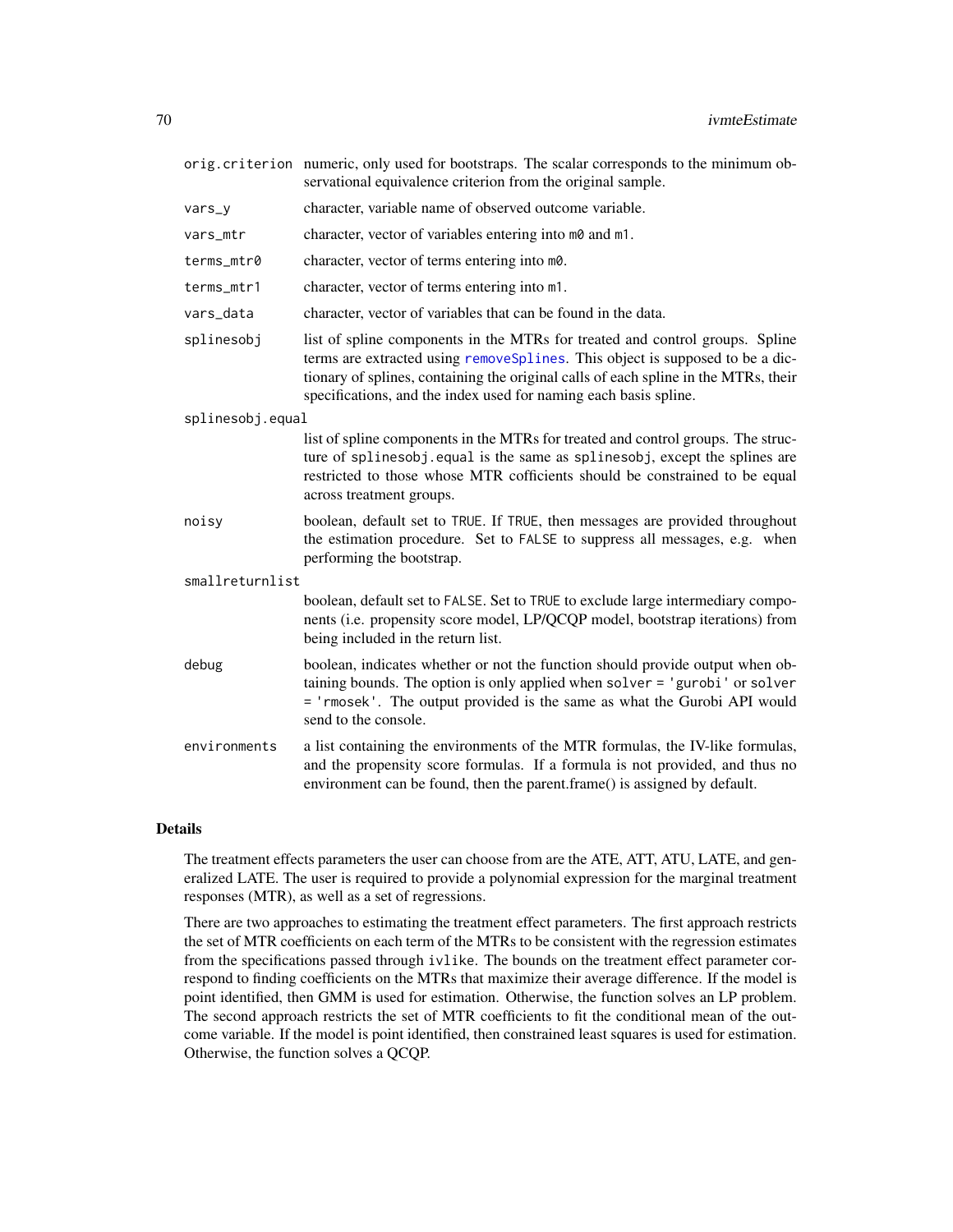#### ivmteSimData 71

The estimation procedure relies on the propensity to take up treatment. The propensity scores can either be estimated as part of the estimation procedure, or the user can specify a variable in the data set already containing the propensity scores.

Constraints on the shape of the MTRs and marginal treatment effects (MTE) can be imposed by the user. Specifically, bounds and monotonicity restrictions are permitted. These constraints are first enforced over a subset of points in the data. An iterative audit procedure is then performed to ensure the constraints hold more generally.

# Value

Returns a list of results from throughout the estimation procedure. This includes all IV-like estimands; the propensity score model; bounds on the treatment effect; the estimated expectations of each term in the MTRs; the components and results of the LP/QCQP problem.

ivmteSimData *ivmte Simulated Data*

#### Description

ivmte Simulated Data

#### Usage

ivmteSimData

# Format

A data frame with 5,000 rows and 14 columns.

- y binary outcome variable
- d binary treatment variable
- $\boldsymbol{z}$  instrument that takes the value 0, 1, 2, or 3
- x covariate x that takes integer values from 1 to 10

#### Source

Simulated — see code in data/ivmteSimData.R.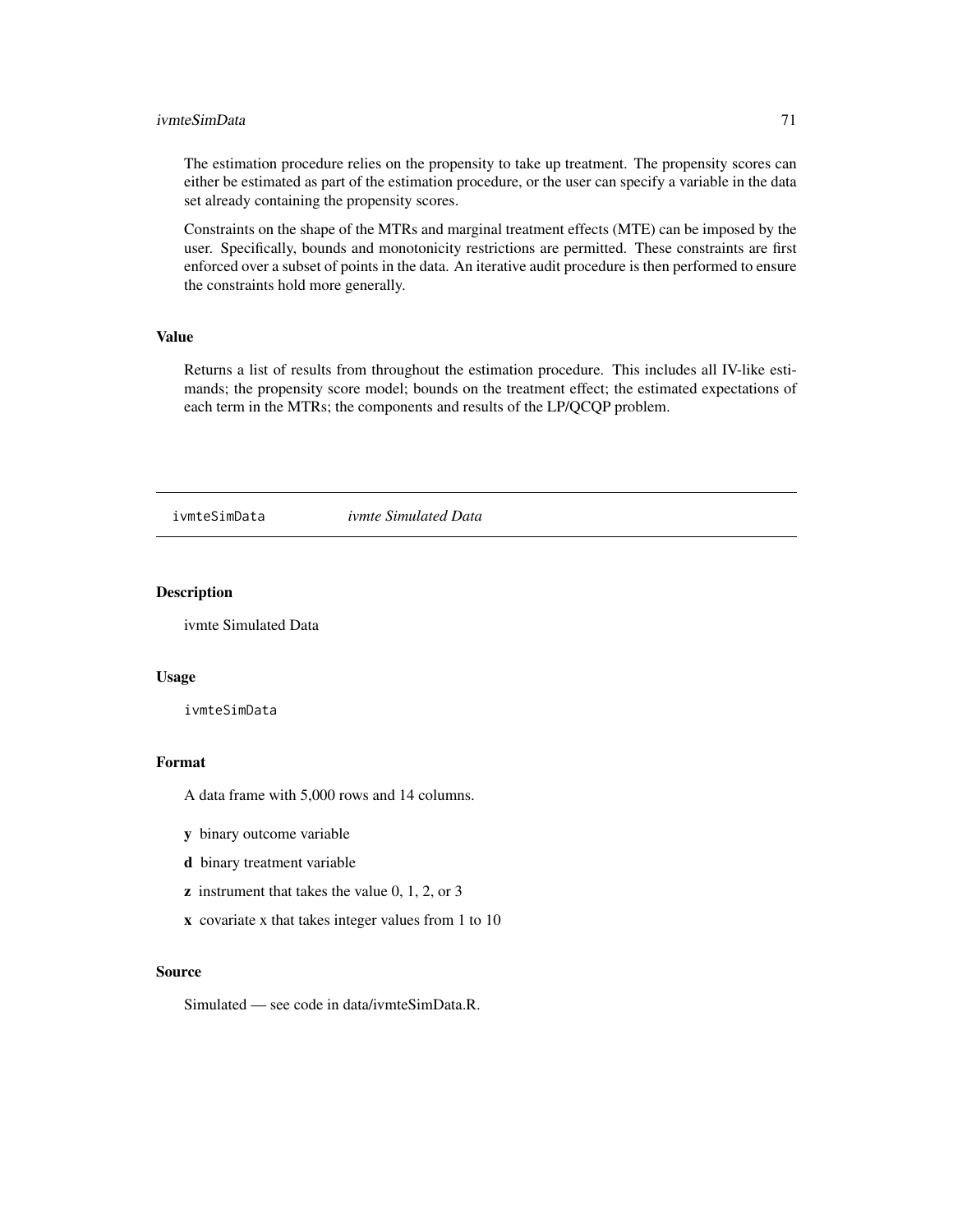<span id="page-71-0"></span>This function allows the user to declare a list of variable names in non-character form and subsetting conditions. This is used to ensure clean entry of arguments into the components and subset arguments of the function. When selecting components to include in the S set, selecting the intercept term and factor variables requires special treatment. To select the intercept term, include in the vector of variable names, 'intercept'. If the the factorized counterpart of a variable  $x = 1, 2, 3$  is included in the IV-like specifications via  $factor(x)$ , the user can select the coefficients for specific factors by declaring the components  $factor(x)-1$ ,  $factor(x)-2$ ,  $factor(x)-3$ .

#### Usage

 $l(\ldots)$ 

#### Arguments

... subset conditions or variable names

#### Value

list.

#### Examples

components  $\leq 1(d, x1, \text{ intercept}, \text{factor}(x)-2)$ subsets  $\leq 1$ (, z %in% c(2, 4))

lpSetup *Constructing LP problem*

## **Description**

If the user passes IV-like moments to the function, then the function constructs the components of the LP problem. If no IV-like moments are passed, then the function constructs the linear constraints of the QCQP problem. Note that the LP/QCQP model will be saved inside an environment variable, which is to be passed through the argument env. This is done for efficient use of memory. The environment env is supposed to already contain a list under the entry \$mbobj containing the matrices defining the shape constraints. This list of shape constraints \$mbobj should contain three entries corresponding to a system of linear equations of the form  $Ax \leq b$ : mbA, the matrix defining the constraints, A; mbs, a vector indicating whether a row in mbA is an equality or inequality constraint (for Gurobi and MOSEK, use ' $\leq$ ', ' $\geq$ ', ' $=$ '; for CPLEX, use 'L', 'G', and 'E'); mbrhs, a vector of the right hand side values defining the constraint of the form i.e. the vector b. Depending on the linear programming solver used, this function will return different output specific to the solver.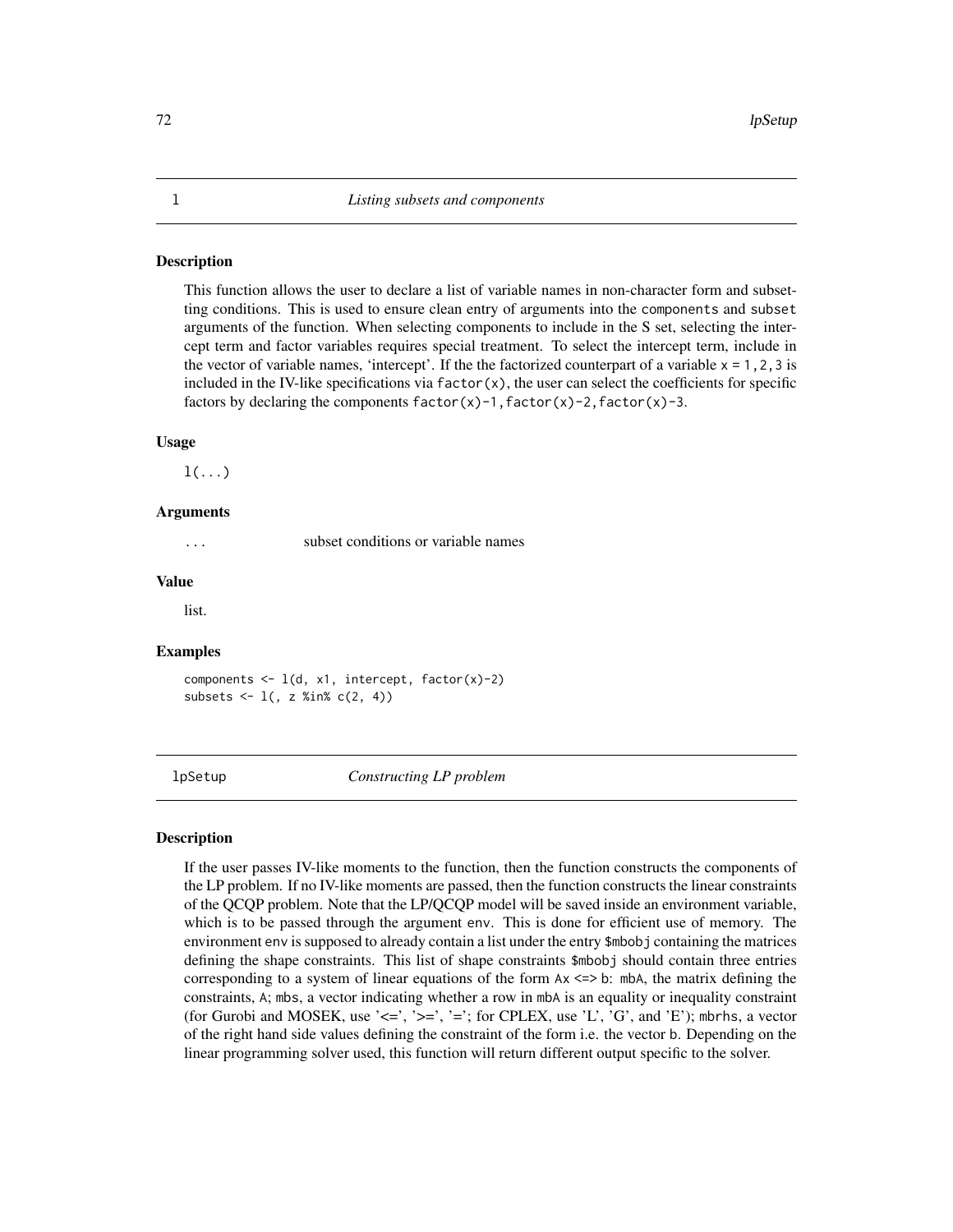## lpSetup 73

# Usage

```
lpSetup(
  env,
  sset,
 orig.sset = NULL,
  equal.coef0 = NULL,
  equal.coef1 = NULL,
  shape = TRUE,
 direct = FALSE,rescale = TRUE,
  solver
)
```
# Arguments

| env         | environment containing the matrices defining the LP/QCQP problem.                                                                          |
|-------------|--------------------------------------------------------------------------------------------------------------------------------------------|
| sset        | List of IV-like estimates and the corresponding gamma terms.                                                                               |
| orig.sset   | list, only used for bootstraps. The list contains the gamma moments for each<br>element in the S-set, as well as the IV-like coefficients. |
| equal.coef0 | character, name of terms in m0 that should have common coefficients with the<br>corresponding terms in m1.                                 |
| equal.coef1 | character, name of terms in m <sub>1</sub> that should have common coefficients with the<br>corresponding terms in m0.                     |
| shape       | boolean, default set to TRUE. Switch to determine whether or not to include<br>shape restrictions in the LP/QCQP problem.                  |
| direct      | boolean, set to TRUE if the direct MTR regression is used.                                                                                 |
| rescale     | boolean, set to TRUE if the MTR components should be rescaled to improve<br>stability in the LP/QCQP optimization.                         |
| solver      | string, name of the package used to solve the LP/QCQP problem.                                                                             |

## Value

A list of matrices and vectors necessary to define an LP/QCQP problem.

# Examples

```
dtm <- ivmte:::gendistMosquito()
```

```
## Declare empty list to be updated (in the event multiple IV like
## specifications are provided
sSet <- list()
## Declare MTR formulas
formula0 = -1 + uformula1 = ~1 + u
```
## Construct object that separates out non-spline components of MTR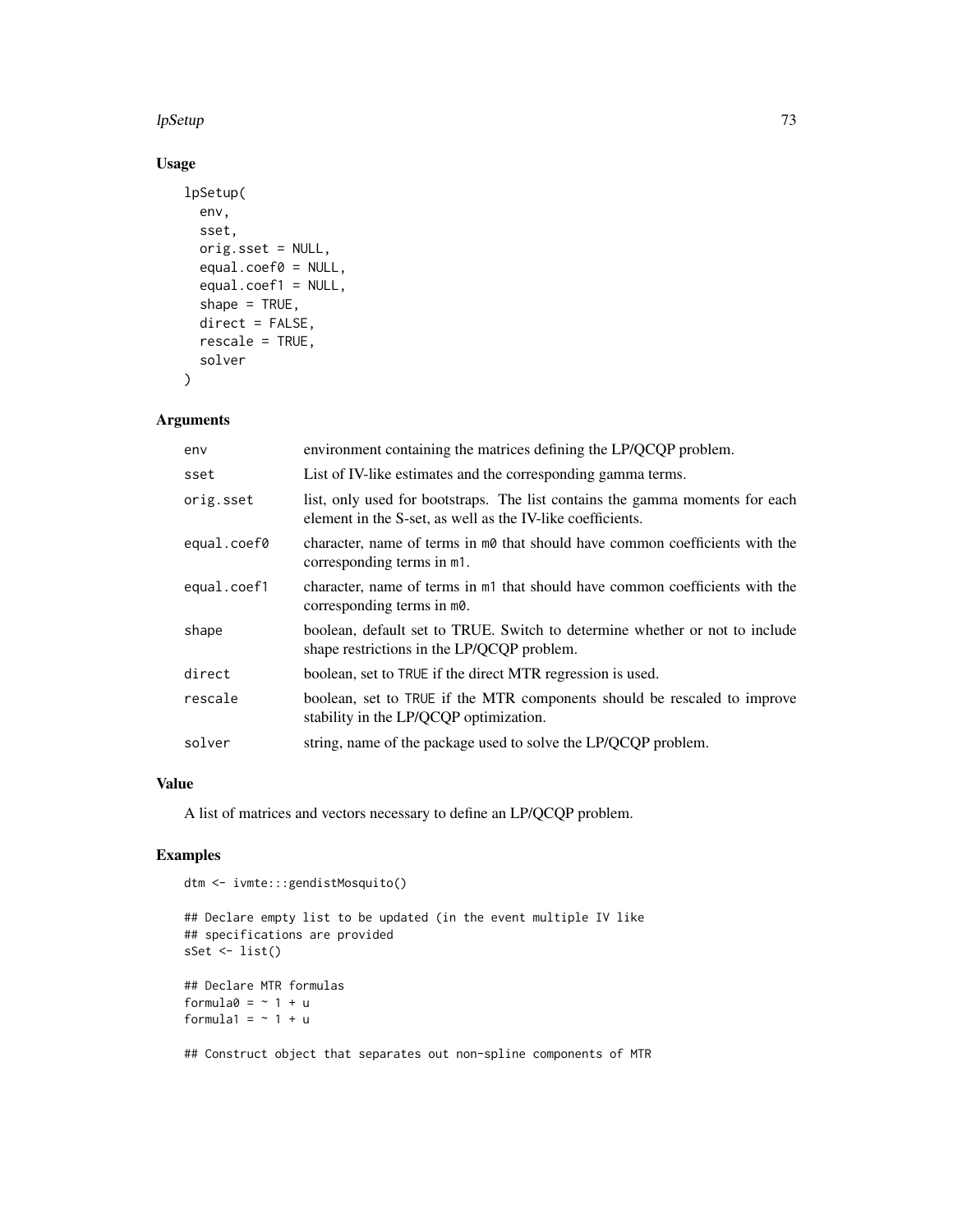```
## formulas from the spline components. The MTR functions are
## obtained from this object by the function 'genSSet'.
splinesList = list(removeSplines(formula0), removeSplines(formula1))
## Construct MTR polynomials
polynomials0 <- polyparse(formula = formula0,
                          data = dtm,uname = u,
                          as.function = FALSE)
polynomials1 <- polyparse(formula = formula1,
                          data = dtm,
                          uname = u,as.function = FALSE)
## Generate propensity score model
propensityObj \leq propensity(formula = d \sim z,
                            data = dtm,link = "linear")
## Generate IV estimates
ivEstimates \leq ivEstimate(formula = ey \sim d | z,
                          data = dtm,
                          components = l(intercept, d),
                          treat = d,
                          list = FALSE)
## Generate target gamma moments
targetGamma <- genTarget(treat = "d",
                         m0 = -1 + u,
                         m1 = -1 + u,
                         target = "atu",data = dtm,splinesobj = splinesList,
                         pmodobj = propensityObj,
                         pm0 = polynomials0,
                         pm1 = polynomials1)
## Construct S-set. which contains the coefficients and weights
## corresponding to various IV-like estimands
sSet <- genSSet(data = dtm,
                sset = sSet,
                sest = ivEstimates,
                splinesobj = splinesList,
                pmodobj = propensityObj$phat,
                pm0 = polynomials0,
                pm1 = polynomials1,
                ncomponents = 2,
                scount = 1,
                yvar = "ey",dvar = "d",means = TRUE)
## Only the entry $sset is required
sSet <- sSet$sset
```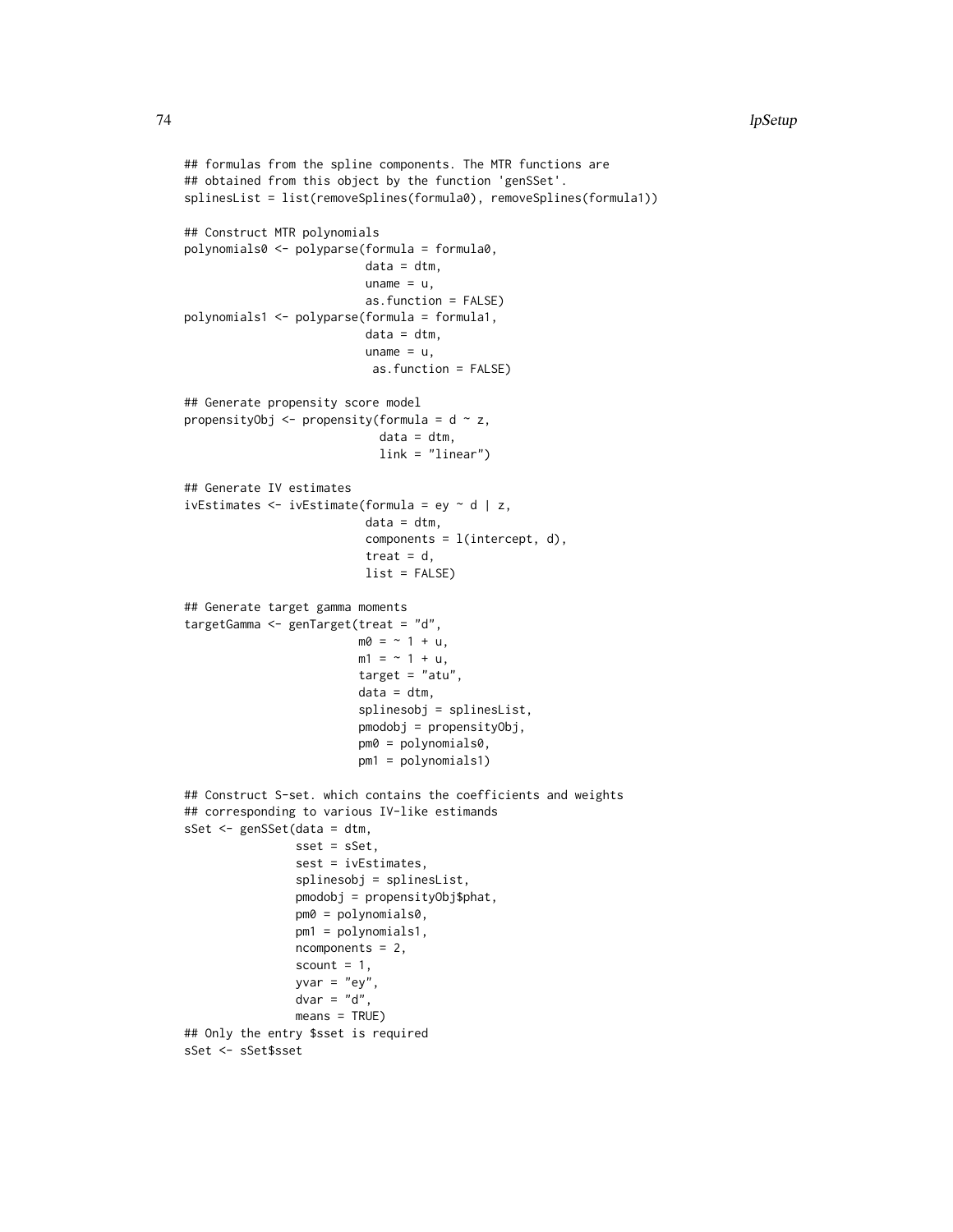```
## Define additional upper- and lower-bound constraints for the LP
## problem. The code below imposes a lower bound of 0.2 and upper
## bound of 0.8 on the MTRs.
A \leq - matrix(0, nrow = 22, ncol = 4)
A \leftarrow \text{cbind}(A, \text{rbind}(\text{cbind}(1, \text{seq}(0, 1, 0.1))),matrix(0, nrow = 11, ncol = 2))A \leq cbind(A, rbind(matrix(0, nrow = 11, ncol = 2),
                     cbind(1, seq(0, 1, 0.1))))
sense <- c(rep(">", 11), rep("<", 11))
rhs <- c(rep(0.2, 11), rep(0.8, 11))
## Construct LP object to be interpreted and solved by
## lpSolveAPI. Note that an environment has to be created for the LP
## object. The matrices defining the shape restrictions must be stored
## as a list under the entry \code{$mbobj} in the environment.
modelEnv <- new.env()
modelEnv$mbobj <- list(mbA = A,
                    mbs = sense,
                    mbrhs = rhs)
## Convert the matrices defining the shape constraints into a format
## that is suitable for the LP solver.
lpSetup(env = modelEnv,
        sset = sSet,
        solver = "lpsolveapi")
## Setup LP model so that it is solving for the bounds.
lpSetupBound(env = modelEnv,
             g0 = targetGamma$gstar0,
             g1 = targetGamma$gstar1,
             sset = sSet,
             criterion.tol = 0,
             criterion.min = 0,
             solver = "lpsolveapi")
## Declare any LP solver options as a list.
lpOptions <- optionsLpSolveAPI(list(epslevel = "tight"))
## Obtain the bounds.
bounds <- bound(env = modelEnv,
                sset = sSet,
                solver = "lpsolveapi",
                solver.options = lpOptions)
cat("The bounds are [", bounds$min, ",", bounds$max, "].\n")
```
lpSetupBound *Configure LP environment for obtaining the bounds*

#### **Description**

This function sets up the LP model so that the bounds can be obtained. The LP model must be passed as an environment variable, under the entry \$model. See [lpSetup](#page-71-0).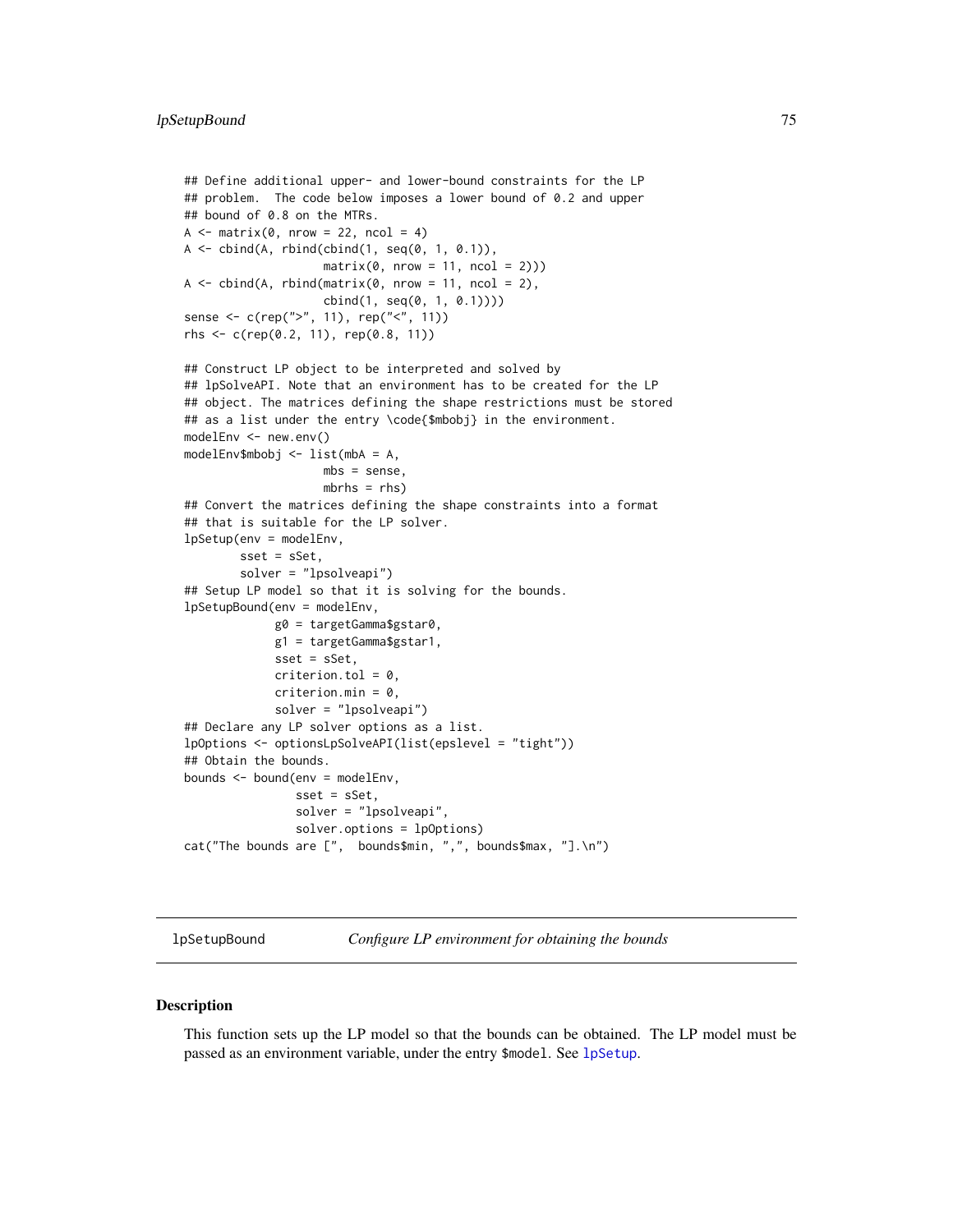# Usage

```
lpSetupBound(
  env,
  g0,
  g1,
  sset,
  criterion.tol,
  criterion.min,
  solver,
  setup = TRUE\mathcal{E}
```
# Arguments

| env           | the environment containing the LP model.                                                                                                                                                                                                        |
|---------------|-------------------------------------------------------------------------------------------------------------------------------------------------------------------------------------------------------------------------------------------------|
| g0            | set of expectations for each terms of the MTR for the control group.                                                                                                                                                                            |
| g1            | set of expectations for each terms of the MTR for the control group.                                                                                                                                                                            |
| sset          | a list containing the point estimates and gamma components associated with<br>each element in the S-set. This object is only used to determine the names of<br>terms. If it is no submitted, then no names are provided to the solution vector. |
| criterion.tol | additional multiplicative factor for how much more the solution is permitted to<br>violate observational equivalence of the IV-like estimands, i.e. 1 + criterion.tol<br>will multiply criterion.min directly.                                  |
| criterion.min | minimum criterion, <i>i.e.</i> minimum deviation from observational equivalence<br>while satisfying shape constraints.                                                                                                                          |
| solver        | string, name of the package used to solve the LP problem.                                                                                                                                                                                       |
| setup         | boolean. If TRUE, the function will modify the LP environment so that the LP<br>solver can obtain the bounds. If FALSE, then it will undo the changes made by<br>the function if setup $=$ TRUE.                                                |

# Value

Nothing, as this modifies an environment variable to save memory.

| lpSetupCriterion | Configure LP environment for minimizing the criterion |
|------------------|-------------------------------------------------------|
|------------------|-------------------------------------------------------|

# Description

This function sets up the objective function for minimizing the criterion. The LP model must be passed as an environment variable, under the entry \$model. See [lpSetup](#page-71-0).

# Usage

lpSetupCriterion(env, sset)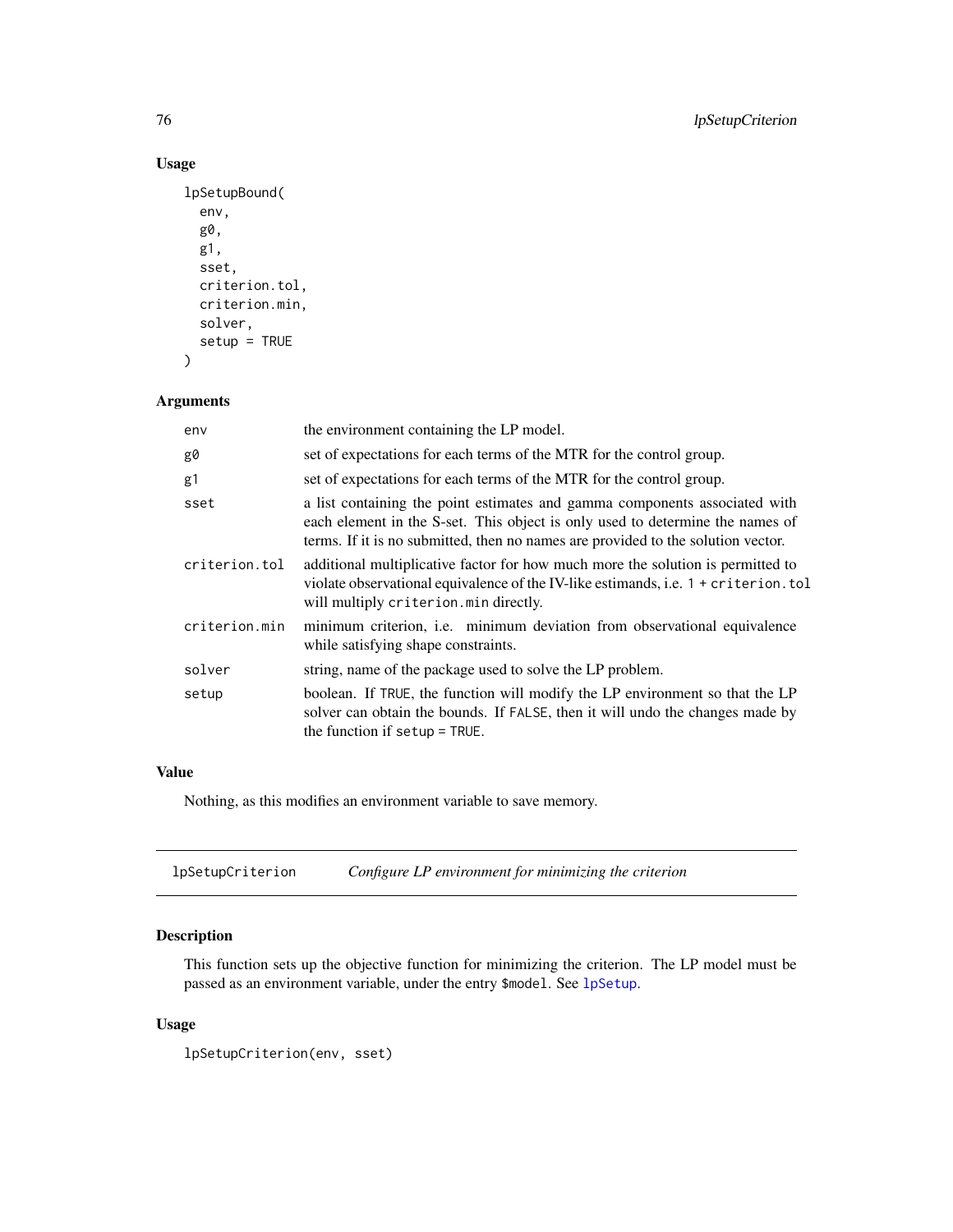# lpSetupCriterionBoot 77

## Arguments

| env  | The LP environment                                           |
|------|--------------------------------------------------------------|
| sset | List of IV-like estimates and the corresponding gamma terms. |

## Value

Nothing, as this modifies an environment variable to save memory.

lpSetupCriterionBoot *Configure LP environment for specification testing*

# Description

This function re-centers various objects in the LP environment so that a specification test can be performed via the bootstrap. The LP model must be passed as an environment variable, under the entry \$model. See [lpSetup](#page-71-0).

## Usage

```
lpSetupCriterionBoot(
  env,
  sset,
 orig.sset,
 orig.criterion,
 criterion.tol = 0,
  setup = TRUE
```
# )

## Arguments

| env            | the LP environment                                                                                                                                                                                                                |
|----------------|-----------------------------------------------------------------------------------------------------------------------------------------------------------------------------------------------------------------------------------|
| sset           | list of IV-like estimates and the corresponding gamma terms.                                                                                                                                                                      |
| orig.sset      | list, only used for bootstraps. The list caontains the gamma moments for each<br>element in the S-set, as well as the IV-like coefficients.                                                                                       |
| orig.criterion | scalar, only used for bootstraps. This is the minimum criterion from the original<br>sample.                                                                                                                                      |
| criterion.tol  | tolerance for violation of observational equivalence, set to 0 by default.                                                                                                                                                        |
| setup          | boolean. If TRUE, the function will modify the LP environment so that the LP<br>solver can obtain the test statistic for the specification test. If FALSE, then it will<br>undo the changes made by the function if setup = TRUE. |

# Value

Nothing, as this modifies an environment variable to save memory.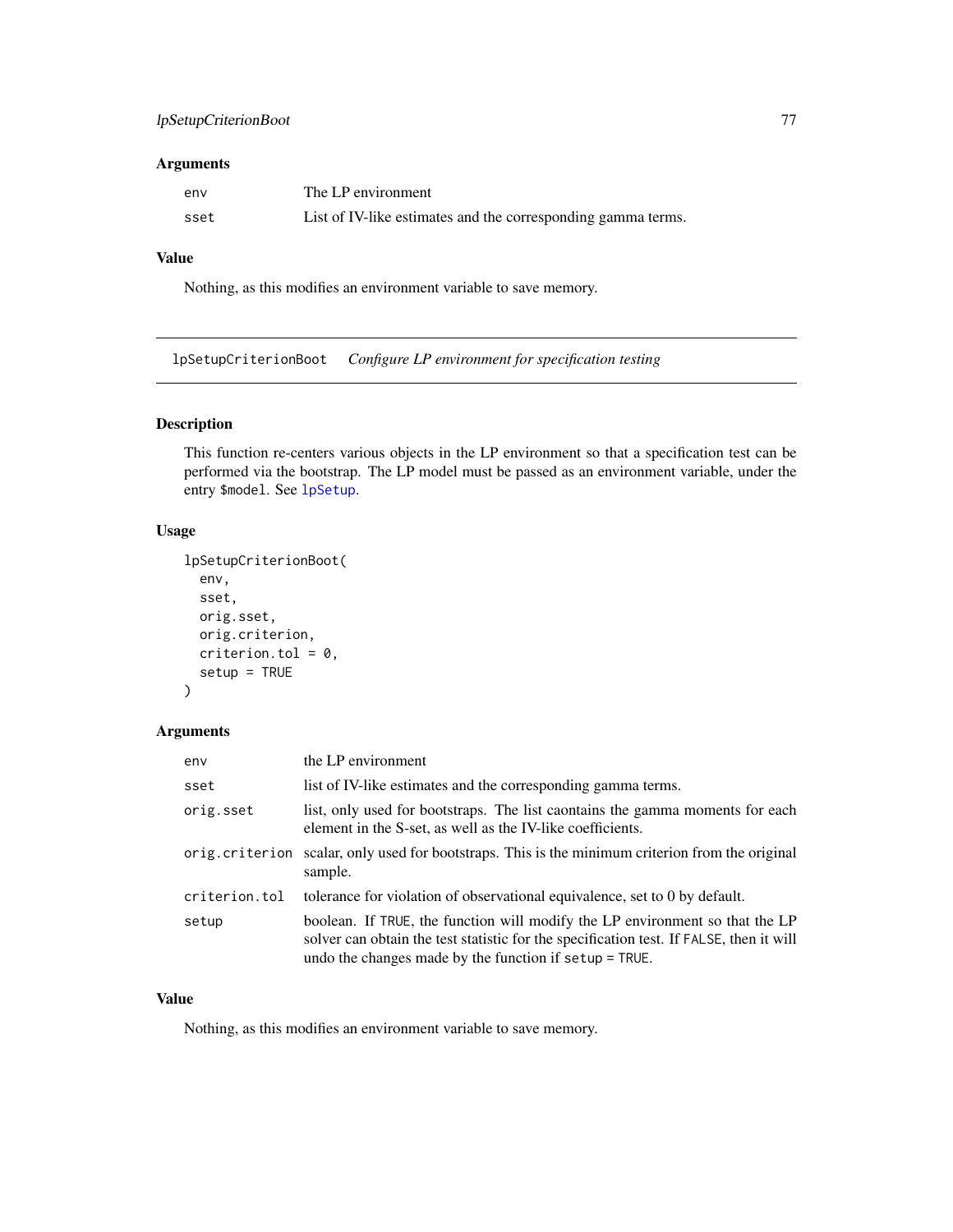This function generates the linear constraints to ensure that certain MTR coefficients are constant across the treatment and control group.

## Usage

lpSetupEqualCoef(equal.coef0, equal.coef1, ANames)

## Arguments

| equal.coef0 | character, name of terms in mot hat should have common coefficients with the<br>corresponding terms in m1.                                                                                                                                                                                                                                                                                     |
|-------------|------------------------------------------------------------------------------------------------------------------------------------------------------------------------------------------------------------------------------------------------------------------------------------------------------------------------------------------------------------------------------------------------|
| equal.coef1 | character, name of terms in m1 that should have common coefficients with the<br>corresponding terms in m0.                                                                                                                                                                                                                                                                                     |
| ANames      | character, name of all terms in $m\theta$ and $m\theta$ . The names of the terms corresponding<br>to the treatment and control groups should be distinguishable. For example, all<br>terms for $m\theta$ may contain a prefix '[m0]', and all terms for $m\theta$ may contain<br>a prefix $\lceil m_1 \rceil$ . All the terms in equal coefo and equal coefo should be<br>contained in ANames. |

# Value

A list, containing the matrix of linear equality constraints, a vector of equal signs, and a vector of 0s.

lpSetupInfeasible *Configure LP environment for diagnostics*

## Description

This function separates the shape constraints from the LP environment. That way, the model can be solved without any shape constraints, which is the primary cause of infeasibility. This is done in order to check which shape constraints are causing the model to be infeasible. The LP model must be passed as an environment variable, under the entry \$model. See [lpSetup](#page-71-0).

### Usage

lpSetupInfeasible(env, sset)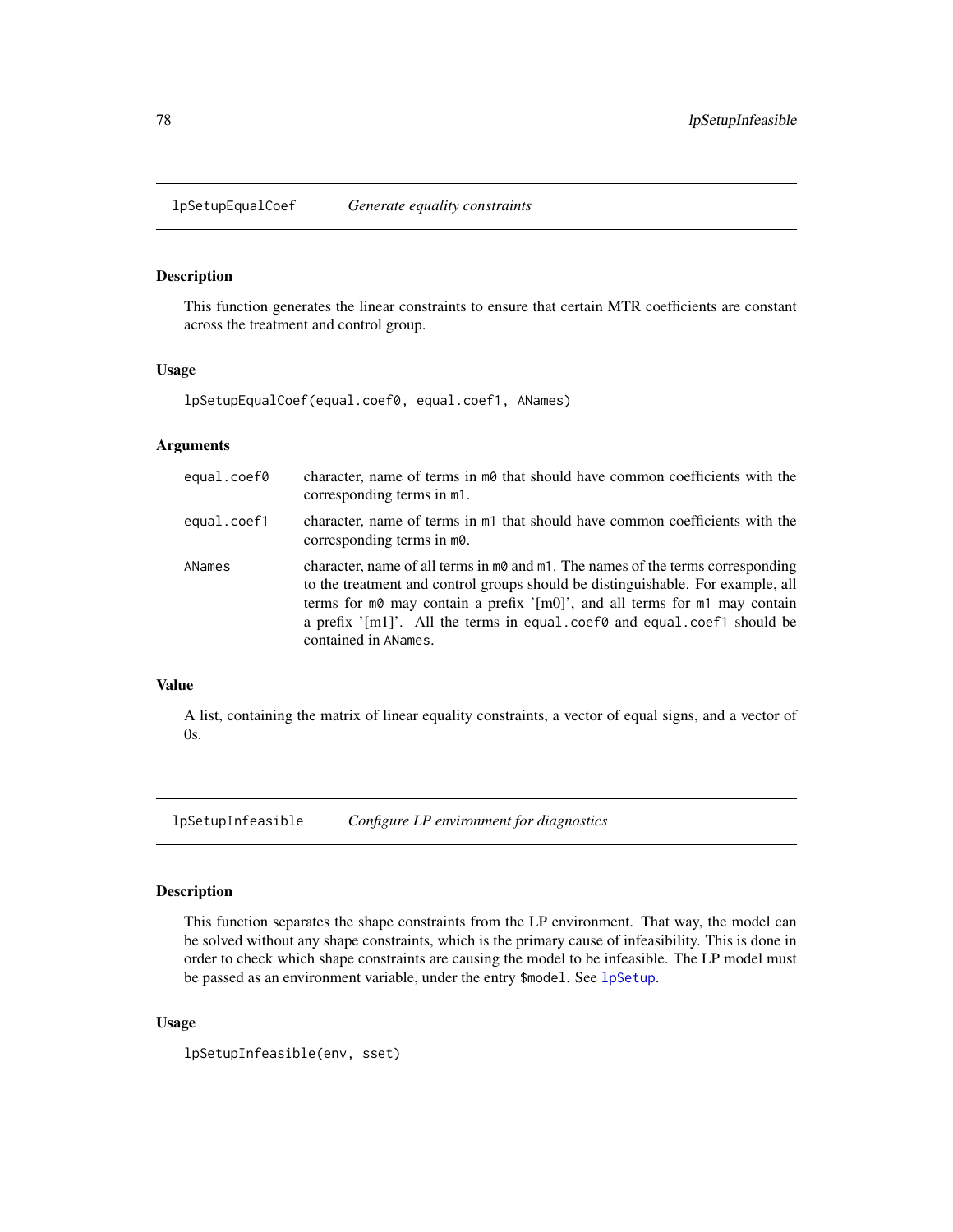# lpSetupSolver 79

## Arguments

| env  | The LP environment                                           |
|------|--------------------------------------------------------------|
| sset | List of IV-like estimates and the corresponding gamma terms. |

## Value

Nothing, as this modifies an environment variable to save memory.

| lpSetupSolver | Configure LP environment to be compatible with solvers |
|---------------|--------------------------------------------------------|
|               |                                                        |

# Description

This alters the LP environment so the model will be compatible with specific solvers. The LP model must be passed as an environment variable, under the entry \$model. See [lpSetup](#page-71-0).

## Usage

lpSetupSolver(env, solver)

### Arguments

| env    | The LP environment        |
|--------|---------------------------|
| solver | Character, the LP solver. |

## Value

Nothing, as this modifies an environment variable to save memory.

magnitude *Check magnitude of real number*

# Description

This function returns the order of magnitude of a a number.

# Usage

```
magnitude(x)
```
## Arguments

x The number to be checked.

# Value

An integer indicating the order of magnitude.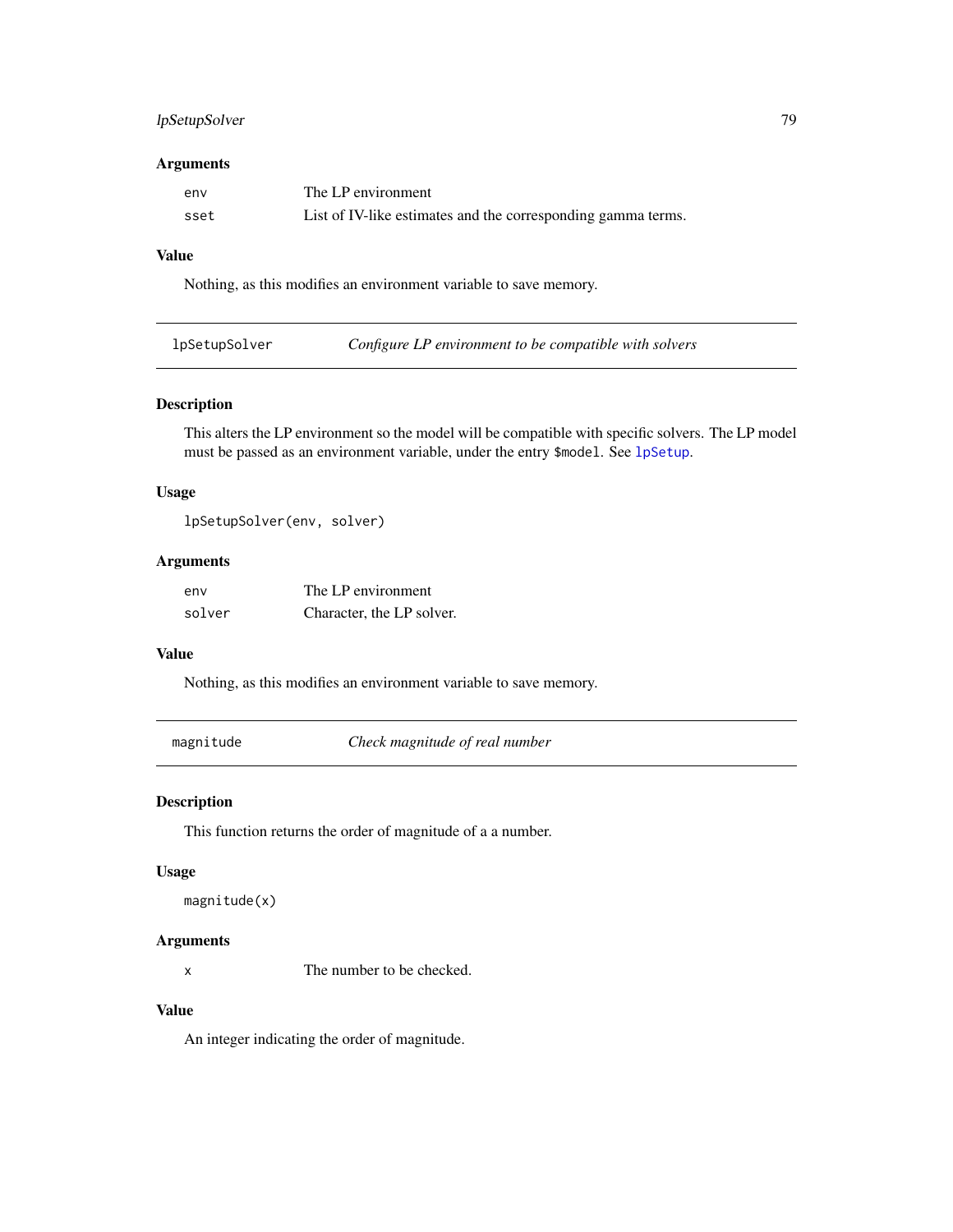This function converts matrices into triplet form for Mosek. This is required in order to declare quadratic programming problems and second-order cone programming problems.

## Usage

matrixTriplets(mat, lower = TRUE)

# Arguments

| mat   | A matrix.                                                                                       |
|-------|-------------------------------------------------------------------------------------------------|
| lower | Boolean, set to TRUE if matrix is symmetric, and only its lower triangle should<br>be returned. |

## Value

A list containing vectors of row and column indexes, and matrix values.

Function to generate integral of m0 and m1

# Description

Function carries out integral for a polynomial of degree 3.

## Usage

mInt(ub, lb, coef)

## Arguments

| ub   | scalar, upper bound of the integral. |
|------|--------------------------------------|
| 1b   | scalar, lower bound of the integral. |
| coef | vector, polynomial coefficients.     |

## Value

scalar.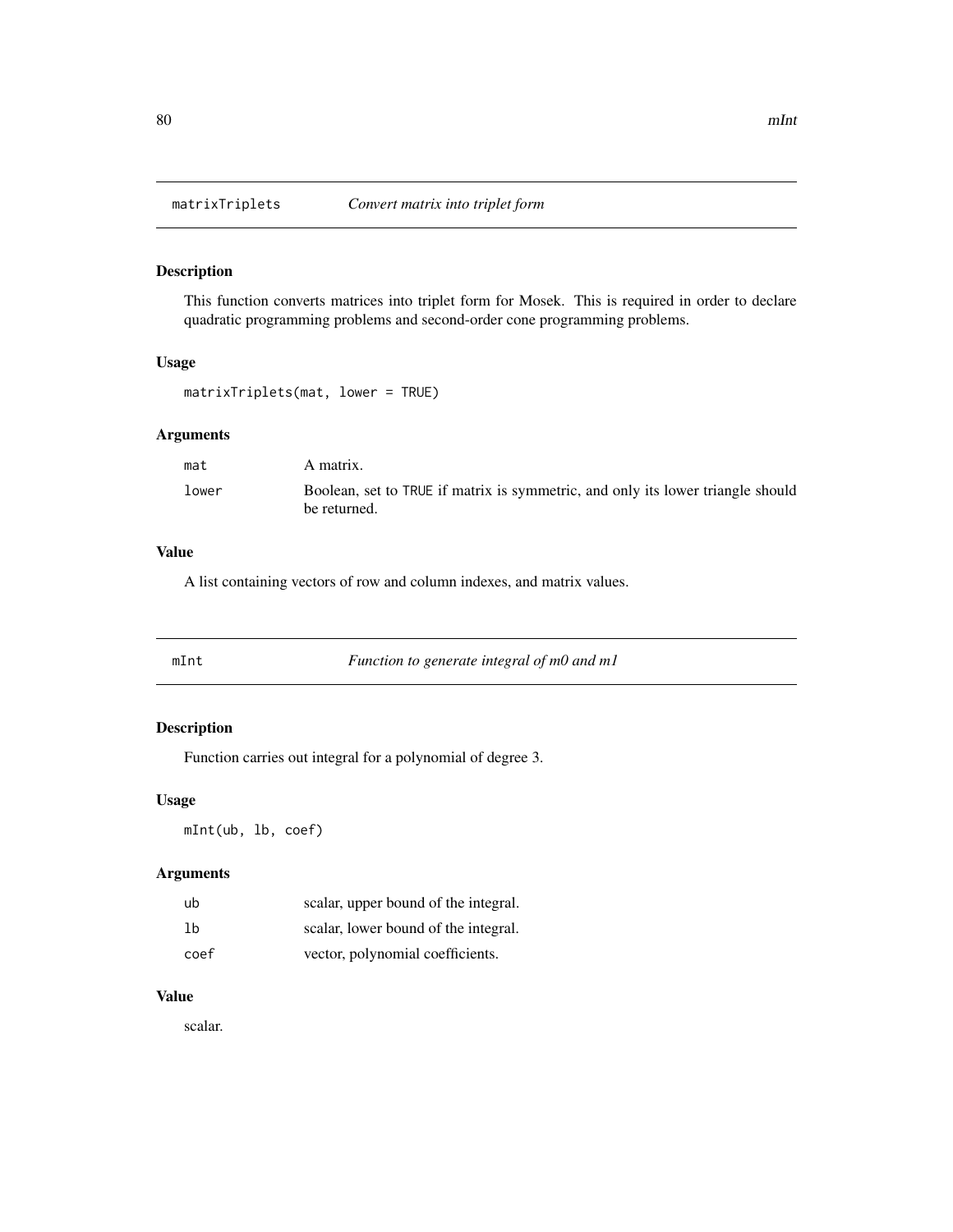This function can be used to modify calls in several ways.

# Usage

modcall(call, newcall, newargs, keepargs, dropargs)

# Arguments

| call     | Call object to be modified.                                            |
|----------|------------------------------------------------------------------------|
| newcall  | New function to be called.                                             |
| newargs  | List, new arguments and their values.                                  |
| keepargs | List, arguments in original call to keep, with the rest being dropped. |
| dropargs | List, arguments in original call to drop, with the rest being kept.    |

## Value

New call object.

momentMatrix *Construct pre-meaned moment matrix*

# Description

This function constructs the matrix to be fed into the GMM estimator to construct the moment conditions.

## Usage

```
momentMatrix(sset, gn0, gn1, subsetList = NULL, n = NULL)
```
# Arguments

| sset | a list of lists constructed from the function genSSet. Each inner list should     |
|------|-----------------------------------------------------------------------------------|
|      | include a coefficient corresponding to a term in an IV specification, a matrix    |
|      | of the estimates of the gamma moments conditional on $(X, Z)$ for $d = 0$ , and a |
|      | matrix of the estimates of the gamma moments conditional on $(X, Z)$ for $d =$    |
|      | 1. The column means of the last two matrices is what is used to generate the      |
|      | gamma moments.                                                                    |
| gn0  | integer, number of terms in the MTR for control group.                            |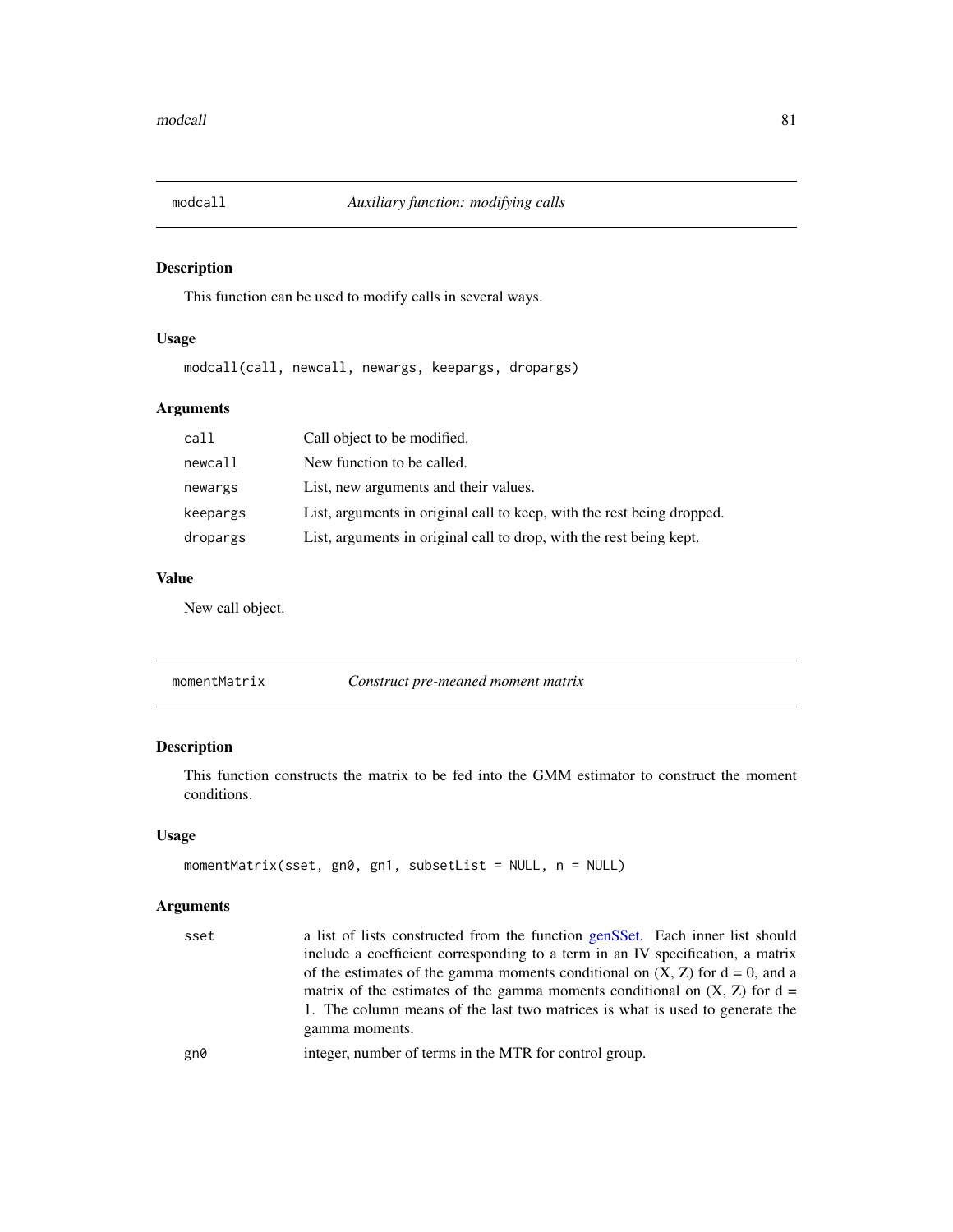| gn1        | integer, number of terms in the MTR for treated group.                                     |
|------------|--------------------------------------------------------------------------------------------|
| subsetList | list of subset indexes, one for each IV-like specification.                                |
| n          | number of observations in the data. This option is only used when subsets are<br>involved. |

## Value

matrix whose column means can be used to carry out the GMM estimation.

|  | monoIntegral | Integrating and evaluating monomials |
|--|--------------|--------------------------------------|
|--|--------------|--------------------------------------|

# Description

Analytically integrates monomials and evalates them at a given point. It is assumed that there is no constant multiplying the monomial.

## Usage

```
monoIntegral(u, exp)
```
## Arguments

|     | scalar, the point at which to evaluate the integral. If a vector is passed, then the |
|-----|--------------------------------------------------------------------------------------|
|     | integral is evaluated at all the elements of the vector.                             |
| exp | The exponent of the monomial.                                                        |

#### Value

scalar or vector, depending on what u is.

negationCheck *Check if custom weights are negations of each other*

## Description

This function checks whether the user-declared weights for treated and control groups are in fact negations of each other. This is problematic for the GMM procedure when accounting for estimation error of the target weights.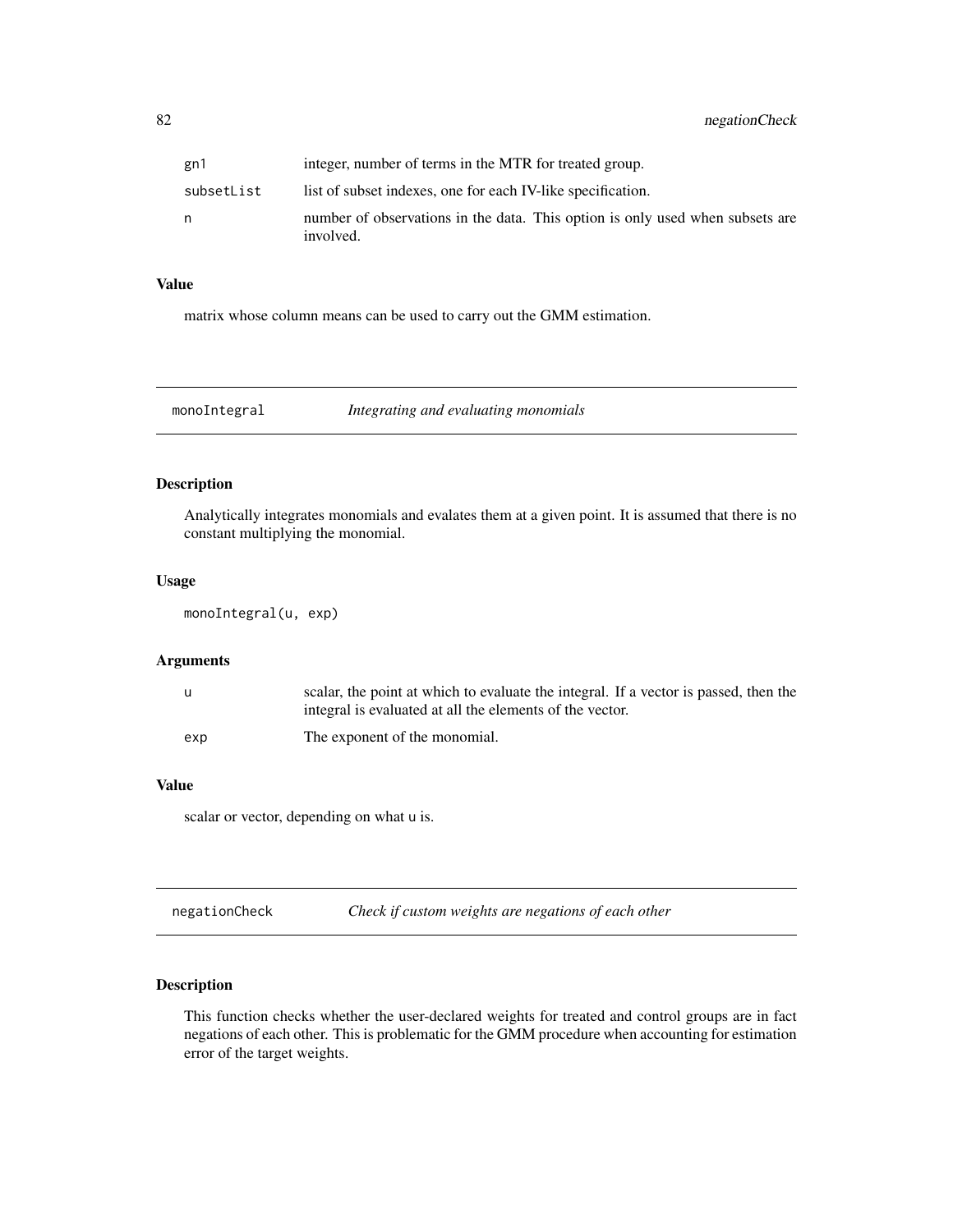# negationCheck 83

# Usage

```
negationCheck(
  data,
  target.knots0,
  target.knots1,
  target.weight0,
  target.weight1,
  N = 20\mathcal{L}
```
# Arguments

| data           | data set used for estimation. The comparisons are made only on values in the<br>support of the data set.                                                                                                                                                                                                                                                                             |
|----------------|--------------------------------------------------------------------------------------------------------------------------------------------------------------------------------------------------------------------------------------------------------------------------------------------------------------------------------------------------------------------------------------|
| target.knots0  | user-defined set of functions defining the knots associated with splines weights<br>for the control group. The arguments of the function should consist only of<br>variable names in data. If the knot is constant across all observations, then the<br>user can instead submit the value of the weight instead of a function.                                                       |
| target.knots1  | user-defined set of functions defining the knots associated with splines weights<br>for the treated group. The arguments of the function should be variable names<br>in data. If the knot is constant across all observations, then the user can instead<br>submit the value of the weight instead of a function.                                                                    |
| target.weight0 | user-defined weight function for the control group defining the target parameter.<br>A list of functions can be submitted if the weighting function is in fact a spline.<br>The arguments of the function should be variable names in data. If the weight<br>is constant across all observations, then the user can instead submit the value of<br>the weight instead of a function. |
| target.weight1 | user-defined weight function for the treated group defining the target parameter.<br>A list of functions can be submitted if the weighting function is in fact a spline.<br>The arguments of the function should be variable names in data. If the weight<br>is constant across all observations, then the user can instead submit the value of<br>the weight instead of a function. |
| N              | integer, default set to 20. This is the maxmimum number of points between<br>treated and control groups to compare and determine whether or not the weights<br>are indeed negations of one another. If the data set contains fewer than N unique<br>values for a given set of variables, then all those unique values are used for the<br>comparison.                                |

# Value

boolean. If the weights are negations of each other, TRUE is returned.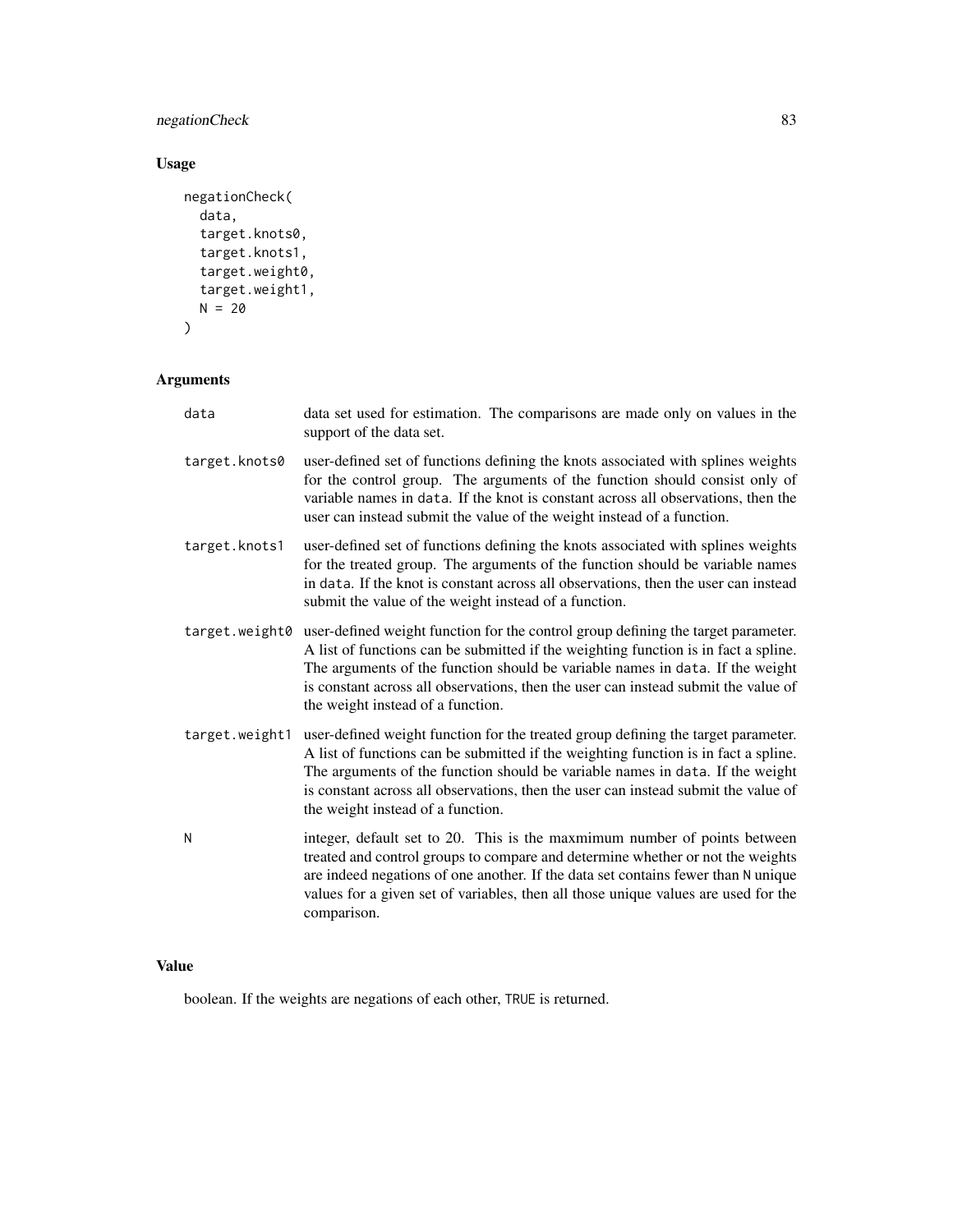Function generating the S-weights for OLS estimand, with controls.

# Usage

olsj(X, X0, X1, components, treat, order = NULL)

# Arguments

| X              | Matrix of covariates, including the treatment indicator.                                                             |
|----------------|----------------------------------------------------------------------------------------------------------------------|
| X0             | Matrix of covariates, once fixing treatment to be 0.                                                                 |
| X <sub>1</sub> | Matrix of covariates, once fixing treatment to be 1.                                                                 |
| components     | Vector of variable names of which user wants the S-weights for.                                                      |
| treat          | Variable name for the treatment indicator.                                                                           |
| order          | integer, default set to NULL. This is simply an index of which IV-like specification<br>the estimate corresponds to. |

# Value

A list of two vectors: one is the weight for  $D = 0$ , the other is the weight for  $D = 1$ .

optionsCplexAPI *Function to parse options for CPLEX*

# Description

This function constructs a list of options to be parsed when solver is set to cplexapi.

## Usage

optionsCplexAPI(options)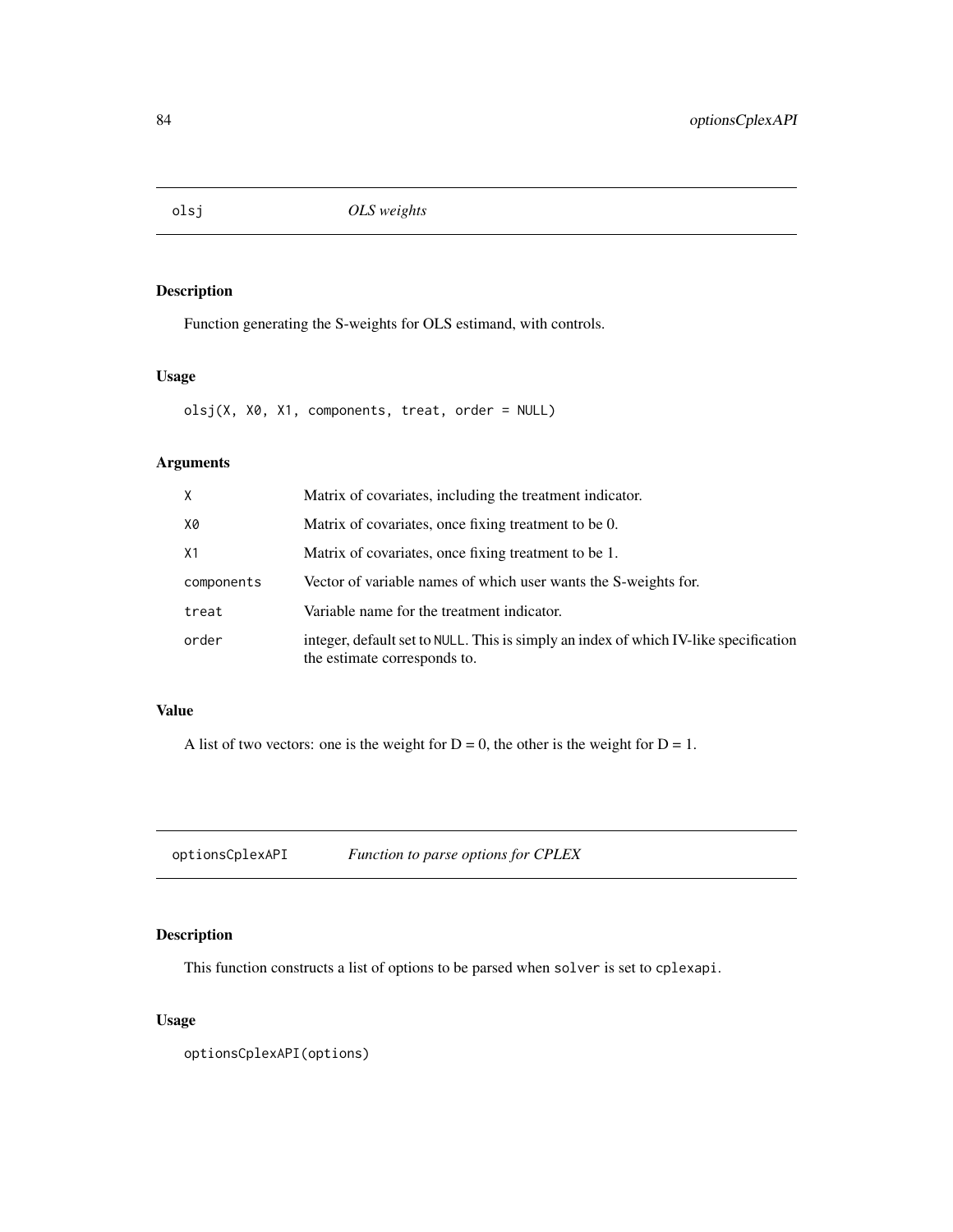### Arguments

# options list. The name of each item must be the name of the function to set the option, and is case sensitive. The value assigned to each item is the value to set the option to. The env argument should always be omitted. If the option accepts a list of parameters, then these parameters should be passed as using a named vector (e.g. list(setLogFileNameCPLEX = c(filename = "cpx.log",mode = "w"))). If the function to set the option can be used multiple times, then the value submitted should be a a list, with each entry being a named vector (e.g.  $list(setDb1ParamCPLEX = list(c(parm = 1016, value = 1e-04), c(parm = 1084, value$ = 2)))). If the option only requires the env parameter, then an NA should be passed as the parameter value (e.g. list(setDefaultParm = NA)).

### Value

list, each element being the command to evaluate to implement an option.

optionsCplexAPISingle *Function to parse a single set of options for CPLEX*

# Description

This function constructs a string to be parsed when solver is set to cplexapi.

### Usage

```
optionsCplexAPISingle(name, vector)
```
#### Arguments

| name   | string, name of the cplexapi function to call to implement the option.                                                                             |
|--------|----------------------------------------------------------------------------------------------------------------------------------------------------|
| vector | a named vector, contains the argument names and values of the options. The<br>env argument in the cplexapi documentation should always be omitted. |

## Value

string, the command to be evaluated to implement a single option.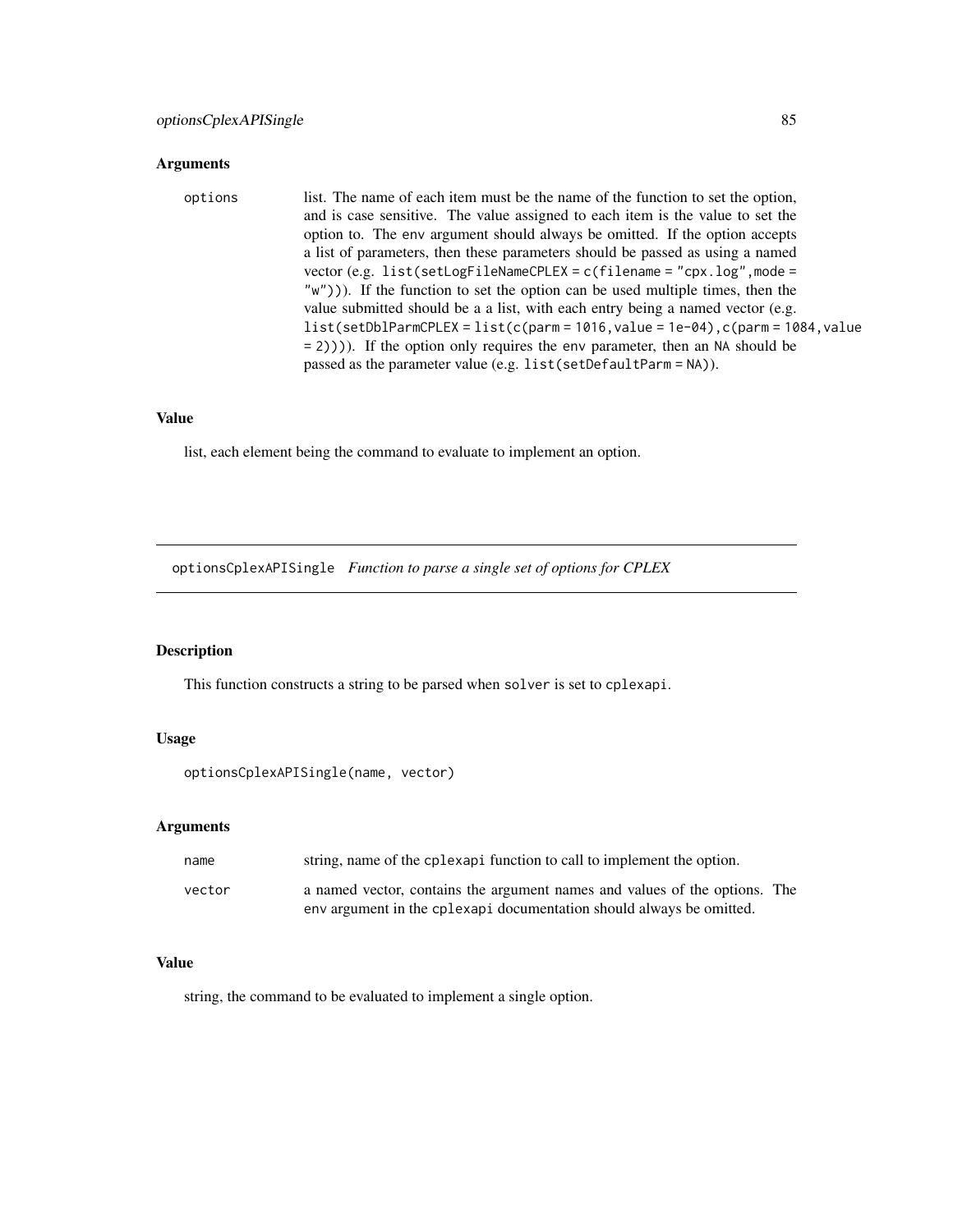optionsCplexAPITol *Function to extract feasibility tolerance from CPLEX options*

## Description

This function parses through the user-submitted CPLEX options to determine what the feasibility tolerance is. This tolerance can then be used for the audit. If the user does not set the CPLEX feasibility tolerance, then a default value of 1e-06 is returned.

#### Usage

```
optionsCplexAPITol(options)
```
### Arguments

options list, the set of options submitted by the user.

## Value

scalar, the level to set the audit tolerance at.

optionsGurobi *Function to parse options for Gurobi*

## Description

This function constructs a list of options to be parsed when solver is set to Gurobi. This function really implements some default values, and accounts for the debug option.

### Usage

```
optionsGurobi(options, debug)
```
## Arguments

| options | list. The list should be structured the same way as if one were using the gurobi<br>library directly. That is, the name of each item must be the name of the option,<br>and is case sensitive. The value assigned to each item is the value to set the<br>option to. |
|---------|----------------------------------------------------------------------------------------------------------------------------------------------------------------------------------------------------------------------------------------------------------------------|
| debug   | boolean, indicates whether or not the function should provide output when ob-<br>taining bounds. The output provided is the same as what the Gurobi API would<br>send to the console.                                                                                |

# Value

list, the set of options declared by the user, including some additional default values (if not assigned by the user) and accounting for debug.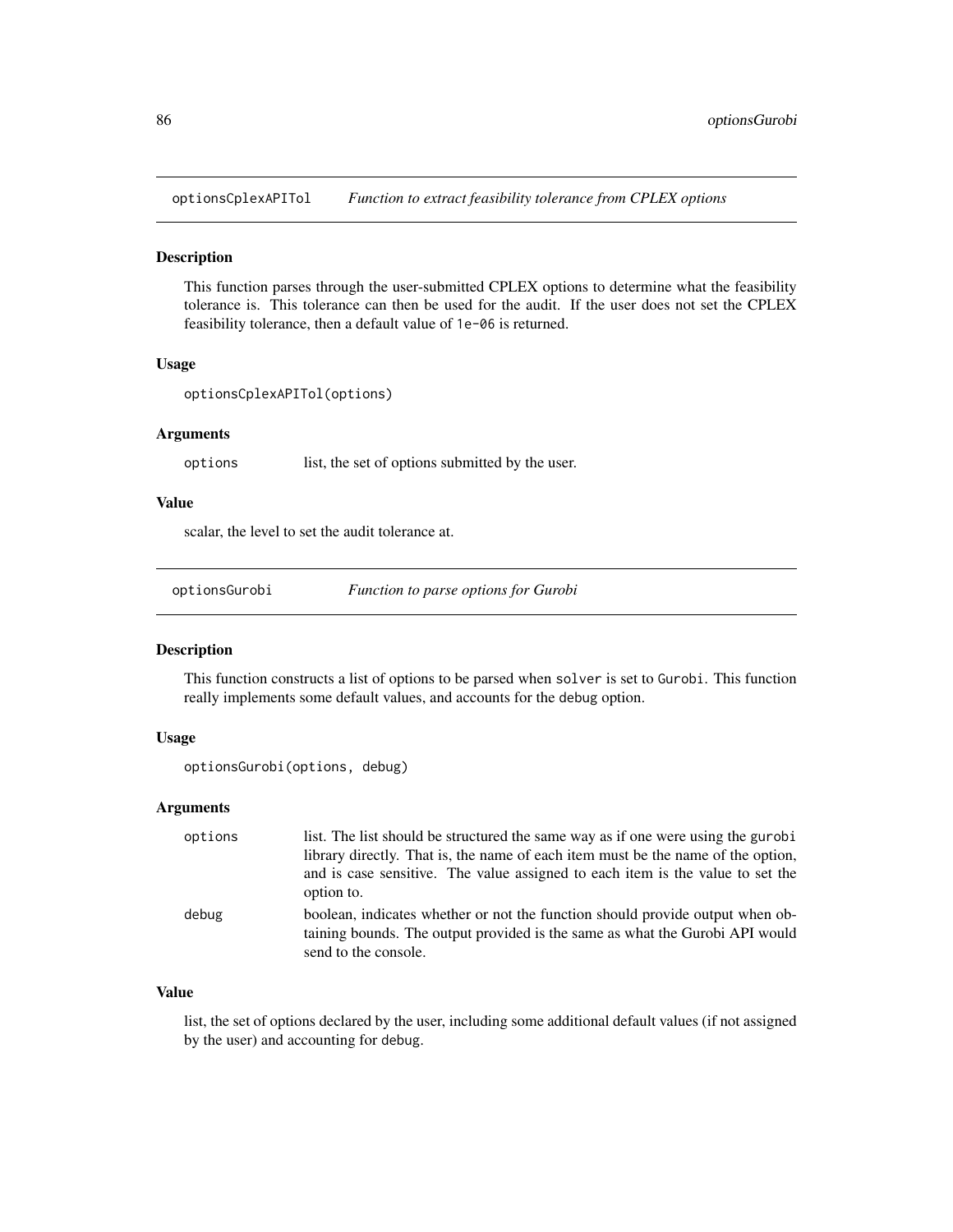optionsLpSolveAPI *Function to parse options for lp\_solve*

## Description

This function constructs a list of options to be parsed when solver is set to lpsolveapi. The options permitted are those that can be set via lpSolveAPI::lp.control, and should be passed as a named list (e.g. list(epslevel = "tight")).

#### Usage

```
optionsLpSolveAPI(options)
```
### Arguments

options list. The name of each item must be the name of the option, and is case sensitive. The value assigned to each item is the value to set the option to. The lprec argument should always be omitted.

# Value

string, the command to be evaluated to implement the options.

optionsRmosek *Function to parse options for Gurobi*

#### Description

This function constructs a list of options to be parsed when solver is set to Rmosek. This function really implements the default feasibility tolerances.

#### Usage

optionsRmosek(options, debug)

## Arguments

| options | list. Each set of options should be passed as a list, with the name of each entry                                                                                            |
|---------|------------------------------------------------------------------------------------------------------------------------------------------------------------------------------|
|         | being the name of the class of options. For example, options for double param-                                                                                               |
|         | eters should be contained in the entrydparam = $list(BASIS_TOL_X = 1e-06)$ .                                                                                                 |
| debug   | boolean, indicates whether or not the function should provide output when ob-<br>taining bounds. The output provided is the same as what Mosek would send to<br>the console. |

# Value

list, the set of options declared by the user, including some additional default values.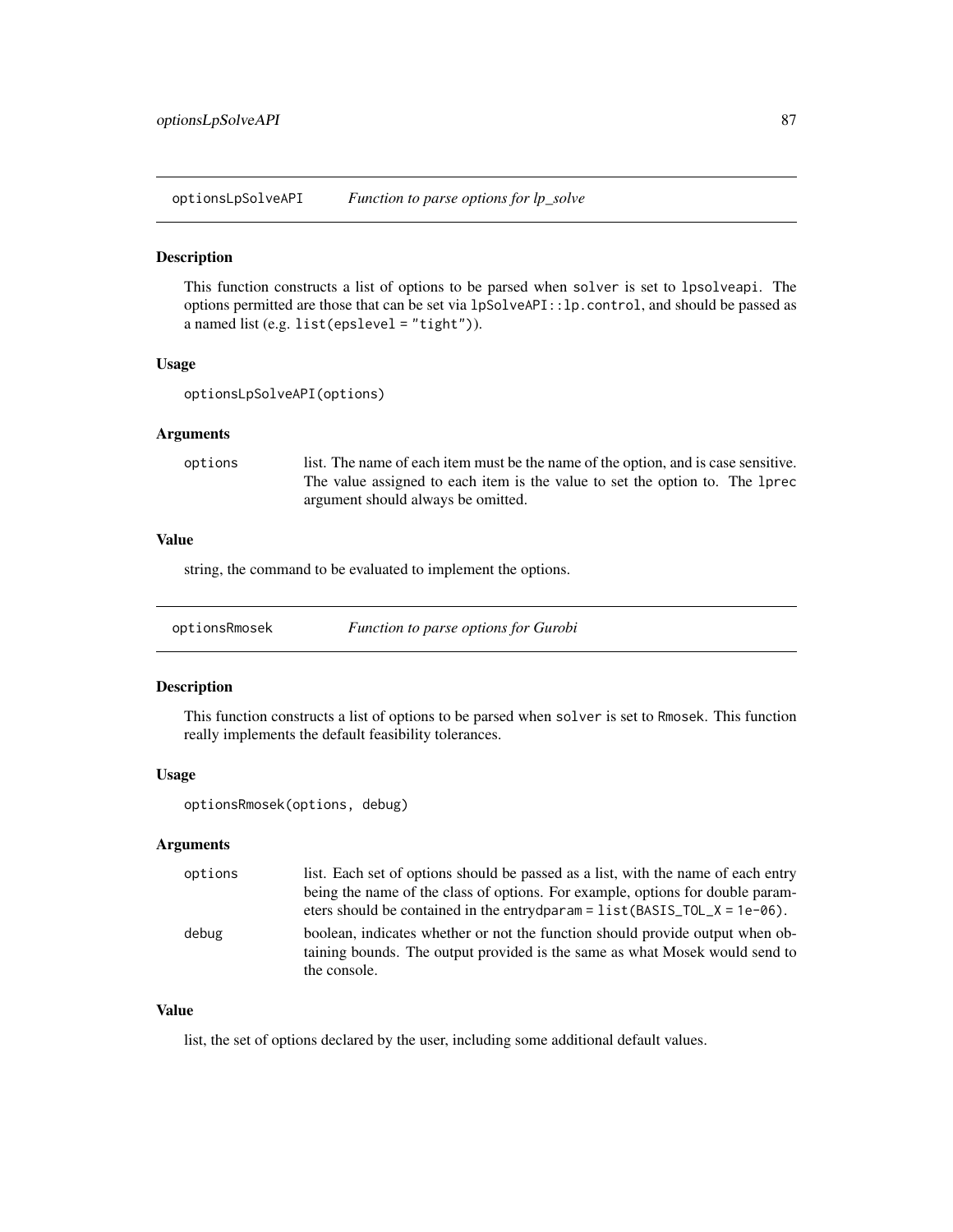This function takes a vector of terms and places parentheses around boolean expressions.

#### Usage

```
parenthBoolean(termsList)
```
## Arguments

termsList character vector, the vector of terms.

## Value

character vector.

permute *Auxiliary function: generate all permutations of a vector*

# Description

This function generates every permutation of the elements in a vector.

## Usage

```
permute(vector)
```
# Arguments

vector The vector whose elements are to be permuted.

## Value

a list of all the permutations of vector.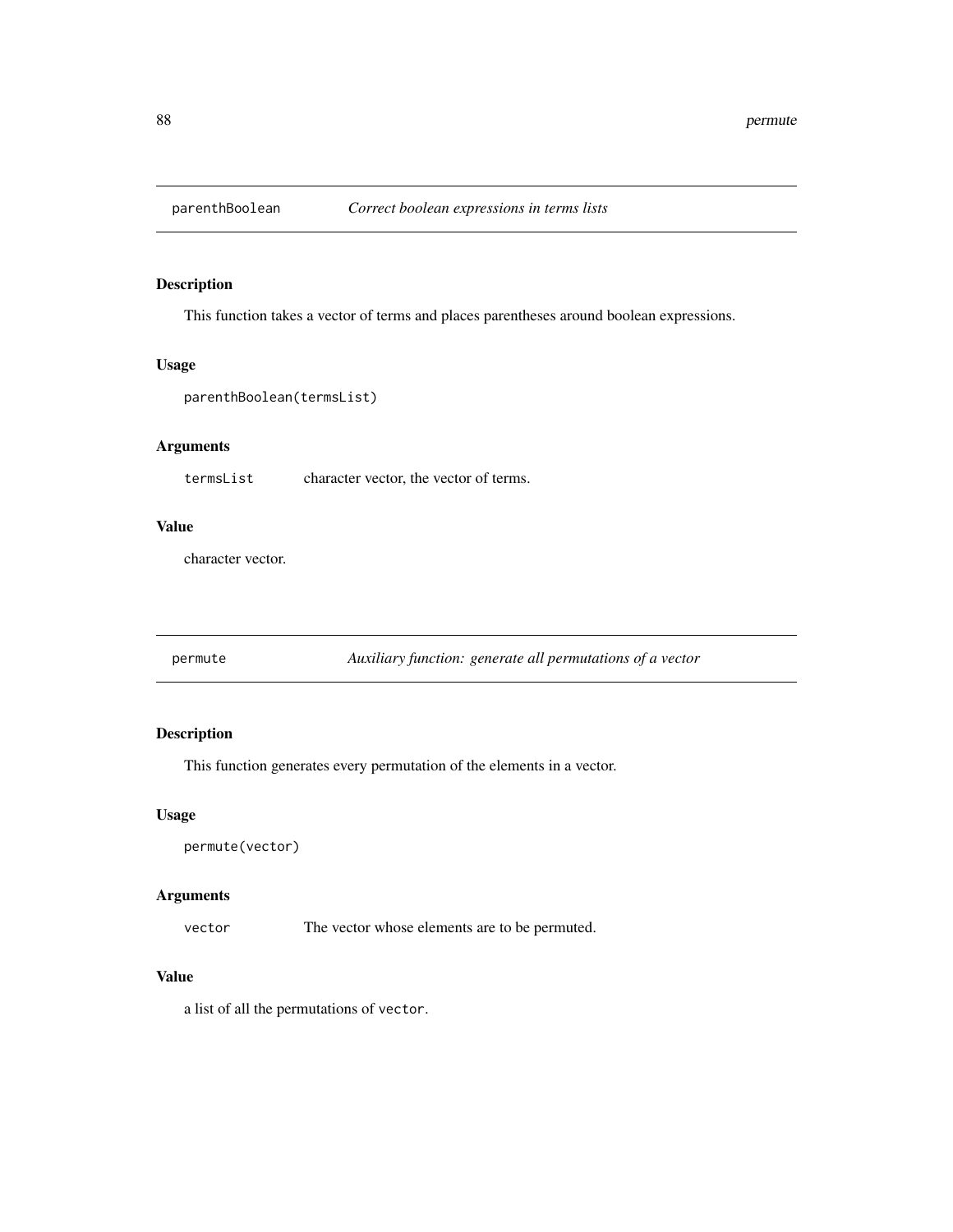This function generates every permutation of the first n natural numbers.

## Usage

permuteN(n)

# Arguments

n integer, the first n natural numbers one wishes to permute.

## Value

a list of all the permutations of the first n natural numbers.

piv *Obtaining IV-like estimands*

# Description

This function performs TSLS to obtain the estimates for the IV-like estimands.

# Usage

```
piv(
 Y,
 X,
  Z,
  lmcomponents = NULL,
 weights = NULL,
 order = NULL,
  excluded = TRUE
)
```
# Arguments

| the vector of outcomes.                                                        |
|--------------------------------------------------------------------------------|
| the matrix of covariates (includes endogenous and exogenous covariates).       |
| the matrix of instruments (includes exogenous covariates in the second stage). |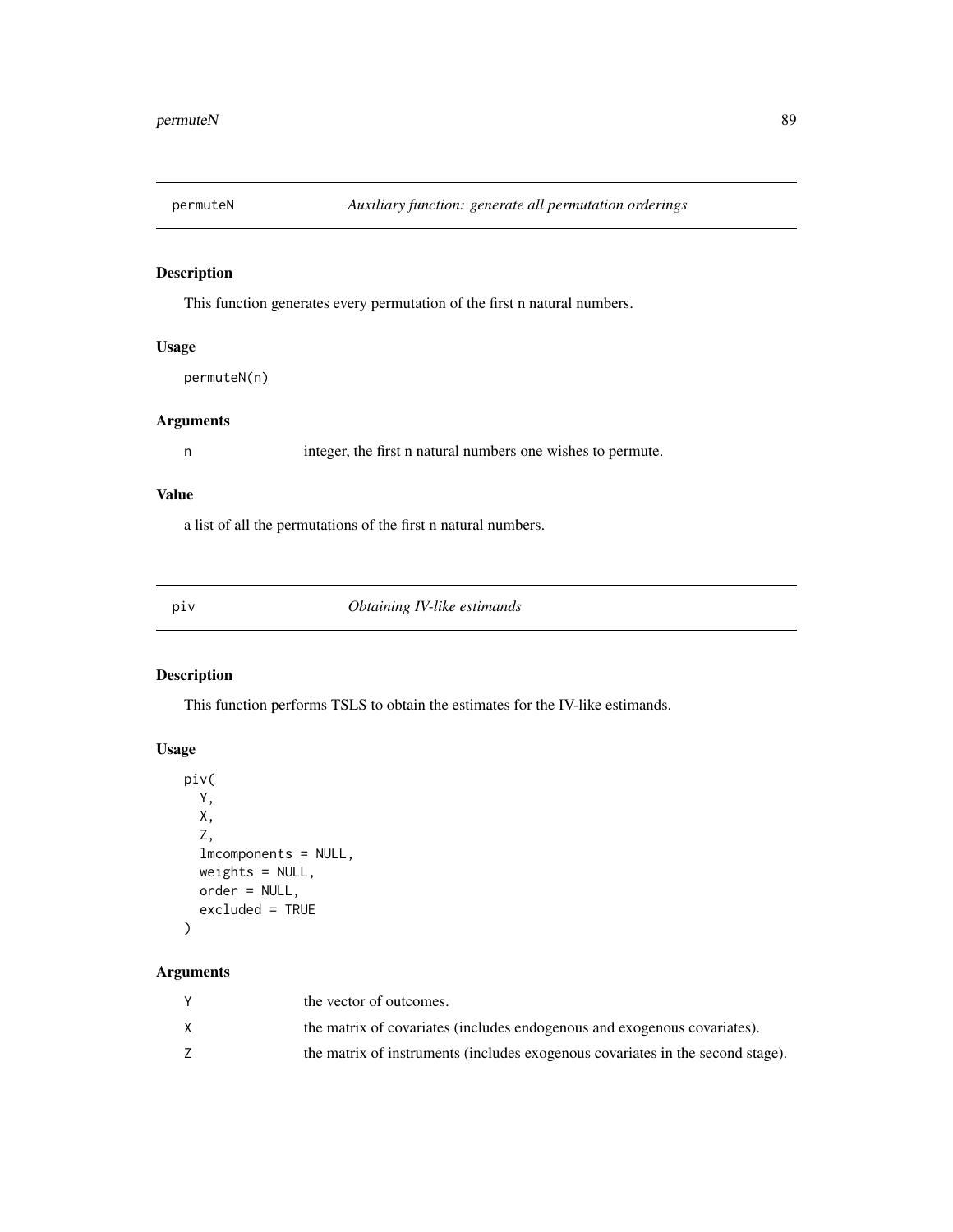| lmcomponents | vector of variable names from the second stage that we want to include in the<br>S-set of IV-like estimands. If NULL is submitted, then all components will be<br>included. |
|--------------|-----------------------------------------------------------------------------------------------------------------------------------------------------------------------------|
| weights      | vector of weights.                                                                                                                                                          |
| order        | integer, the counter for which IV-like specification and component the regression<br>is for.                                                                                |
| excluded     | boolean, to indicate whether or not the regression involves excluded variables.                                                                                             |

### Value

vector of select coefficient estimates.

polyparse *Parsing marginal treatment response formulas*

## Description

This function takes in an MTR formula, and then parses the formula such that it becomes a polynomial in the unobservable u. It then breaks these polynomials into monomials, and then integrates each of them with respect to u. Each integral corresponds to E[md | D, X, Z].

## Usage

```
polyparse(
  formula,
  data,
 uname = "u",env = parent.frame(),
  as.function = FALSE
)
```
#### Arguments

| formula     | the MTR.                                                                                                                                               |
|-------------|--------------------------------------------------------------------------------------------------------------------------------------------------------|
| data        | data. frame for which we obtain $E[md   D, X, Z]$ for each observation.                                                                                |
| uname       | variable name for unobservable used in declaring the MTR.                                                                                              |
| env         | environment, the original environment in which the formula was declared.                                                                               |
| as.function | boolean, if FALSE then a list of the polynomial terms are returned; if TRUE then<br>a list of functions corresponding to the polynomials are returned. |

## Value

A list (of lists) of monomials corresponding to the original MTR (for each observation); a list (of lists) of the integrated monomials; a vector for the degree of each of the original monomials in the MTR; and a vector for the names of each variable entering into the MTR (note  $x^2 + x$  has only one term, x).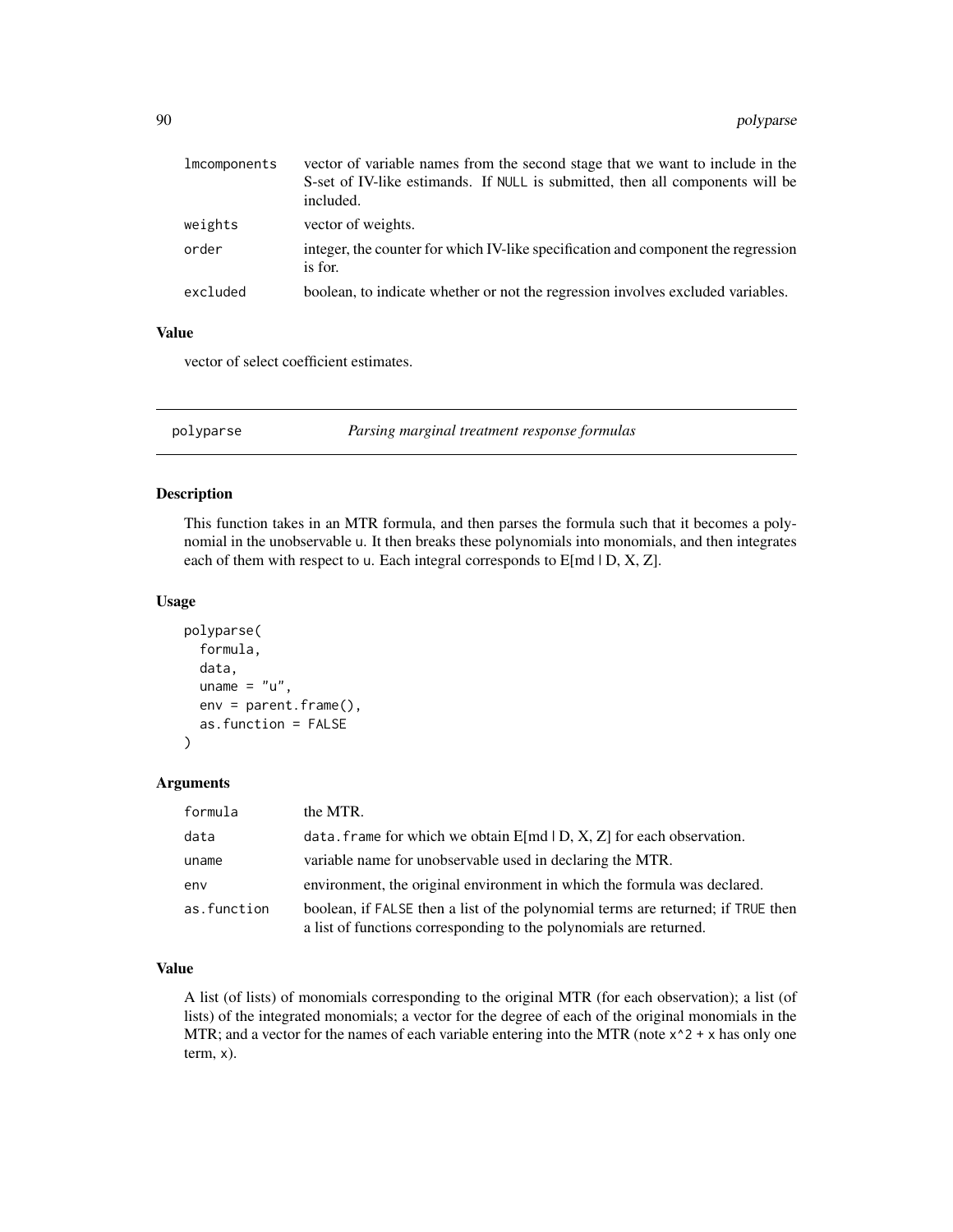# polyProduct 91

# Examples

```
dtm <- ivmte:::gendistMosquito()
## Declare MTR functions
formula1 = ~1 + uformula0 = -1 + u## Construct MTR polynomials
polynomials0 <- polyparse(formula = formula0,
                          data = dtm,uname = u,
                         as.function = FALSE)
polynomials1 <- polyparse(formula = formula0,
                         data = dtm,uname = u,
                         as.function = FALSE)
```
polyProduct *Function to multiply polynomials*

# Description

This function takes in two vectors characterizing polynomials. It then returns a vector characterizing the product of the two polynomials.

# Usage

```
polyProduct(poly1, poly2)
```
## Arguments

| poly1 | vector, characerizing a polynomial. |
|-------|-------------------------------------|
| poly2 | vector, characerizing a polynomial. |

# Value

vector, characterizing the product of the two polynomials characterized poly1 and poly2.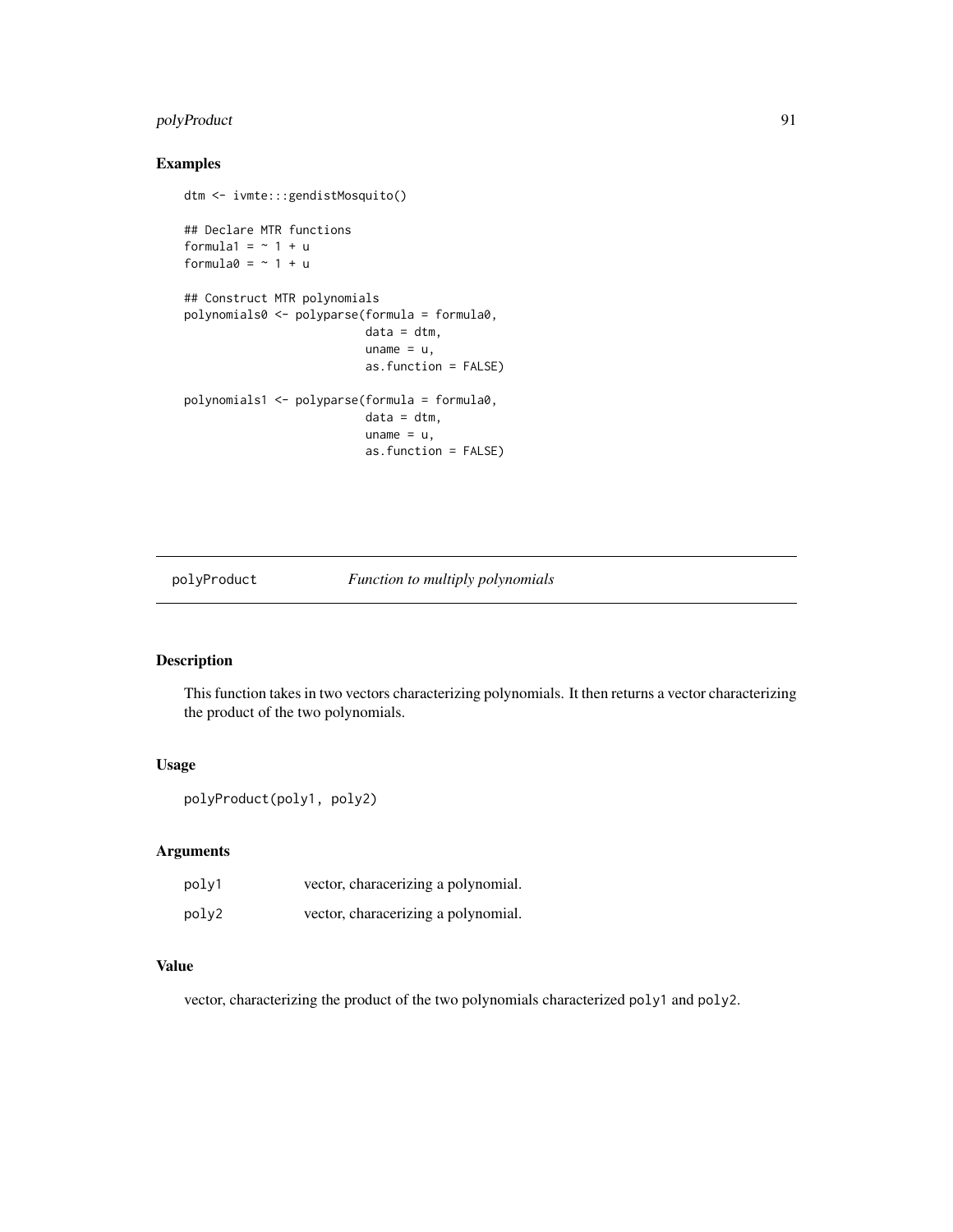Given a distribution, this function calculates the population mean for each term in a formula.

## Usage

```
popmean(formula, distribution, density = "f")
```
# Arguments

| formula      | formula, each term of which will have its mean calculated.                           |
|--------------|--------------------------------------------------------------------------------------|
| distribution | data, table, characterizing the distribution of the variables entering into formula. |
| density      | string, name of the variable data characterizing the density.                        |

## Value

vector, the means for each term in formula.

|  | print.ivmte | <i>Print results</i> |  |  |
|--|-------------|----------------------|--|--|
|--|-------------|----------------------|--|--|

# Description

This function uses the print method on the ivmte return list.

# Usage

```
## S3 method for class 'ivmte'
print(x, \ldots)
```
# Arguments

| x                       | an object returned from 'ivmte'. |
|-------------------------|----------------------------------|
| $\cdot$ $\cdot$ $\cdot$ | additional arguments.            |

## Value

basic set of results.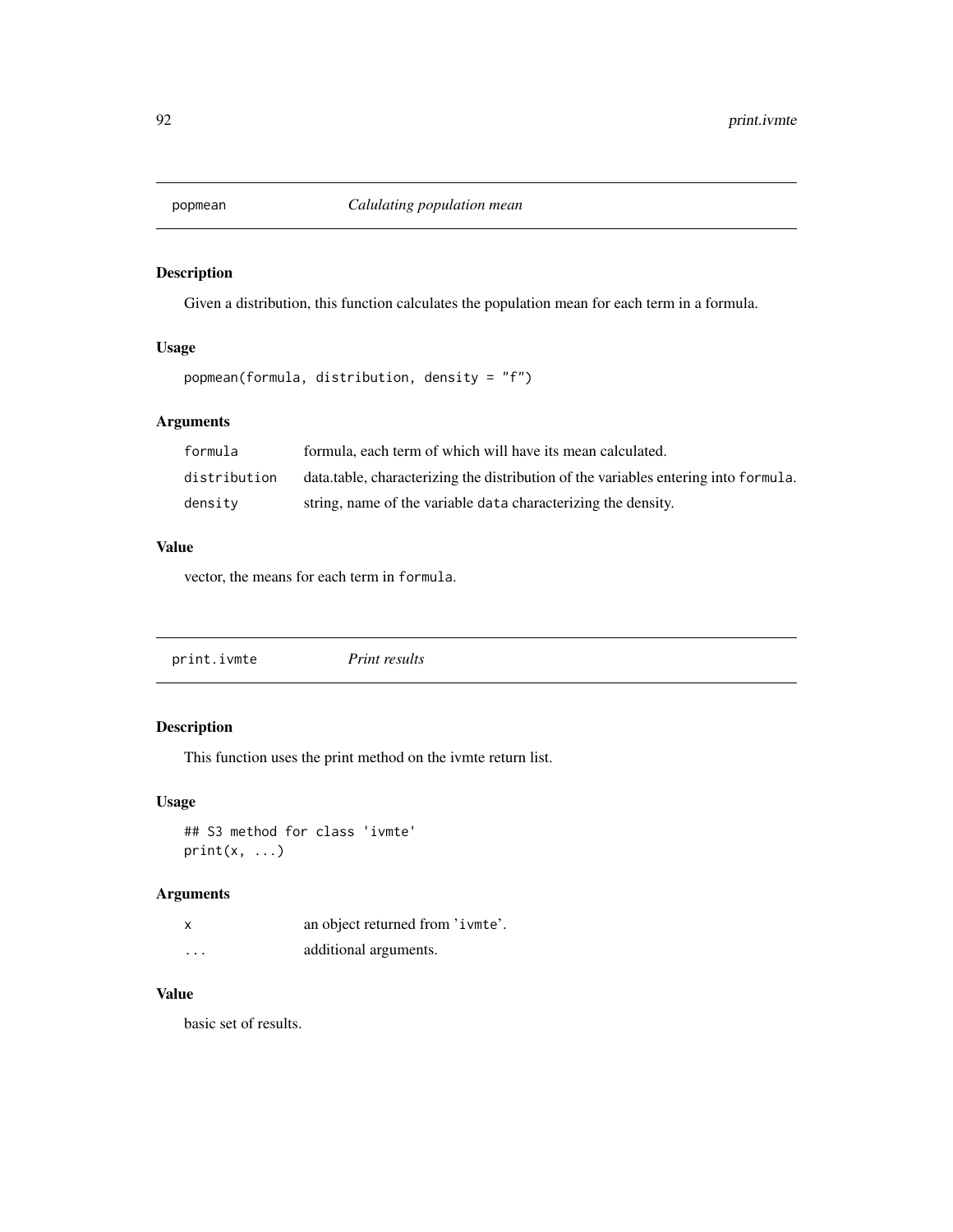propensity *Estimating propensity scores*

### Description

This function estimates the propensity of taking up treatment. The user can choose from fitting a linear probability model, a logit model, or a probit model. The function can also be used to generate a table of propensity scores for a given set of covariates and excluded variables. This was incorporated to account for the LATE being a target parameter. Specifically, if the argument formula is the name of a variable in data, but the target parameter is not the LATE, then no propensity model is returned. If the target parameter is the LATE, then then the propensity model is simply the empirical distribution of propensity scores in the data conditioned on the set of covariates declared in late.X and late.Z.

## Usage

propensity(formula, data, link = "logit", late.Z, late.X, env = parent.frame())

### Arguments

| formula | Formula characterizing probability model. If a variable in the data already con-<br>tains the propensity scores, input the variable as a one-sided formula. For exam-<br>ple, if the variable pz contains the propensity score, input formula $= \infty$ pz. |
|---------|--------------------------------------------------------------------------------------------------------------------------------------------------------------------------------------------------------------------------------------------------------------|
| data    | data. frame with which to estimate the model.                                                                                                                                                                                                                |
| link    | Link function with which to estimate probability model. Can be chosen from<br>"linear", "logit", or "probit".                                                                                                                                                |
| late.Z  | A vector of variable names of excluded variables. This is required when the<br>target parameter is the LATE.                                                                                                                                                 |
| late.X  | A vector of variable names of non-excluded variables. This is required when<br>the target parameter is the LATE, and the estimation procedure will condition<br>on these variables.                                                                          |
| env     | environment, the environment for the original propensity score formula.                                                                                                                                                                                      |

### Value

A vector of propensity scores for each observation, as well as a 'model'. If the user inputs a formula characterizing the model for taking up treatment, then the lm/glm object is returned. If the user declares a variable in the data set to be used as the propensity score, then a data. frame containing the propensity score for each value of the covariates in the probability model is returned.

## Examples

dtm <- ivmte:::gendistMosquito()

## Declaring a probability model. propensity(formula =  $d \sim z$ ,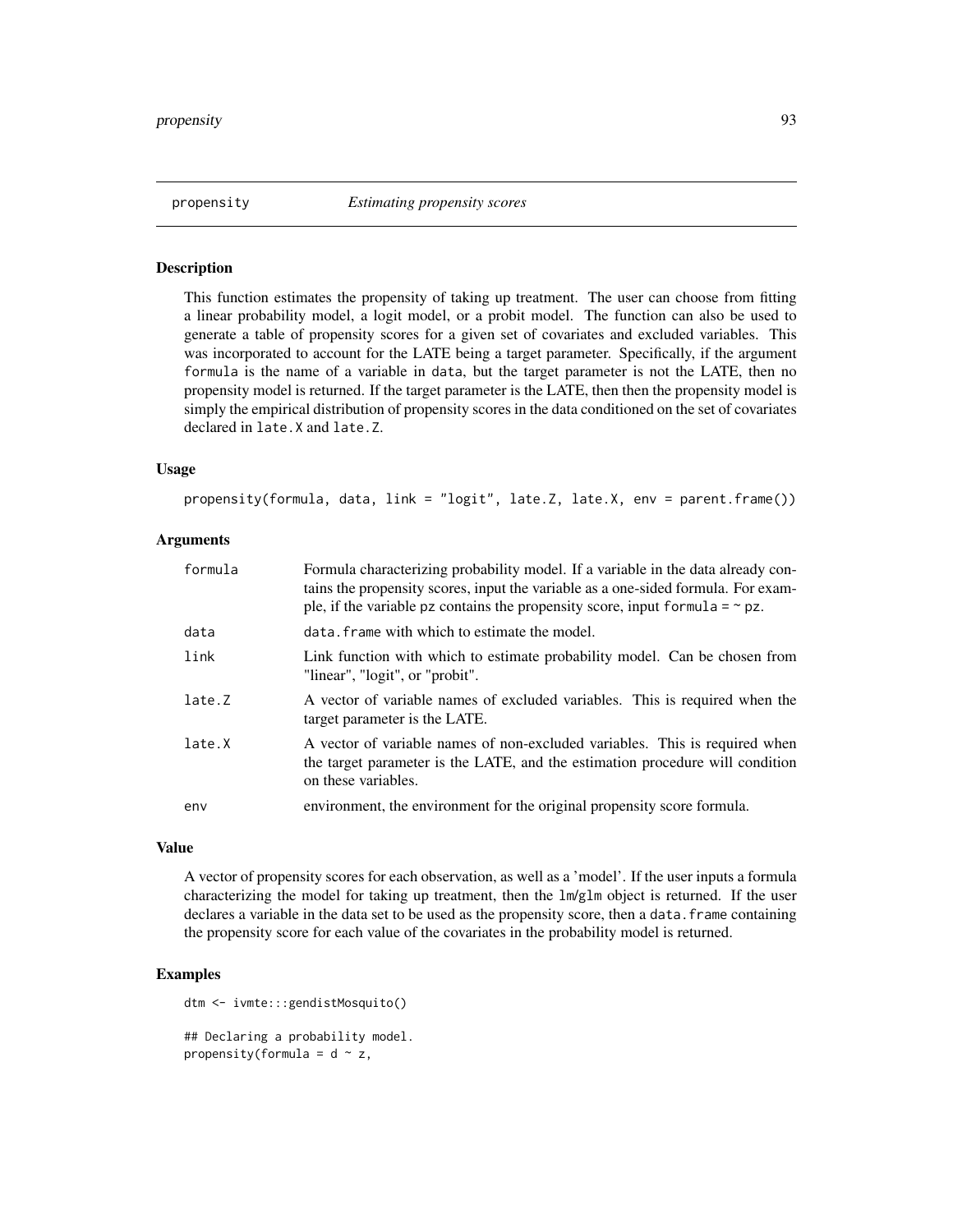```
data = dtm,link = "linear")
## Declaring a variable to be used instead
propensity(formula = ~\sim pz,
               data = dtm,
               link = "linear")
```
<span id="page-93-0"></span>

#### qpSetup *Constructing QCQP problem*

#### Description

This function is only used when the direct MTR regression procedure is used. This function simply constructs the quadratic constraint, and adds it to the LP problem defined by the linear optimization problem for the bounds and the linear shape constraints.

## Usage

qpSetup(env, sset, rescale = TRUE)

#### Arguments

| env     | environment containing the matrices defining the LP problem.                                                         |
|---------|----------------------------------------------------------------------------------------------------------------------|
| sset    | A list containing the covariats and outcome variable for the direct MTR regres-<br>sion.                             |
| rescale | boolean, set to TRUE if the MTR components should be rescaled to improve<br>stability in the LP/QP/QCP optimization. |

| qpSetupBound |
|--------------|
|--------------|

Constructing QCQP problem for bounding

# Description

This function is only used when the direct MTR regression procedure is used. This function simply constructs the quadratic constraint, and adds it to the LP problem defined by the linear optimization problem for the bounds and the linear shape constraints.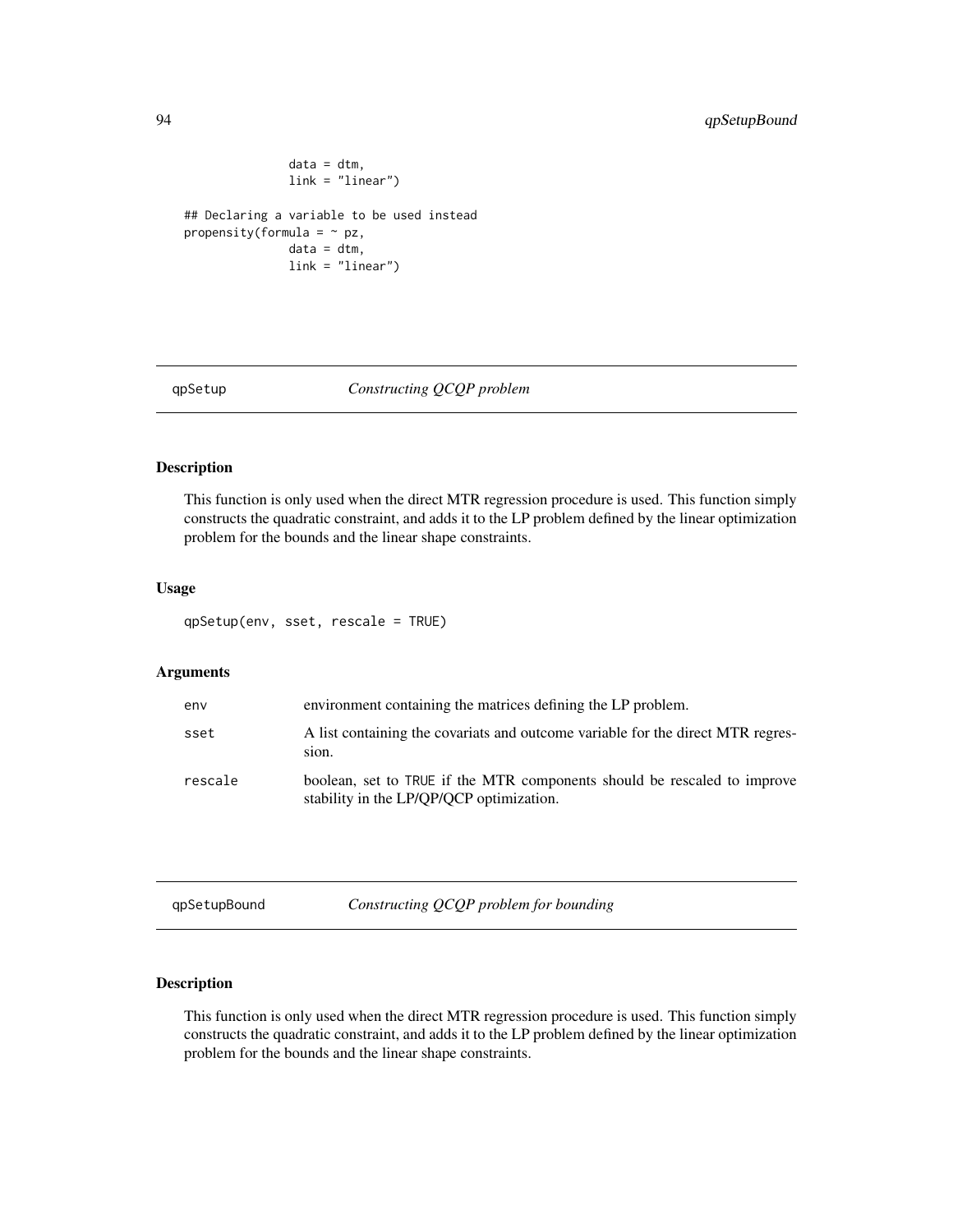# qpSetupCriterion 95

# Usage

```
qpSetupBound(
  env,
  g0,
  g1,
  criterion.tol,
  criterion.min,
  rescale = FALSE,
  setup = TRUE
\mathcal{L}
```
# Arguments

| env           | environment containing the matrices defining the LP problem.                                                                                                                               |
|---------------|--------------------------------------------------------------------------------------------------------------------------------------------------------------------------------------------|
| g0            | set of expectations for each terms of the MTR for the control group.                                                                                                                       |
| g1            | set of expectations for each terms of the MTR for the control group.                                                                                                                       |
| criterion.tol | non-negative scalar, determines how much the quadratic constraint should be<br>relaxed by. If set to 0, the constraint is not relaxed at all.                                              |
| criterion.min | minimum of (SSR - SSY) of a linear regression with shape constraints.                                                                                                                      |
| rescale       | boolean, set to TRUE if the MTR components should be rescaled to improve<br>stability in the LP/QP/QCP optimization.                                                                       |
| setup         | boolean, set to TRUE if the QP problem should be set up for solving the bounds,<br>which includes the quadratic constraint. Set to FALSE if the quadratic constraint<br>should be removed. |

# Value

A list of matrices and vectors necessary to define an LP problem for Gurobi or MOSEK.

qpSetupCriterion *Configure QCQP problem to find minimum criterion*

# Description

This function sets up the objective function for minimizing the criterion. The QCQP model must be passed as an environment variable, under the entry \$model. See [qpSetup](#page-93-0).

# Usage

```
qpSetupCriterion(env)
```
# Arguments

env The LP environment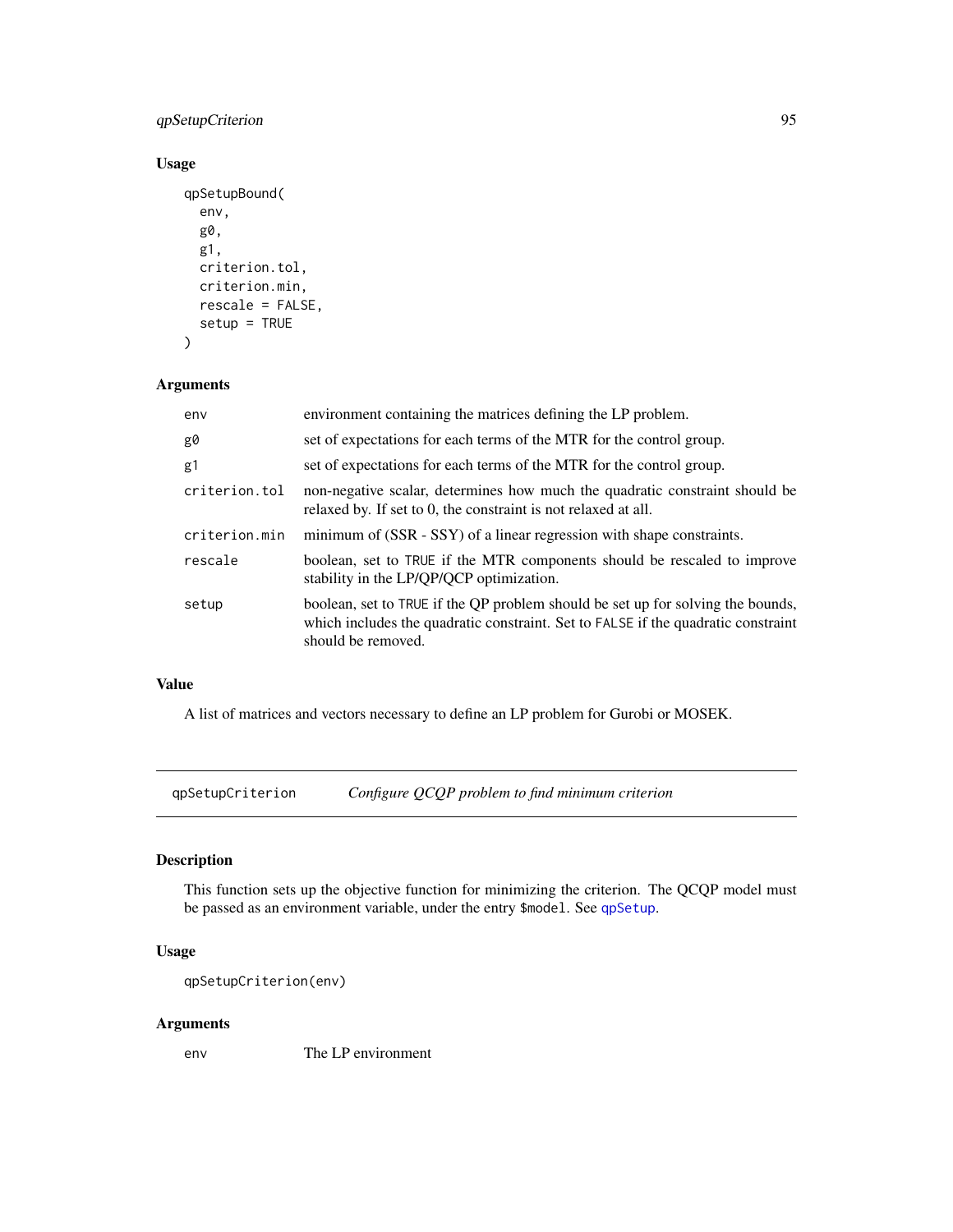# Value

Nothing, as this modifies an environment variable to save memory.

qpSetupInfeasible *Configure QP environment for diagnostics*

#### Description

This function separates the shape constraints from the QP environment. That way, the model can be solved without any shape constraints, which is the primary cause of infeasibility. This is done in order to check which shape constraints are causing the model to be infeasible. The QP model must be passed as an environment variable, under the entry \$model. See [lpSetup](#page-71-0).

### Usage

```
qpSetupInfeasible(env, rescale)
```
#### Arguments

| env     | The LP environment                                                                                                   |
|---------|----------------------------------------------------------------------------------------------------------------------|
| rescale | boolean, set to TRUE if the MTR components should be rescaled to improve<br>stability in the LP/QP/QCP optimization. |

### Value

Nothing, as this modifies an environment variable to save memory.

removeSplines *Separating splines from MTR formulas*

## Description

This function separates out the function calls uSpline() and uSplines() potentially embedded in the MTR formulas from the rest of the formula. The terms involving splines are treated separately from the terms that do not involve splines when creating the gamma moments.

#### Usage

```
removeSplines(formula, env = parent.frame())
```
### Arguments

| formula | the formula that is to be parsed.                                                                                                                |
|---------|--------------------------------------------------------------------------------------------------------------------------------------------------|
| env     | environment in which to formulas. This is necessary as splines may be declared<br>using objects, e.g. knots = x, where $x = c(0.3, 0.64, 0.9)$ . |
|         |                                                                                                                                                  |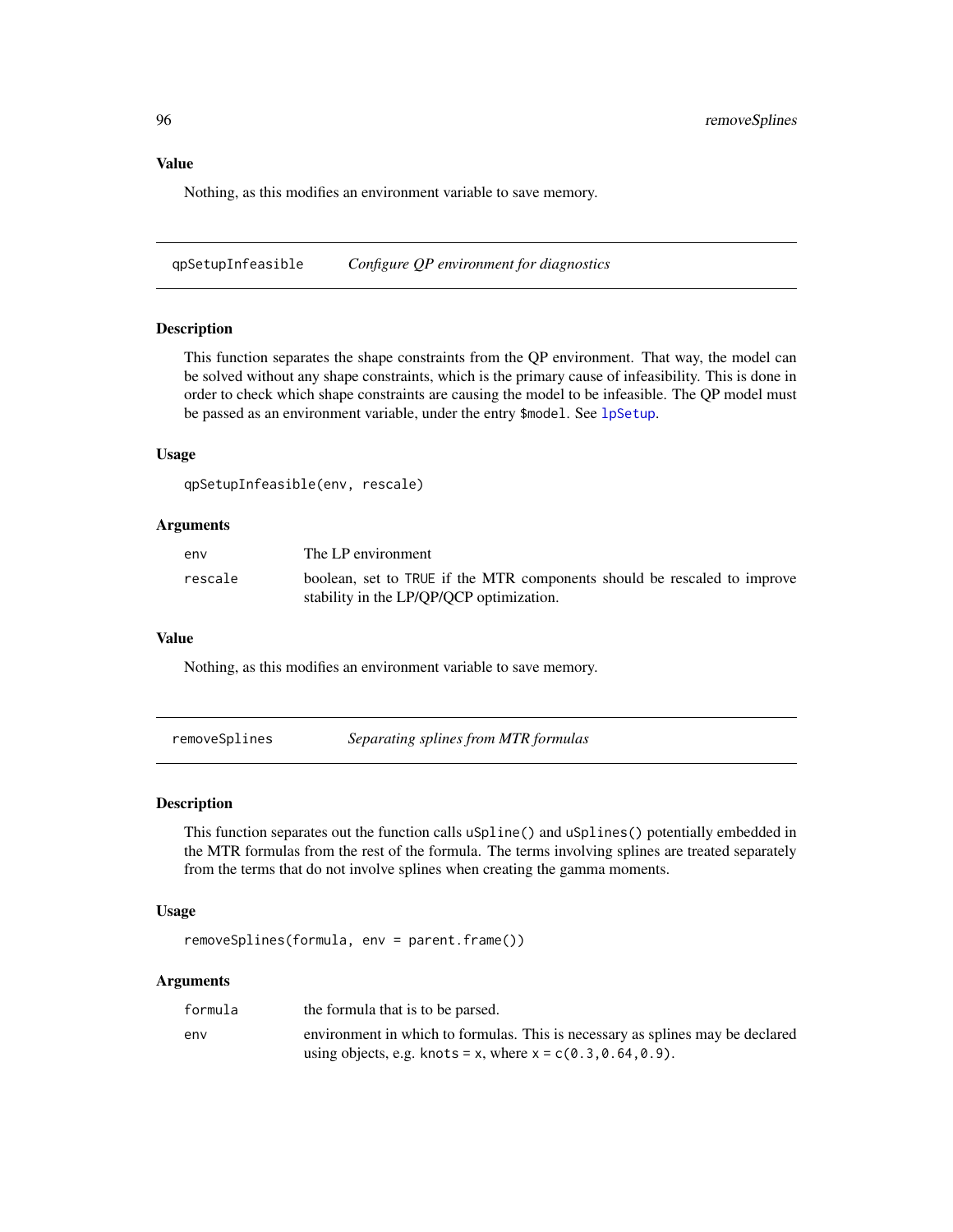#### rescale $X$  97

## Value

a list containing two objects. One object is formula but with the spline components removed. The second object is a list. The name of each element is the uSpline()/uSplines() command, and the elements are a vector of the names of covariates that were interacted with the uSpline()/uSplines() command.

### Examples

```
## Declare and MTR with a sline component.
m0 = r \times 1 + x1: uSpline(degree = 2,
                          knots = c(0.2, 0.4)) +
            x2 : uSpline(degree = 2,
                          knots = c(0.2, 0.4) +
            x1 : x2 : uSpline(degree = 2,
                               knots = c(0.2, 0.4)) +
            uSpline(degree = 3,
                     knots = c(0.2, 0.4),intercept = FALSE)
```
## Now separate the spline component from the non-spline component removeSplines(m0)

rescaleX *Function to implement rescaling procedure*

#### Description

This function rescales the matrix of covariates used in the direct regression to improve the conditioning number and the stability of the estimation procedure.

# Usage

rescaleX(sset, dVec, drY, drN)

## Arguments

| sset | a list of lists constructed from the function genSSet. In the case of a direct                                   |
|------|------------------------------------------------------------------------------------------------------------------|
|      | regression, 'sset' contains only one inner list. This list contains the gamma<br>moment at the individual level. |
| dVec | Vector of treatment statuses from the data.                                                                      |
| drY  | Vector of outcomes from the data.                                                                                |
| drN  | Scalar, number of observations in the data.                                                                      |

### Value

List of rescaled covariates.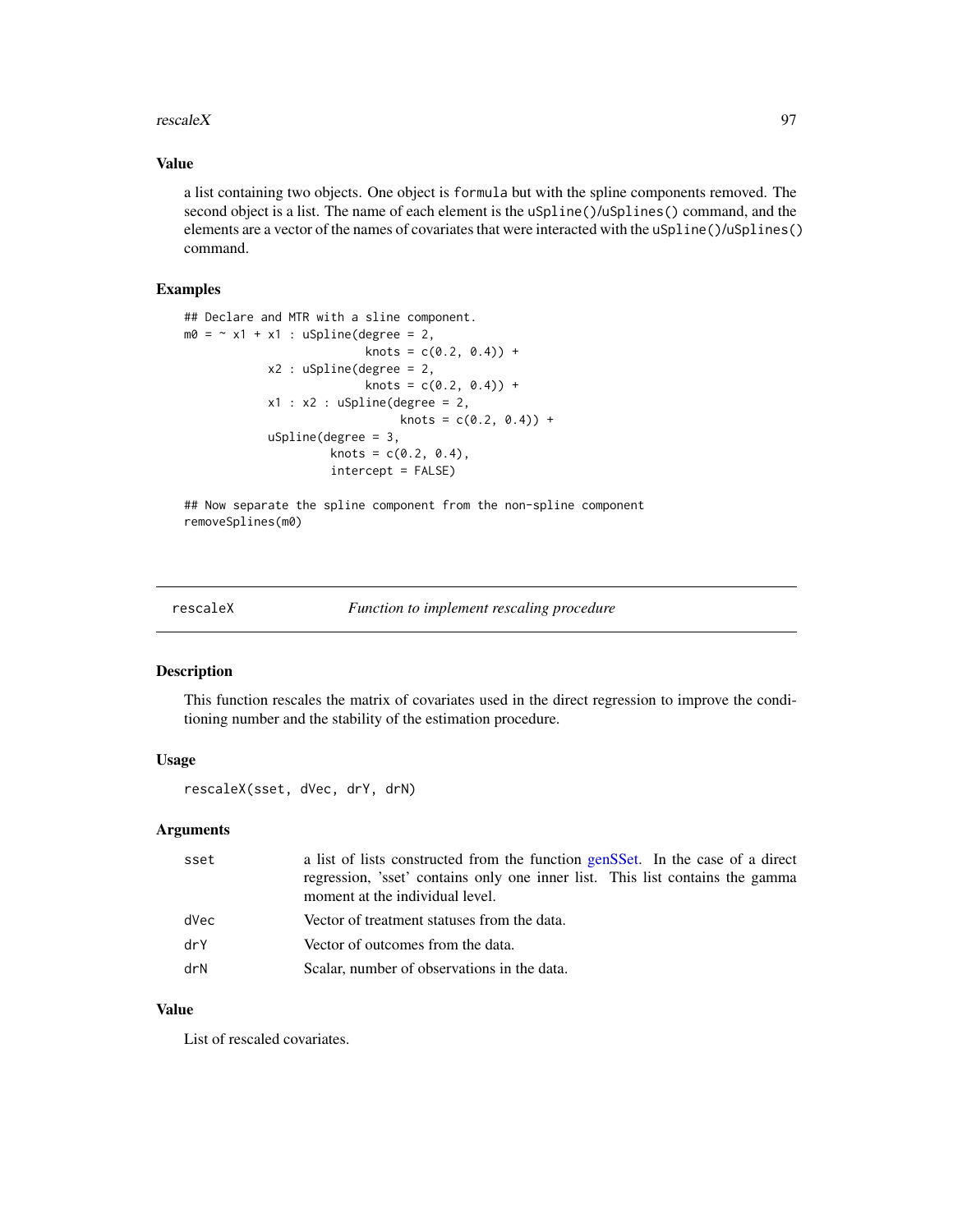restring *Auxiliary function that converts an expression of variable names into a vector of strings.*

## Description

Auxiliary function that converts an expression of variable names into a vector of strings.

# Usage

```
restring(vector, substitute = TRUE, command = "c")
```
# Arguments

| vector     | An expression of a list of variable names.                                                                                                                                                                                                                                                        |
|------------|---------------------------------------------------------------------------------------------------------------------------------------------------------------------------------------------------------------------------------------------------------------------------------------------------|
| substitute | Boolean option of whether or not we wish to use the substitute command<br>when implementing this function. Note that this substitutes the argument of<br>the function. If substitute = FALSE, then the function will instead treat the<br>arguments as variables, and substitute in their values. |
| command    | character, the name of the function defining the vector or list, e.g. "c", "list", "l".<br>This let's the function determine how many characters in front to remove.                                                                                                                              |

# Value

A vector of variable names (strings).

# Examples

```
a \leftarrow 4b \leq -5i vmte:::restring(c(a, b), substitute = TRUE)
ivmte:::restring(c(a, b), substitute = FALSE)
```
rhalton *Generate Halton sequence*

# Description

This function generates a one dimensional Halton sequence.

## Usage

 $r$ halton(n, base = 2)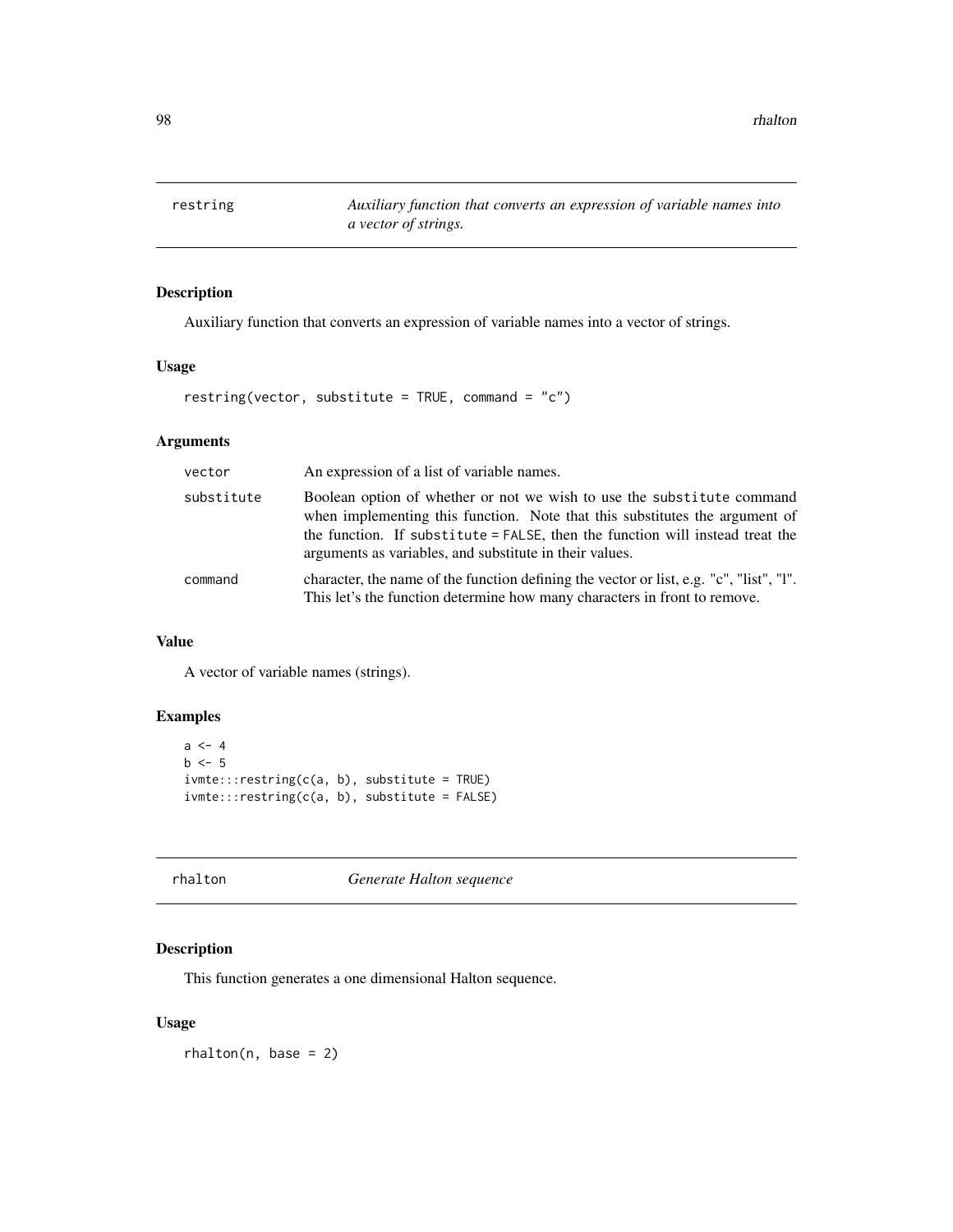# runCplexAPI 99

## Arguments

|      | Number of draws.                                        |
|------|---------------------------------------------------------|
| base | Base used for the Halton sequence, set to 2 by default. |

## Value

A sequence of randomly drawn numbers.

<span id="page-98-0"></span>runCplexAPI *Running cplexAPI solver*

# Description

This function solves the LP problem using the cplexAPI package. The object generated by 1pSetup is not compatible with the cplexAPI functions. This function adapts the object to solve the LP problem. See [runGurobi](#page-99-0) for additional error code labels.

# Usage

runCplexAPI(model, lpdir, solver.options)

# Arguments

| model | list of matrices and vectors defining the linear programming problem.                                             |
|-------|-------------------------------------------------------------------------------------------------------------------|
| lpdir | input either CPX_MAX or CPX_MIN, which sets the LP problem as a maxi-<br>mization or minimization problem.        |
|       | solver, options list, each item of the list should correspond to an option specific to the LP solver<br>selected. |

## Value

a list of the output from CPLEX. This includes the objective value, the solution vector, and the optimization status (status of 1 indicates successful optimization).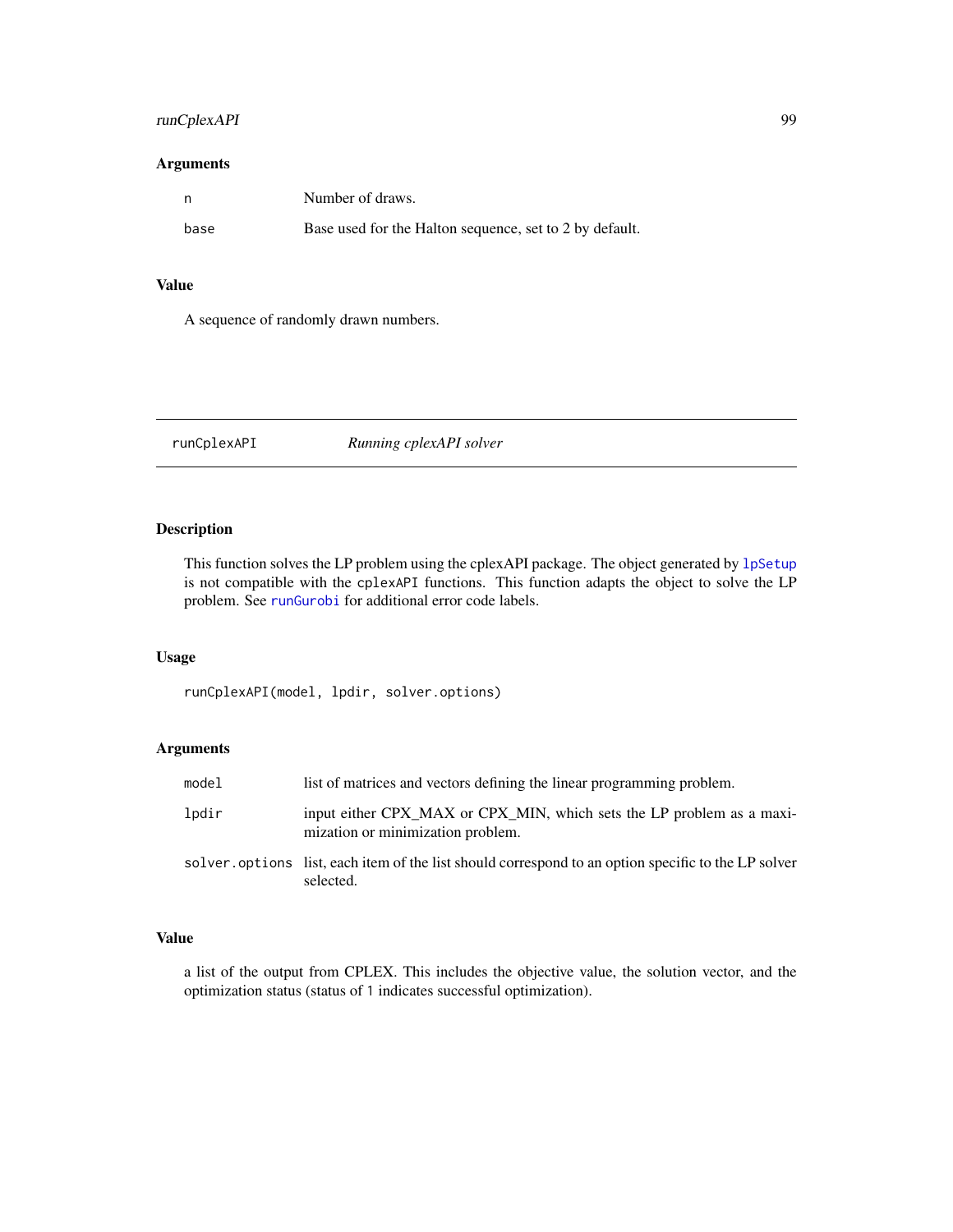<span id="page-99-0"></span>

This function solves the LP/QCQP problem using the Gurobi package. The object generated by [lpSetup](#page-71-0) is compatible with the gurobi function. See [runCplexAPI](#page-98-0) for additional error code labels.

#### Usage

runGurobi(model, solver.options)

### Arguments

model list of matrices and vectors defining the linear programming problem. solver. options list, each item of the list should correspond to an option specific to the LP solver selected.

## Value

a list of the output from Gurobi. This includes the objective value, the solution vector, and the optimization status (status of 1 indicates successful optimization) .

runLpSolveAPI *Running lpSolveAPI*

## Description

This function solves the LP problem using the lpSolveAPI package. The object generated by [lpSetup](#page-71-0) is not compatible with the lpSolveAPI functions. This function adapts the object to solve the LP problem. See [runGurobi](#page-99-0) and [runCplexAPI](#page-98-0) for additional error code labels.

#### Usage

```
runLpSolveAPI(model, modelsense, solver.options)
```
#### Arguments

| model      | list of matrices and vectors defining the linear programming problem.                                             |  |
|------------|-------------------------------------------------------------------------------------------------------------------|--|
| modelsense | input either 'max' or 'min' which sets the LP problem as a maximization or<br>minimization problem.               |  |
|            | solver, options list, each item of the list should correspond to an option specific to the LP solver<br>selected. |  |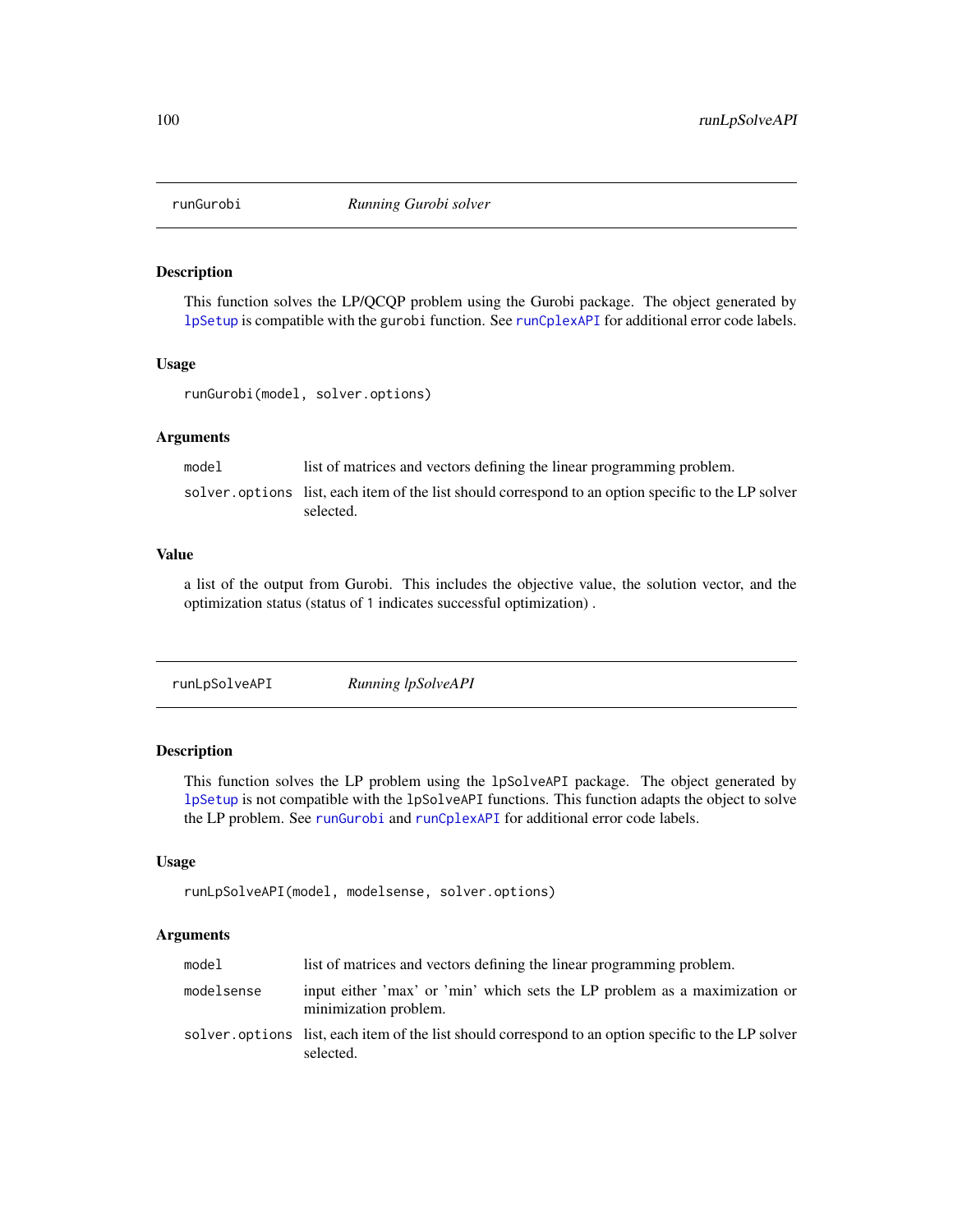#### runMosek 101

## Value

a list of the output from lpSolveAPI. This includes the objective value, the solution vector, and the optimization status (status of 1 indicates successful optimization).

runMosek *Running Rmosek*

### **Description**

This function solves the LP/QCQP problem using the Rmosek package. The object generated by [lpSetup](#page-71-0) is not compatible with the Rmosek functions. This function adapts the object to solve the LP problem. See [runGurobi](#page-99-0) and [runCplexAPI](#page-98-0) for additional error code labels.

### Usage

```
runMosek(model, modelsense, solver.options, debug = FALSE)
```
## Arguments

| model      | list of matrices and vectors defining the linear programming problem.                                                                                                            |
|------------|----------------------------------------------------------------------------------------------------------------------------------------------------------------------------------|
| modelsense | input either 'max' or 'min' which sets the LP problem as a maximization or<br>minimization problem.                                                                              |
|            | solver, options list, each item of the list should correspond to an option specific to the LP solver<br>selected.                                                                |
| debug      | boolean, indicates whether or not the function should provide output when ob-<br>taining bounds. The output provided is the same as what the Mosek would send<br>to the console. |

## Value

a list of the output from Rmosek. This includes the objective value, the solution vector, and the optimization status (status of 1 indicates successful optimization).

selectViolations *Select points from audit grid to add to the constraint grid*

### Description

This function selects which points from the audit grid should be included into the original grid. Both the constraint grid and audit grid are represented as constraints in an LP/QCQP problem. This function selects which points in the audit grid (i.e. which rows in the audit constraint matrix) should be added to the constraint grid (i.e. should be appended to the constraint matrix).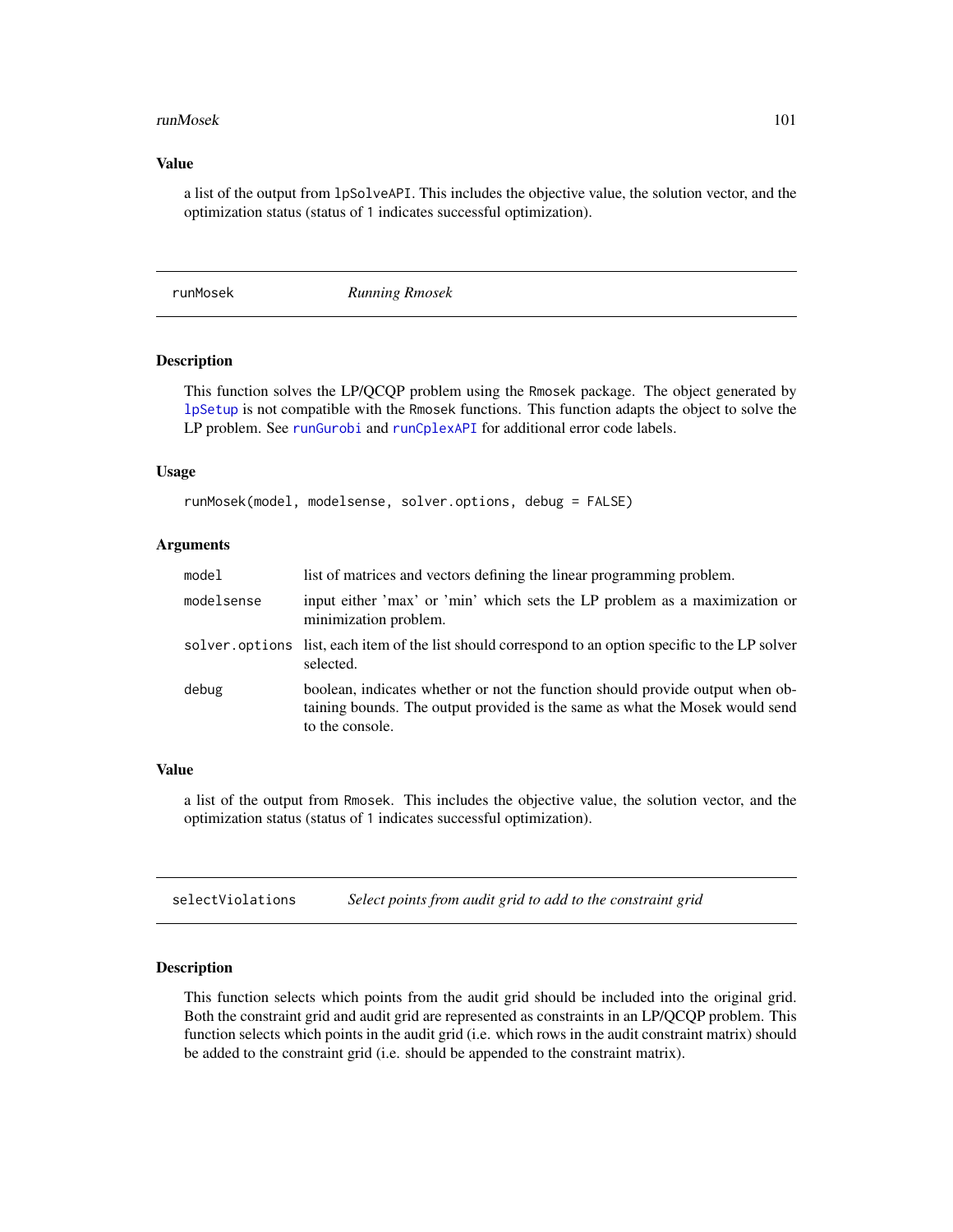# Usage

```
selectViolations(
 diffVec,
 audit.add,
 lb0seq,
 lb1seq,
 lbteseq,
 ub0seq,
 ub1seq,
 ubteseq,
 mono0seq,
 mono1seq,
 monoteseq,
 mbmap
```
 $\,$ 

# Arguments

| diffVec   | numeric vector, with a positive value indicating a violation of a shape constraint.                                                                                                                                                                               |
|-----------|-------------------------------------------------------------------------------------------------------------------------------------------------------------------------------------------------------------------------------------------------------------------|
| audit.add | integer, the number of points from the audit grid to add to the initial for each<br>constraint type. For instance, if there are 5 different kinds of constraints im-<br>posed, and $audit.add = 5$ , then up to 30 points may be added to the constraint<br>grid. |
| lb0seq    | integer vector, indicates which rows in the audit constraint matrix correspond to<br>the lower bound for m0.                                                                                                                                                      |
| lb1seq    | integer vector, indicates which rows in the audit constraint matrix correspond to<br>the lower bound for m1.                                                                                                                                                      |
| lbteseq   | integer vector, indicates which rows in the audit constriant matrix correspond to<br>the lower bound for the treatment effect.                                                                                                                                    |
| ub0seq    | integer vector, indicates which rows in the audit constraint matrix correspond to<br>the upper bound for m0.                                                                                                                                                      |
| ub1seq    | integer vector, indicates which rows in the audit constraint matrix correspond to<br>the upper bound for m1.                                                                                                                                                      |
| ubteseg   | integer vector, indicates which rows in the audit constriant matrix correspond to<br>the upper bound for the treatment effect.                                                                                                                                    |
| mono0seq  | integer matrix, indicates which rows in the audit constraint matrix correspond<br>to the monotonicity conditions for m0, and whether the constraint is increasing<br>$(+1)$ or decreasing $(-1)$ .                                                                |
| mono1seq  | integer matrix, indicates which rows in the audit constraint matrix correspond<br>to the monotonicity conditions for m1, and whether the constraint is increasing<br>$(+1)$ or decreasing $(-1)$ .                                                                |
| monoteseq | integer matrix, indicates which rows in the audit constraint matrix correspond to<br>the monotonicity conditions for the treatment effect, and whether the constraint<br>is increasing $(+1)$ or decreasing $(-1)$ .                                              |
| mbmap     | integer vector, indexes the X-value associated with each row in the audit con-<br>straint matrix.                                                                                                                                                                 |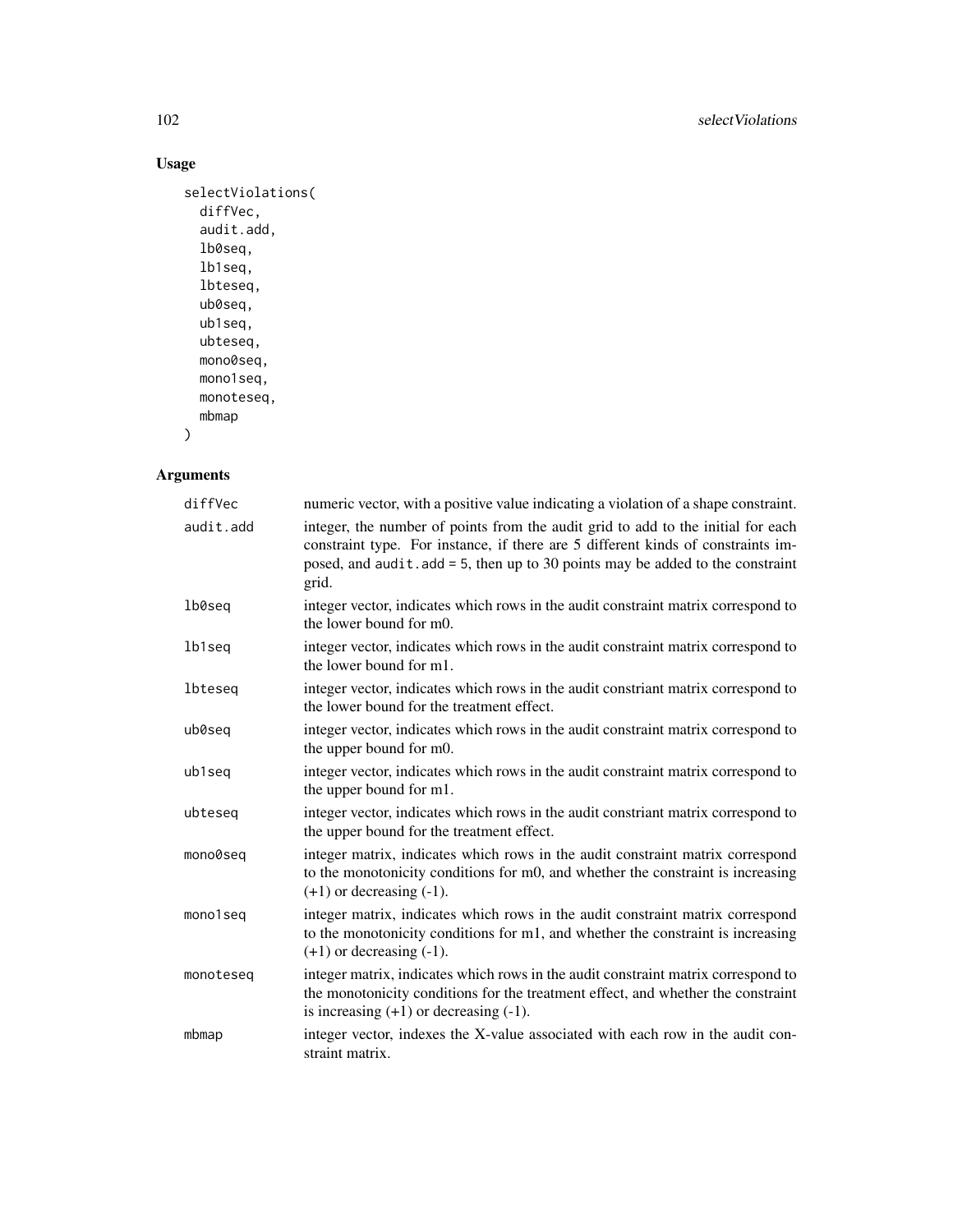### sOls1d 103

# Value

The audit grid is represented using a set of constraint matrices. Each point in the audit grid corresponds to a set of rows in the constraint matrices. The function simply returns the vector of row numbers for the points from the audit grid whose corresponding constraints should be added to the original LP/QCQP problem (i.e. the points to add to the original grid).

sOls1d *IV-like weighting function, OLS specification 1*

## Description

IV-like weighting function for OLS specification 1.

# Usage

sOls1d(d, exx)

# Arguments

| d   | 0 or 1, indicating treatment or control. |
|-----|------------------------------------------|
| exx | the matrix $E[XX']$                      |

### Value

scalar.

|--|

IV-like weighting function, OLS specification 2

## Description

IV-like weighting function for OLS specification 2.

## Usage

sOls2d(x, d, exx)

## Arguments

|     | vector, the value of the covariates other than the intercept and the treatment<br>indicator. |
|-----|----------------------------------------------------------------------------------------------|
|     | 0 or 1, indicating treatment or control.                                                     |
| exx | the matrix $E[XX']$                                                                          |

#### Value

scalar.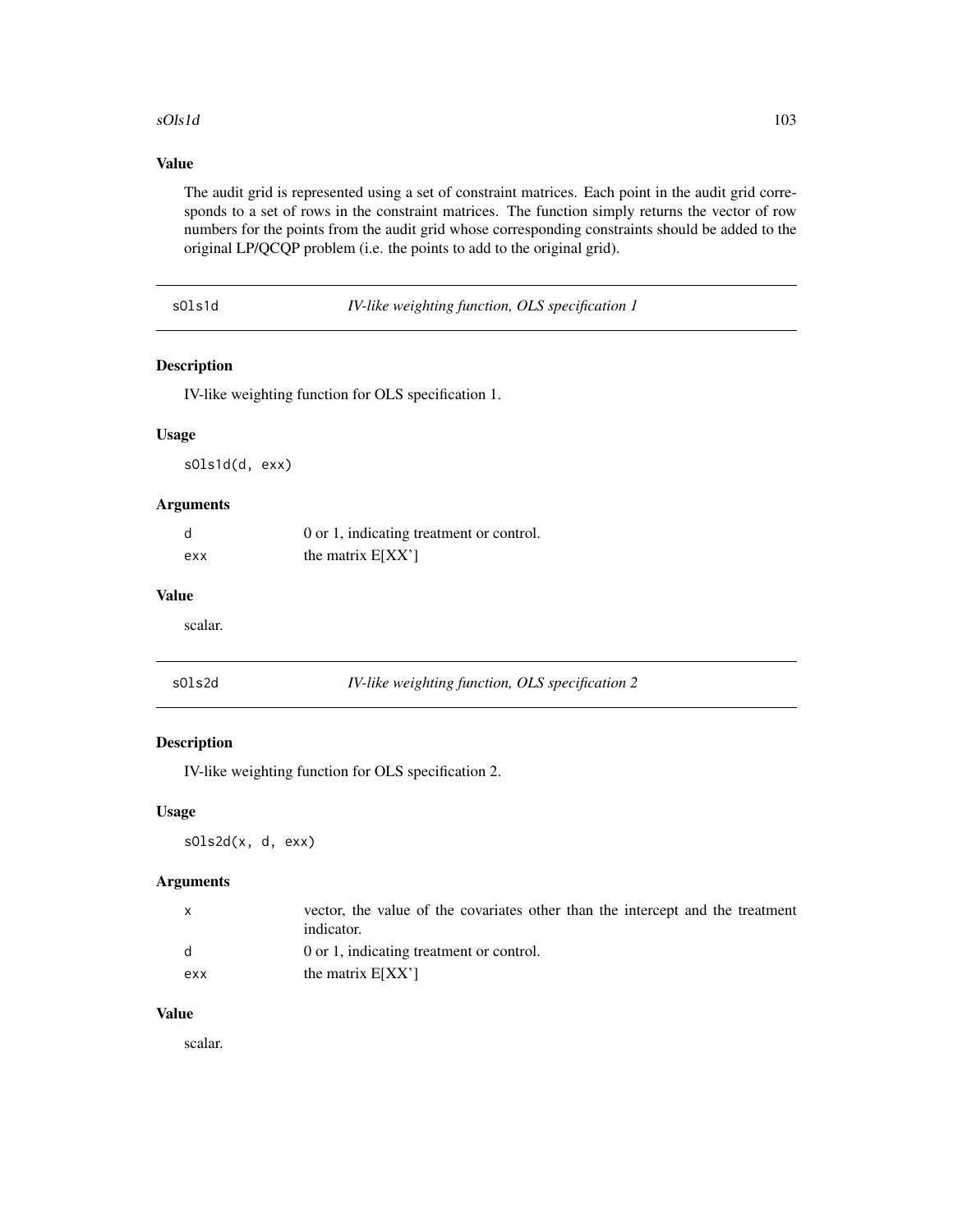IV-like weighting function for OLS specification 3.

# Usage

sOls3(x, d, j, exx)

# Arguments

| $\mathbf{x}$ | vector, the value of the covariates other than the intercept and the treatment<br>indicator.   |
|--------------|------------------------------------------------------------------------------------------------|
| d            | 0 or 1, indicating treatment or control.                                                       |
|              | scalar, position of the component one is interested in constructing the IV-like<br>weight for. |
| exx          | the matrix $E[XX']$                                                                            |

# Value

scalar.

| sOlsSplines | IV-like weighting function, OLS specifications |  |
|-------------|------------------------------------------------|--|
|             |                                                |  |

# Description

IV-like weighting function for OLS specifications.

# Usage

sOlsSplines(x = NULL, d, j, exx)

# Arguments

| $\mathsf{X}$ | vector, the value of the covariates other than the intercept and the treatment<br>indicator.   |
|--------------|------------------------------------------------------------------------------------------------|
| d            | 0 or 1, indicating treatment or control.                                                       |
|              | scalar, position of the component one is interested in constructing the IV-like<br>weight for. |
| exx          | matrix corresponding to $E[XX']$ .                                                             |

# Value

scalar.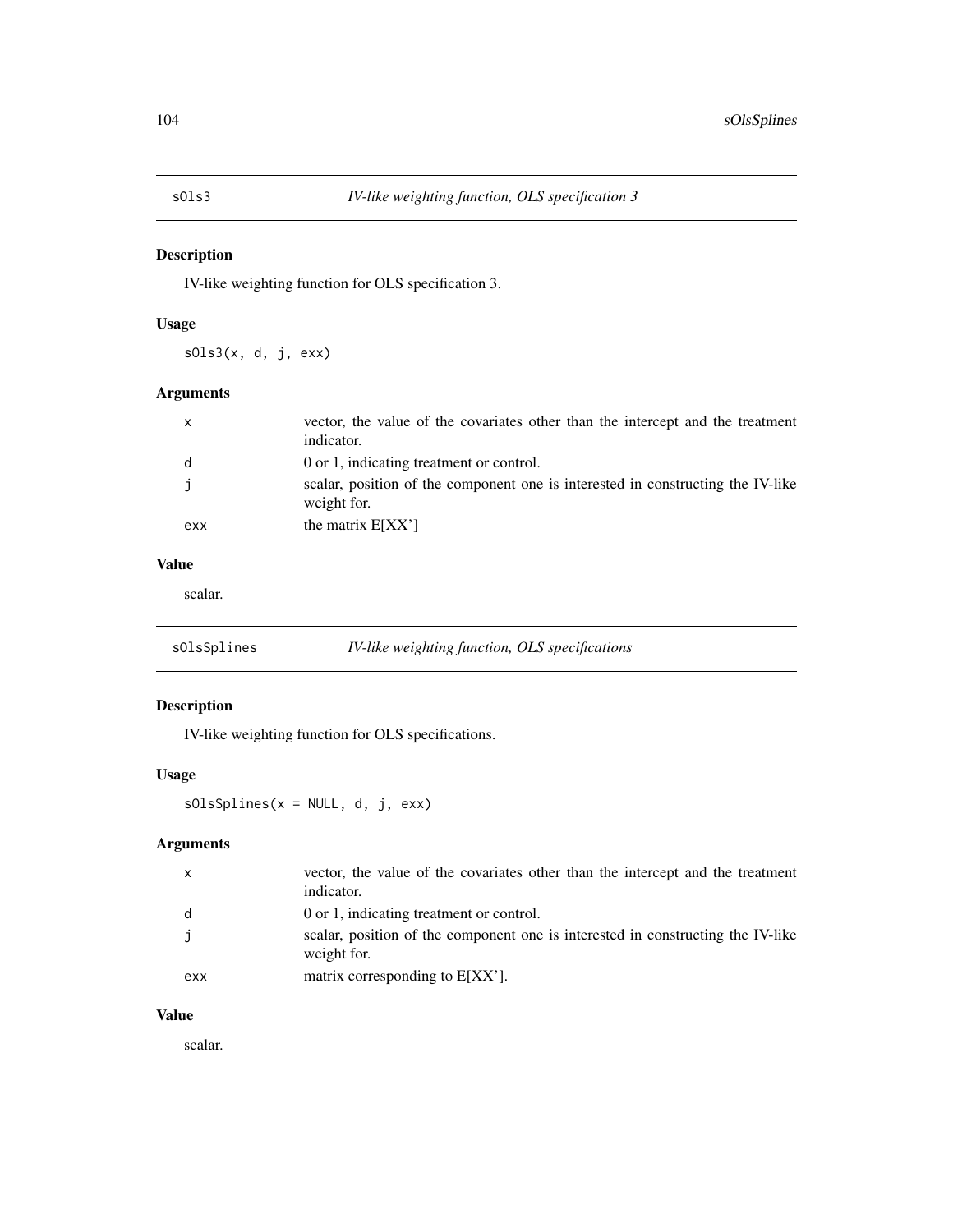This function simply integrates the splines.

# Usage

```
splineInt(ub, lb, knots, degree, intercept = FALSE)
```
### Arguments

| ub        | scalar, upperbound of integral.                                                                 |
|-----------|-------------------------------------------------------------------------------------------------|
| 1b        | scalar, lowerbound of integral.                                                                 |
| knots     | vector, knots of the spline.                                                                    |
| degree    | scalar, degre of spline.                                                                        |
| intercept | boolean, set to TRUE if spline basis should include a component so that the<br>basis sums to 1. |

## Value

vector, each component being the integral of a basis.

splinesBasis *Evaluating splines basis functions*

# Description

This function evaluates the splines basis functions. Unlike the bSpline in the splines2 package, this function returns the value of a single spline basis, rather than a vector of values for all the spline basis functions.

## Usage

```
splinesBasis(x, knots, degree, intercept = TRUE, i, boundary.knots = c(0, 1))
```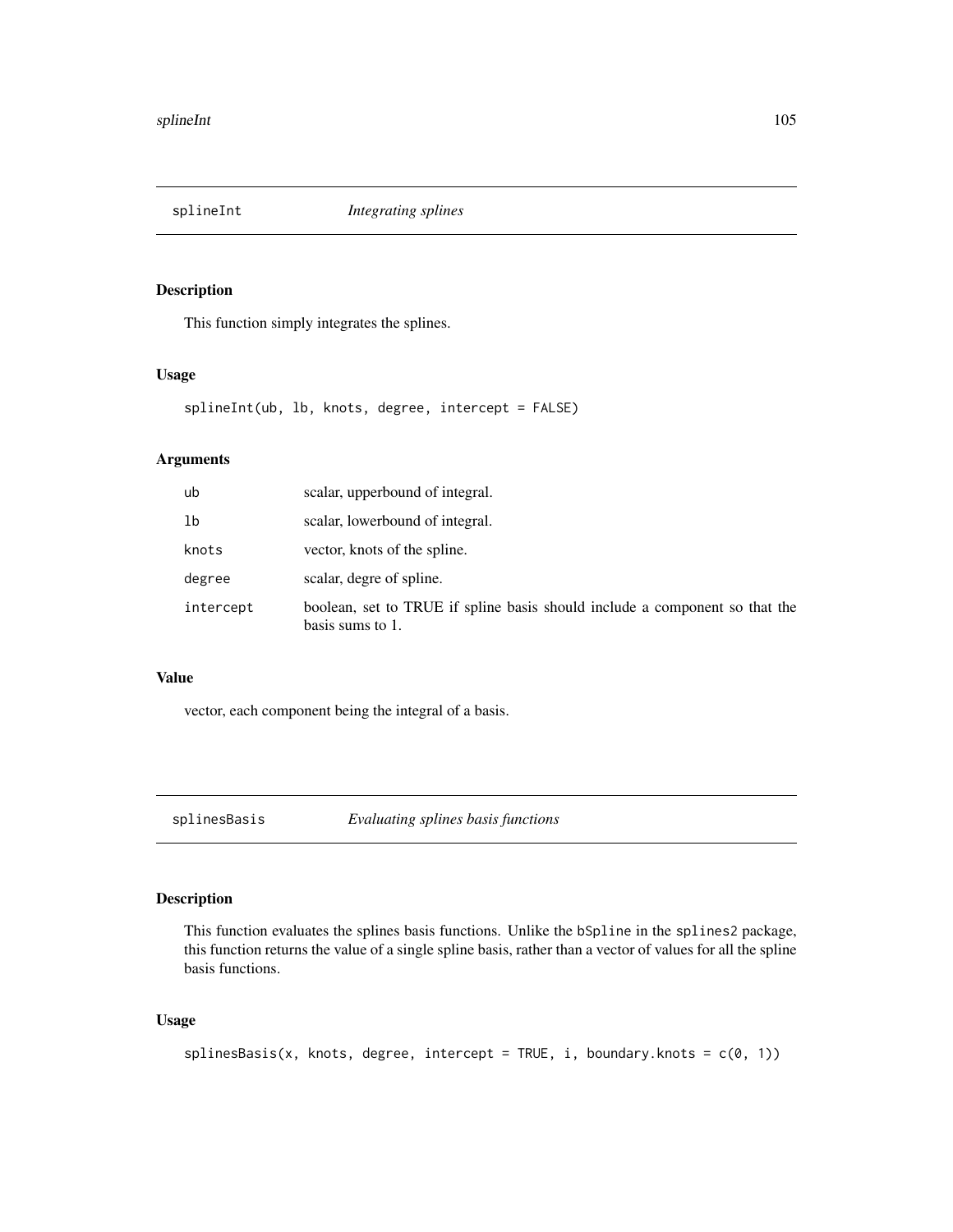# Arguments

| x         | vector, the values at which to evaluate the basis function.                                                                                                                                 |
|-----------|---------------------------------------------------------------------------------------------------------------------------------------------------------------------------------------------|
| knots     | vector, the internal knots.                                                                                                                                                                 |
| degree    | integer, the degree of the splines.                                                                                                                                                         |
| intercept | boolean, default set to TRUE. This includes an additional component to the basis<br>splines so that the splines are a partition of unity (i.e. the sum of all components<br>equal to $1$ ). |
|           | integer, the basis component to be evaluated.                                                                                                                                               |
|           | boundary.knots vector, default is $c(0,1)$ .                                                                                                                                                |

# Value

scalar.

splineUpdate *Constructing higher order splines*

## Description

This function recursively constructs the higher order splines basis. Note that the function does not take into consideration the order of the final basis function. The dimensions of the inputs dicate this, and are updated in each iteration of the recursion. The recursion ends once the row number of argument bmat reaches 1. This function was coded in accordance to Carl de Boor's set of notes on splines, "B(asic)-Spline Basics".

## Usage

splineUpdate(x, bmat, knots, i, current.order)

# Arguments

| x             | vector, the values at which to evaluate the basis function.                                                                                                                                                                                                                                                                                                                                                            |
|---------------|------------------------------------------------------------------------------------------------------------------------------------------------------------------------------------------------------------------------------------------------------------------------------------------------------------------------------------------------------------------------------------------------------------------------|
| bmat          | matrix. Each column of bmat corresponds to an element of argument x. Each<br>row corresponds to the evaluation of basis component i, $i + 1$ ,  The recursive<br>nature of splines requires that we initially evaluate the basis functions for com-<br>ponents i, , $i + degree$ of spline. Each iteration of the recursion reduces the<br>row of bmat by 1. The recursion terminates once bmat has only a single row. |
| knots         | vector, the internal knots.                                                                                                                                                                                                                                                                                                                                                                                            |
| i             | integer, the basis component of interest.                                                                                                                                                                                                                                                                                                                                                                              |
| current.order | integer, the current order associated with the argument bmat.                                                                                                                                                                                                                                                                                                                                                          |

# Value

vector, the evaluation of the spline at each value in vector x.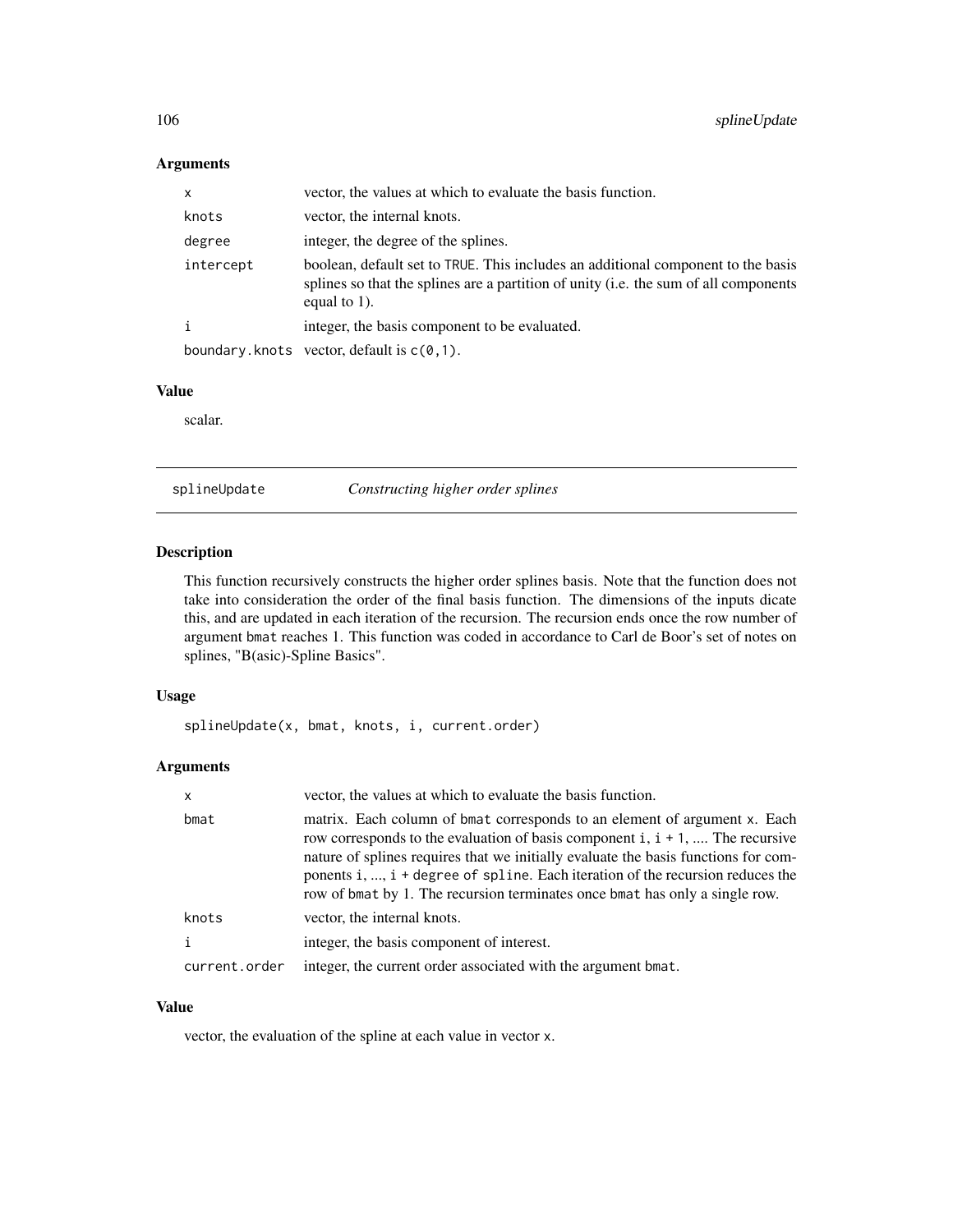This function returns the status code specific to a solver.

# Usage

```
statusString(status, solver)
```
# Arguments

| status | Status code.                                                  |
|--------|---------------------------------------------------------------|
| solver | Name of solver, either 'gurobi', 'cplexapi', or 'lpsolveapi'. |

## Value

Status specific to solver, e.g. 'OPTIMAL (2)'.

sTsls *IV-like weighting function, TSLS specification*

# Description

IV-like weighting function for TSLS specification.

# Usage

sTsls(z, j, exz, pi)

# Arguments

|     | vector, the value of the instrument.                                                           |
|-----|------------------------------------------------------------------------------------------------|
|     | scalar, position of the component one is interested in constructing the IV-like<br>weight for. |
| exz | the matrix $E[XZ']$                                                                            |
| рi  | the matrix $E[XZ']E[ZZ']$ <sup><math>\uparrow</math></sup> -1                                  |

## Value

scalar.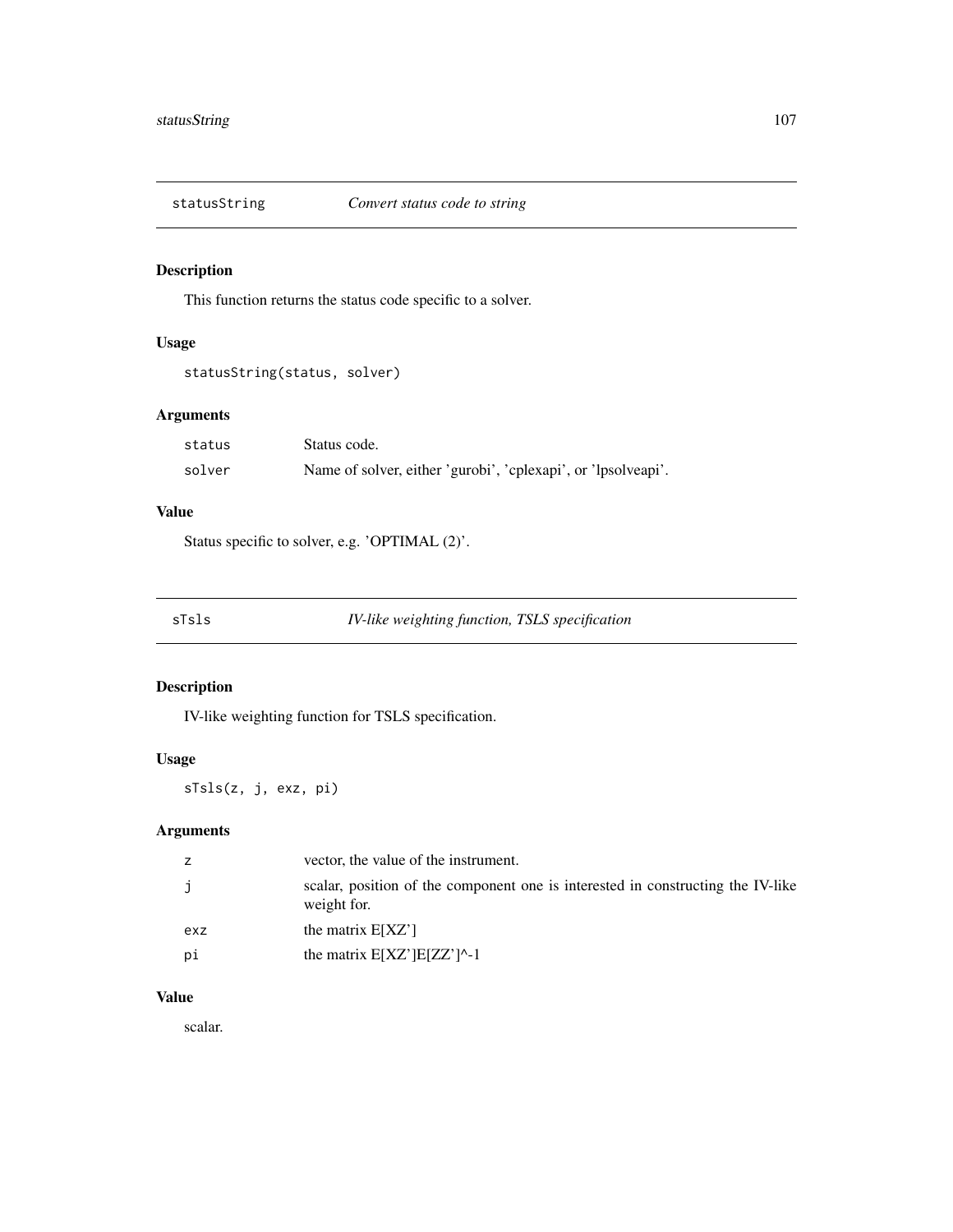IV-like weighting function for TSLS specification.

## Usage

sTslsSplines(z, d, j, exz, pi)

# Arguments

|     | vector, the value of the instrument.                                                                    |
|-----|---------------------------------------------------------------------------------------------------------|
| d   | 0 or 1, indicating treatment or control (redundant in this function; included to<br>$exploit$ apply()). |
| j.  | scalar, position of the component one is interested in constructing the IV-like<br>weight for.          |
| exz | matrix, corresponds to $E[XZ']$ .                                                                       |
| рi  | matrix, corresponds to $E[ XZ' ] E[ZZ']^{\wedge} -1$ , the first stage regression.                      |

## Value

scalar.

subsetclean *Auxiliary function: remove extraneous spaces*

# Description

Auxiliary function to remove extraneous spaces from strings.

## Usage

```
subsetclean(string)
```
## Arguments

string the string object to be cleaned.

## Value

a string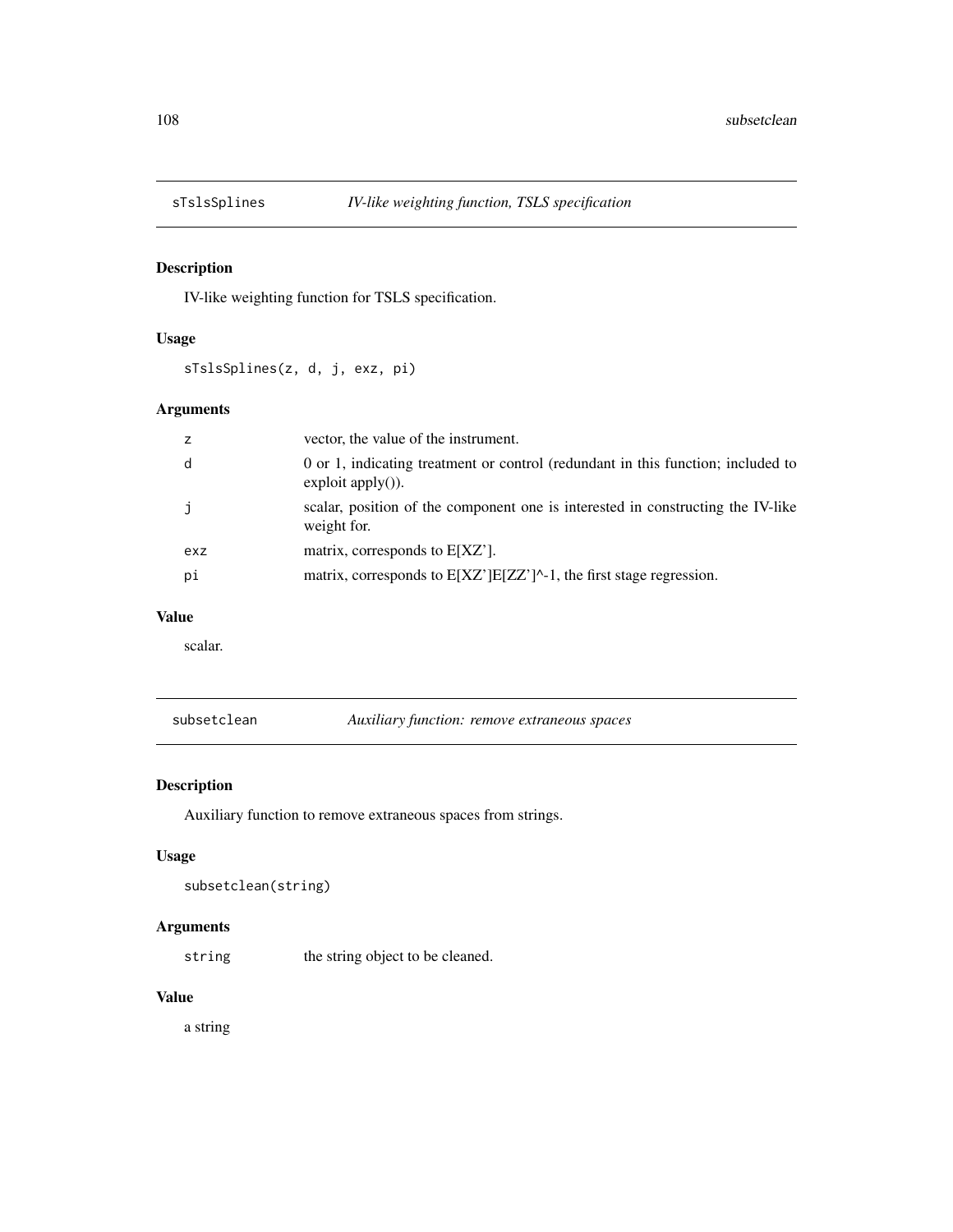<span id="page-108-0"></span>summary.ivmte *Summarize results*

# Description

This function uses the summary method on the ivmte return list.

# Usage

```
## S3 method for class 'ivmte'
summary(object, ...)
```
# Arguments

| object   | an object returned from 'ivmte'. |
|----------|----------------------------------|
| $\cdots$ | additional arguments.            |

# Value

summarized results.

sWald *IV-like weighting function, Wald specification*

# Description

IV-like weighting function for OLS specification 2.

# Usage

sWald(z, p.to, p.from, e.to, e.from)

# Arguments

| Z.     | vector, the value of the instrument.                                                 |
|--------|--------------------------------------------------------------------------------------|
| p.to   | $P[Z = z']$ , where z' is value of the instrument the agent is switching to.         |
| p.from | $P[Z = z]$ , where z is the value of the instrument the agent is switching from.     |
| e.to   | $E[D Z=z']$ , where z' is the value of the instrument the agent is switching to.     |
| e.from | $E[D   Z = z]$ , where z is the value of the instrument the agent is switching from. |
|        |                                                                                      |

# Value

scalar.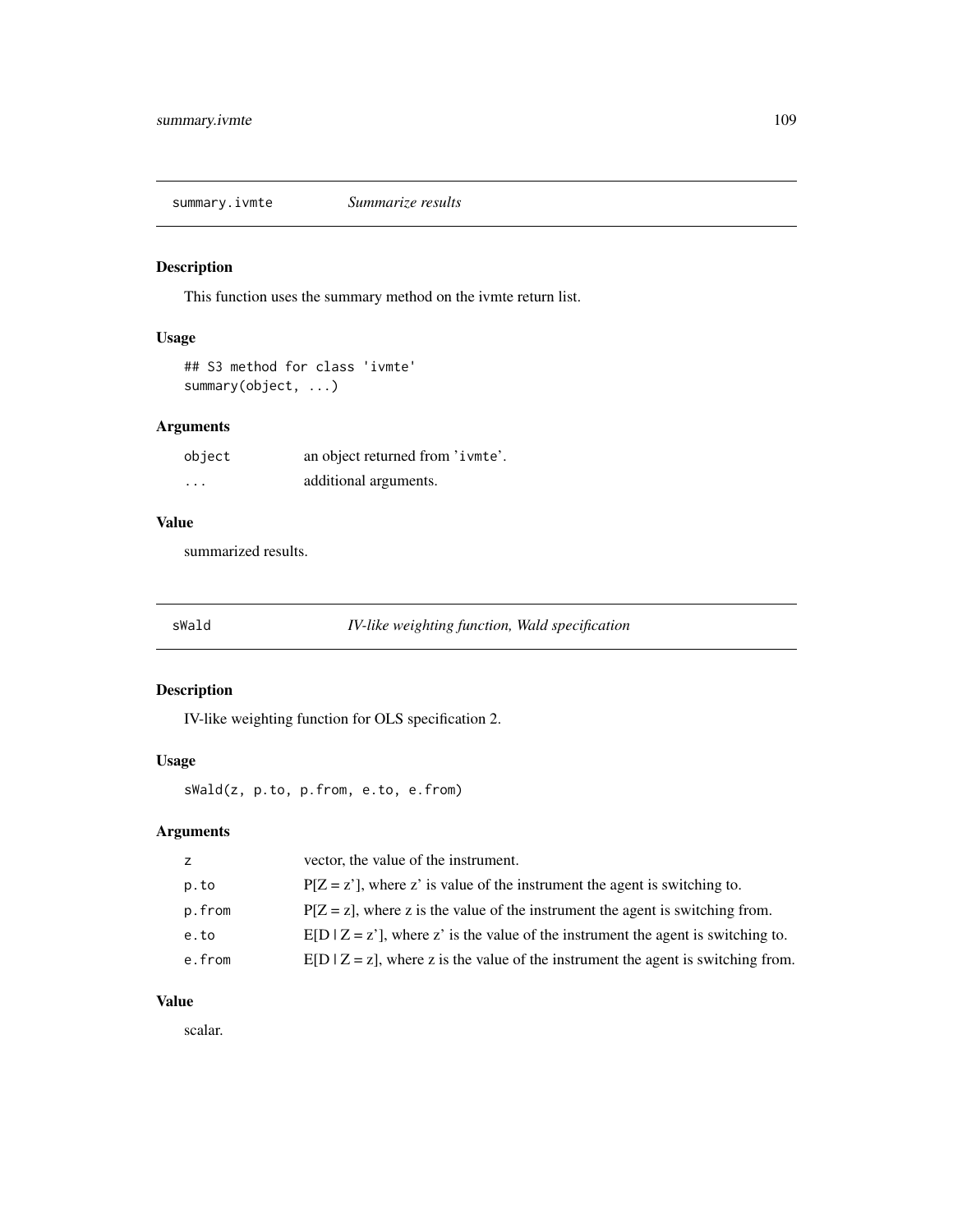<span id="page-109-0"></span>Function takes in a vector of values, and constructs a symmetric matrix from it. Diagonals must be included. The length of the vector must also be consistent with the number of "unique" entries in the symmetric matrix. Note that entries are filled in along the columns (i.e. equivalent to byrow = FALSE).

## Usage

symat(values)

# Arguments

values vector, the values that enter into the symmetric matrix. Dimensions will be determined automatically.

# Value

matrix.

| :sls |  |  |  |
|------|--|--|--|
|      |  |  |  |

#### tsls *TSLS weights, with controls*

# Description

Function generating the S-weights for TSLS estimand, with controls.

# Usage

 $tsls(X, Z, Z\theta, Z1, components, treat, order = NULL)$ 

# Arguments

| $\times$   | Matrix of covariates, including the treatment indicator.                                                             |
|------------|----------------------------------------------------------------------------------------------------------------------|
| Z          | Matrix of instruments.                                                                                               |
| Z0         | Matrix of instruments, fixing treatment to 0.                                                                        |
| Z1         | Matrix of instruments, fixing treatment to 1.                                                                        |
| components | Vector of variable names of which user wants the S-weights for.                                                      |
| treat      | Variable name for the treatment indicator.                                                                           |
| order      | integer, default set to NULL. This is simply an index of which IV-like specification<br>the estimate corresponds to. |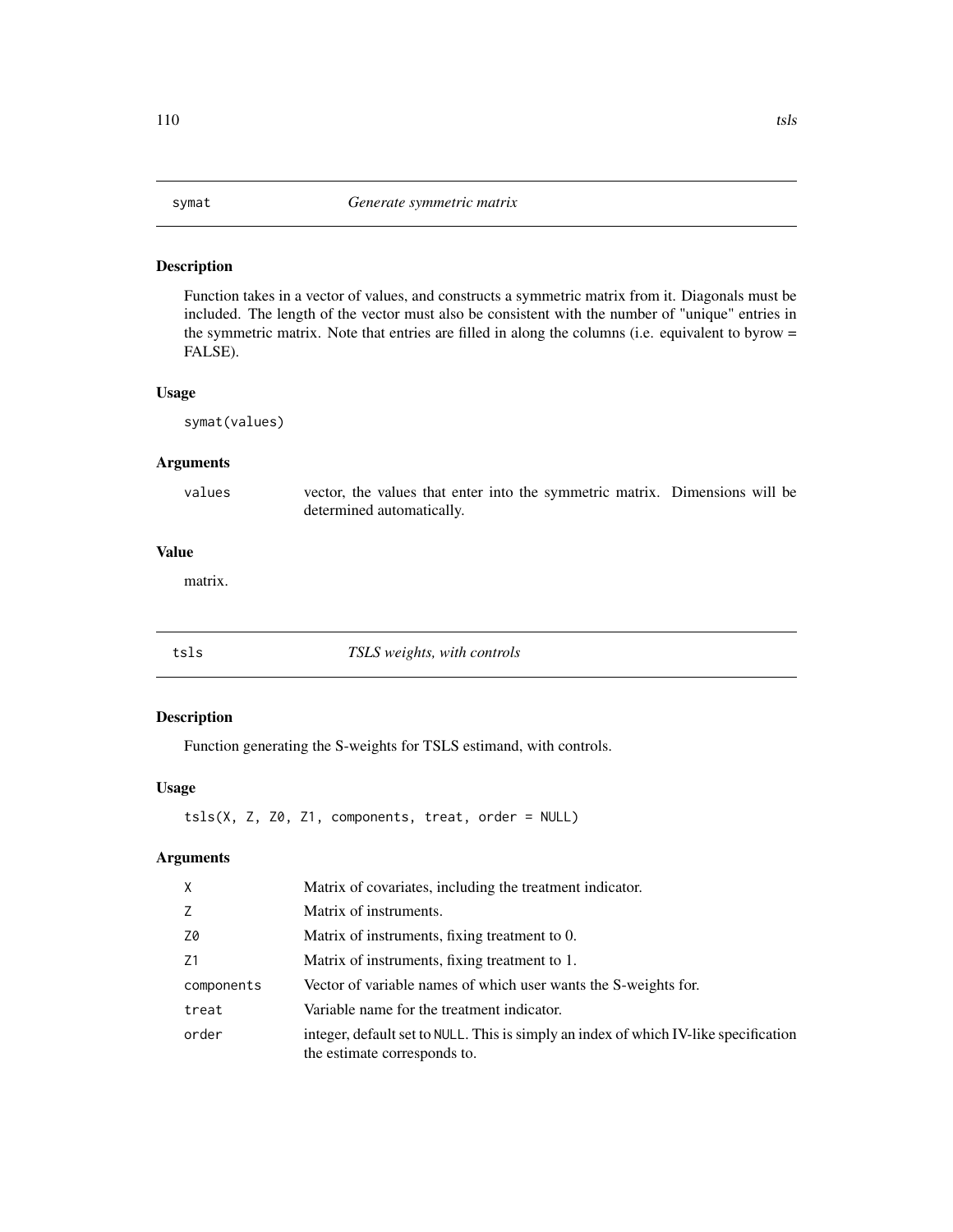#### <span id="page-110-0"></span>unstring the contract of the contract of the contract of the contract of the contract of the contract of the contract of the contract of the contract of the contract of the contract of the contract of the contract of the c

## Value

A list of two vectors: one is the weight for  $D = 0$ , the other is the weight for  $D = 1$ .

| unstring | Auxiliary function that converts a vector of strings into an expression |
|----------|-------------------------------------------------------------------------|
|          | containing variable names.                                              |

#### Description

Auxiliary function that converts a vector of strings into an expression containing variable names.

#### Usage

```
unstring(vector)
```
# Arguments

vector Vector of variable names (strings).

# Value

An expression for the list of variable names that are not strings.

#### Examples

```
ivmte:::unstring(c("a", "b"))
```
uSplineBasis *Spline basis function*

#### Description

This function evaluates the splines that the user specifies when declaring the MTRs. This is to be used for auditing, namely when checking the boundedness and monotonicity conditions.

# Usage

```
uSplitneBasis(x, knots, degree = 0, intercept = TRUE)
```
#### Arguments

| X         | the points to evaluate the integral of the the splines.                                                                                                              |
|-----------|----------------------------------------------------------------------------------------------------------------------------------------------------------------------|
| knots     | the knots of the spline.                                                                                                                                             |
| degree    | the degree of the spline; default is set to $0$ (constant splines).                                                                                                  |
| intercept | boolean, set to TRUE if intercept term is to be included ( <i>i.e.</i> an additional basis<br>such that the sum of the splines at every point in $x$ is equal to 1). |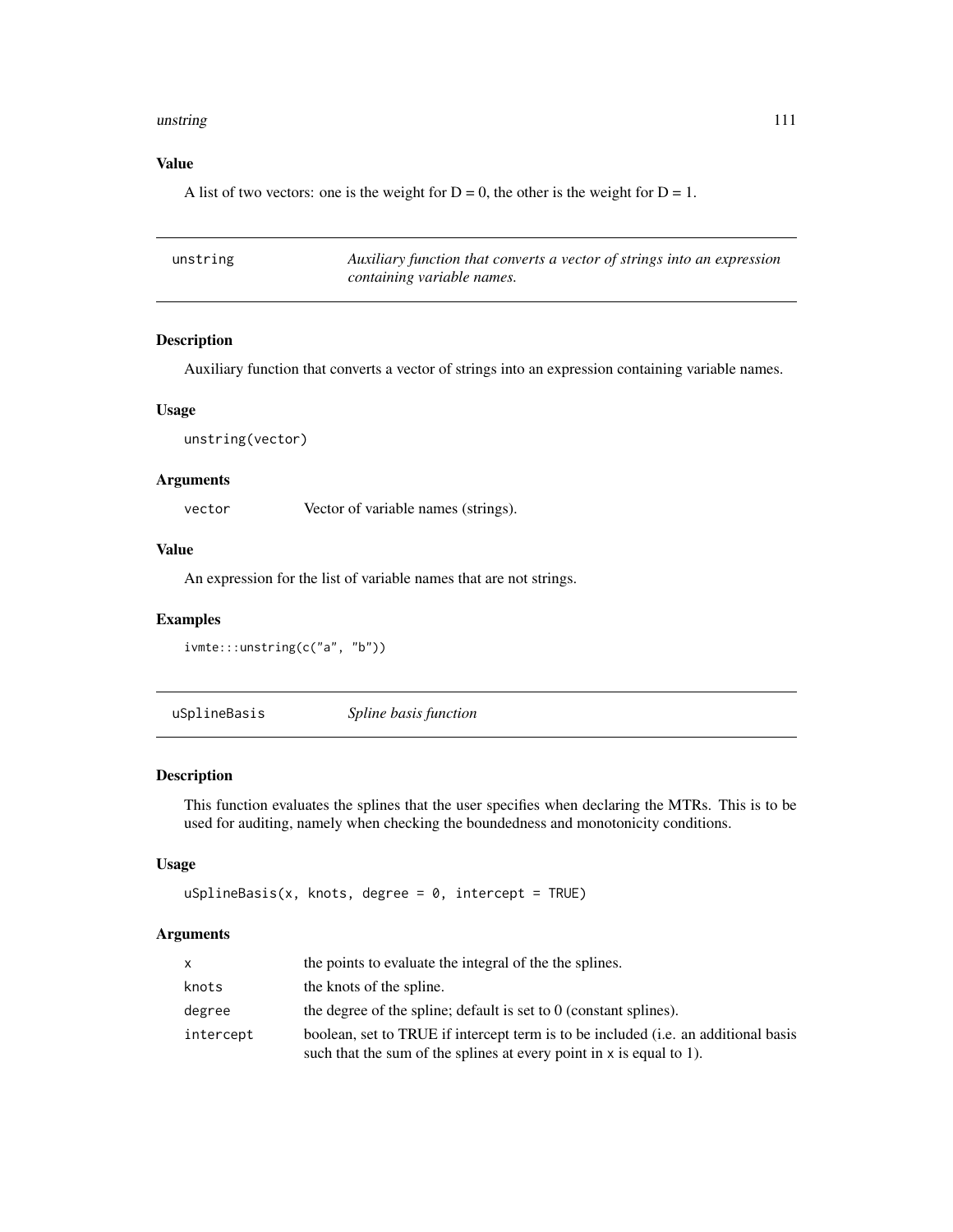#### <span id="page-111-0"></span>Value

a matrix, the values of the integrated splines. Each row corresponds to a value of x; each column corresponds to a basis defined by the degrees and knots.

#### Examples

## Since the splines are declared as part of the MTR, you will need ## to have parsed out the spline command. Thus, this command will be ## called via eval(parse(text = .)). In the examples below, the ## commands are parsed from the object \code{splineslist} generated ## by \code{\link[MST]{removeSplines}}. The names of the elements in ## the list are the spline commands, and the elements themselves are ## the terms that interact with the splines.

```
## Declare MTR function
m0 = -x1 + x1: uSpline(degree = 2,
                         knots = c(0.2, 0.4) +
   x2 : uSpline(degree = 2,
                 knots = c(0.2, 0.4)) +
    x1 : x2 : uSplitne(degree = 2,knots = c(0.2, 0.4)) +
    uSpline(degree = 3,
            knots = c(0.2, 0.4),intercept = FALSE)
```
## Extract spline functions from MTR function splineslist <- removeSplines(m0)\$splineslist

## Declare points at which we wish to evaluate the spline functions  $x \le -$  seq(0, 1, 0.2)

```
## Evaluate the splines
eval(parse(text = gsub("uSpline\\\C","ivmte:::uSplineBasis(x = x, ",
                        names(splineslist)[1])))
```

```
eval(parse(text = gsub("uSpline\\(",
                       "ivmte:::uSplineBasis(x = x, ",
                       names(splineslist)[2])))
```
uSplineInt *Integrated splines*

#### **Description**

This function integrates out splines that the user specifies when declaring the MTRs. This is to be used when generating the gamma moments.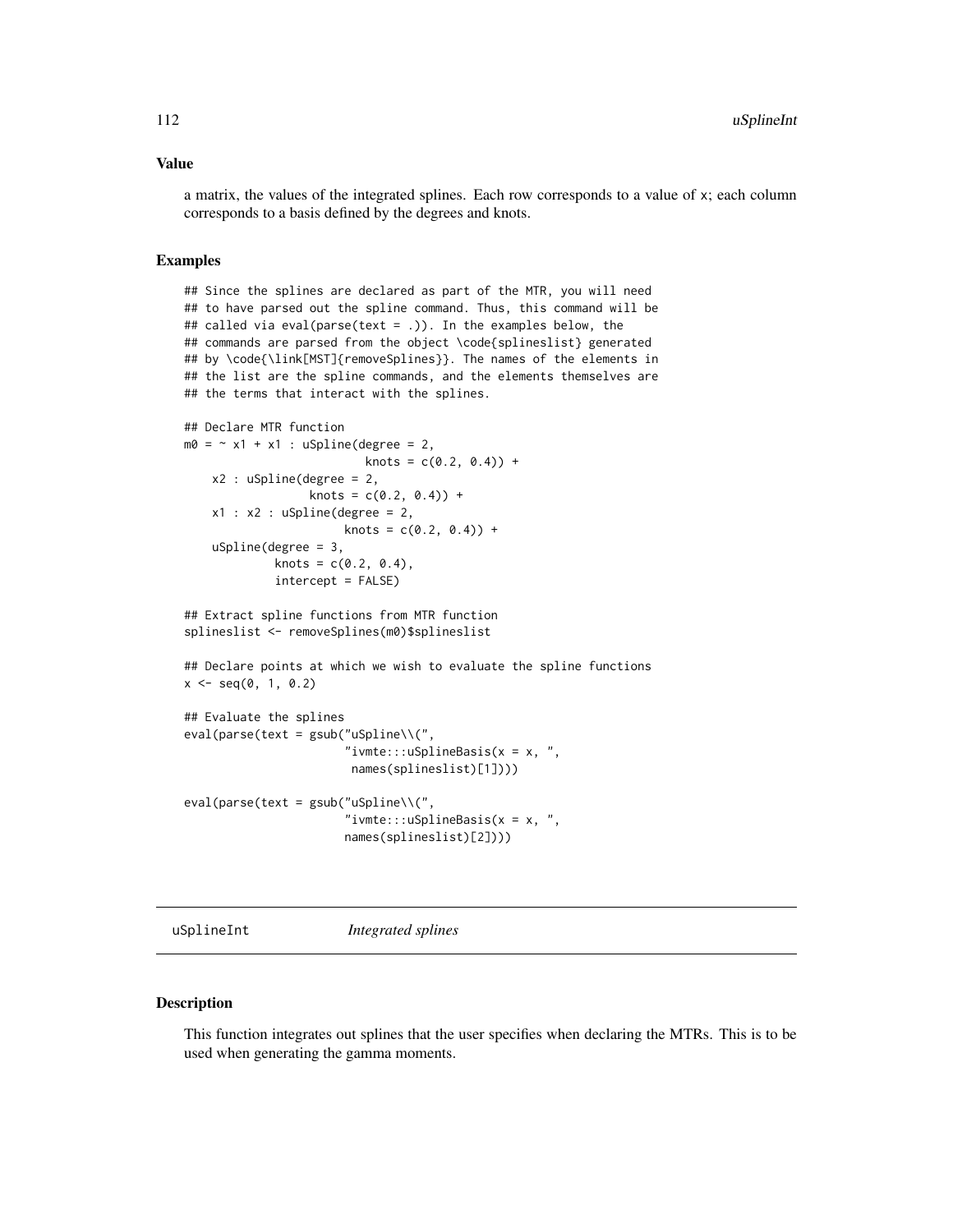#### uSplineInt 113

#### Usage

 $uSplitnetInt(x, knots, degree = 0, intercept = TRUE)$ 

#### Arguments

| x         | the points to evaluate the integral of the the splines.                                                                                                      |
|-----------|--------------------------------------------------------------------------------------------------------------------------------------------------------------|
| knots     | the knots of the spline.                                                                                                                                     |
| degree    | the degree of the spline; default is set to $0$ (constant splines).                                                                                          |
| intercept | boolean, set to TRUE if intercept term is to be included (i.e. an additional basis<br>such that the sum of the splines at every point in $x$ is equal to 1). |

# Value

a matrix, the values of the integrated splines. Each row corresponds to a value of x; each column corresponds to a basis defined by the degrees and knots.

#### Examples

```
## Since the splines are declared as part of the MTR, you will need
## to have parsed out the spline command. Thus, this command will be
## called via eval(parse(text = .)). In the examples below, the
## commands are parsed from the object \code{splineslist} generated
## by \code{\link[MST]{removeSplines}}. The names of the elements in
## the list are the spline commands, and the elements themselves are
## the terms that interact with the splines.
```

```
## Declare MTR function
m0 = -x1 + x1: uSpline(degree = 2,
                          knots = c(0.2, 0.4) +
    x2 : uSpline(degree = 2,
                  knots = c(0.2, 0.4)) +
    x1 : x2 : uSplitine(degree = 2,knots = c(0.2, 0.4)) +
    uSpline(degree = 3,
             knots = c(0.2, 0.4),intercept = FALSE)
```

```
## Separate the spline components from the MTR function
splineslist <- removeSplines(m0)$splineslist
```

```
## Delcare the points at which we wish to evaluate the integrals
x \le - seq(0, 1, 0.2)
```

```
## Evaluate the splines integrals
eval(parse(text = gsub("uSpline\\(",
                       "ivmte:::uSplineInt(x = x, ",
                       names(splineslist)[1])))
```

```
eval(parse(text = gsub("uSpline\\(",
```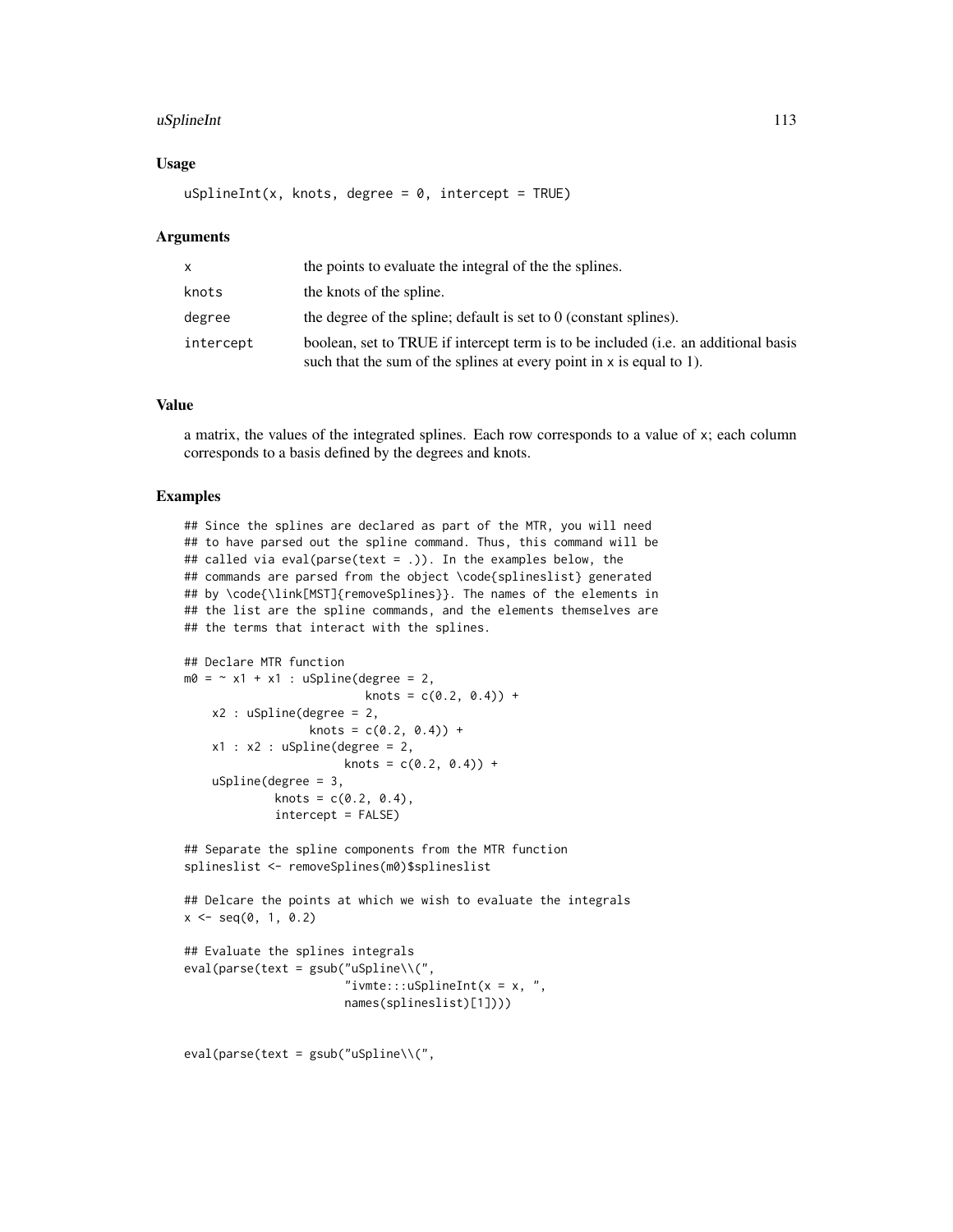<span id="page-113-0"></span>114 watel

```
"ivmte:::uSplineInt(x = x, ",
names(splineslist)[2])))
```
vecextract *Auxiliary function: extracting elements from strings*

# Description

This auxiliary function extracts the (string) element in the position argument of the vector argument.

# Usage

vecextract(vector, position, truncation = 0)

# Arguments

| vector     | the vector from which we want to extract the elements.                                            |
|------------|---------------------------------------------------------------------------------------------------|
| position   | the position in vector to extract.                                                                |
| truncation | the number of characters from the front of the element being extracted that<br>should be dropped. |

# Value

A chracter/string.

wate1 *Target weight for ATE*

# Description

Function generates the target weight for the ATE.

## Usage

wate1(data)

# Arguments

data data.frame on which the estimation is performed.

# Value

The bounds of integration over unobservable u, as well as the multiplier in the weight.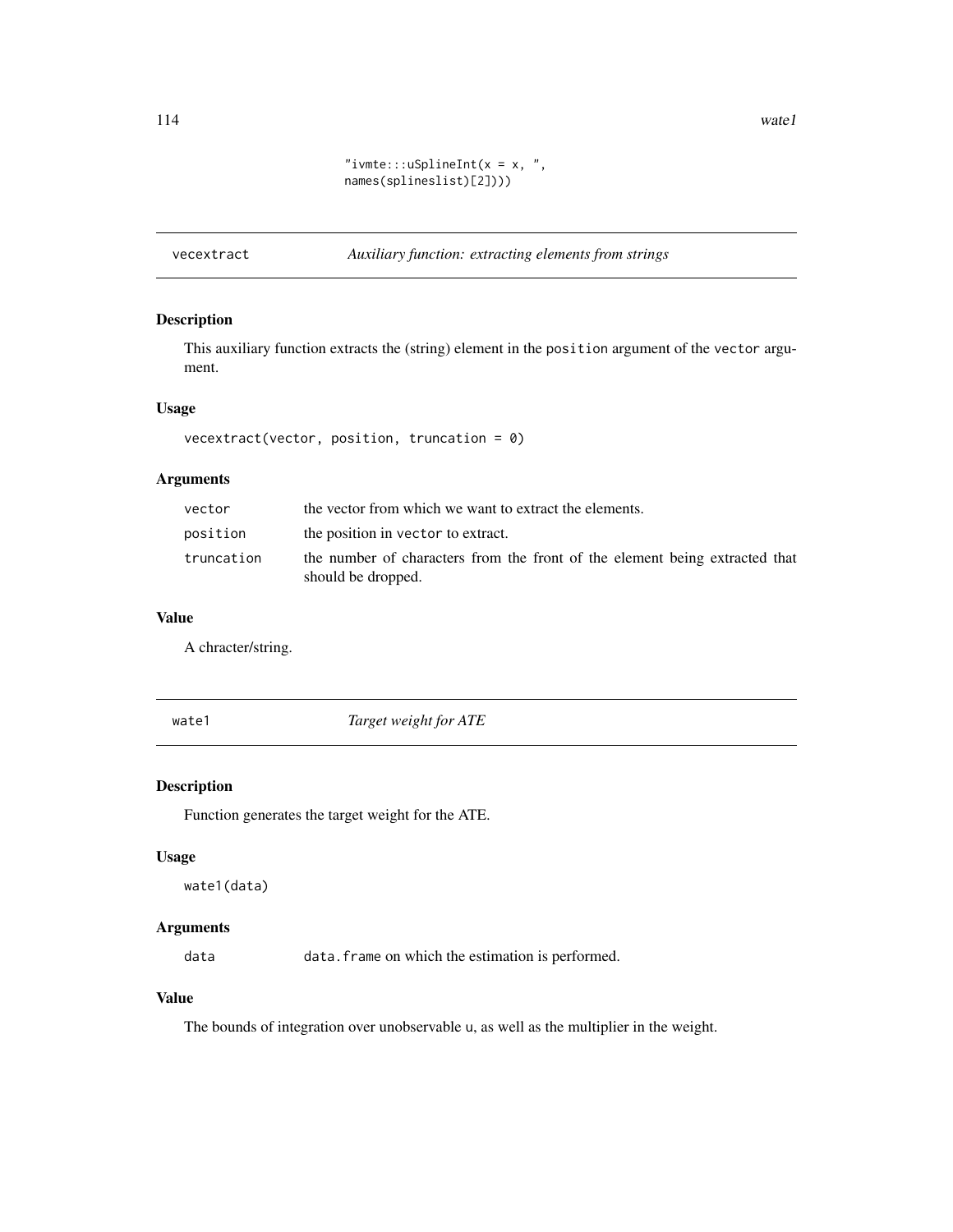<span id="page-114-0"></span>

Function generates the target weight for the ATT.

# Usage

watt1(data, expd1, propensity)

# Arguments

| data       | data. frame on which the estimation is performed.   |
|------------|-----------------------------------------------------|
| expd1      | Scalar, the probability that treatment is received. |
| propensity | Vector of propensity to take up treatment.          |

# Value

The bounds of integration over unobservable u, as well as the multiplier in the weight.

wAttSplines *Target weighting function, for ATT*

# Description

Target weighting function, for the ATT.

# Usage

wAttSplines(z, d, ed)

# Arguments

|    | vector, the value of the instrument (redundant in this function; included to ex-<br>$ploit apply()$ ).   |
|----|----------------------------------------------------------------------------------------------------------|
| d  | 0 or 1, indicating treatment or control (redundant in this function; included to<br>$exploit apply()$ ). |
| ed | scalar, unconditional probability of taking up treatment.                                                |

# Value

scalar.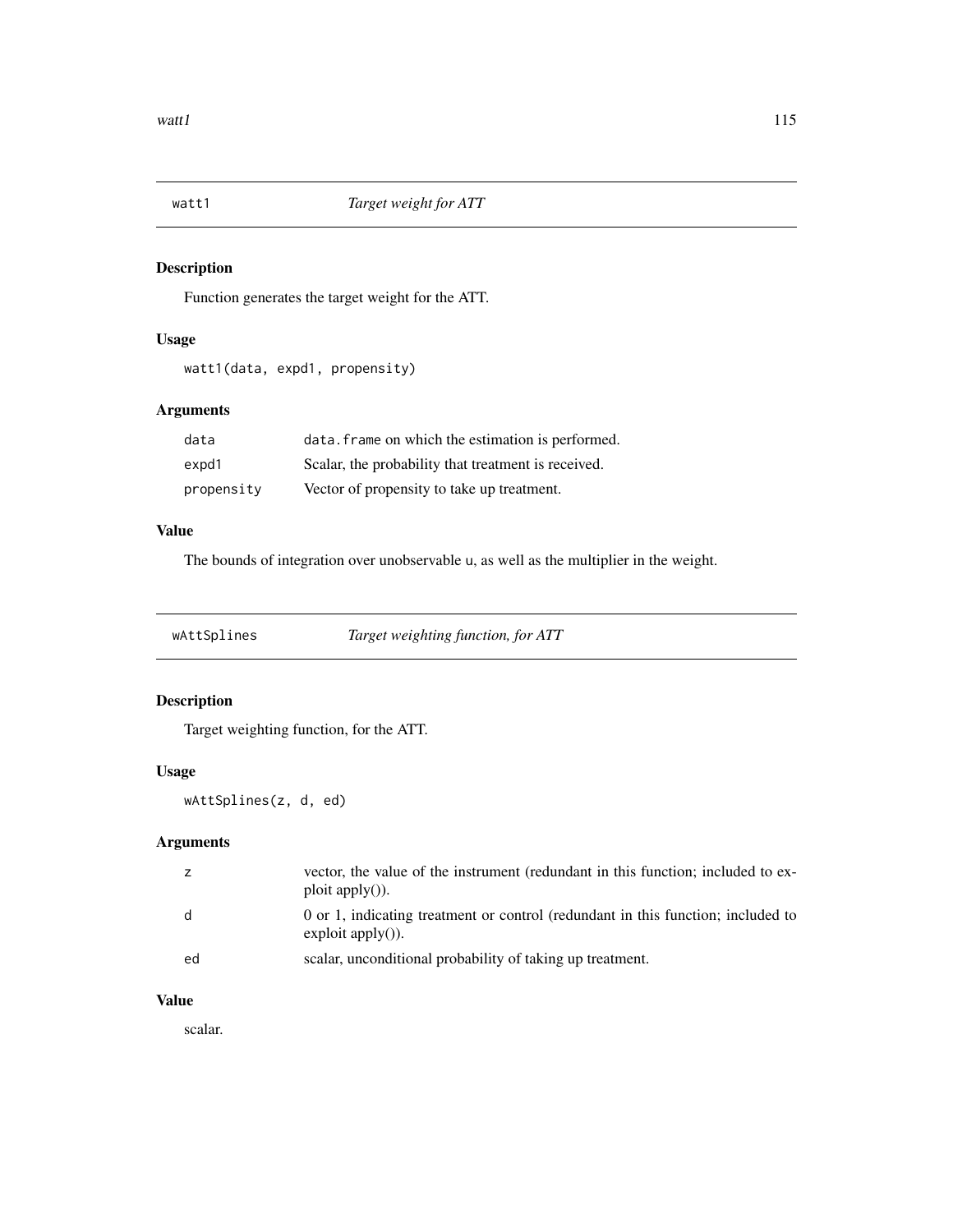<span id="page-115-0"></span>

Function generates the target weight for the ATT.

#### Usage

watu1(data, expd0, propensity)

# Arguments

| data       | data. frame on which the estimation is performed.       |
|------------|---------------------------------------------------------|
| expd0      | Scalar, the probability that treatment is not recieved. |
| propensity | Vector of propensity to take up treatment.              |

#### Value

The bounds of integration over unobservable u, as well as the multiplier in the weight.

| weights |  |
|---------|--|
|         |  |
|         |  |

weights *Generating splines weights*

#### Description

This function generates the weights required to construct splines of higher order. This function was coded in accordance to Carl de Boor's set of notes on splines, "B(asic)-Spline Basics".

# Usage

weights(x, knots, i, order)

#### Arguments

| $\mathsf{x}$ | vector, the values at which to evaluate the basis function.                                                        |
|--------------|--------------------------------------------------------------------------------------------------------------------|
| knots        | vector, the internal knots.                                                                                        |
| i.           | integer, the basis component to be evaluated.                                                                      |
| order        | integer, the order of the basis. Do not confuse this with the degree of the splines,<br>i.e. order = degree $+1$ . |

# Value

scalar.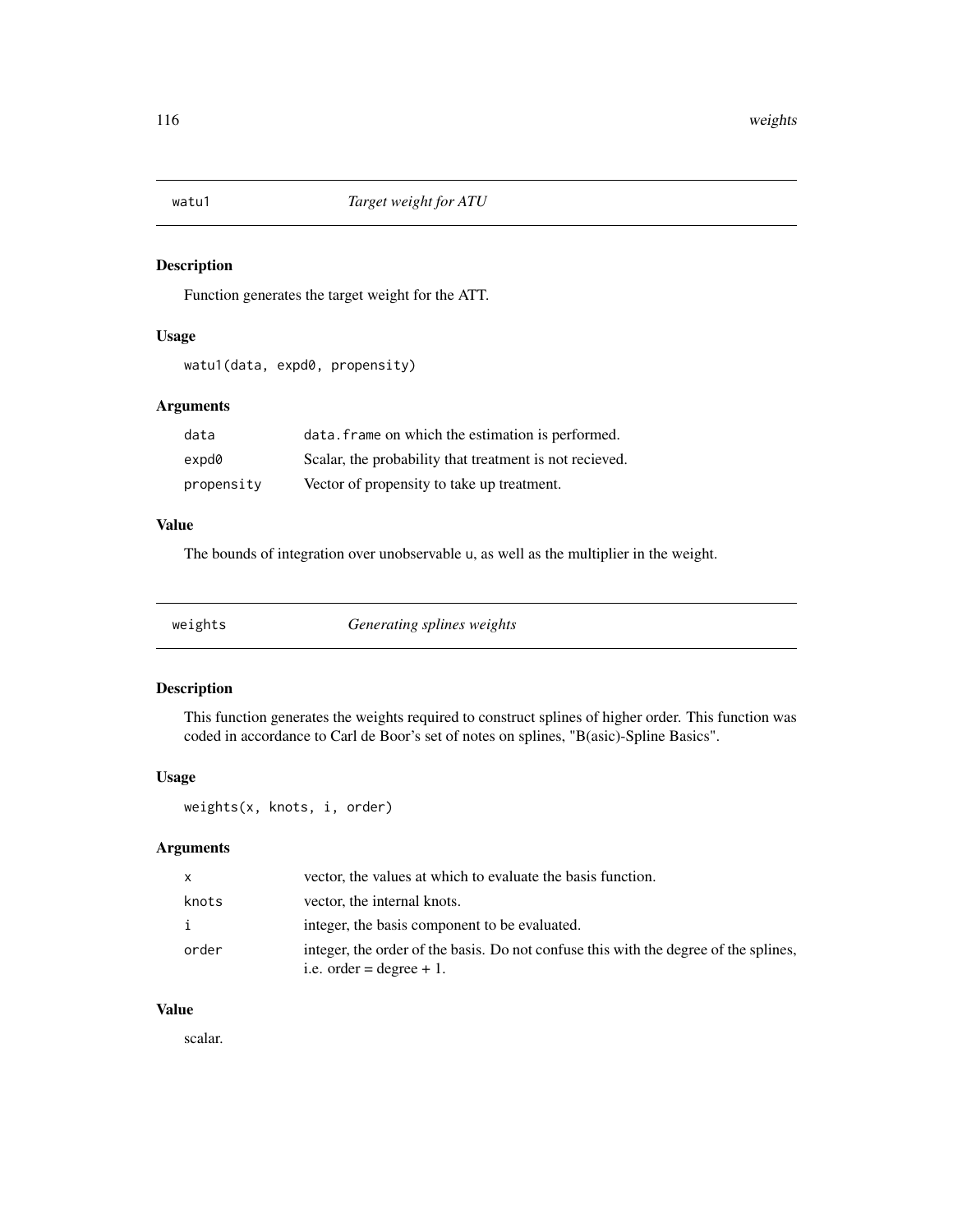<span id="page-116-0"></span>

Function generates the target weight for the generalized LATE, where the user can specify the interval of propensity scores defining the compliers.

#### Usage

wgenlate1(data, ulb, uub)

### Arguments

| data | data. frame on which the estimation is performed. |
|------|---------------------------------------------------|
| ulb  | Numeric, lower bound of interval.                 |
| uub  | Numeric, upper bound of interval.                 |

# Value

The bounds of integration over unobservable u, as well as the multiplier in the weight.

| Auxiliary function: which for lists<br>whichforlist |
|-----------------------------------------------------|
|-----------------------------------------------------|

# Description

Auxiliary function that makes it possible to use which with a list.

#### Usage

```
whichforlist(vector, obj)
```
### Arguments

| vector | the vector for which we want to check the entries of |
|--------|------------------------------------------------------|
| obi    | the value for which we want the vector to match on.  |

# Value

a vector of positions where the elements in vector are equal to obj.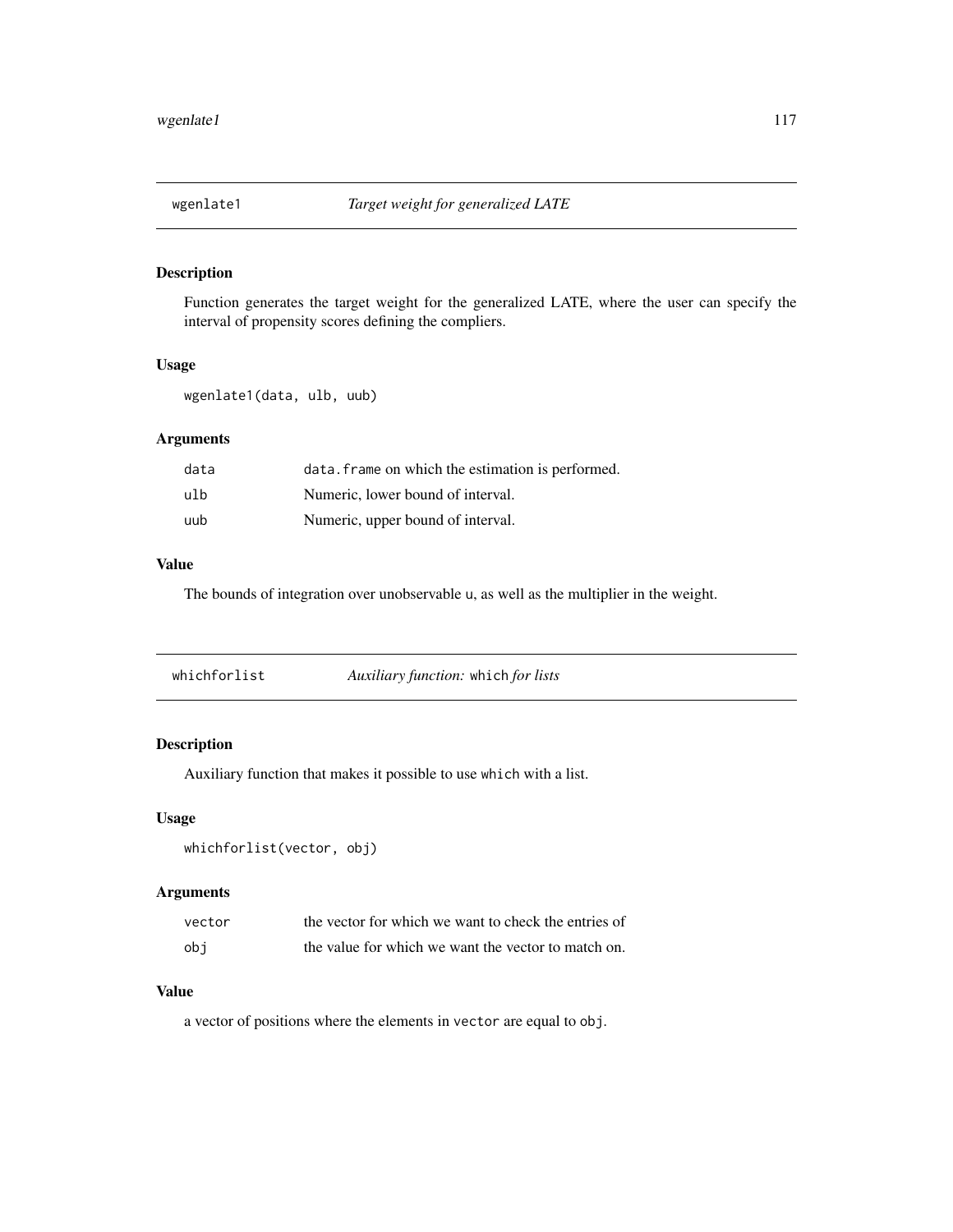<span id="page-117-0"></span>Function generates the target weight for the LATE, conditioned on a specific value of the covariates.

# Usage

wlate1(data, from, to, Z, model, X, eval.X)

# Arguments

| data   | data. frame on which the estimation is performed.                                                                                                         |
|--------|-----------------------------------------------------------------------------------------------------------------------------------------------------------|
| from   | Vector of baseline values for the instruments.                                                                                                            |
| to     | Vector of comparison values for the instruments.                                                                                                          |
| Z      | Character vector of names of instruments.                                                                                                                 |
| model  | A 1m or g1m object, or a data. frame, which can be used to estimate the propen-<br>sity to take up treatment for the specified values of the instruments. |
| X      | Character vector of variable names for the non-excluded variables the user wishes<br>to condition the LATE on.                                            |
| eval.X | Vector of values the user wishes to condition the X variables on.                                                                                         |

# Value

The bounds of integration over unobservable u, as well as the multiplier in the weight.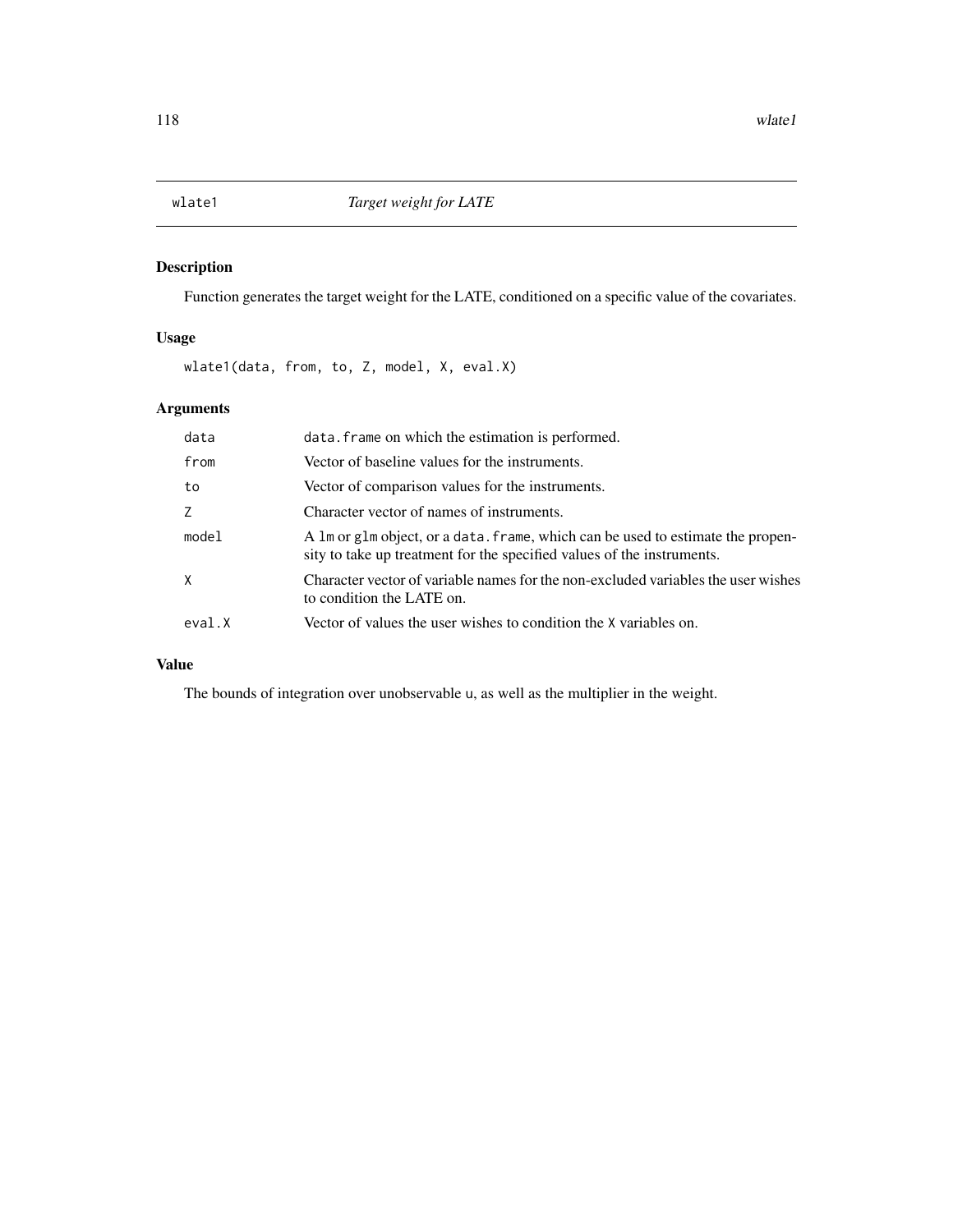# Index

∗ datasets AE , [5](#page-4-0) ivmteSimData , [71](#page-70-0) AE , [5](#page-4-0) altDefSplinesBasis , [5](#page-4-0) argstring , [6](#page-5-0) audit , [6](#page-5-0) bound , [13](#page-12-0) boundCI , [16](#page-15-0) boundPvalue , [17](#page-16-0) bX , [18](#page-17-0) checkU , [18](#page-17-0) classFormula , [19](#page-18-0) classList , [19](#page-18-0) combinemonobound , [20](#page-19-0) constructConstant , [20](#page-19-0) criterionMin , [21](#page-20-0) design , [23](#page-22-0) extractcols , [24](#page-23-0) fmtResult , [25](#page-24-0) funEval, [25](#page-24-0) genBasisSplines , [26](#page-25-0) genboundA , [26](#page-25-0) gendist1 , [28](#page-27-0) gendist1e , [29](#page-28-0) gendist2 , [29](#page-28-0) gendist3 , [30](#page-29-0) gendist3e , [30](#page-29-0) gendist4 , [31](#page-30-0) gendist5e , [32](#page-31-0) gendist6e , [32](#page-31-0) gendistBasic , [33](#page-32-0) gendistCovariates , [33](#page-32-0) gendistMosquito , [34](#page-33-0)

gendistSplines , [34](#page-33-0) genej, [35](#page-34-0) genGamma , [35](#page-34-0) genGammaSplines , [37](#page-36-0) genGammaSplinesTT , [38](#page-37-0) genGammaTT , [39](#page-38-0) gengrid, [39](#page-38-0) genmonoA, [40](#page-39-0) genmonoboundA, [42](#page-41-0) genSSet , [44](#page-43-0) , *[51](#page-50-0)* , *[81](#page-80-0)* , *[97](#page-96-0)* genTarget , [47](#page-46-0) genWeight , [49](#page-48-0) getXZ , [50](#page-49-0) gmmEstimate , [51](#page-50-0) interactSplines , [53](#page-52-0) isfunctionstring , [54](#page-53-0) ivEstimate , [55](#page-54-0) ivmte , *[43](#page-42-0)* , [56](#page-55-0) , *[64](#page-63-0)* ivmteEstimate , [64](#page-63-0) ivmteSimData , [71](#page-70-0) l , *[59](#page-58-0)* , *[67,](#page-66-0) [68](#page-67-0)* , [72](#page-71-0)

lpSetup , *[13](#page-12-0)* , *[21](#page-20-0)* , [72](#page-71-0) , *[75](#page-74-0) [–79](#page-78-0)* , *[96](#page-95-0)* , *[99](#page-98-0) [–101](#page-100-0)* lpSetupBound , [75](#page-74-0) lpSetupCriterion , [76](#page-75-0) lpSetupCriterionBoot , [77](#page-76-0) lpSetupEqualCoef , [78](#page-77-0) lpSetupInfeasible , [78](#page-77-0) lpSetupSolver , [79](#page-78-0)

magnitude , [79](#page-78-0) matrixTriplets, $80$ mInt,  $80$ modcall , [81](#page-80-0) momentMatrix, [81](#page-80-0) monoIntegral, <mark>[82](#page-81-0)</mark>

negationCheck , [82](#page-81-0)

```
olsj
, 84
```